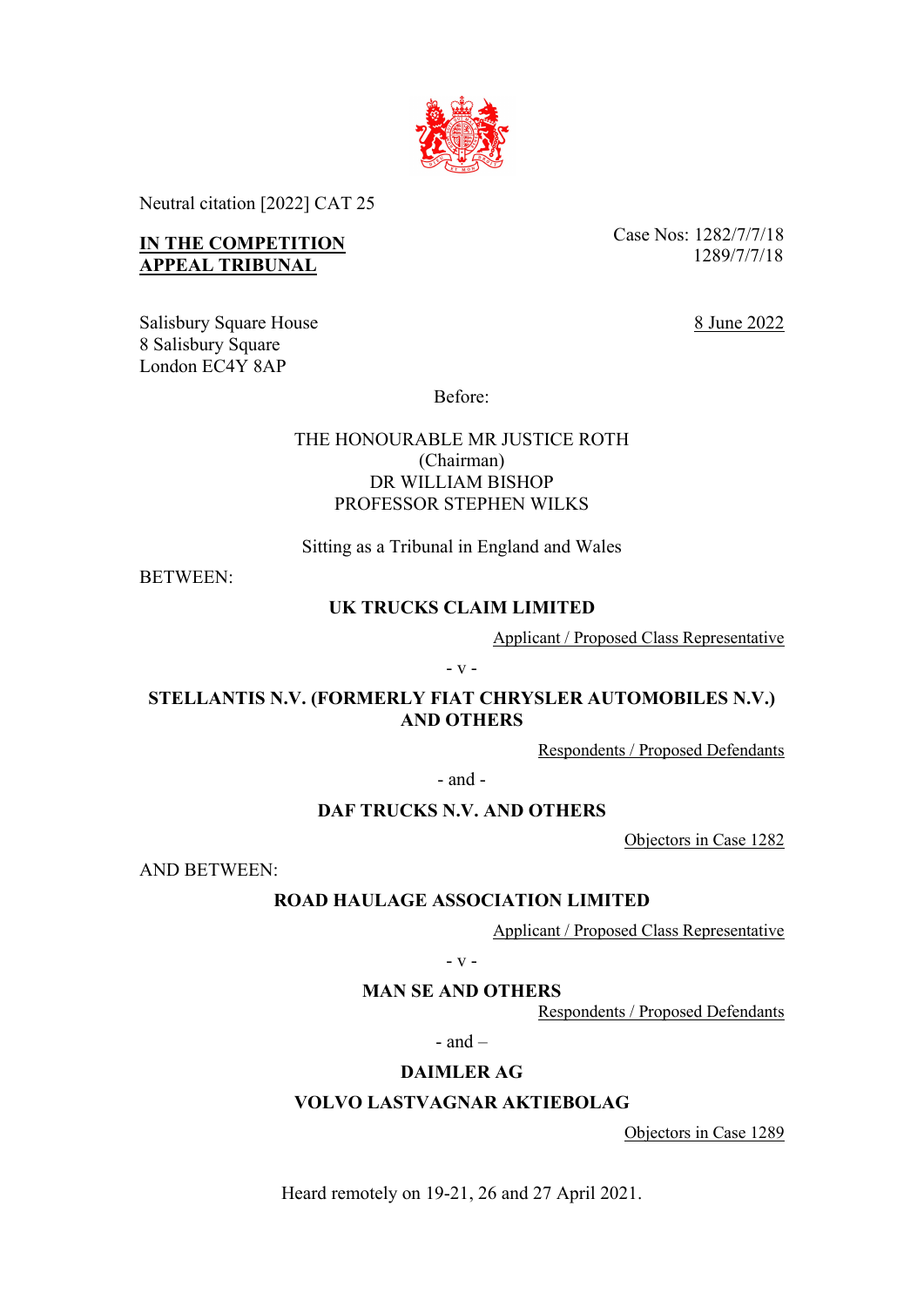# **JUDGMENT (APPLICATIONS FOR A COLLECTIVE PROCEEDINGS ORDER)**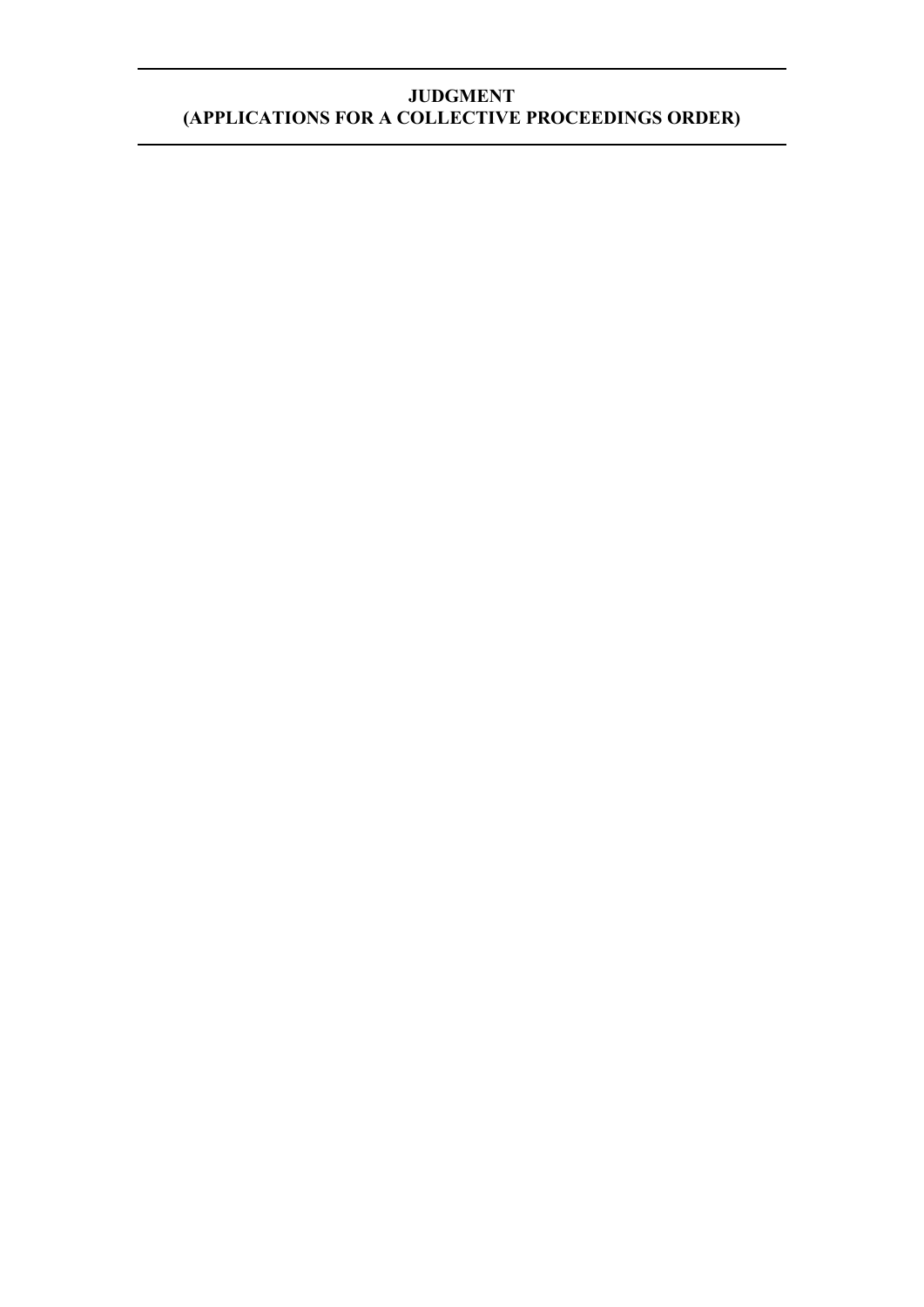## **APPEARANCES**

Mr Rhodri Thompson QC, Mr Nicholas Gibson and Ms Niamh Cleary (instructed by Weightmans LLP) appeared on behalf of UK Trucks Claim Limited.

Mr James Flynn QC, Mr David Went and Ms Emma Mockford (instructed by Backhouse Jones Solicitors and Addleshaw Goddard LLP) appeared on behalf of the Road Haulage Association Limited.

Mr Tony Singla QC and Mr Matthew Kennedy (instructed by Herbert Smith Freehills LLP) appeared on behalf of the Iveco Respondents in Cases 1282 and 1289.

Mr Meredith Pickford QC, Mr Rob Williams QC and Mr David Gregory (instructed by Travers Smith LLP) appeared on behalf of the DAF Respondents in Case 1289 and Objectors in Case 1282.

Mr Paul Harris QC, Mr Ben Rayment and Mr Michael Armitage (instructed by Quinn Emanuel Urquhart & Sullivan UK LLP) appeared on behalf of the Daimler Respondent in Case 1282 and Objector in Case 1289.

Mr Daniel Jowell QC, Mr David Bailey and Mr Tom Pascoe (instructed by Slaughter and May) appeared on behalf of the MAN Respondents in Case 1289 and Objector in Case 1282.

Mr Mark Hoskins QC, Ms Sarah Abram, Mr Jacob Rabinowitz and Mr Jon Lawrence (instructed by Freshfields Bruckhaus Deringer LLP) appeared on behalf of the Volvo Objector in Cases 1282 and 1289.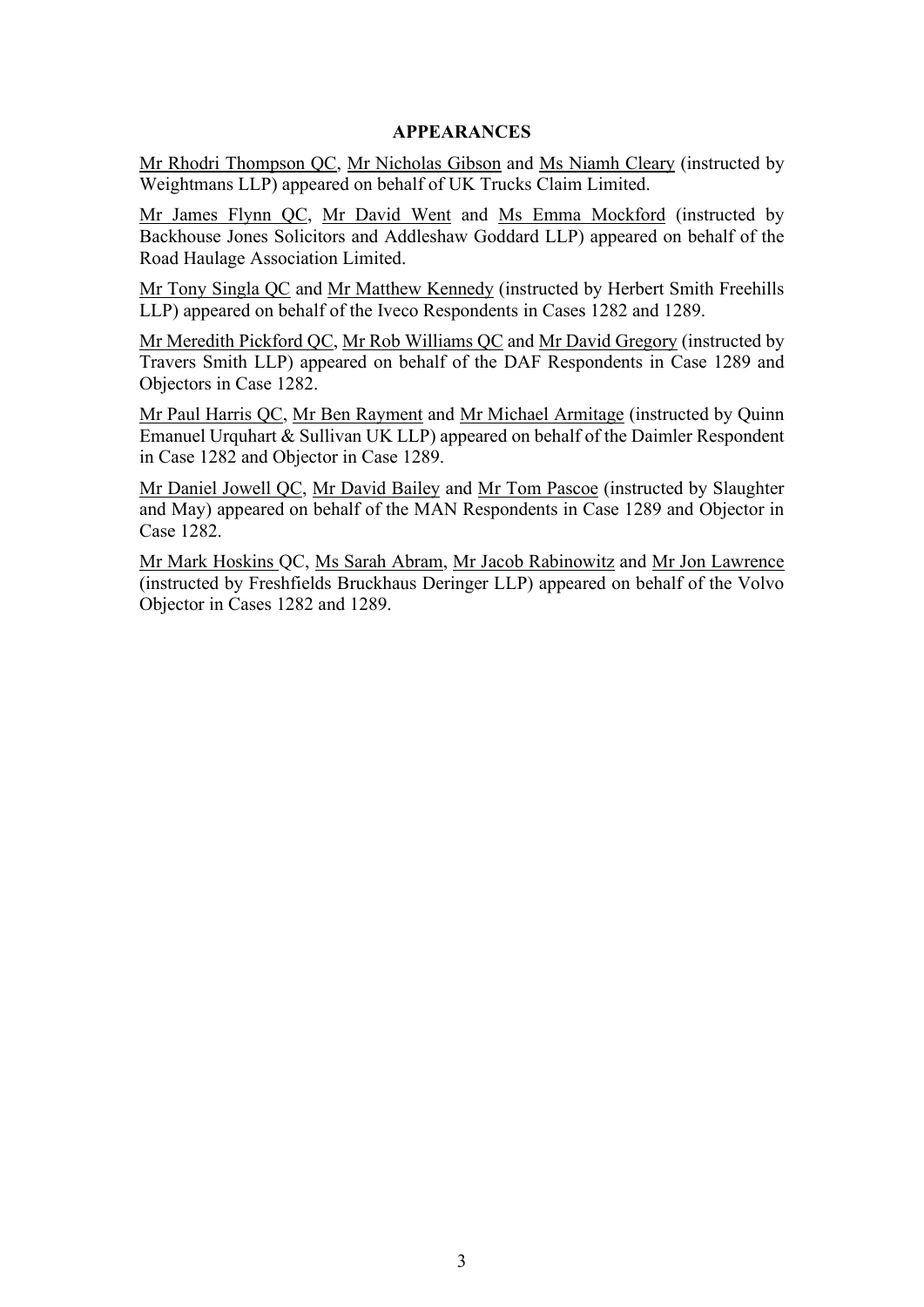# **CONTENTS**

| A.             |     |                                                     |                                                    |  |  |  |
|----------------|-----|-----------------------------------------------------|----------------------------------------------------|--|--|--|
| <b>B.</b>      |     |                                                     |                                                    |  |  |  |
| $\mathbf{C}$ . |     |                                                     |                                                    |  |  |  |
| D.             |     |                                                     |                                                    |  |  |  |
| Е.             |     |                                                     |                                                    |  |  |  |
| F.             |     |                                                     |                                                    |  |  |  |
|                | (1) |                                                     |                                                    |  |  |  |
|                | (2) |                                                     |                                                    |  |  |  |
|                |     | (a)                                                 |                                                    |  |  |  |
|                |     | (b)                                                 |                                                    |  |  |  |
|                |     | (c)                                                 |                                                    |  |  |  |
|                |     | (d)                                                 |                                                    |  |  |  |
| G.             |     |                                                     |                                                    |  |  |  |
|                | (1) |                                                     |                                                    |  |  |  |
|                | (2) |                                                     |                                                    |  |  |  |
|                | (3) |                                                     |                                                    |  |  |  |
|                | (4) |                                                     |                                                    |  |  |  |
|                | (5) |                                                     | Inadequate exclusion in the RHA class definition49 |  |  |  |
| H.             |     |                                                     |                                                    |  |  |  |
|                | (1) |                                                     |                                                    |  |  |  |
|                | (2) | Dr Davis' approach to estimating the overcharge53   |                                                    |  |  |  |
|                | (3) | Dr Lilico's approach to estimating the overcharge59 |                                                    |  |  |  |
| I.             |     |                                                     |                                                    |  |  |  |
|                | (1) |                                                     |                                                    |  |  |  |
|                | (2) |                                                     |                                                    |  |  |  |
|                | (3) |                                                     |                                                    |  |  |  |
| J.             |     |                                                     |                                                    |  |  |  |
| Κ.             |     |                                                     |                                                    |  |  |  |
| L.             |     |                                                     |                                                    |  |  |  |
|                | (1) |                                                     |                                                    |  |  |  |
|                | (2) |                                                     |                                                    |  |  |  |
|                | (3) |                                                     |                                                    |  |  |  |
|                | (4) |                                                     |                                                    |  |  |  |
|                | (5) |                                                     |                                                    |  |  |  |
|                | (6) |                                                     |                                                    |  |  |  |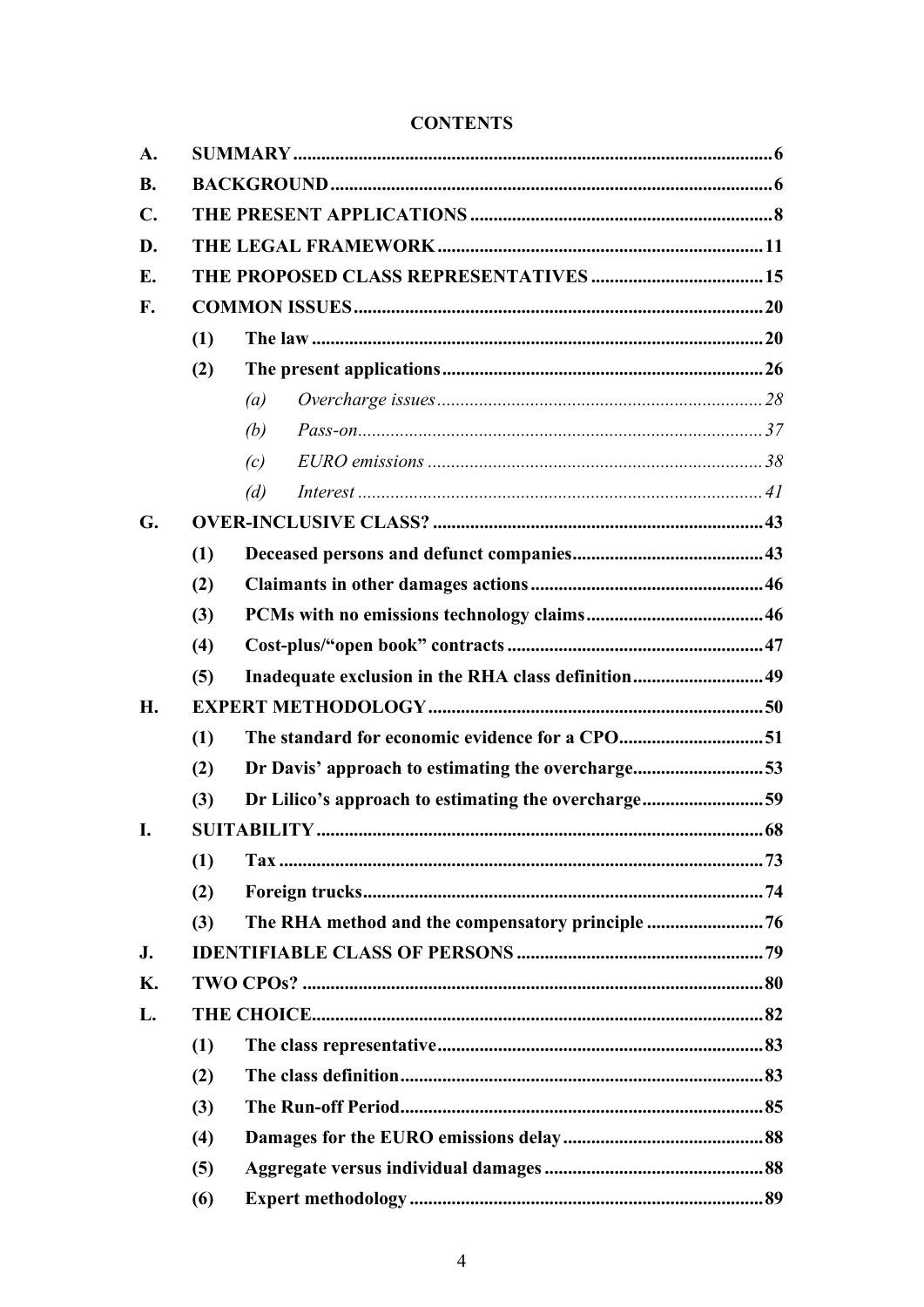|             | (7) |  |  |
|-------------|-----|--|--|
|             | (8) |  |  |
|             | (9) |  |  |
| <b>M.</b>   |     |  |  |
| $N_{\rm A}$ |     |  |  |
|             |     |  |  |
|             |     |  |  |
|             |     |  |  |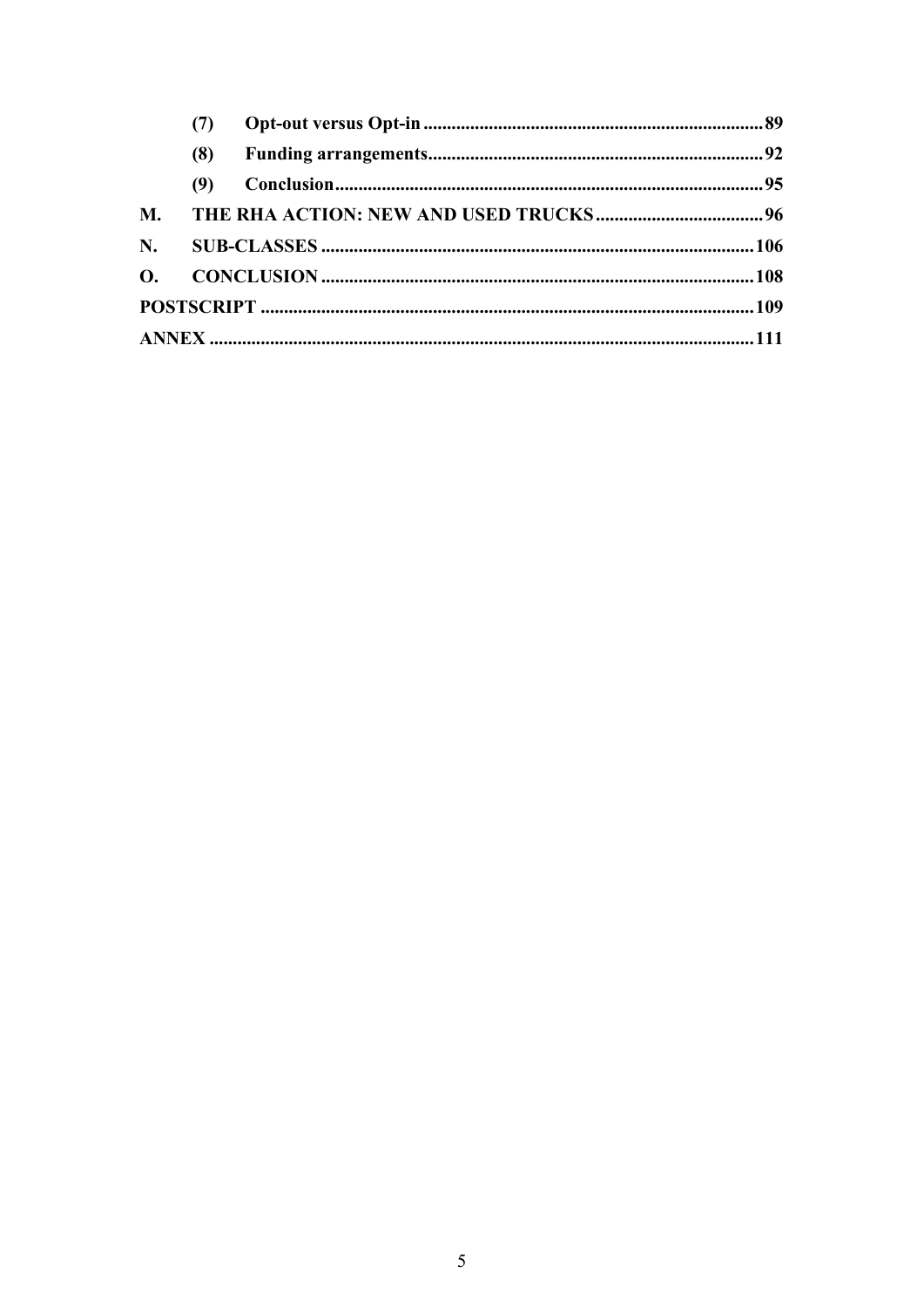#### **A. SUMMARY**

1. This judgment determines two applications for a Collective Proceedings Order ("CPO") pursuant to s. 47B of the Competition Act 1998 ("CA 1998")<sup>1</sup> in respect of damages claims resulting from a cartel. The first application is brought by UK Trucks Claim Ltd ("UKTC"), a special purpose vehicle ("SPV") set up to pursue these claims. The second application is brought by the Road Haulage Association Limited ("RHA"), the well-known trade association of those engaged in the haulage industry. For the reasons set out below, we hold that the application brought by the RHA should be granted, albeit for a narrower class definition than is sought, and we reject the application brought by UKTC.

## **B. BACKGROUND**

- 2. By its decision in Case 39824 *Trucks* adopted on 19 July 2016 (the "Decision"), the European Commission ("the Commission") found that five major European truck manufacturing groups had carried out a single continuous infringement of Article 101 of the Treaty on the Functioning of the European Union ("TFEU") and Article 53 of the EEA Agreement over a period of some 14 years between 1997 and 2011. The addressees of the Decision will be referred to by the shorthand name of the corporate groups to which they belong: DAF, Daimler, Iveco, Volvo/Renault and MAN. Together, they are referred to for convenience as original equipment manufacturers or "OEMs".
- 3. The Decision was a settlement decision adopted pursuant to the procedure set out in Article 10a of Regulation 773/2004/EC and the addressees of the Decision all admitted their liability. The infringement concerned, inter alia, the exchange of information on future gross prices and collusion on the timing and passing on of costs of the introduction of emission technologies required by EURO 3 to 6 standards for trucks weighing 6 or more tonnes, referred to as "medium and heavy trucks". All references to "trucks" in this judgment are to such medium and heavy trucks, save where otherwise stated. The Decision stated that the price coordination arrangements which it found "are by their very nature, among the most harmful restrictions of competition" and imposed fines in aggregate of

<sup>&</sup>lt;sup>1</sup> All statutory references in this judgment are to the CA 1998 unless otherwise stated.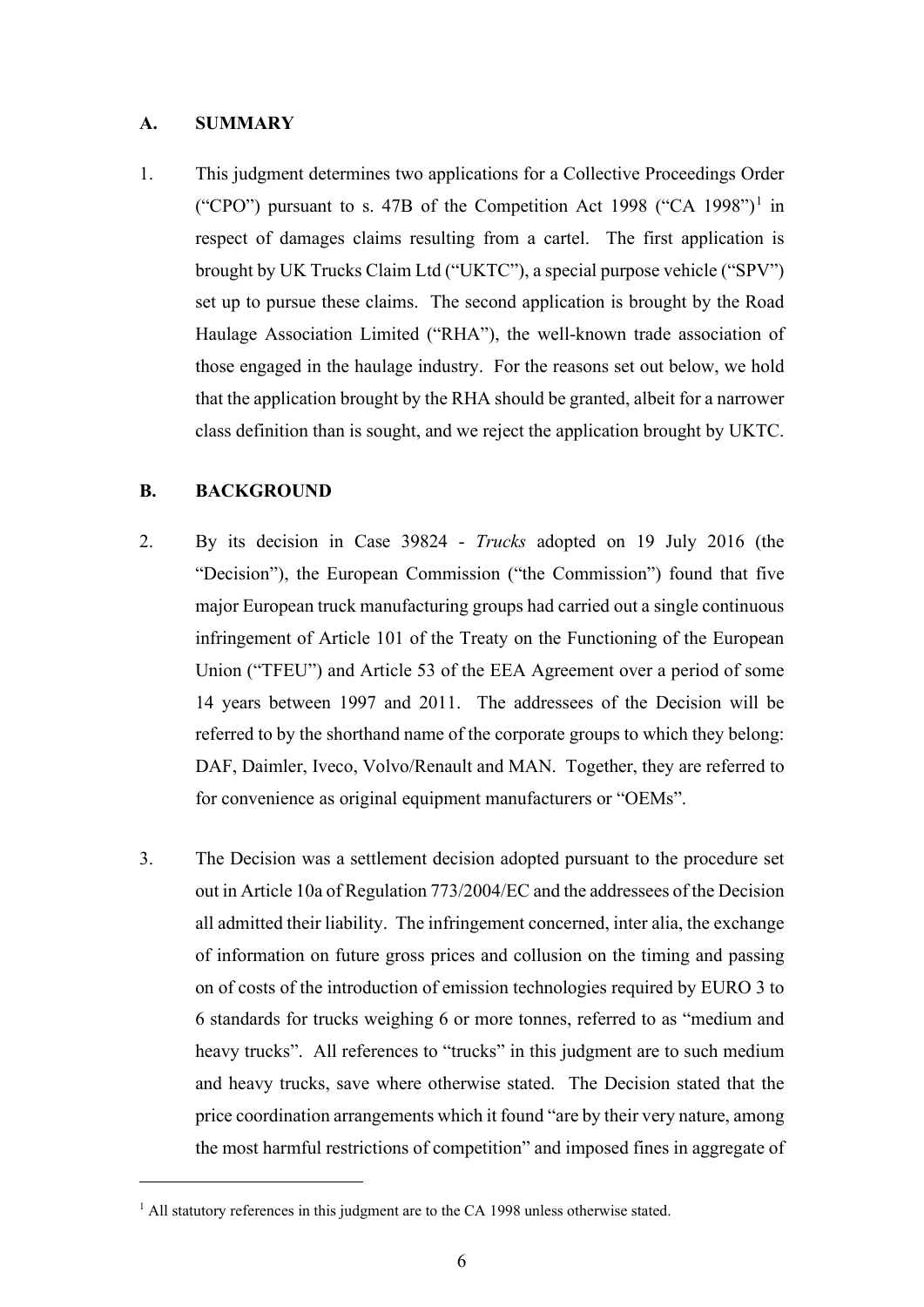a little over  $\epsilon$ 2.9 billion (after a discount of 10% for settlement). That figure excludes MAN, which was granted immunity from fines under the Commission's 2006 Leniency Notice: the Commission's press release on the day of the Decision stated that MAN received immunity for "revealing the existence of the cartel" and thereby avoided a fine of around  $\epsilon$ 1.2 billion.

- 4. Another major truck manufacturing group, Scania, did not participate in the settlement and was the subject of a separate Commission decision on 27 September 2017 ("the Scania Decision"), finding that it was a participant in the cartel and imposing a fine of  $\epsilon$ 880 million. Scania's appeal against that decision was recently dismissed by the General Court, Case T-799/17, *Scania v Commission* EU:T:2022:48, but Scania is appealing further to the Court of Justice of the European Union. Scania is not involved in the present proceedings.
- 5. A significant number of claims have been brought in the UK seeking damages from one or more OEMs. Seven of those actions, brought by major purchasers, have been case managed together and have now been set down for a series of trials. The first, a joint trial of claims by Royal Mail Group and by BT Group against DAF, is currently being heard. The second, a joint trial of claims by two major truck rental groups, Ryder and Dawsongroup, against four of the OEMs is due to commence on 13 March 2023. And the third, a joint trial of test claimants drawn from three actions by companies in, inter alia, the Suez, Veolia and Wolseley groups, is due to start on 9 April 2024. The various other proceedings are much less far advanced.
- 6. The claims brought in the UK are among several thousand claims against the OEMs brought in various European jurisdictions. That is perhaps unsurprising since the Commission's press notice at the time of the Scania Decision stated:

<sup>&</sup>quot;This cartel affected very substantial numbers of road hauliers in Europe, since Scania and the other truck manufacturers in the cartel produce more than 9 out of every 10 medium and heavy trucks sold in Europe."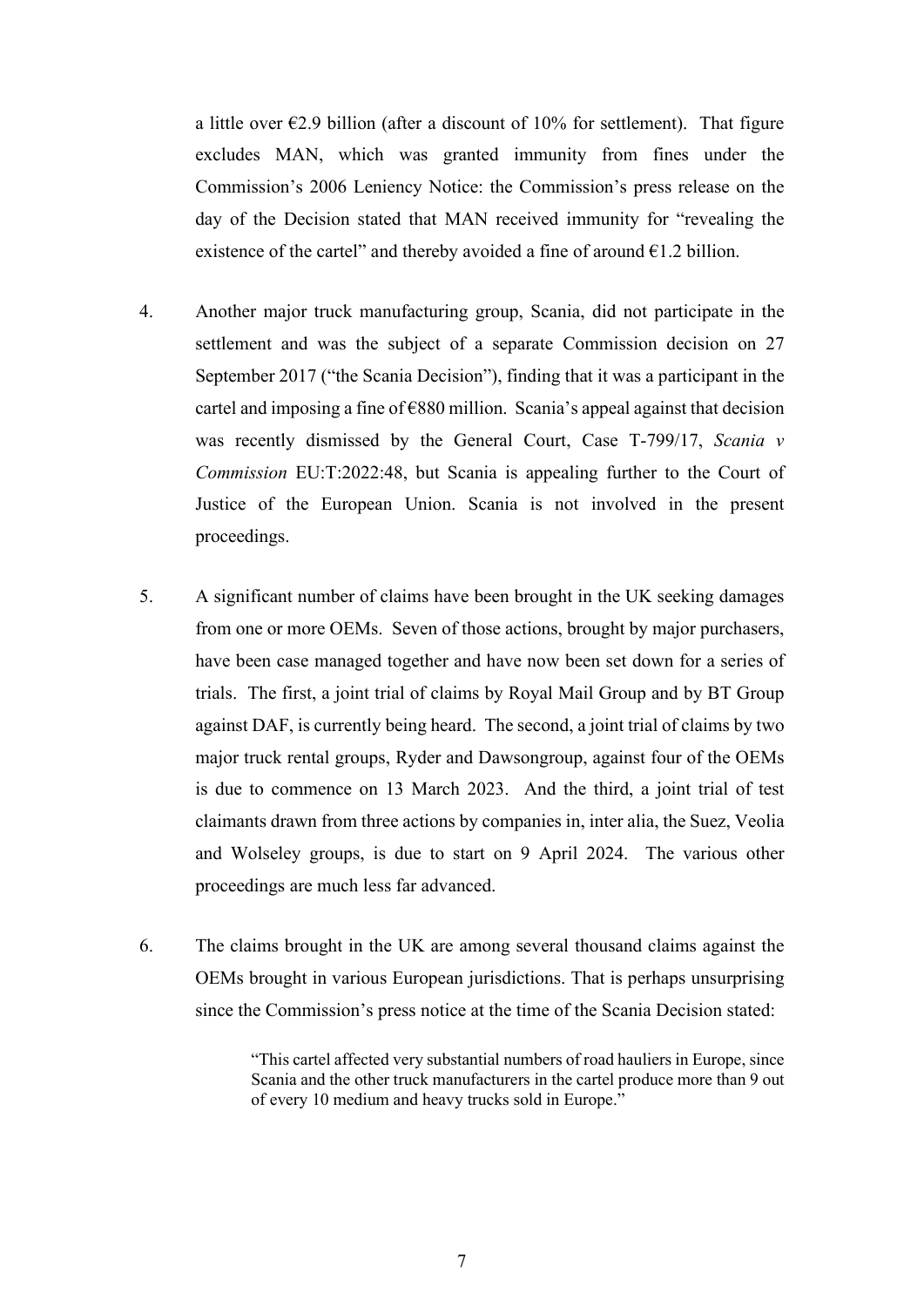## **C. THE PRESENT APPLICATIONS**

- 7. The application brought by UKTC was filed on 18 May 2018. The application brought by the RHA was filed on 17 July 2018. The Respondents to the two applications are addressees of the Decision, but they are not identical. The UKTC application is brought against Iveco and Daimler; the RHA application is brought against Iveco, MAN and DAF. However, those OEMs who are not Respondents have objected to the grant of a CPO on the basis that they would become subject to additional claims for contribution or indemnity pursuant to r. 39 of the Competition Appeal Tribunal Rules 2015 ("CAT Rules 2015").<sup>2</sup> The Tribunal therefore allowed DAF, MAN and Volvo/Renault to be heard as objectors to the UKTC application and Daimler and Volvo/Renault to be heard as objectors to the RHA application. The Tribunal directed that the two applications be heard together and as a result, all the OEMs have in effect objected to both applications.
- 8. UKTC relied on an expert report from Dr Andrew Lilico and the RHA relied on an expert report from Dr Peter Davis. Each of the OEMs served substantive responses appending factual witness statements from executives in the respective group, and each of them also filed expert reports from economists. That led to reply expert reports from Dr Lilico and Dr Davis, and supplemental expert reports from the experts for the OEMs. We comment generally on the plethora of expert reports generated by these applications in the Postscript to this judgment.
- 9. Both applications seek follow-on damages alleged to arise from the infringement found by the Decision. However, in addition to the different character of the two applicants, there are a number of key differences between the applications. In particular:
	- (1) UKTC seeks to bring collective proceedings on an opt-out basis. (Its Claim Form presents opt-in proceedings as a second-best alternative, but

<sup>&</sup>lt;sup>2</sup> All references to rules in this judgment are to the CAT Rules 2015 unless otherwise stated.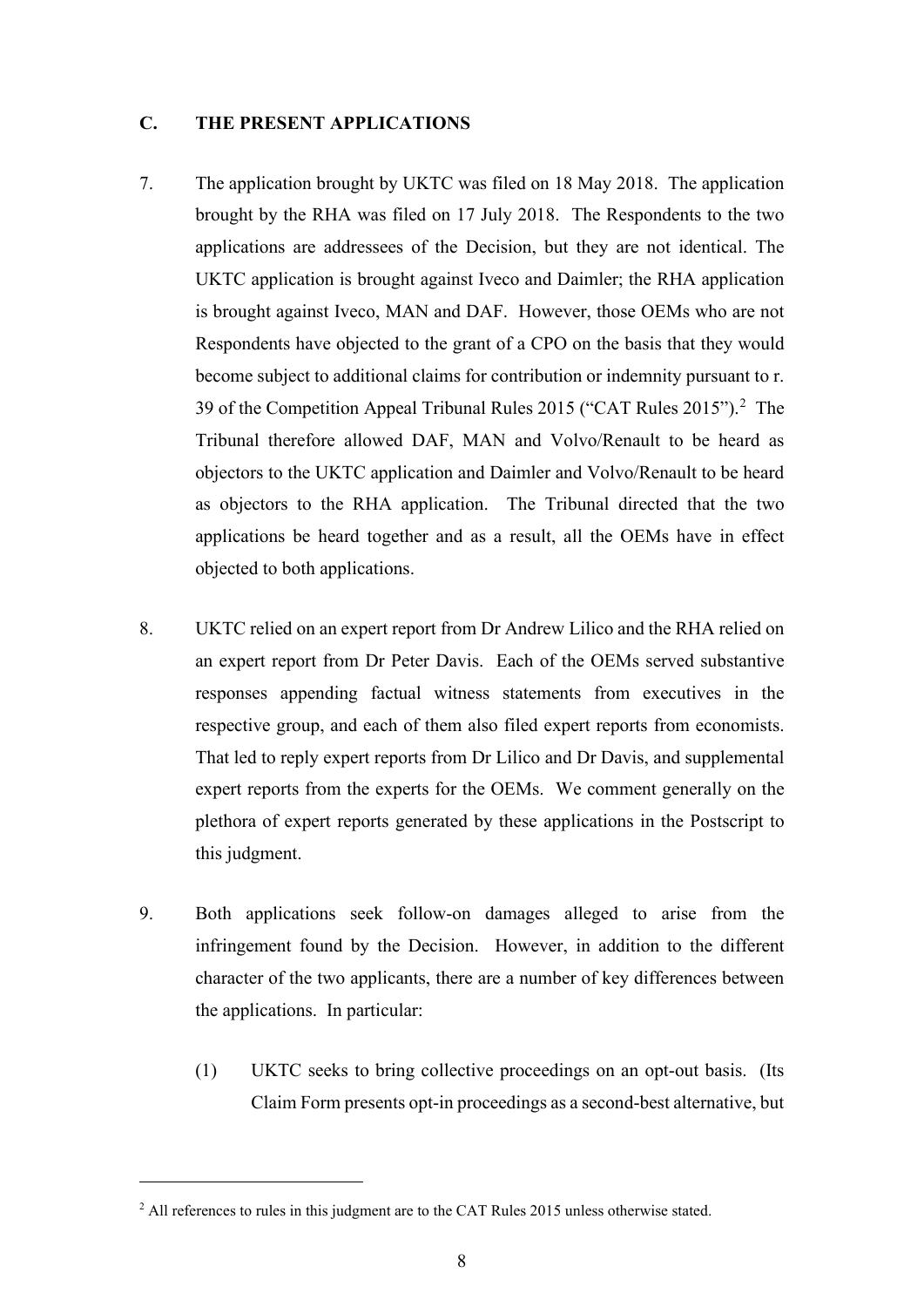that was not vigorously pursued.) The RHA seeks to bring collective proceedings on an opt-in basis.

- (2) The UKTC proceedings seek an award of aggregate damages. The RHA proceedings do not.
- (3) The UKTC proceedings cover only new trucks. The RHA proceedings cover both new and used trucks.
- (4) The UKTC proceedings cover trucks acquired in the UK. The RHA proceedings extend also to trucks acquired in the  $EEA<sup>3</sup>$  so long as the acquirer belongs to a group of companies that also acquired trucks in the UK.
- (5) UKTC's proposed class definition includes those who acquired trucks between 17 January 1997 and 18 January 2011 (i.e. the period of the infringement<sup>4</sup>) but allows for a 'run-off period' to the end of 2011 before prices are assumed to have returned to competitive levels. Therefore (as we understood the position) it covers also any further trucks acquired by those proposed class members ("PCMs") up to 31 December 2011.<sup>5</sup> The proposed class definition in the RHA's amended Claim Form assumes a much longer run-off period and the class covers those who acquired trucks up to 17 May 2019.
- (6) Both proceedings comprise claims by those who acquired trucks for use in providing carriage either as a haulier for third parties or in their own business and both proceedings exclude truck dealers. But beyond that, they define the proposed class differently in terms of exclusions. UKTC excludes those who acquired trucks for leasing for at least 12 months ("operating leases"), but includes the lessees of trucks under such operating leases and also includes truck rental companies that acquired

<sup>&</sup>lt;sup>3</sup> Defined in terms of the country where the truck was registered.

<sup>4</sup> Save that the infringement by MAN, which was the 'whistle-blower' that received immunity, ended on 20 September 2010.

<sup>&</sup>lt;sup>5</sup> I.e. it does not include claims by persons who did not acquire trucks in the cartel period but did so in the one-year run-off.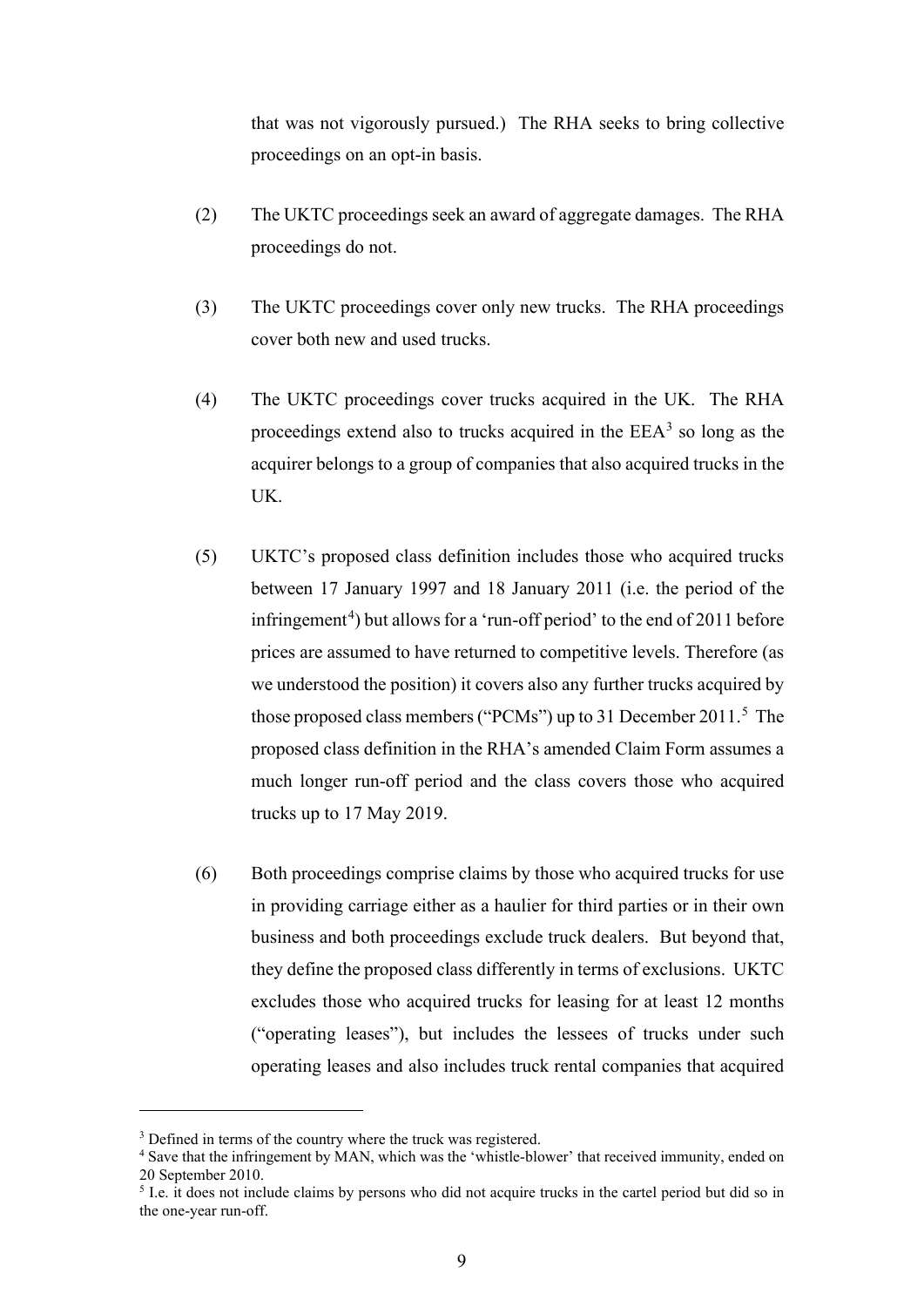trucks for use in short-term rental (i.e. not by way of operating leases). The RHA excludes those who derive more than half their turnover from selling or leasing trucks (as a means of excluding truck rental companies) but covers all lessees of trucks, whether by way of short or long-term rental.

- (7) The RHA proceedings seek to cover claims for loss (by reference to the "total cost of ownership" ("TCO")) allegedly caused by delay in the introduction of new EURO emissions technology that resulted in additional fuel costs. The UKTC proceedings do not claim for such a distinct head of loss but UKTC's application proposes as a common issue the impact of this aspect of the cartel on class members "in terms of operational costs or otherwise".
- (8) Dr Davis and Dr Lilico approach the estimation of loss by very different methodologies, as discussed further below.
- 10. The substantive hearing of the applications was adjourned following the judgment of the Court of Appeal in *Merricks v Mastercard Inc* [2019] EWCA Civ 674 ("*Merricks CA*") pending the further appeal to the Supreme Court: [2019] CAT 15. However, the Tribunal held that it could in the meantime hear as preliminary issues the objections raised by most of the OEMs to the Applicants' funding arrangements, which were not affected by the *Merricks*  appeal: [2019] CAT 15. Subject only to certain agreed amendments to the RHA's arrangements with its third-party funder and to UKTC taking certain steps regarding its funding and ATE insurance arrangements in the event that a CPO was granted, those objections were rejected: [2019] CAT 26 (the "Funding Judgment"). A challenge by DAF to that decision was dismissed: *Paccar Inc v Road Haulage Association Ltd and UK Trucks Claim Ltd* [2021] EWCA Civ 299. The Supreme Court granted DAF permission to appeal regarding that issue on 28 April 2022.
- 11. Following the judgment of the Supreme Court in *Merricks* [2020] UKSC 51 ("*Merricks SC*"), both UKTC and the RHA amended their claim forms.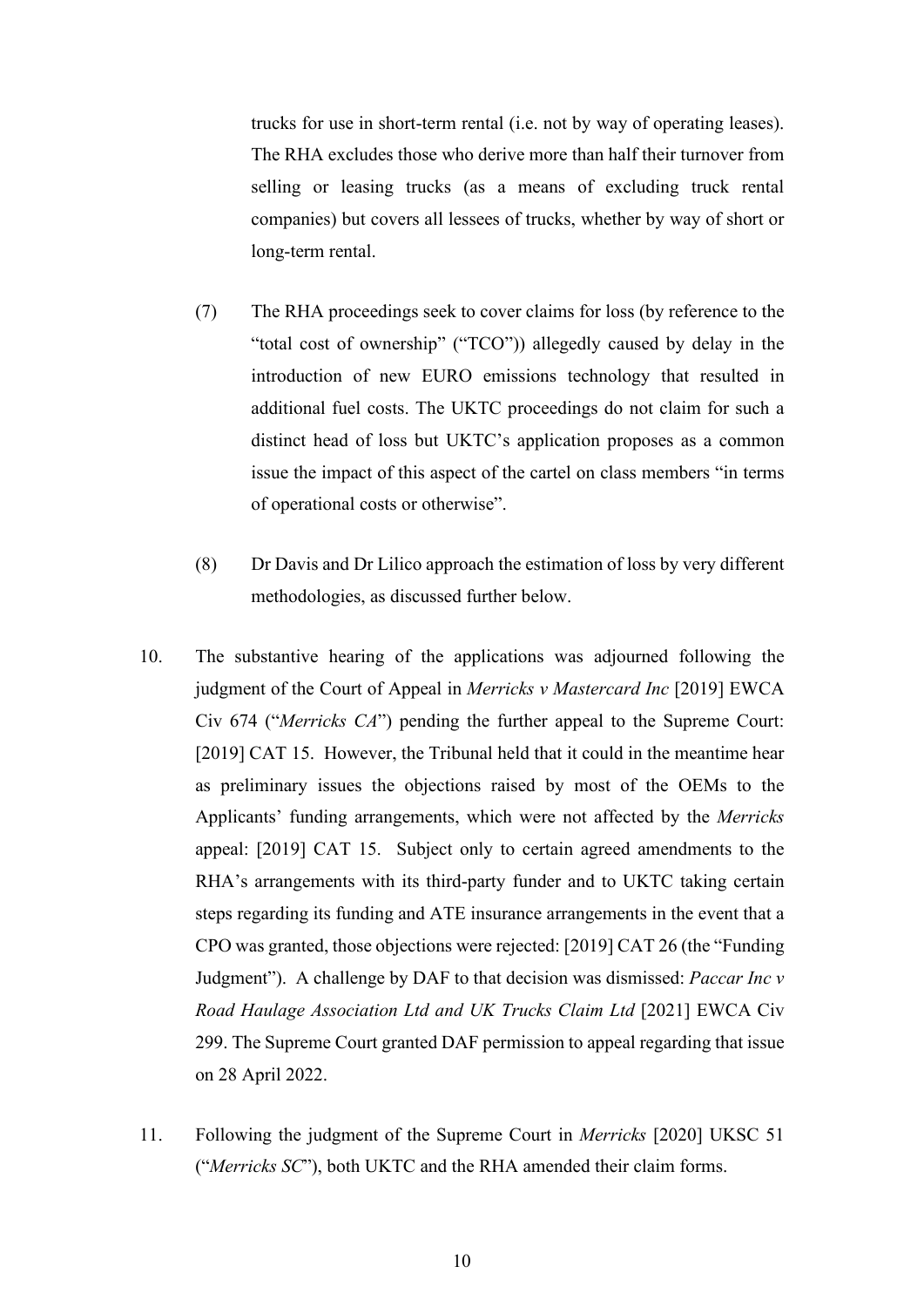12. The hearing of the two applications was held remotely because of the Covid pandemic. In view of the contrasting approaches to quantification of damages adopted by the Applicants' experts and the fact that most parties submitted that we either could not or should not grant two overlapping CPOs, the Tribunal decided that it was appropriate to hear oral evidence from both Dr Lilico and Dr Davis. This did not correspond to anything approaching adversarial crossexamination. The Tribunal itself put questions to the experts to clarify their methodology and explore some of the objections raised in the expert reports submitted by the OEMs. We permitted counsel for the OEMs to ask brief supplementary questions. Altogether, we found the oral evidence from Dr Lilico and Dr Davis very helpful. As regard their oral submissions, Counsel for the OEMs helpfully liaised in accordance with the Tribunal's direction to avoid duplication and as a result, despite the wide range of issues canvassed, the hearing was completed in five days.

## **D. THE LEGAL FRAMEWORK**

13. The regime for collective proceedings was introduced into the CA 1998 by the Consumer Rights Act 2015, along with Part 5 of the CAT Rules 2015.

14. Section 47B(1)-(4) state as follows:

"(1) Subject to the provisions of this Act and Tribunal rules, proceedings may be brought before the Tribunal combining two or more claims to which section 47A applies ("collective proceedings").

(2) Collective proceedings must be commenced by a person who proposes to be the representative in those proceedings.

(3) The following points apply in relation to claims in collective proceedings—

> (a) it is not a requirement that all of the claims should be against all of the defendants to the proceedings,

> (b) the proceedings may combine claims which have been made in proceedings under section 47A and claims which have not, and

> (c) a claim which has been made in proceedings under section 47A may be continued in collective proceedings only with the consent of the person who made that claim.

(4) Collective proceedings may be continued only if the Tribunal makes a collective proceedings order."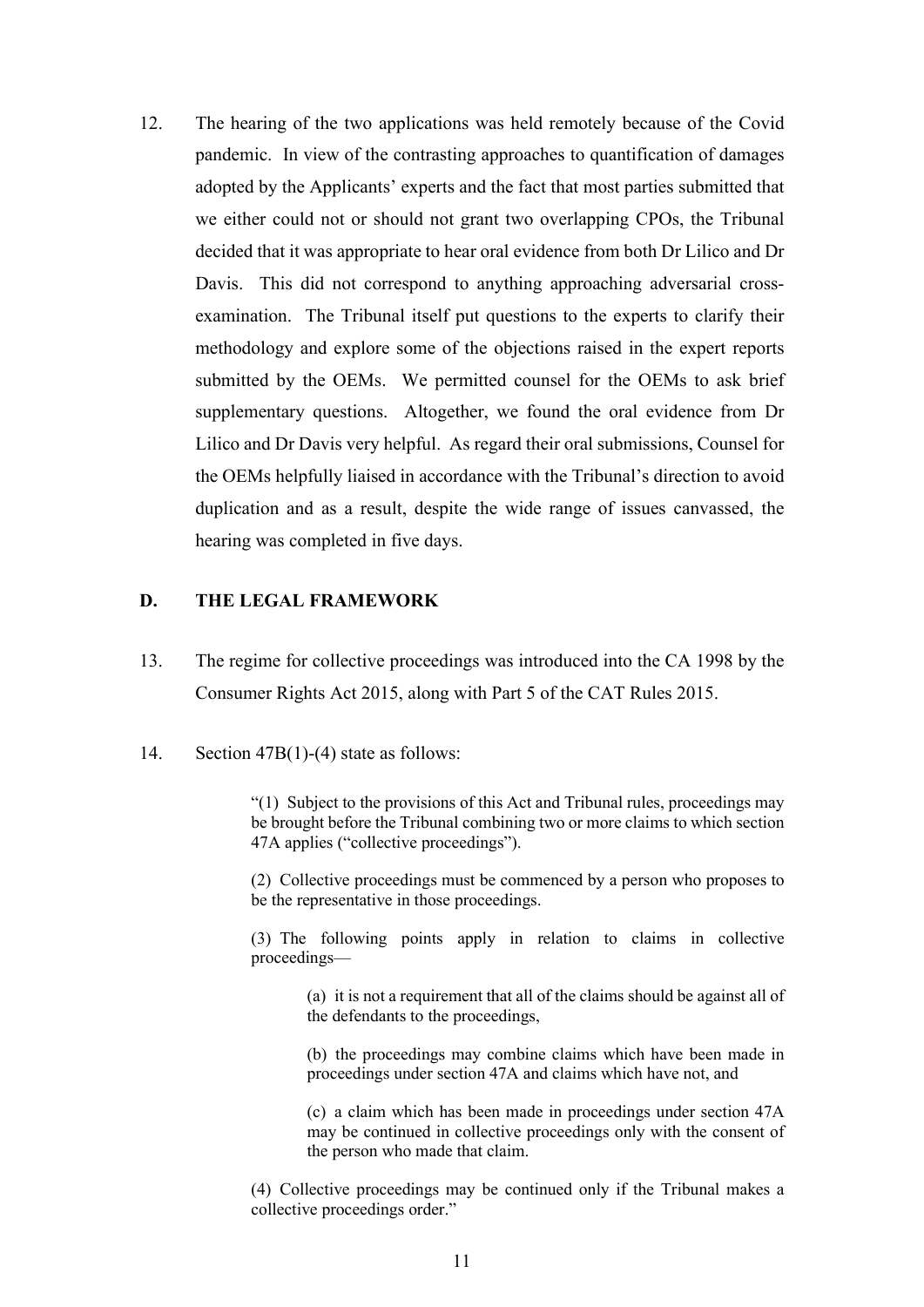- 15. Pursuant to s. 47B(5), there are two conditions for the grant of a CPO:
	- (1) the person proposing to be the class representative must be authorised to act as such ("the authorisation condition"); and
	- (2) the claims must be eligible for inclusion in collective proceedings ("the eligibility condition").
- 16. The authorisation condition is set out in s. 47B(8) and r. 78. Section 47B(8) states:
	- "(8) The Tribunal may authorise a person to act as the representative in collective proceedings—
		- (a) whether or not that person is a person falling within the class of persons described in the collective proceedings order for those proceedings (a "class member"), but
		- (b) only if the Tribunal considers that it is just and reasonable for that person to act as a representative in those proceedings."

Rule 78 provides, insofar as relevant:

#### "**Authorisation of the class representative**

78.— …

(2) In determining whether it is just and reasonable for the applicant to act as the class representative, the Tribunal shall consider whether that person—

> (a) would fairly and adequately act in the interests of the class members;

> (b) does not have, in relation to the common issues for the class members, a material interest that is in conflict with the interests of class members;

> (c) if there is more than one applicant seeking approval to act as the class representative in respect of the same claims, would be the most suitable;

…

(3) In determining whether the proposed class representative would act fairly and adequately in the interests of the class members for the purposes of paragraph  $(2)(a)$ , the Tribunal shall take into account all the circumstances, including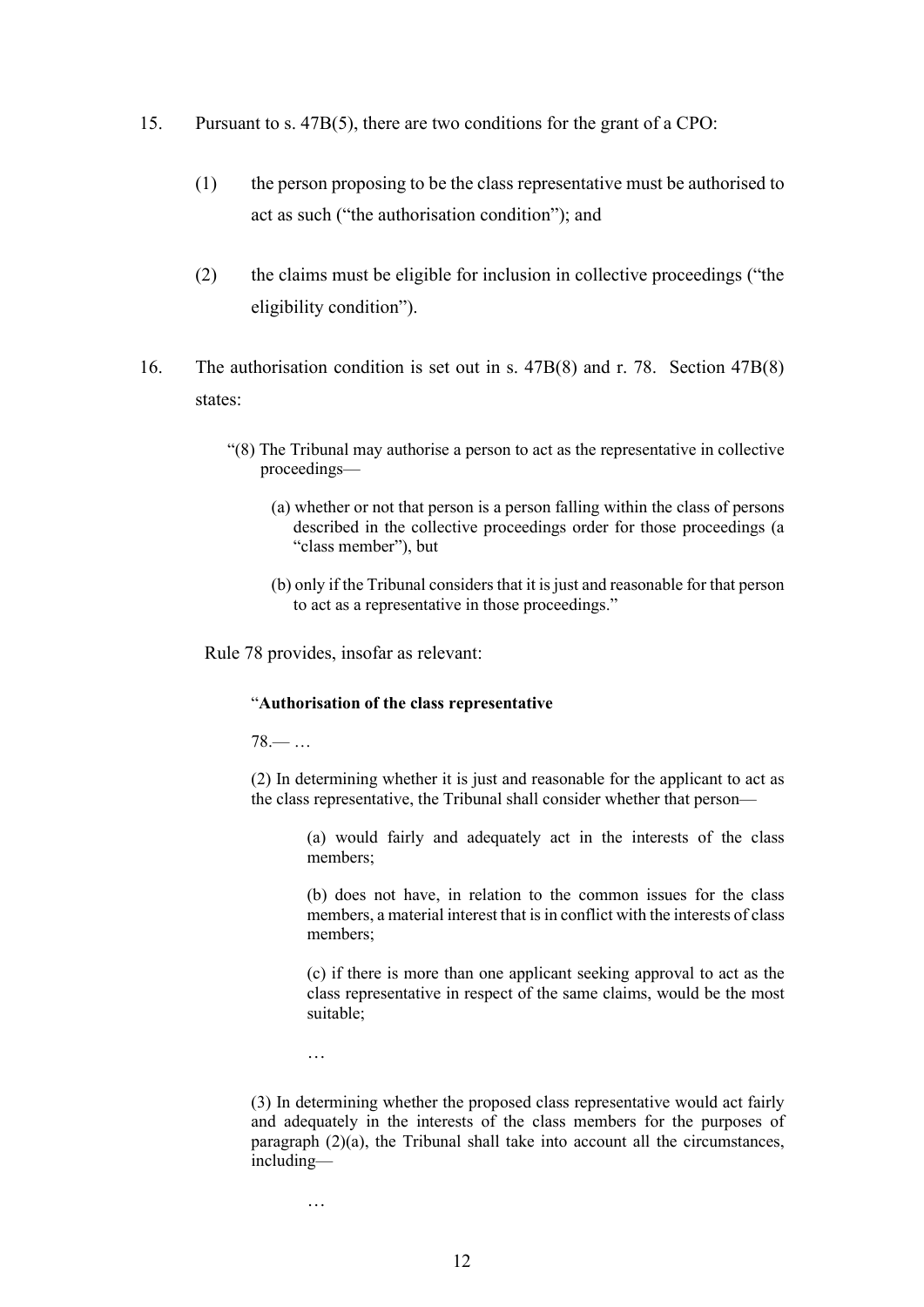(b) if the proposed class representative is not a member of the class, whether it is a pre-existing body and the nature and functions of that body;

(c) whether the proposed class representative has prepared a plan for the collective proceedings that satisfactorily includes—

> (i) a method for bringing the proceedings on behalf of represented persons and for notifying represented persons of the progress of the proceedings; and

> (ii) a procedure for governance and consultation which takes into account the size and nature of the class; and

> (iii) any estimate of and details of arrangements as to costs, fees or disbursements which the Tribunal orders that the proposed class representative shall provide.

(4) If the represented persons include a sub-class of persons whose claims raise common issues that are not shared by all the represented persons, the Tribunal may authorise a person who satisfies the criteria for approval in paragraph (1) to act as the class representative for that sub-class."

17. The eligibility condition is set out in s. 47B(6) and r. 79. Section 47B(6) states:

"Claims are eligible for inclusion in collective proceedings only if the Tribunal considers that they raise the same, similar or related issues of fact or law and are suitable to be brought in collective proceedings."

"The same, similar or related issues of fact or law" are referred to in the CAT Rules 2015 as "common issues": r. 73(2).

18. Rule 79 provides, insofar as relevant:

### **"Certification of the claims as eligible for inclusion in collective proceedings**

79.— (1) The Tribunal may certify claims as eligible for inclusion in collective proceedings where, having regard to all the circumstances, it is satisfied by the proposed class representative that the claims sought to be included in the collective proceedings—

- (a) are brought on behalf of an identifiable class of persons;
- (b) raise common issues; and
- (c) are suitable to be brought in collective proceedings.

(2) In determining whether the claims are suitable to be brought in collective proceedings for the purposes of paragraph  $(1)(c)$ , the Tribunal shall take into account all matters it thinks fit, including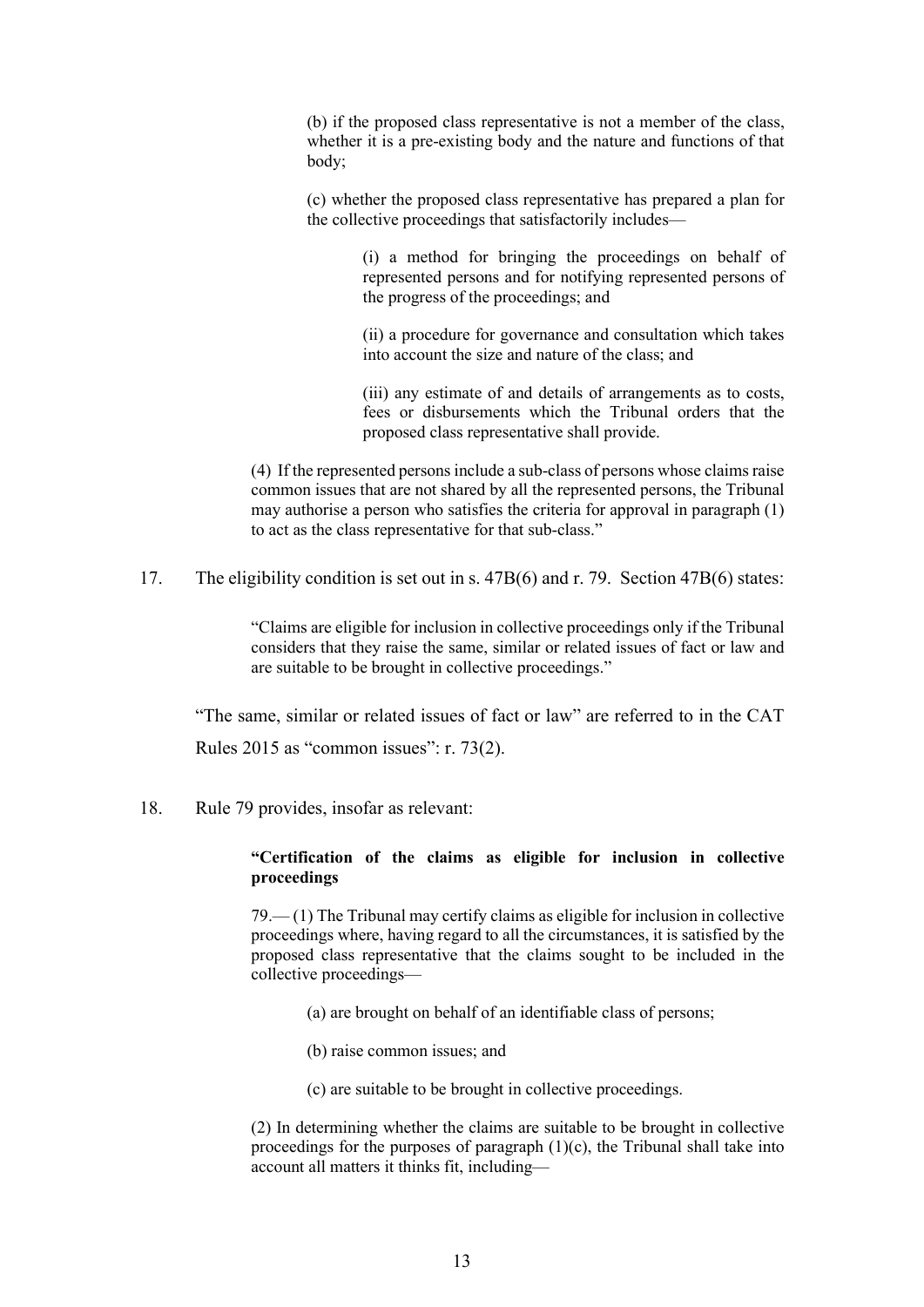(a) whether collective proceedings are an appropriate means for the fair and efficient resolution of the common issues;

(b) the costs and the benefits of continuing the collective proceedings;

 (c) whether any separate proceedings making claims of the same or a similar nature have already been commenced by members of the class;

(d) the size and the nature of the class;

(e) whether it is possible to determine in respect of any person whether that person is or is not a member of the class;

(f) whether the claims are suitable for an aggregate award of damages; and

(g) the availability of alternative dispute resolution and any other means of resolving the dispute, including the availability of redress through voluntary schemes whether approved by the CMA under section 49C of the 1998 Act(a) or otherwise

(3) In determining whether collective proceedings should be opt-in or opt-out proceedings, the Tribunal may take into account all matters it thinks fit, including the following matters additional to those set out in paragraph (2)—

(a) the strength of the claims; and

(b) whether it is practicable for the proceedings to be brought as optin collective proceedings, having regard to all the circumstances, including the estimated amount of damages that individual class members may recover."

- 19. The statutory eligibility condition accordingly incorporates two related requirements:
	- (1) the claims must be brought on behalf of an identifiable class of persons; and
	- (2) the claims must raise common issues.
- 20. Section 47C addresses damages and costs in collective proceedings, and s. 47C(2) provides:

 "(2) The Tribunal may make an award of damages in collective proceedings without undertaking an assessment of the amount of damages recoverable in respect of the claim of each represented person."

Section 47C(3) and (4) proceed to address the payment of damages in, respectively, opt-out and opt-in proceedings.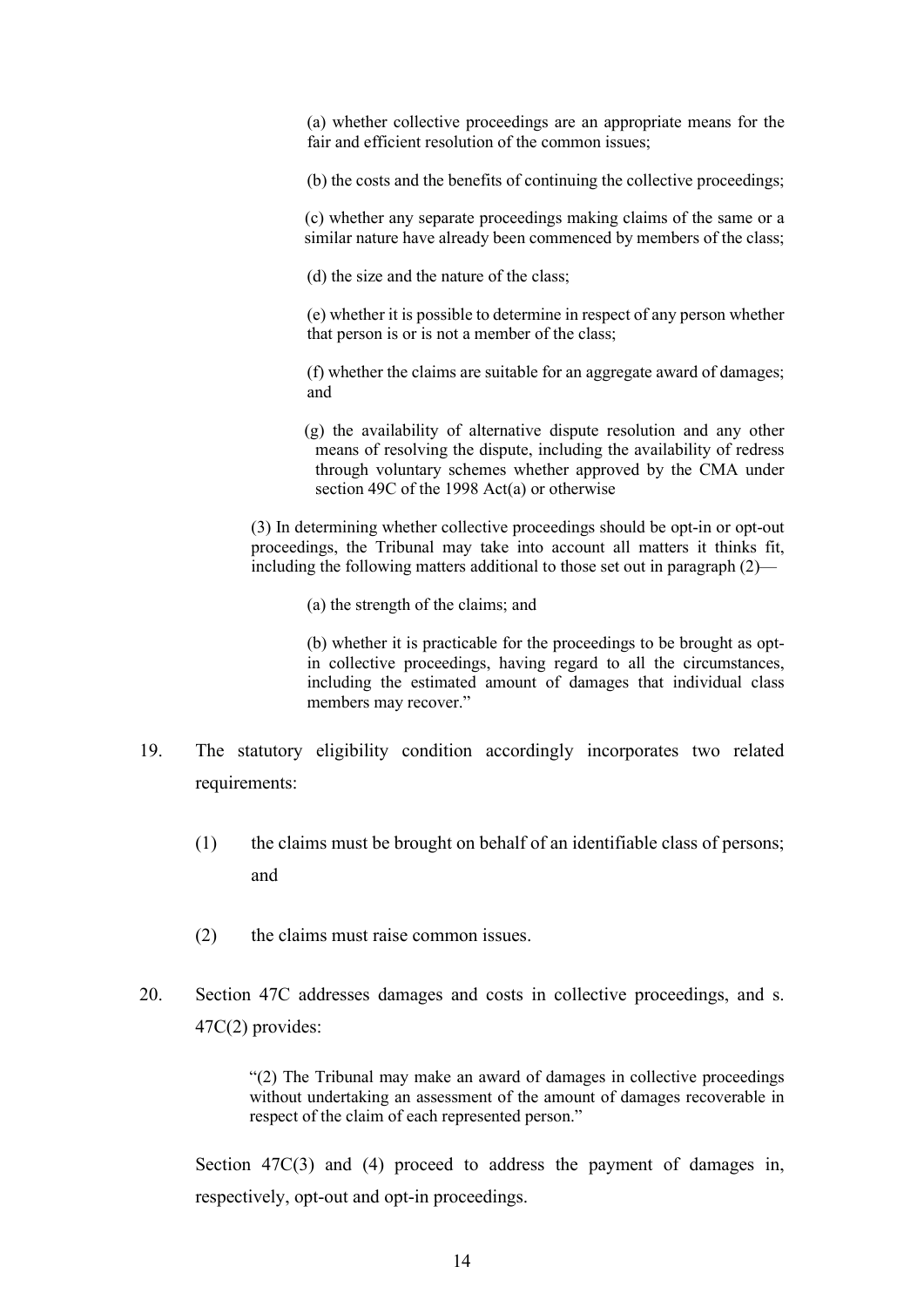21. In his landmark judgment for the majority of the Supreme Court in *Merricks SC*, Lord Briggs quoted at [20] from the Government's White Paper which announced its intention to introduce a regime for collective redress in competition law and stated:

"The aim of these proposals is therefore two-fold:

- **Increase growth**, by empowering small businesses to tackle anticompetitive behaviour that is stifling their business.
- **Promote fairness**, by enabling consumers and businesses who have suffered loss due to anti-competitive behaviour to obtain redress."
- 22. When considering some of the Canadian jurisprudence on collective proceedings (there called class actions), Lord Briggs observed (at [37]) that the Canadian and UK statutory schemes "serve broadly the same statutory purpose of providing effective access to justice for claimants for whom the pursuit of individual claims would be impracticable or disproportionate". In that regard, he quoted the following dicta of McLachlin CJ, giving the judgment of the Supreme Court of Canada in *Hollick v Toronto (City)* 2001 SCC 68 and referring to the Ontario Class Proceedings Act 1992:

"The Act reflects an increasing recognition of the important advantages that the class action offers as a procedural tool … class actions provide three important advantages over a multiplicity of individual suits. First, by aggregating similar individual actions, class actions serve judicial economy by avoiding unnecessary duplication in fact-finding and legal analysis. Second, by distributing fixed litigation costs amongst a large number of class members, class actions improve access to justice by making economical the prosecution of claims that any one class member would find too costly to prosecute on his or her own. Third, class actions serve efficiency and justice by ensuring that actual and potential wrongdoers modify their behaviour to take full account of the harm they are causing, or might cause, to the public. In proposing that Ontario adopt class action legislation, the Ontario Law Reform Commission identified each of these advantages … In my view, it is essential therefore that courts not take an overly restrictive approach to the legislation, but rather interpret the Act in a way that gives full effect to the benefits foreseen by the drafters."

# **E. THE PROPOSED CLASS REPRESENTATIVES**

23. As noted above, UKTC is a SPV set up for the purpose of these proceedings. Its chairman is HH Judge Roger Kaye QC, a retired deputy High Court judge.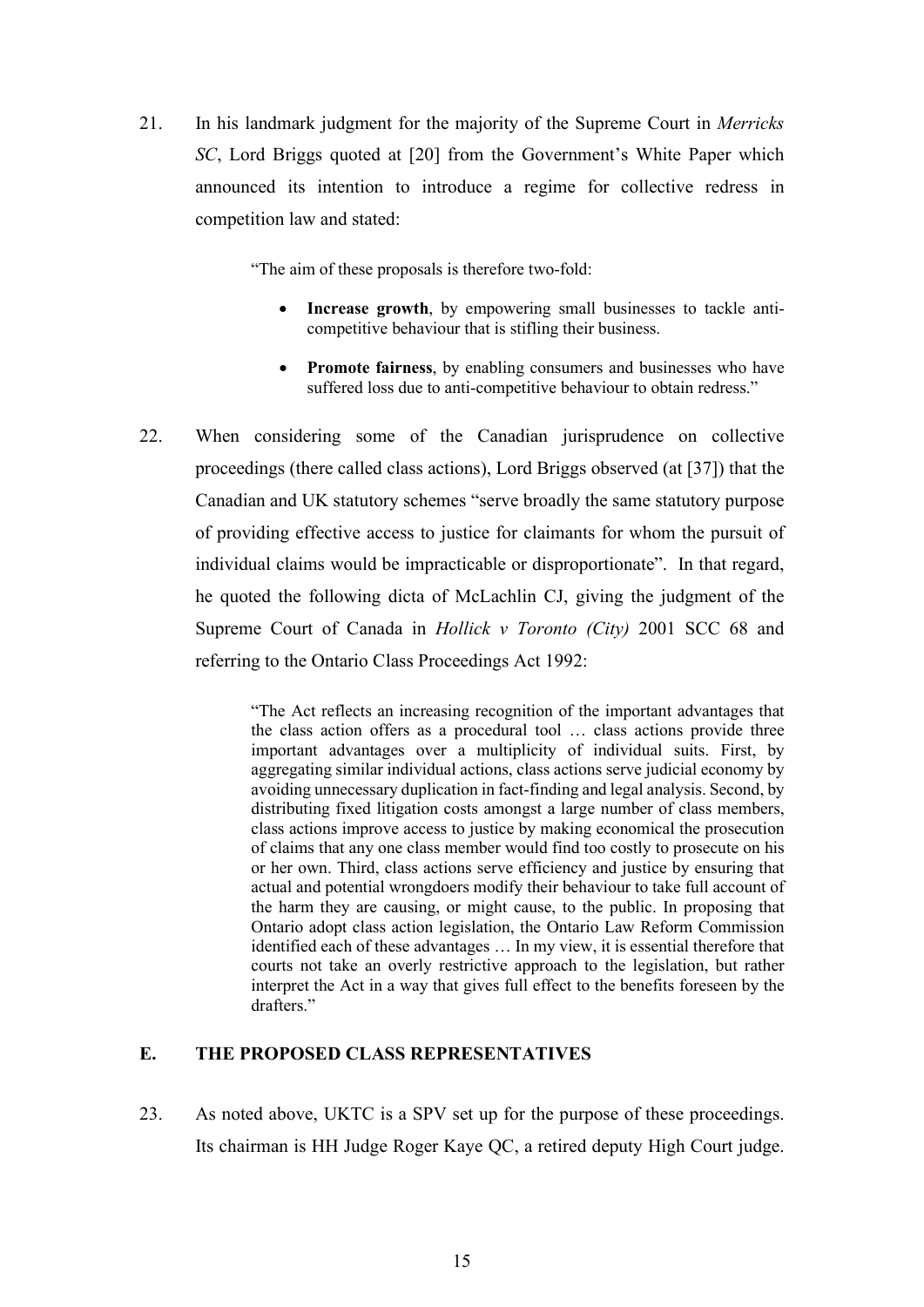Its board has seven members who, apart from the chairman, are all individuals of considerable experience in the haulage, delivery and distribution industry.

- 24. Of the OEMs, only Daimler suggested that UKTC by its nature may not fairly and adequately act in the interests of the PCMs. That submission is advanced on the basis that UKTC's current directors do not include anyone who is representative of the "single-vehicle" truck user although such purchasers are said to comprise over half of the PCMs in UKTC's proposed class.
- 25. We reject that submission. Judge Kaye explains in his evidence that his role as chairman includes ensuring that PCMs are not discriminated against in the conduct of the proceedings and he has also confirmed that UKTC is willing to appoint additional board members should that be necessary, and to renew its invitation to the RHA to nominate a board member in the event that the RHA's CPO application is refused. We have considered the constitutional documents of UKTC and we note Judge Kaye's very considerable experience of civil litigation. We see no reason to doubt the effectiveness and dedication of the board of UKTC in having regard to the interests of all PCMs.
- 26. We should add that, contrary to the suggestion by Daimler, there is no presumption against authorising a SPV to act as the class representative. The Tribunal's *Guide to Proceedings* ("the *Guide*"), to which Daimler referred, sounds a note of caution only as regards authorisation of a law firm or thirdparty funder as the class representative because of potential conflicts of interest: para 6.30. As the *Guide* proceeds to note, in the case of a SPV, the Tribunal will wish to be satisfied as to its constitution and management, as we have been in the present case.
- 27. UKTC, in seeking to persuade the Tribunal that its application should be preferred, contended that the RHA has a potential conflict of interest with the PCMs in its proceedings, within the terms of r. 78(2)(b), because the OEMs are associate members of the RHA. UKTC suggested that the potential conflict arises both because of the OEMs' financial contribution to the RHA and because, as the main representative body for the road haulage industry, the RHA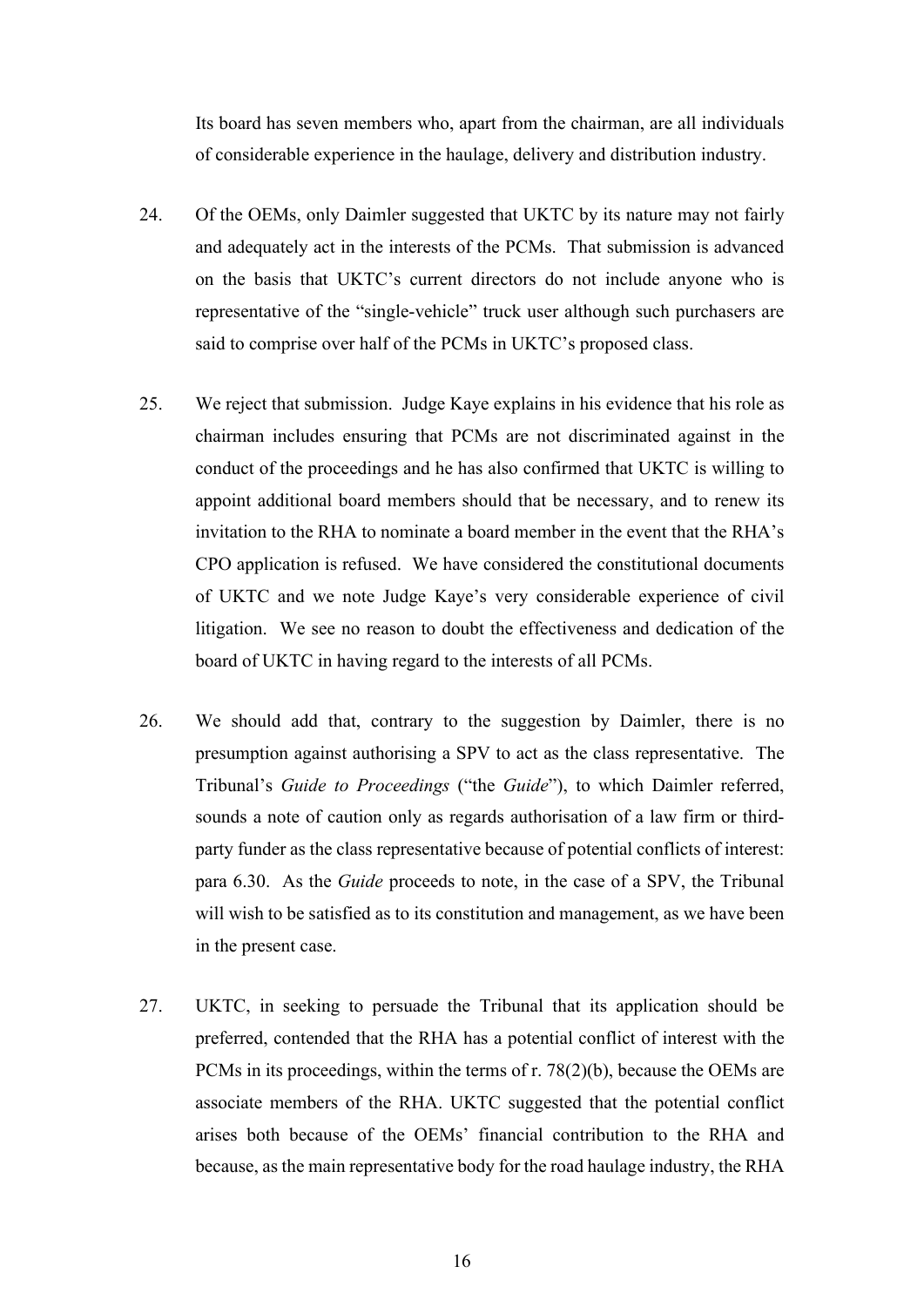has "acknowledged and vested commercial interests" in maintaining a good relationship with the OEMs over the long term.

- 28. However, Mr Burnett, the chief executive officer of the RHA, states that as associate members the OEMs will not have any influence over the collective proceedings and that the RHA derives less than 1% of its overall total revenue from them (including from advertising and sponsorship of events). Mr Flynn  $QC$ , appearing for the RHA, explained<sup>6</sup> that associate membership gives the OEMs no role, no vote and no involvement in the running of the RHA. Further, only two of the OEMs pay membership subscriptions: DAF which has 'bronze' associate membership at a cost of £622 (plus VAT) p.a. and Volvo/Renault which has 'silver' associate membership at a cost of £1,949 (plus VAT) p.a.. Mr Burnett sets out the steps the RHA has put in place for the management of the litigation, including the engagement of additional staff dedicated to the project and the establishment of a steering group with written terms of reference. While important decisions in the proceedings are reserved to the RHA Board, the RHA has engaged several law firms (including a Canadian firm with experience of class actions in Canada) to advise it and it also has the advice of specialist leading and junior Counsel. No OEM is represented on the RHA Board. Taking all this into account, we do not think there is any risk of the RHA failing to act in the interests of PCMs by reason of the fact that the associate members of the RHA include some companies within the OEMs. Aside from the detailed points to which we have referred, the whole purpose and objective of the RHA is to represent the interests of the road haulage industry, not of truck manufacturers.
- 29. We also do not accept UKTC's contention that the RHA has a conflict because its Board members, who are the ultimate decision-makers in the proposed proceedings, are themselves owners or managers of members of the proposed class. In many collective proceedings, the class representative may be a class member (e.g. Mr Merricks in the *Merricks* case). In many cases, class members will not be identically placed in all respects. We do not see this as a problem.

<sup>&</sup>lt;sup>6</sup> Although this was not in evidence, the Tribunal was content for Mr Flynn to provide this information to the Tribunal on instructions.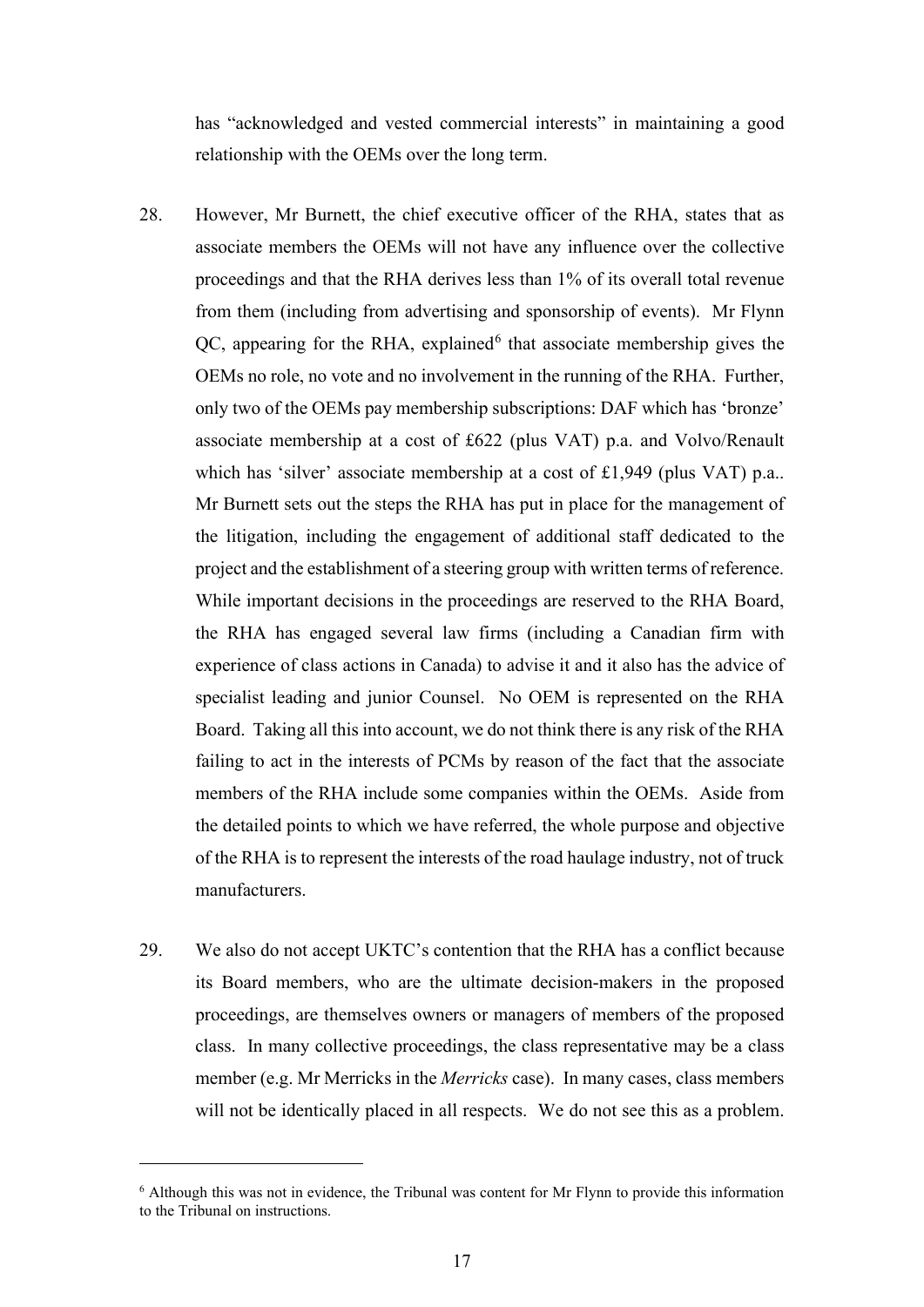The RHA is a not-for-profit company limited by guarantee and its Board is accountable to its members who also constitute a substantial proportion of the PCMs. Moreover, the broad composition of the RHA Board means that, collectively, they should have no difficulty taking decisions in the interests of the class as a whole.

- 30. All the OEMs contended that the RHA's proposed class definition comprising acquirers of both new and used trucks gives rise to a conflict of interest within the class. That is a distinct matter which goes to the question of the class definition and whether the RHA can fairly act in the interests of all PCMs; it does not concern the nature of the RHA as such or a conflict between the interests of the RHA and of PCMs. Accordingly, we address that objection separately in section M of this judgment: paras 232-255 below.
- 31. A major consideration under the authorisation condition is whether the proposed class representative ("PCR") has adequate funding both to meet any potential liability for adverse costs and for its own costs of pursuing the proceedings. Following the Funding Judgment, most of the OEMs did not raise any objection on that score but Daimler suggested that UKTC's litigation budget does not cater for additional disclosure which it and its expert now envisage, or for the creation of a claimant database as proposed in the updated Litigation Plan produced by its solicitors in February 2021. However, the estimated costs budget has been revised and the amount allowed for future disclosure is £4.8 million which, on any view, is a very substantial sum. Mr Surguy of its solicitors has confirmed that this includes provision for the setting up of the limited form of database presently envisaged. Moreover, as we stated in the Funding Judgment, a CPO application does not involve a full costs budgeting exercise. We found after a careful review of the budget then presented that it was impossible to say at this stage that the massive sums committed are inadequate, and we noted that the third-party funder that is financing the proceedings has a clear commercial incentive to continue to fund the claims through to judgment or settlement: see the Funding Judgment at [74]. Mr Surguy confirms in his third witness statement that the funder is fully aware of the inevitable uncertainties and contingencies involved in estimating costs at this stage. At the hearing, we pressed Mr Thompson QC, appearing for UKTC,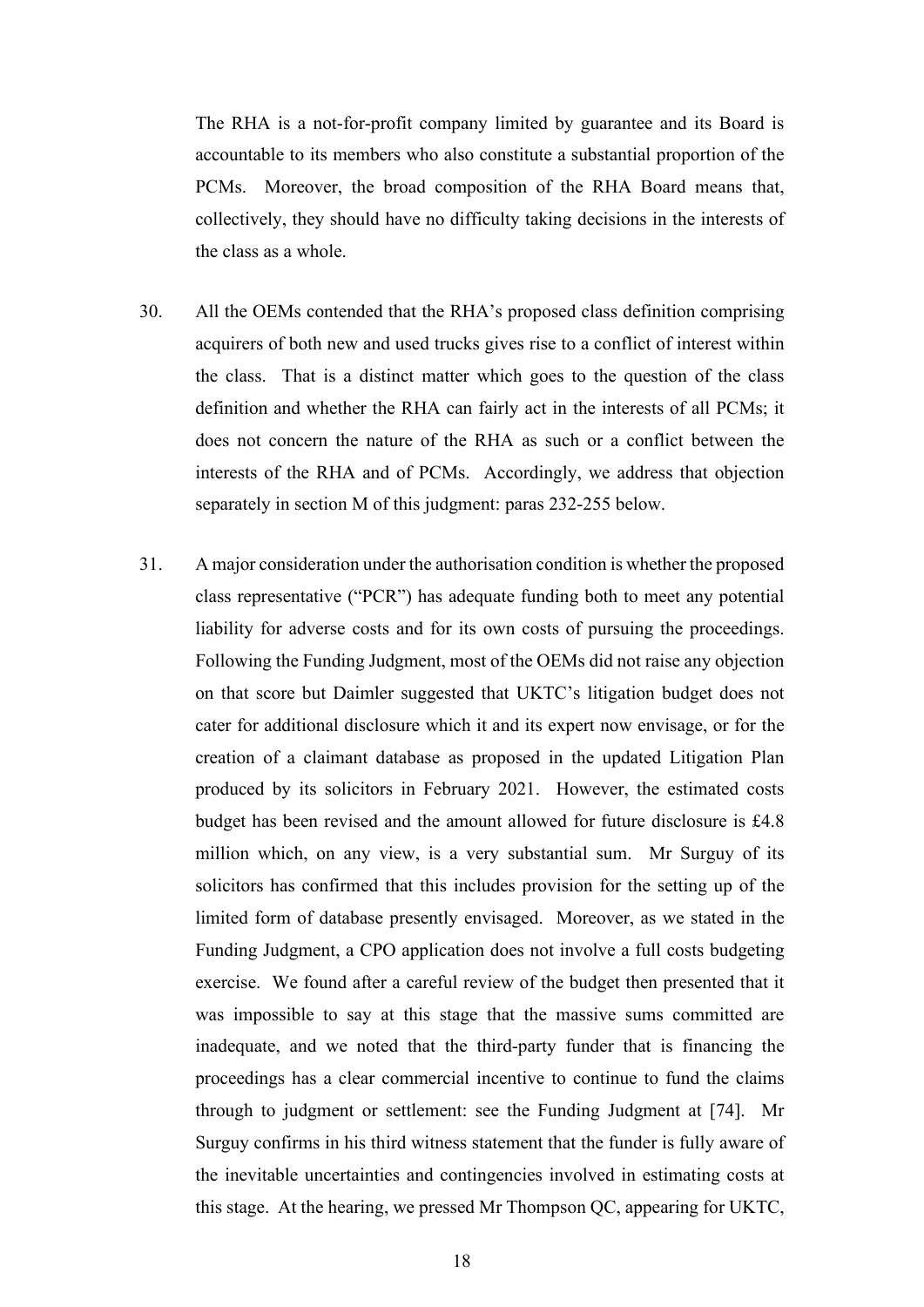on whether the funding arrangements cover the cost of dealing with what we regard as the almost inevitable defence argument of pass-on, and he explained that this would be addressed by the economic expert at an aggregate level on the basis of broad estimates, and not involve substantial additional disclosure. We accept as a broad proposition that the estimated costs budget cannot cover for every contingency. Having revisited this matter, we reject Daimler's contention that UKTC's funding arrangements now cause concern as to the ability of UKTC to act adequately in the interests of its class members.

32. Several OEMs argued that UKTC's litigation plan was unsatisfactory. Daimler, in particular, contended that UKTC's litigation plan showed that UKTC would not be able to act adequately in the interests of PCMs in terms of r. 78(2)(a) and (3)(c). In part, that contention rested on the funding point discussed above, but the other criticisms essentially concerned the proposed approach of UKTC to the various issues in the case and to the calculation of aggregate damages. However, a CPO application is made at a very early stage of the proceedings. We would not expect, nor would it often be possible, for such a litigation plan to set out in detail how (e.g. by way of disclosure applications or additional expert evidence) the PCR would deal with various issues that may arise. Lord Briggs in *Merricks SC* at [42] regarded the Canadian jurisprudence in this area as persuasive, and in *Godfrey v Sony Corp* [2017] BCCA 302<sup>7</sup>, the British Columbia Court of Appeal stated, at [255]:

> "… class proceedings are flexible and dynamic in nature. At the certification stage, the standard that a litigation plan must meet is not one of perfection; … the plan need only set out "a framework within which the case may proceed" and "demonstrate that the representative plaintiff and class counsel have a clear grasp of the complexities involved in the case.""

We respectfully agree and adopt that approach. We reject the criticism levelled at the litigation plan produced by UKTC at the time of filing its application.

33. More fundamental objections to the PCRs' approach to the issues and to damages are to be considered in the context of the common issues and expert methodology that are addressed under the eligibility requirement below.

<sup>7</sup> The decision was appealed to the Supreme Court of Canada on other grounds: see para 45 below.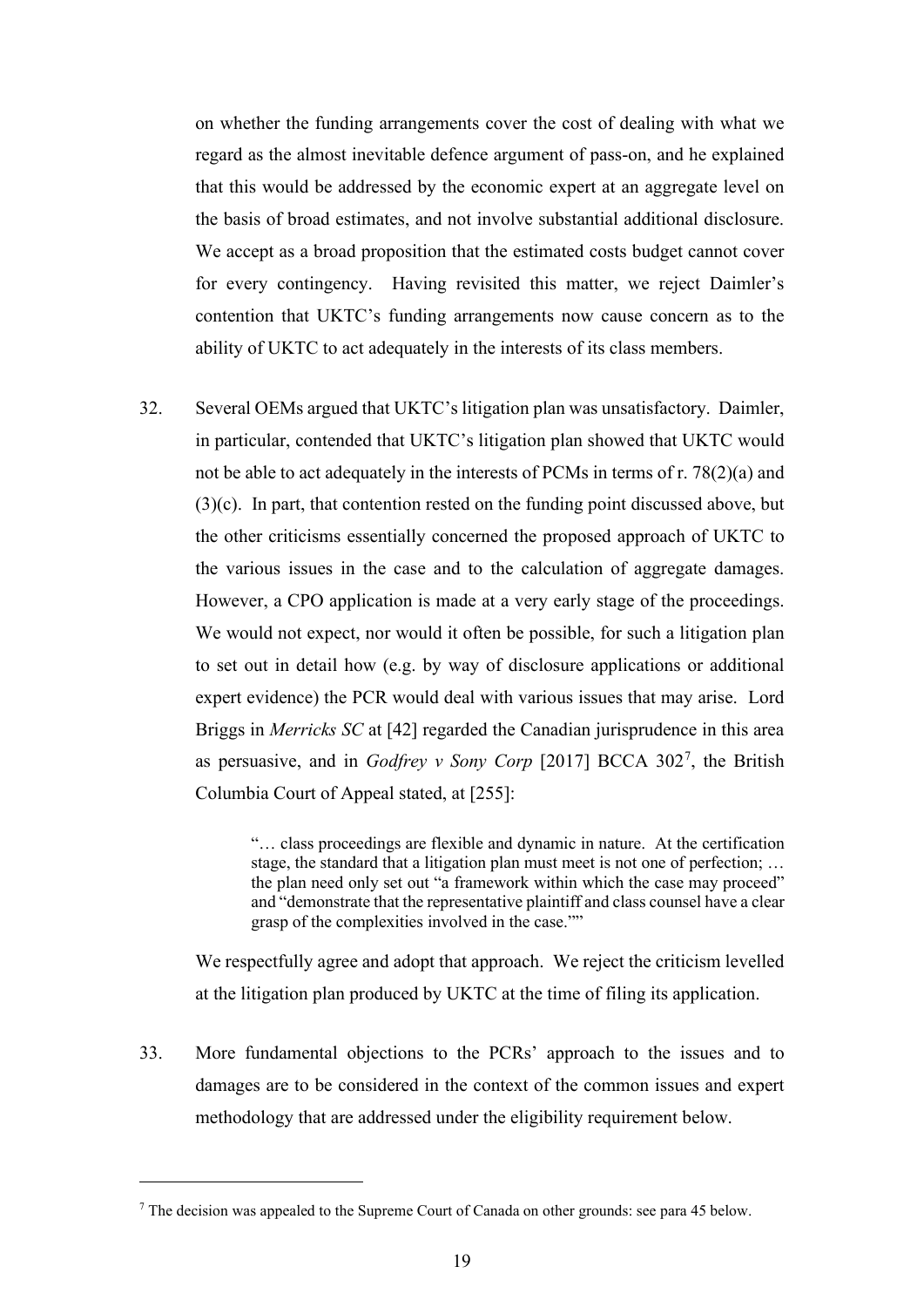34. In terms of the authorisation requirement, r.  $78(2)(c)$  refers to consideration of which PCR would be "the most suitable" when there is more than one applicant to be the class representative. We consider this in section L below, where we address a comparison between the UKTC and RHA applications.

#### **F. COMMON ISSUES**

#### **(1) The law**

- 35. As Lord Briggs noted in *Merricks SC* at [62], it is necessary to consider what the issues are in the claims and whether they are common issues.
- 36. Mr Singla QC, who made the submissions on commonality for the OEMs, contended that a common issue means not merely that the same question arises in each of the claims but that this question receives the same, similar or a related answer, i.e. that there is a common answer.
- 37. However, we note that s. 47B(6) is expressed in terms of "claims … that *raise*  the same, similar or related issues of fact or law…." As a matter of ordinary language, we see no meaningful distinction between raising a similar issue and raising a similar question.
- 38. Moreover, we think that the proper interpretation is, effectively, established by *Merricks CA* and *Merricks SC.* The class there comprised virtually all adults resident in the UK who purchased any goods or services from a retailer or supplier that accepted payment by Mastercard. A major issue in that case was the degree to which such merchants incorporated in their retail prices the charges which they paid to their banks for processing Mastercard payments, such that the relevant element of those charges (i.e. the multilateral interchange fee or "MIF") was borne by their customers. It was not in dispute that there was a wide variety in the degree to which such pass-on to customers (i.e. class members) would have occurred, according to the sector of commerce involved, the nature of the merchant (e.g. large supermarkets or department stores compared to corner shops or boutiques) and even the area of the country. Although the question of whether and to what extent pass-on had occurred was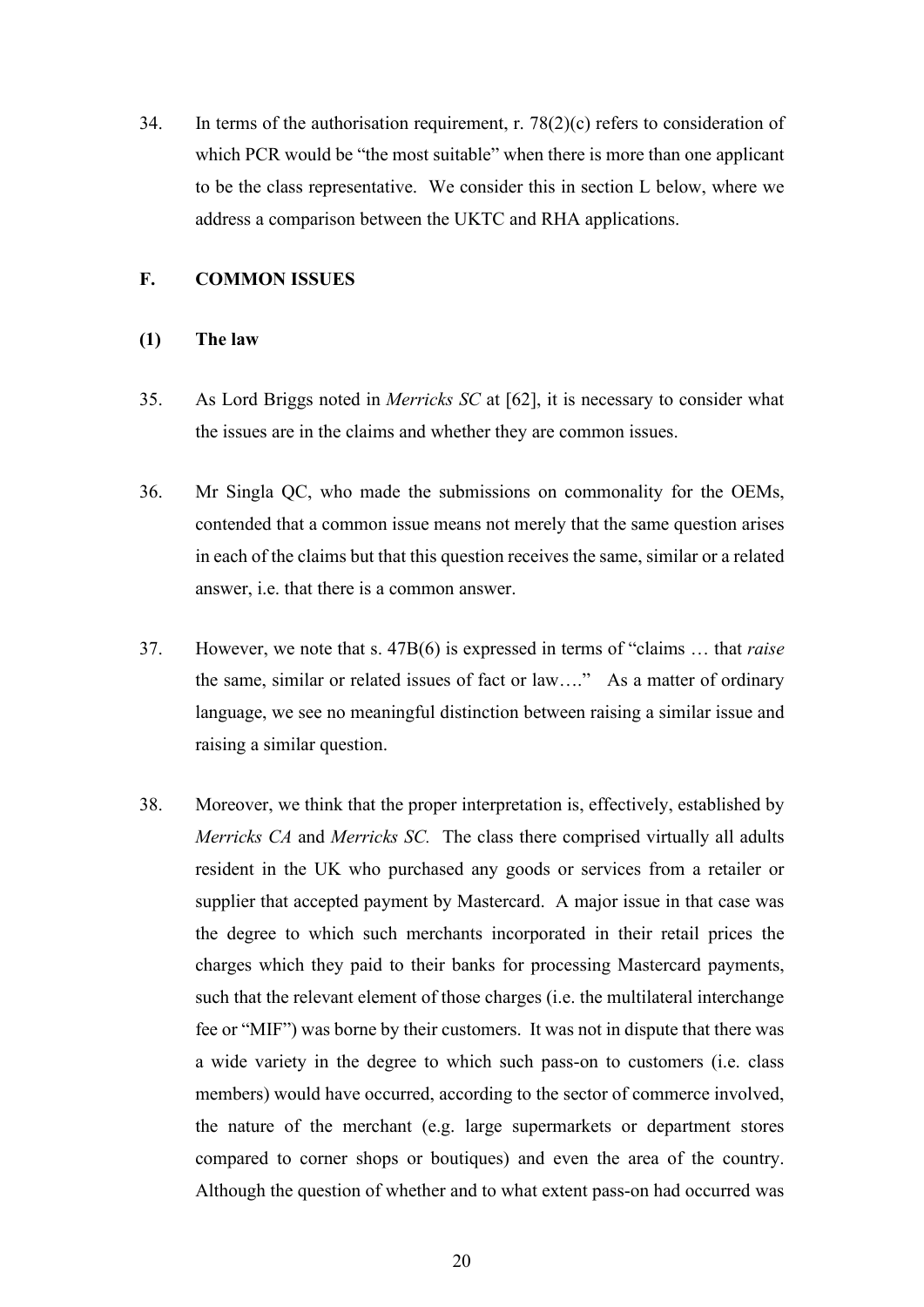a common *question*, the Tribunal held that pass-on was not a common issue since the answers would vary greatly as between class members. Reversing the Tribunal's decision, the Court of Appeal held that this was the wrong approach and that pass-on was a common issue: *Merricks CA* at [46]-[47]. Although this was not challenged on the further appeal to the Supreme Court, the Court expressly endorsed the Court of Appeal's finding that the Tribunal had been wrong in this regard: *Merricks SC* at [64(a)].

- 39. Accordingly, we reject Iveco's submission that for there to be a common issue there must be not only a common question but also a common answer. We note that MAN in its Response to the RHA application accepted that commonality does not require that the question receives an identical answer for all PCMs.
- 40. This approach also reflects the Canadian jurisprudence, which is helpful in considering some of the further arguments of the OEMs concerning common issues. There has been a Class Proceedings Act ("CPA") in almost all the Canadian provinces for many years and the Canadian courts have devoted extensive consideration to the common issues requirement in those CPAs. In *Merricks SC*, Lord Briggs cited with approval from *Pro-Sys Consultants Ltd v Microsoft Corpn* 2013 SCC 57 ("*Microsoft*"). That was a competition claim, based on the allegation that Microsoft had overcharged electronics manufacturers for Intel-compatible PC operating systems and software. The class comprised the ultimate consumers, who were therefore indirect purchasers who acquired the products from retailers, some of whom in turn purchased the products from other resellers higher up the distribution chain. One of the common issues certified by the judge at first instance was: "Are the Class Members entitled to losses or damages under [the relevant CPA] and if so in what amount?". Giving the judgment of the Canadian Supreme Court, Rothstein J cited at [108] from the Court's previous judgment in *Western Canadian Shopping Centres Inc v Dutton*, 2001 SCC 46, where McLachlin CJ said of the commonality question:

"[t]he underlying question is whether allowing the suit to proceed as a [class action] will avoid duplication of fact-finding or legal analysis."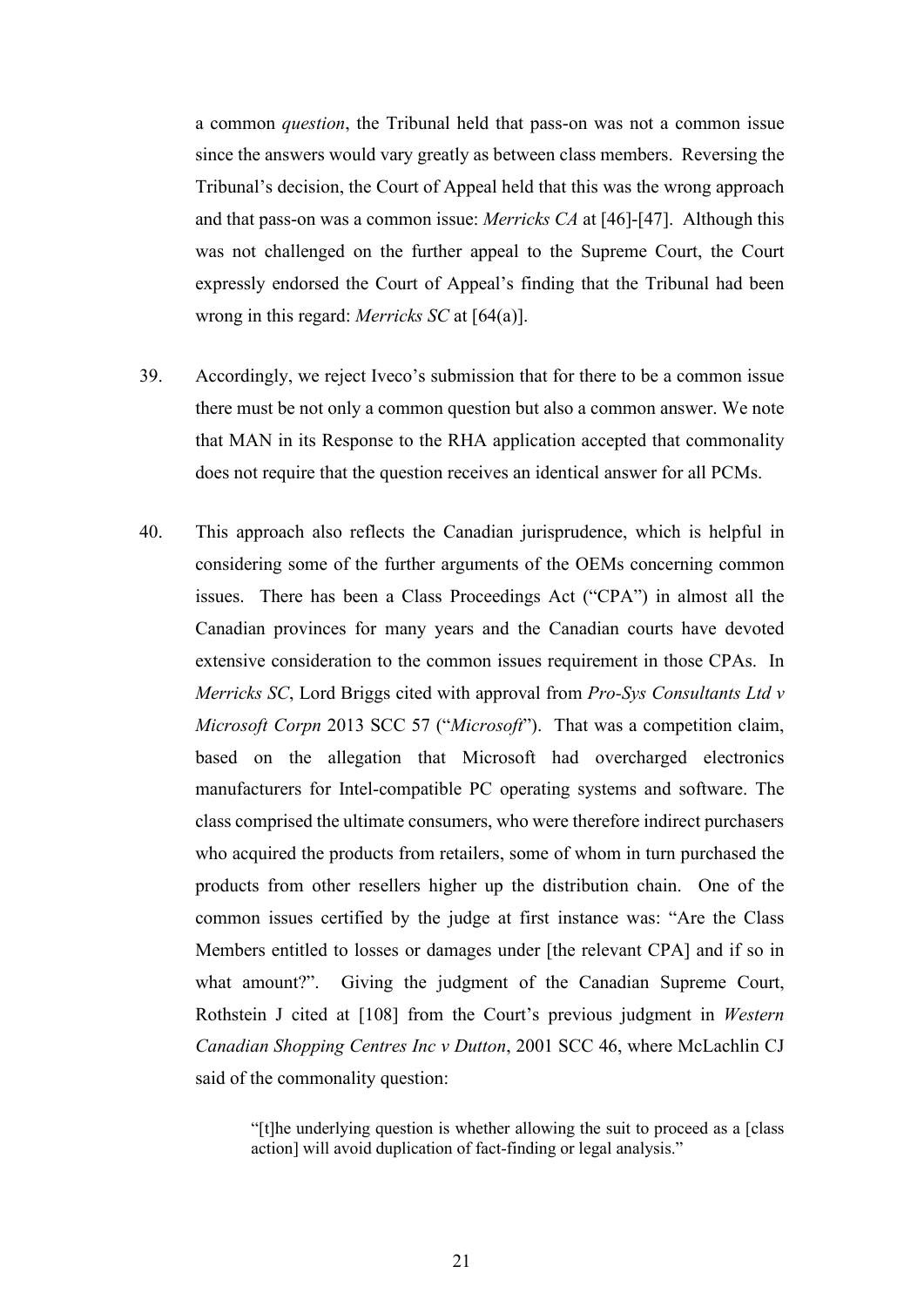He proceeded to summarise the instructions regarding common issues set out in *Dutton*, including that "[t]he commonality question should be approached purposively."

41. Rothstein J summarised the submissions of the respondent, Microsoft, as regards the contention that there were common issues in that case, as follows:

> "[109] Microsoft argues that the differences among the proposed class members are too great to satisfy the common issues requirement. It argues that the plaintiffs allege they were injured by multiple separate instances of wrongdoing, that these acts occurred over a period of 24 years and had to do with 19 different products, and that various co-conspirators and countless licences are implicated. Microsoft also argues that the fact that the overcharge has been passed on to the class members through the chain of distribution makes it unfeasible to prove loss to each of the class members for the purposes of establishing common issues."

42. The Court rejected these arguments. Rothstein J stated, at para 112:

"The differences cited by Microsoft are, in my view, insufficient to defeat a finding of commonality. *Dutton* confirms that even a significant level of difference among the class members does not preclude a finding of commonality. In any event, as McLachlin C.J. stated, "[i]f material differences emerge, the court can deal with them when the time comes" (*Dutton*, at para. 54)."

43. The Court further addressed the question of how strong the expert evidence put forward by the applicant must be at the certification stage. In the passage adopted by the Tribunal in *Merricks* and approved by the Court of Appeal and Supreme Court as appropriate to the UK regime, Rothstein J stated:

> "[118] In my view, the expert methodology must be sufficiently credible or plausible to establish some basis in fact for the commonality requirement. This means that the methodology must offer a realistic prospect of establishing loss on a class-wide basis so that, if the overcharge is eventually established at the trial of the common issues, there is a means by which to demonstrate that it is common to the class (ie that passing on has occurred). The methodology cannot be purely theoretical or hypothetical but must be grounded in the facts of the particular case in question. There must be some evidence of the availability of the data to which the methodology is to be applied."

44. The criteria for common issues were developed further by the Canadian Supreme Court in *Vivendi Canada Inc v Dell'Aniello*, 2014 SCC 1, where the Court considered the principles derived from its previous judgments. The Court stated: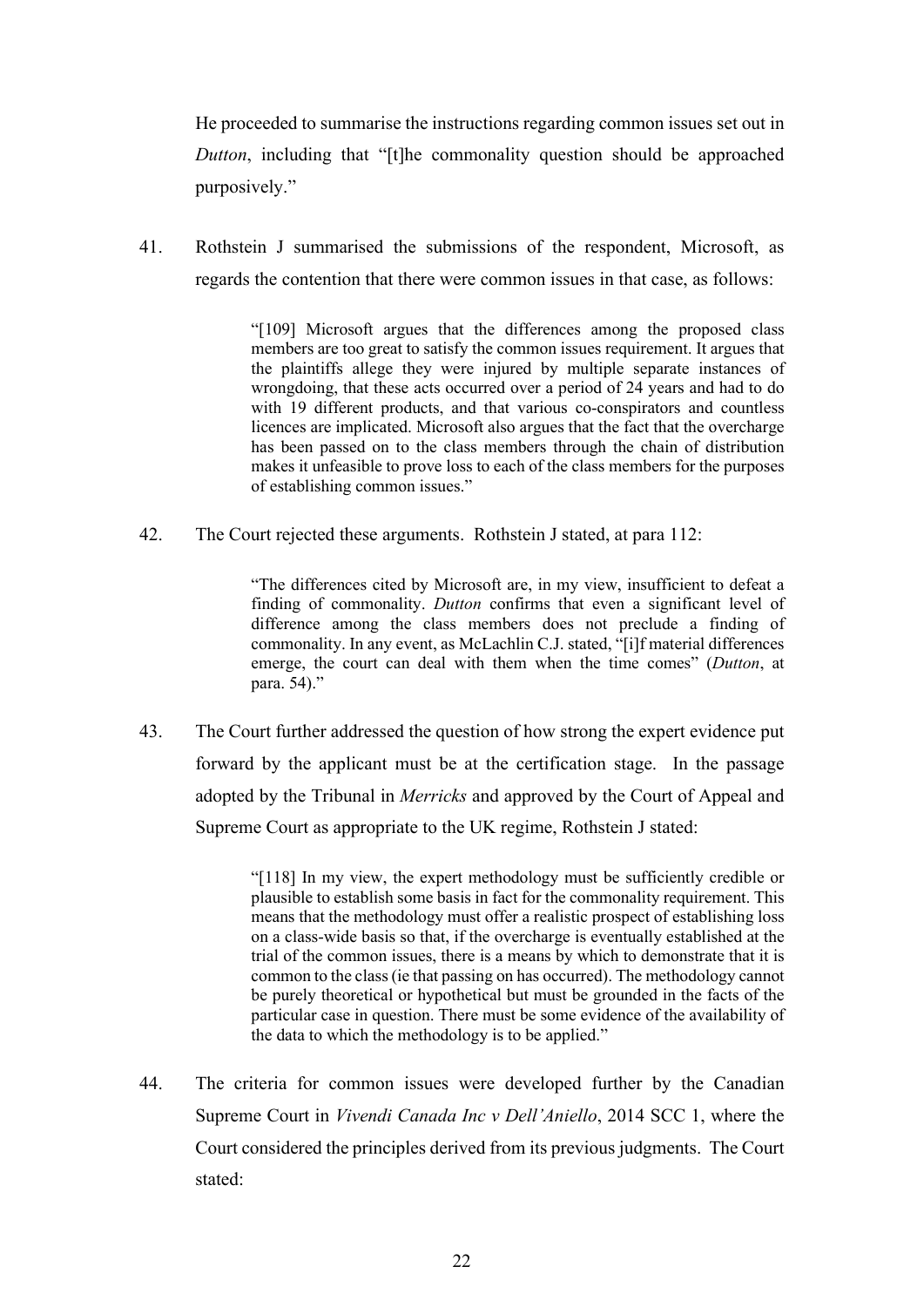"[45] Having regard to the clarifications provided in *Rumley*, it should be noted that the common success requirement identified in *Dutton* must not be applied inflexibly. A common question can exist even if the answer given to the question might vary from one member of the class to another. Thus, for a question to be common, success for one member of the class does not necessarily have to lead to success for all the members. However, success for one member must not result in failure for another.

[46] *Dutton* and *Rumley* therefore establish the principle that a question will be considered common if it can serve to advance the resolution of every class member's claim. As a result, the common question may require nuanced and varied answers based on the situations of individual members. The commonality requirement does not mean that an identical answer is necessary for all the members of the class, or even that the answer must benefit each of them to the same extent. It is enough that the answer to the question does not give rise to conflicting interests among the members."

45. The Canadian Supreme Court again addressed common issues in the context of a class action involving competition claims in *Pioneer Corp. v Godfrey*, 2019 SCC 42. The proposed representative plaintiff sought to bring a class action against a number of manufacturers of Optical Disc Drives ("ODDs"). The class comprised direct purchasers, indirect purchasers and umbrella purchasers of an ODD or an ODD product. The Toshiba defendants challenged the decision of the judge at first instance certifying loss as a common issue on the basis of the proposed methodology of the plaintiff's expert (Dr Reutter). Brown J, giving the judgment of the majority of the Court, explained that ground of appeal as follows:

> "[91] Godfrey sought to certify several loss-related questions as common issues, principally whether the class members suffered economic loss…. These questions were stated broadly enough that they could be taken as asking whether *all* class members suffered economic loss or whether *any* class members suffered economic loss. And, because they could be taken in two different ways they might, following the common issues trial, be answered in different ways.

> [92] The certification judge certified the common issues relating to loss on the basis that the standard outlined in *Microsoft* requires that a plaintiff's expert methodology need only establish loss at the indirect-purchaser level…. The questions, therefore, of whether *any* class members suffered loss and of whether *all* class members suffered loss, fulfil the requirements of a common question. Toshiba says that he erred, and argues that *Microsoft* requires, for loss to be certified as a common issue, that a plaintiff's expert's methodology be capable either of showing loss to *each and every class member*, or of distinguishing between those class members who suffered loss from those who did not…. Dr. Reutter's methodology, Toshiba says, does not meet this standard…"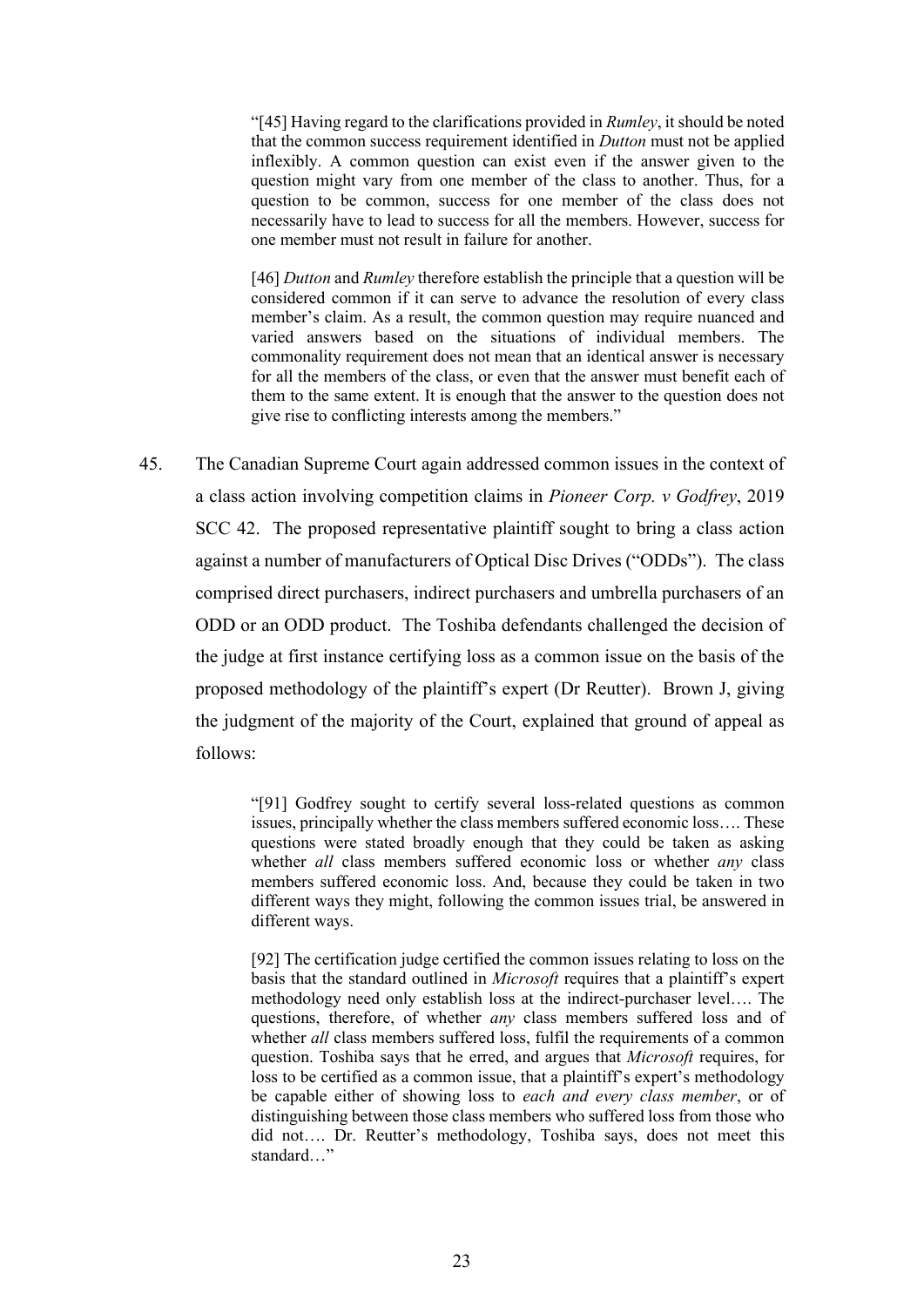46. Brown J noted that Dr Reutter had explained that while his methodology would use an average selling price across the ODD market he took the view that all class members would have been impacted. However, Brown J continued:

> "[102] In any event, even were Dr. Reutter's methodology incapable of showing loss to every class member, as I explain below, it is not necessary, in order to support certifying loss as a common question, that a plaintiff's expert's methodology establish that each and every class member suffered a loss. Nor is it necessary that Dr. Reutter's methodology be able to identify those class members who suffered no loss so as to distinguish them from those who did. Rather, in order for loss-related questions to be certified as common issues, a plaintiff's expert's methodology need only be sufficiently credible or plausible to establish loss reached the requisite purchaser level. This leaves the only question being whether the courts below were correct in finding that Dr. Reutter's proposed methodology satisfies that required standard of commonality (C.A. reasons, at paras. 125 and 149). I see no reason to interfere with the certification judge's determination that Dr. Reutter's methodology satisfies this standard."

47. Turning to the question of the requisite standard, Brown J cited from *Dutton, Vivendi* and *Microsoft* and said:

> "[107] … *Microsoft*, therefore, directs that, for a court to certify loss-related questions as common issues in a price-fixing class proceeding, it must be satisfied that the plaintiff has shown a plausible methodology to establish that loss reached one or more purchasers — that is, claimants at the "purchaser level". For indirect purchasers, this would involve demonstrating that the direct purchasers passed on the overcharge.

> [108] Additionally, showing that loss reached the indirect purchaser level satisfies the criteria for certifying a common issue, since it will significantly advance the litigation, is a prerequisite to imposing liability upon Toshiba and will result in "common success" as explained in *Vivendi*, given that success for one class member will not result in failure for another. Showing loss reached the requisite purchaser level will advance the claims of all the purchasers at that level.

> [109] When thinking about whether a proposed common question would "advance the litigation", it is the perspective of the litigation, not the plaintiff, that matters. A common issues trial has the potential to either determine liability or terminate the litigation …. Either scenario "advances" the litigation toward resolution."

48. Brown J held that there was no basis to interfere with the certification judge's determination that the question of loss was a common issue. Addressing the judge's further determination that the question whether damages could be available on an aggregate basis was a common issue, Brown J held that Toshiba was correct in its criticism of the judge's statement that the aggregate damages provision of the British Columbia CPA enabled an award of damages to class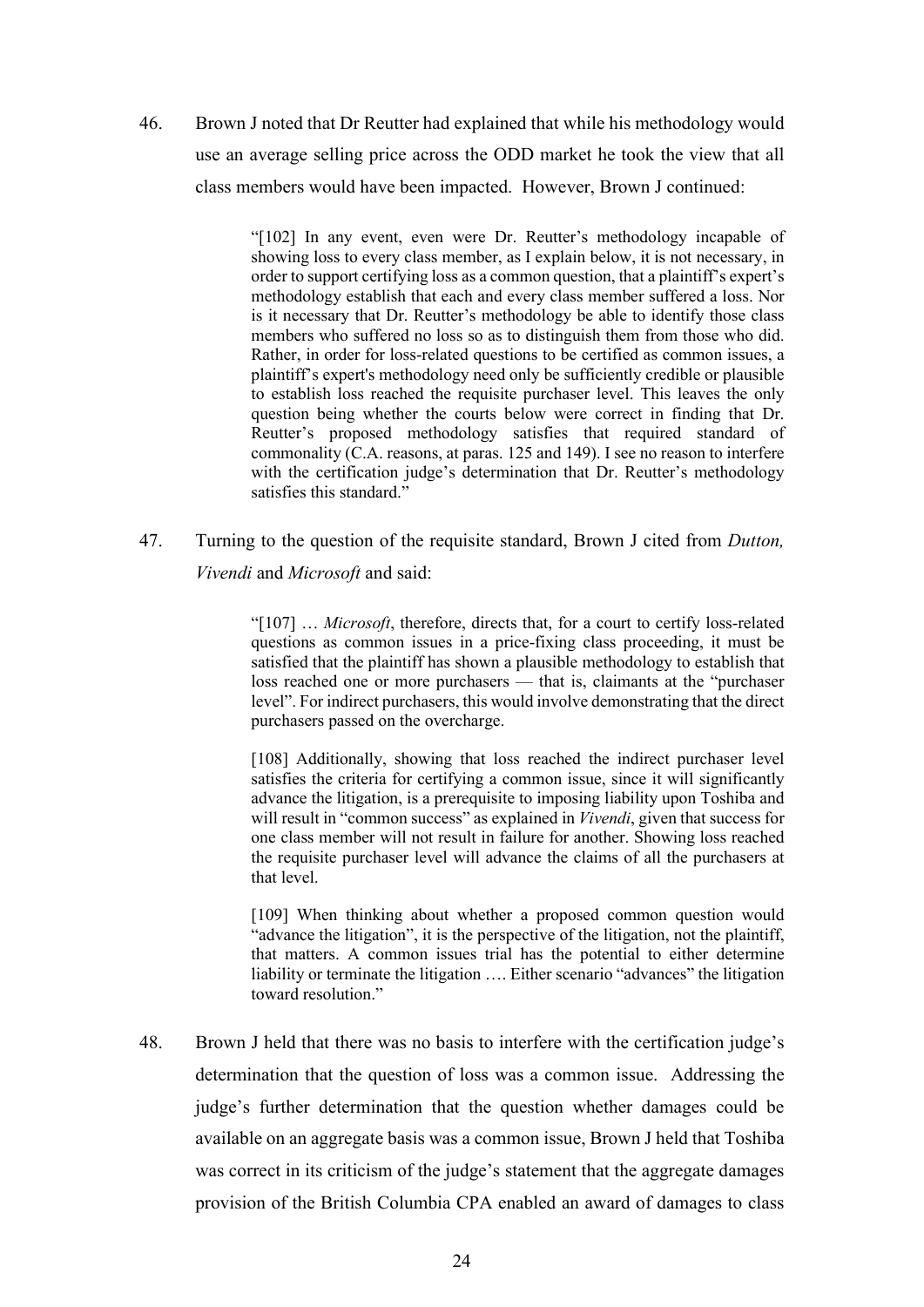members who suffered no loss, since the statute was purely procedural. In that regard, the Tribunal has held in *Gutmann v First MTR South West Trains Ltd*  [2021] CAT 31 that the UK statutory regime differs from the class action statutes of the Canadian common law provinces: see at [108(3)]-[113]. Nonetheless, it is notable that the Canadian Supreme Court did not disturb the judge's conclusion that the question of aggregate damages was a common issue, and Brown J significantly said this:

"[120] It should be borne in mind that the trial judge, following the common issues trial, might reach any one of numerous possible conclusions on the question of whether the class members suffered loss. For example, the trial judge might accept Dr. Reutter's evidence that *all* class members suffered a loss, in which case it would be open to the trial judge to use the aggregate damages provisions to award damages to all class members. Alternatively, the trial judge might conclude that *no* purchasers suffered a loss -- for example, if the trial judge does not accept that Dr. Reutter's methodology demonstrates that loss reached the direct and indirect purchaser levels. Were that the case, the action would fail. Or, it might be that the trial judge finds that an *identifiable subset* of class members did not suffer a loss, in which case the trial judge could exclude those members from participating in the award of damages, and then use the aggregate damages provision in respect of the remaining class members' claims. Finally, the trial judge could accept Toshiba's argument that some class members suffered a loss and some did not, but that it is impossible to determine on the expert's methodology which class members suffered a loss. In such a case, individual issues trials would be required to determine the purchasers to whom Toshiba is liable and who are therefore entitled to share in the award of damages. At the certification stage, no comment can or should be made about the potential conclusions that the trial judge may reach. I outline these possibilities and the availability of aggregate damages merely to provide guidance.

[121] But again, to be clear -- neither the range of possible findings of the trial judge following the common issues trial, nor the unavailability of aggregate damages for class members that suffered no loss, is relevant to the decision to certify aggregate damages as a common issue…"

49. We should add that in *Gutmann* the Tribunal drew attention to some other differences between the Canadian class action statutes and the UK collective proceedings regime, pointing out that although "common issues" is a convenient shorthand, the statutory expression in s. 47B(6) is "the same, similar or related issues of fact or law". The Tribunal considered that this is a broader and more flexible concept than the term "common issues" used in the CPAs of the Canadian common law provinces. Further, in its judgment on the timing of the carriage dispute in *O'Higgins FX Class Representative Ltd v Barclays Bank PLC* [2020] CAT 9, the Tribunal observed, at [35]: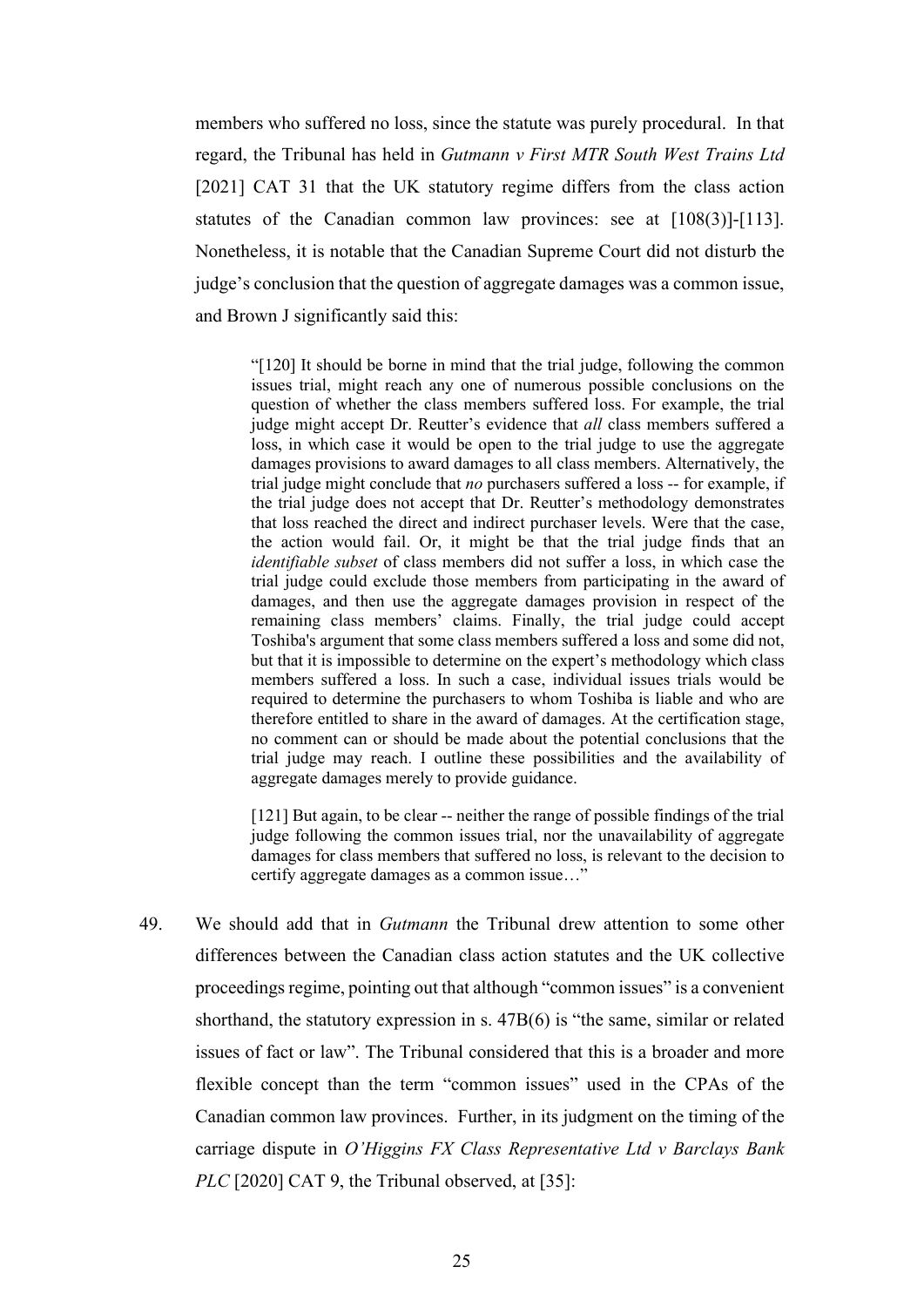"… the teaching of other jurisdictions can be no more than a guide, and the benefit to be derived from a comparative approach operates not at the granular level but broadly, in terms of lessons that can be learned from such jurisdictions."

50. The above discussion of the Canadian case law provides some support to Iveco's further submission that a common issue means that there must be a sound methodology for resolving the issue on a common basis (even if the answer will not be the same or even apply to all class members). Whether the question of the expert methodology is integral to the finding of a common issue or a separate matter to be addressed under the head of suitability may not matter. If there is no plausible method of addressing the proposed common issues on a common basis, the claims are not suitable for collective, as opposed to individual, proceedings.

## **(2) The present applications**

- 51. Both the RHA and UKTC Claim Forms set out what they contend are the common issues.
- 52. The RHA amended Claim Form identifies 12 common issues as follows (at para 47):
	- "47.1 Confirmation that the CAT has jurisdiction over the claims.
	- 47.2 The relevant substantive law(s) applicable to the claims.
	- 47.3 The relevant limitation period(s) applicable to the claims.
	- 47.4 The extent to which the cartel had an impact on EEA gross list prices.

47.5 Whether and to what extent the cartel had an impact on UK (and other country) list prices either through the cartel's impact on EEA gross list prices or otherwise.

47.6 Whether and to what extent the cartel had an impact on prices paid by road haulage operators for new medium and heavy trucks manufactured by the cartel members either through the cartel's impact on EEA and/or country list prices and/or because of other areas on which the cartel members coordinated  $(e.g., \text{ costs to be charged for Euro emissions technologies})$ .<sup>20</sup> This may be further divided into: (a) the impact on prices paid by road haulage operators purchasing or leasing from cartel members or from their affiliated sales channels; and (b) the impact on prices paid by road haulage operators purchasing or leasing from companies that are not group companies or and are not affiliated with the cartel members.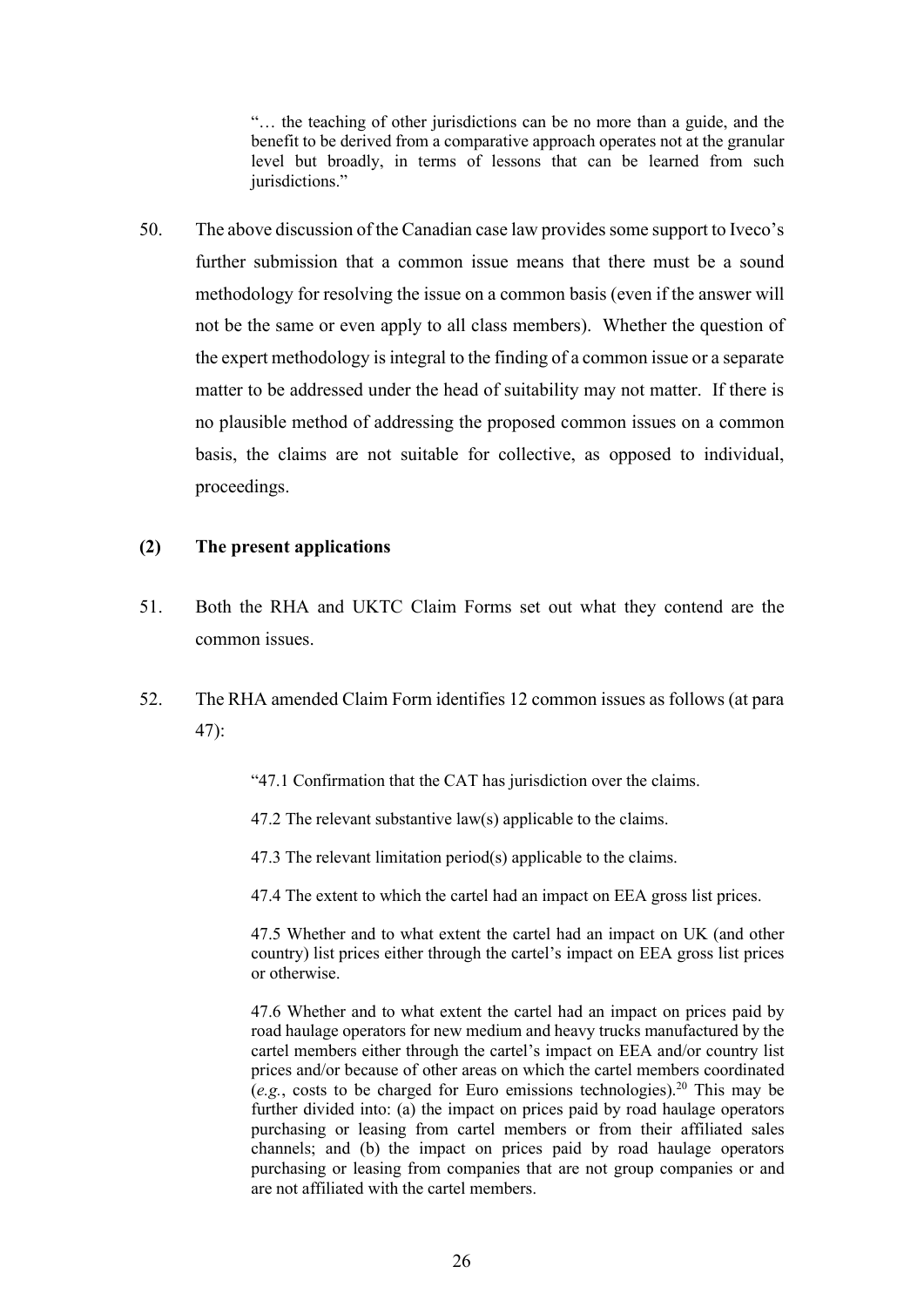47.7 Whether and to what extent the cartel had an impact on prices paid by road haulage operators for new medium and heavy trucks manufactured by non-cartel members.

47.8 Whether and to what extent the cartel had an impact on prices paid by road haulage operators for pre-owned medium and heavy trucks.

47.9 Whether and to what extent the cartel otherwise had an impact on costs (*e.g.*, fuel costs) borne by road haulage operators.

47.10 Whether and to what extent the cartel had an impact on prices paid by road haulage operators for medium and heavy trucks or costs borne by road haulage operators during any run-off period.

47.11 The appropriate interest rate at which to adjust damages suffered by road haulage operators in the past to compensate for the passing of time, additional finance costs, and/or a loss of return on investment.

47.12 Whether interest should be awarded on a simple or compound basis."

#### 53. UKTC's amended Claim Form states the common issues as follows (at para 55):

"(1) Did the Cartel lead to an Overcharge for members of the Proposed Class?

(2) If so, what was the level of Overcharge, and in particular:

 $(i)$   $[...]$ 

(ii) Did the level of Overcharge vary as between Medium Trucks and Heavy Trucks and/or sub-categories of Medium Trucks and Heavy Trucks?

(iii) Did the level of Overcharge during the Cartel Period vary over time?

(iv) Did the level of Overcharge differentially affect Trucks that were available for purchase or lease?

(3) Did the Overcharge have the effect of inflating the retail selling prices or leasing costs of Medium Trucks and Heavy Trucks produced by Truck Manufacturers who were not Cartelists?

(4) Did the Overcharge inflate the retail selling prices or leasing costs of Medium Trucks and Heavy Trucks during any Run-off Period?

(5) If so, what was the duration of the Run-off Period?

(6) What was the impact of the Cartel as to "*the timing for the introduction of emission technologies*" in terms of operational costs or otherwise on members of the Class?

(7) What level of interest should be awarded to reflect the passage of time and/or the increased cost of borrowing since the relevant losses were incurred?

(8) Should such interest be simple or compound?"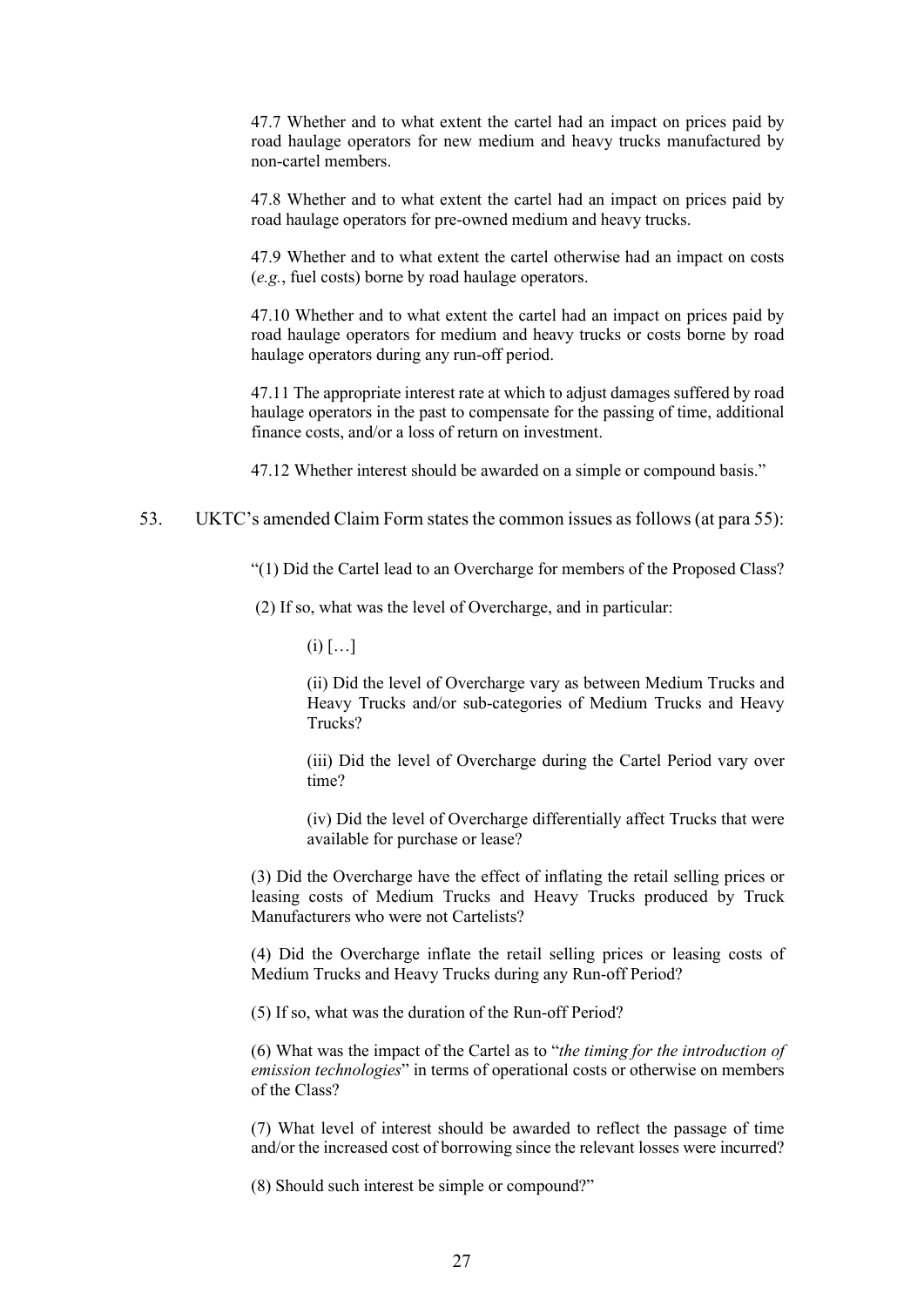- 54. At the hearing, Mr Thompson submitted that there are a series of additional common issues such as the nature of the cartel as found by the Decision, the character of the competition on the UK trucks market (including the elasticity of demand), and the nature of the collusion between the OEMs in respect of compliance with emissions technology standards. This may be correct, but we think they are essentially sub-issues embraced by the main issues identified in UKTC's Claim Form.
- 55. The first issue identified by the RHA (the Tribunal's jurisdiction) does not appear to be in issue at all; and issues (2) and (3) arise only insofar as the RHA class includes foreign trucks: see further at paras 175 to 180 below. But in any event, they are essentially issues of law and do not require discussion.

### *(a) Overcharge issues*

- 56. We accept the general submission of the OEMs that it is important not to frame common issues at too high a level of generality since they are then of little utility to the litigation. The question "whether" the cartel had an impact on prices is in our view a common issue since the OEMs submit that it did not. Moreover, the RHA's issues (4) and (5) concerning the extent of any effect on gross prices, in our view qualify as common issues. In addressing them, the Applicants will have the benefit of the Decision, and the various facts and findings in the recitals, some of which have been held to be binding on the OEMs as a matter of EU law, and as to most of which it has been held that for the OEMs to contest them in private damages claims would be an abuse of process under English law: *Royal Mail Group Ltd v DAF Trucks Ltd* [2020] CAT 7 and *AB Volvo (Publ) v Ryder Ltd* [2020] EWCA Civ 1475. We have little doubt that the question of the impact of the cartel on gross prices can be approached on a common basis, even if it should emerge that the degree of impact may differ as between different categories of truck.
- 57. However, we think it was accepted by all parties that a critical issue is the overcharge on trucks which it is alleged was paid by the PCMs, i.e. the effect on net or transaction prices. We note that UKTC's list of common issues goes directly to this issue without considering a prior question of gross prices. This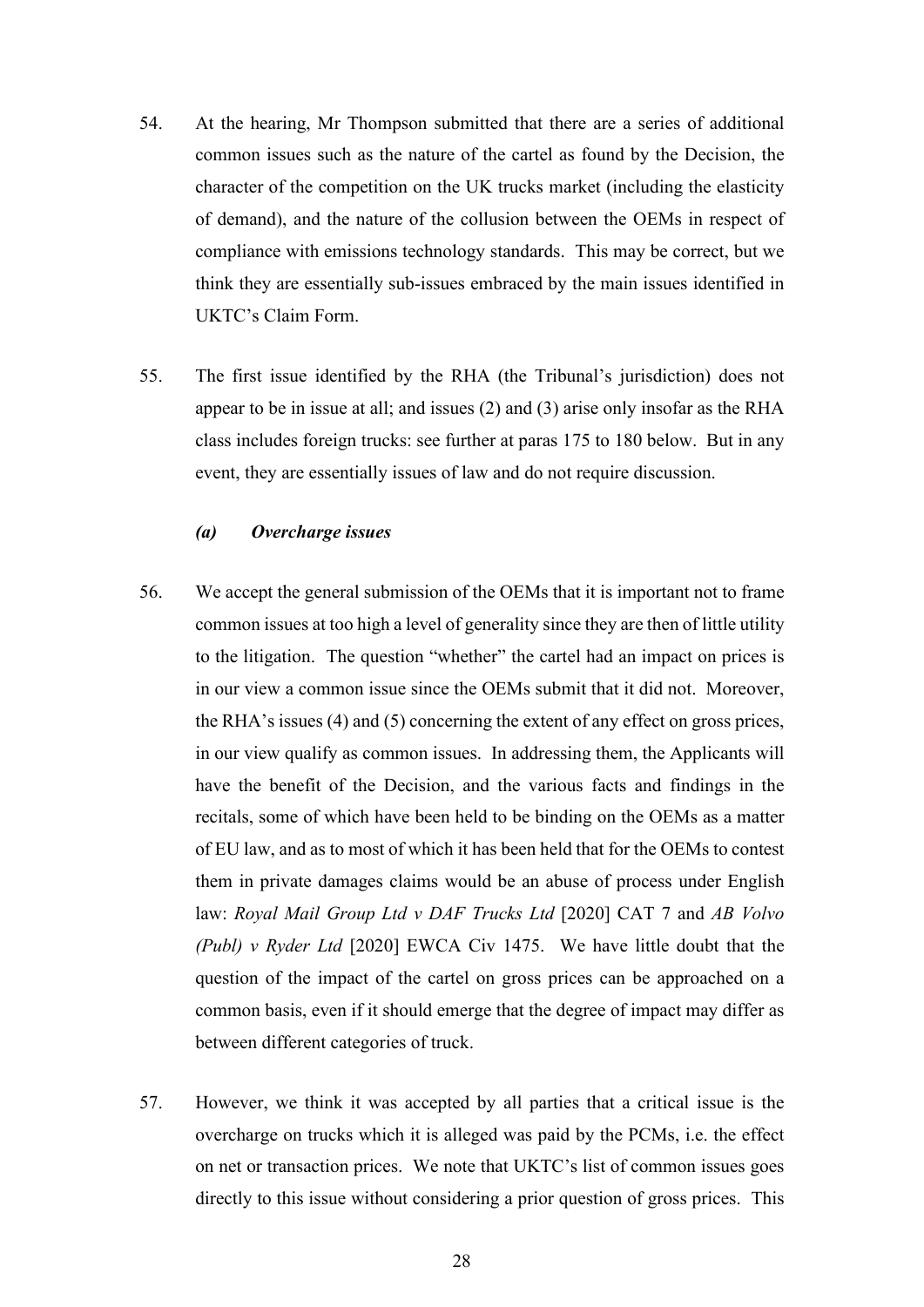over-arching issue can be broken down in various ways into more specific issues, as in the formulations put forward by the RHA and UKTC: e.g. between different categories of truck; between prices paid for purchase and for lease; (in the case of RHA), between new and used trucks; between trucks manufactured by the OEMs and 'umbrella' trucks (i.e. where the manufacturer of the truck was not an OEM or Scania): RHA issue (7) and UKTC issue (3); and whether there was an overcharge during a run-off period after the end of the cartel and if so, for how long: RHA issue (10); UKTC issues (4)-(5). Subject to these qualifications, it is fundamental to both applications that these overcharge questions are held to be common issues.

- 58. The OEMs stressed that there is no presumption that the collusion between them found by the infringement actually caused any loss. Art 17(2) of the EU Directive 2014/04 (the "Damages Directive") sets out a presumption that a cartel has a harmful effect; but as transposed into UK law, that provision does not apply to these proceedings since they relate to loss and damage allegedly suffered before the relevant date under the transposition of the Damages Directive into UK law: paras 13 and 42 of Sch 8A, CA 1998. The burden of proof that the cartel caused damage to the PCMs therefore rests on them, through their class representative. However, we note that the claimants may derive some assistance from the Decision. Contrary to the suggestions in some of the expert reports served on behalf of the OEMs, this was not purely an information exchange cartel concerning only gross or list prices. In particular, the Commission found in recital (51) of the Decision that within the period 1997 to 2004:
	- (1) in some cases the OEMs at their meetings agreed respective gross price increases;
	- (2) occasionally they also discussed net prices for some countries; and
	- (3) the OEMs agreed on the additional charge to be applied to emissions technology complying with EURO emissions standards.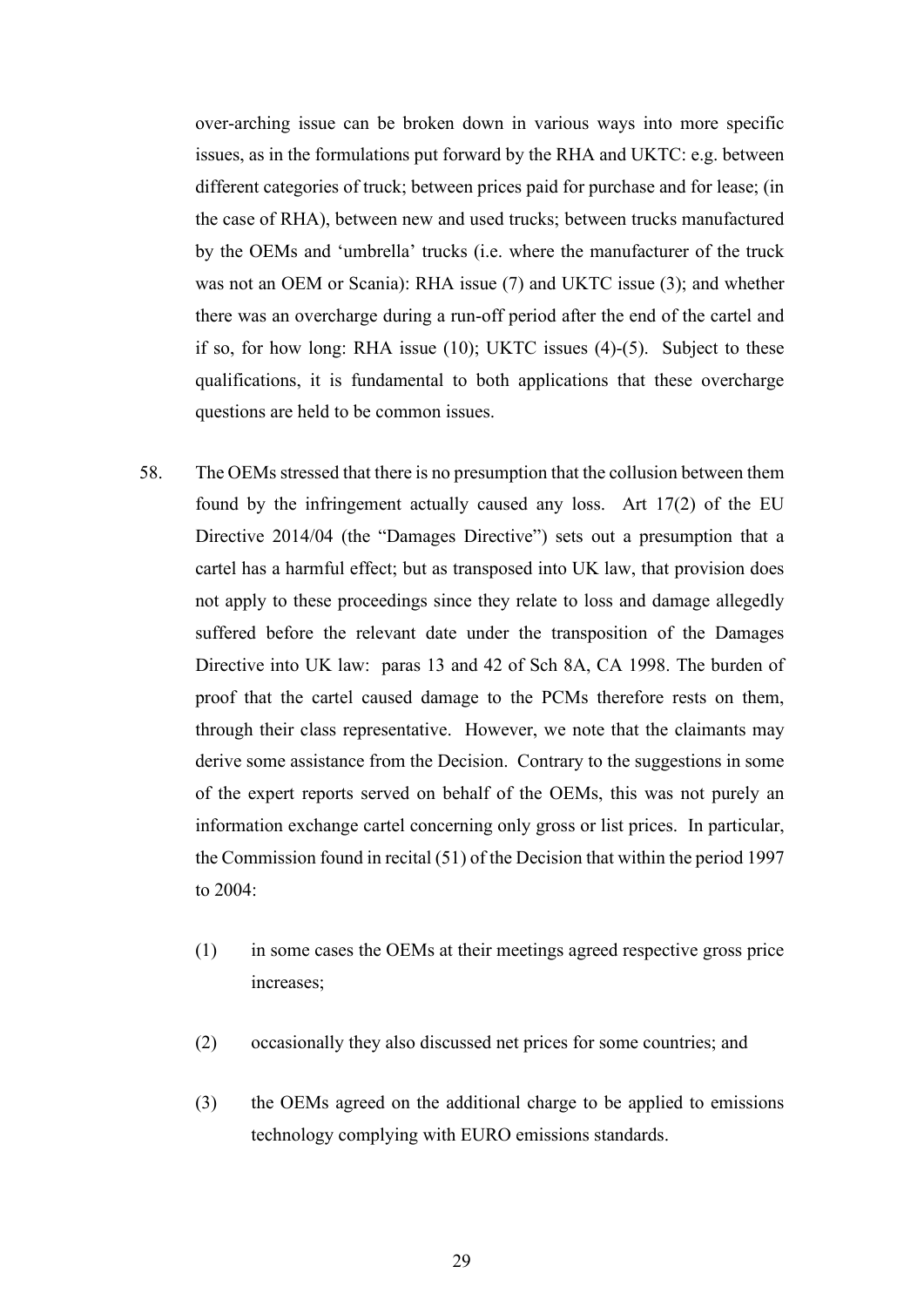All these findings have been held to be binding on the OEMs for the purpose of private damages claims: *Royal Mail Group Ltd v DAF Trucks Ltd*, at [148] (a)- (b). More details of the facts underlying these findings should become available on disclosure.

59. The OEMs raised a host of arguments against the overcharge being regarded as a common issue. They emphasised, with the support of factual evidence, the heterogeneous nature of the products and the market. Their contention was summarised as follows in the skeleton argument of Counsel for Iveco:

> "25. … due to the nature of the products, transactions, and the parties involved, each Truck acquisition is essentially unique. The effect of this is that, even if the Infringement had any effect on net or transaction prices (which is not accepted), there is likely to have been considerable variation in any such effects across time, as between OEMs, and as between different Trucks configurations and, more generally, as between PCMs."

- 60. In summary, the OEMs stressed in particular:
	- (1) the wide variety of specifications for trucks supplied, depending inter alia on the truck's intended use, so that a transaction was not simply for one of a limited number of standard models;
	- (2) the fact that transactions were frequently not for the "bare" truck (which essentially comprises the chassis and cab) but involved a significant degree of bundling with extraneous features that affected the final price;
	- (3) the fact that trucks were in the majority of cases (depending on the particular OEM) acquired by PCMs from independent dealers who in turn often acquired the trucks at discounts off gross prices from the OEMs, so that the final transaction price was a price negotiated with the dealer not the OEM; and
	- (4) the enormous variation in bargaining power as between different acquirers which affected the transaction prices agreed.
- 61. As we have mentioned, the heterogeneity on which the OEMs strongly relied could be regarded as relevant to the question of overcharge being a common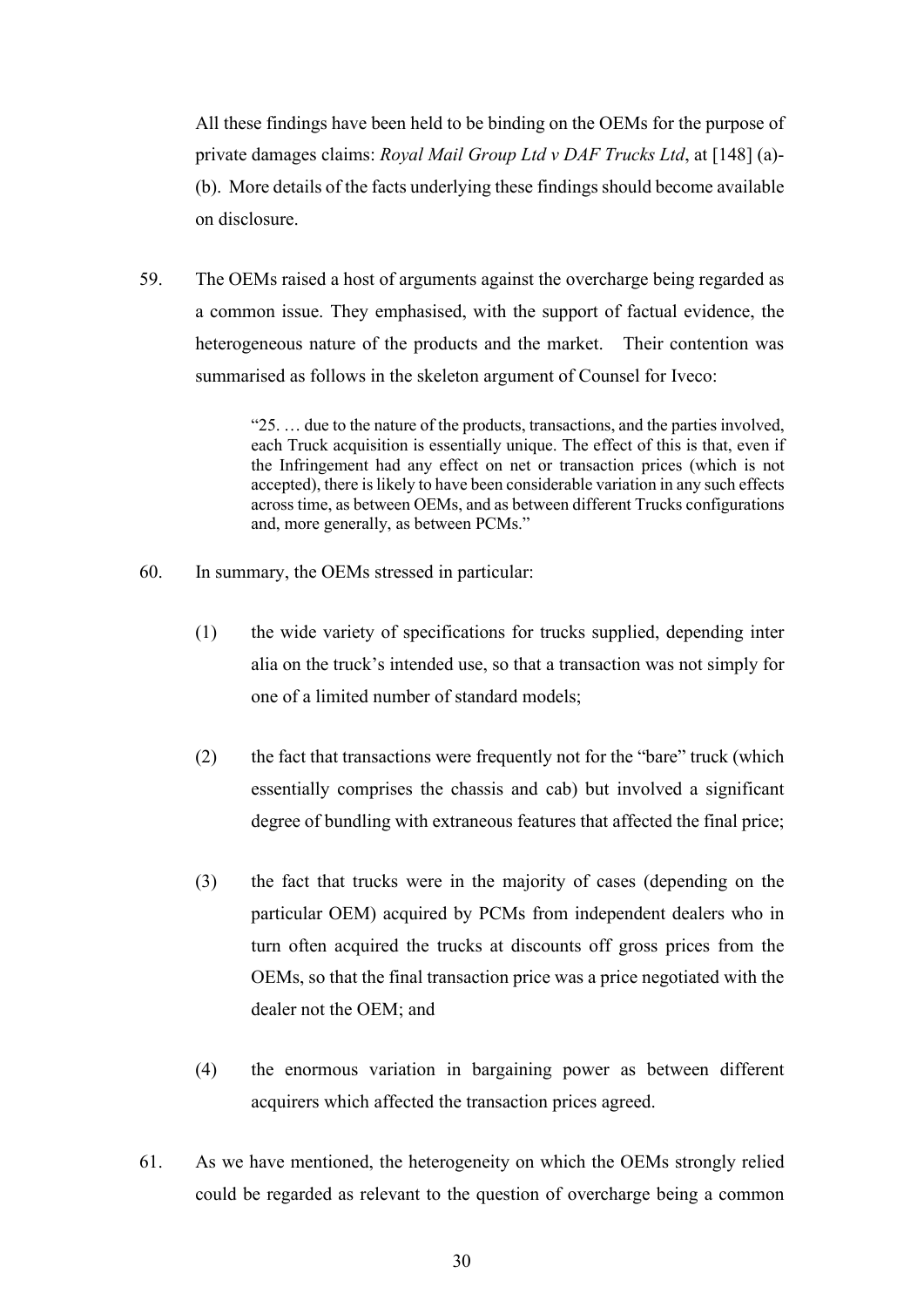issue or instead to the question of suitability on the basis that if this issue can only be determined on an individual basis the claims are not suitable for collective proceedings. The OEMs put their objections under both heads. However, given the importance of identifying the common issues we address it here.

- 62. We do not accept Iveco's contention that the CPO regime is, in effect, likely to suit only a case "involving commoditised products and undifferentiated consumers". Its submission that this should be the benchmark against which an application is assessed would, in our view, largely frustrate the Parliamentary intention in introducing collective proceedings for competition claims. On close examination, most markets involve significant diversity of products and/or customers.
- 63. Mr Harris QC, appearing for Daimler, relied on a number of Canadian authorities in arguing that the individualised features of the claims made them unsuitable for collective proceedings. Although he advanced his submissions under the head of suitability of the UKTC application, some of those Canadian cases in fact concern the common issues requirement and it is relevant to address them here.
- 64. *Kett v Mitsubishi Materials Corp,* 2020 BCSC 1879, is a certification judgment of the British Columbia court. The plaintiff sought certification of a class action on behalf of:

"All persons in Canada who purchased a new vehicle or motorcycle manufactured by Toyota (including Lexus), Honda (including Acura), Subaru, Suzuki, Mazda, Mitsubishi, Isuzu, Hino or Yamaha between 2002 and 2018."

65. The defendants were five companies in the Mitsubishi group who were suppliers from Japan of automotive parts to these vehicle manufacturers ("the vehicle manufacturers"). The basis of the claim was the discovery that some products delivered by the defendants to their customers had wrongfully deviated from the customer specifications ("non-conforming products") because some inspection tests had not been properly carried out and/or inspection results falsified, leading to the defendants' conviction for violation of the Japanese Unfair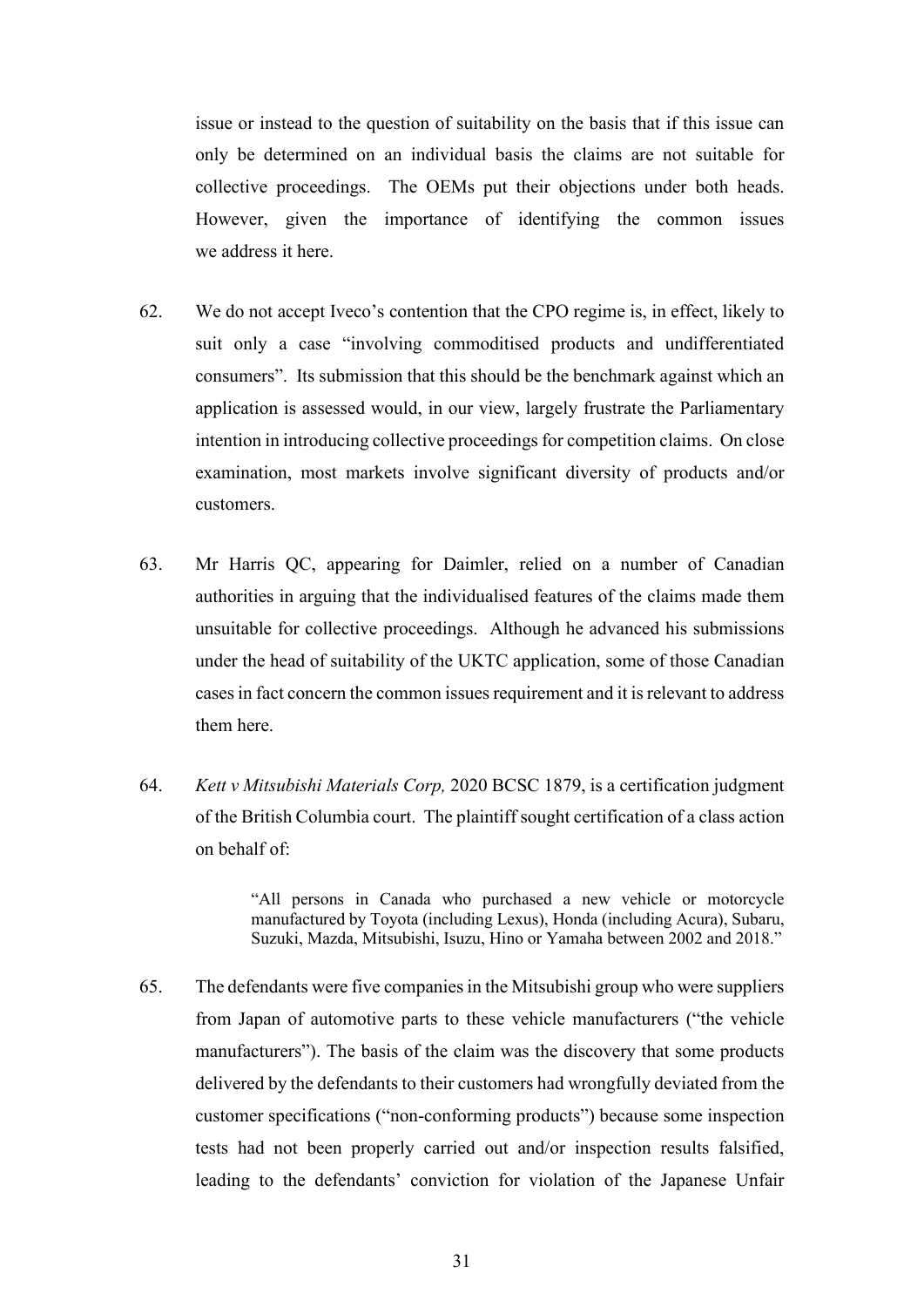Competition Prevention Act. The claim alleged that the defendants had overcharged OEMs as a result of their failure to carry out proper parts testing and that the prices of vehicles bought by class members were correspondingly inflated.

- 66. The judge stated that "[t]he breadth of products which the plaintiff seeks to cover in this litigation is staggering". He noted that the automotive supply chain is complex and that the defendant's products entered the supply chain in Japan. Several of the defendants did not supply the OEMs directly but sold to customers higher up the supply chain, many of whom supplied a wide range of industries. There were at least 1,774 different models of vehicle sold in Canada by the OEMs during the relevant period and it was not known what proportion of those vehicles sold contained the defendants' products at all. Moreover, for several of the defendants only a minority of the products which they delivered to their customers during the cartel period were non-conforming products. $8$  For some products, it was even impossible to tell whether they were nonconforming products.
- 67. The judge found that the question whether the defendants fraudulently altered quality control certifications for their automotive products could not be regarded as a common issue:

"[125] Notably, the plaintiff concedes that there could not be a single answer for all components manufactured by all defendants. The analysis would, at best, have to be performed on a product-by-product basis. Hence, at a minimum, this first question would have to be reformulated as follows:

(a) Did the defendants fraudulently alter quality control certifications for some of their automotive products? If so, which ones and for what period?

[126] However, the problems with this question run deeper than reflected by this potential amendment.

[127] While it is true that nuanced answers can be given to a common question, the difficulty in this case is that there is little unifying the pursuit of the answer from product to product, or shipment to shipment.

[128] The plaintiff does not plead that there was overarching systemic wrongdoing in relation to all products across all defendants. Although the

<sup>&</sup>lt;sup>8</sup> E.g., for one defendant, on a one-year review period, only one of its customers that received nonconforming products was involved in the automotive sector and only 1.4% of the products delivered to that customer were non-conforming: judgment at [42].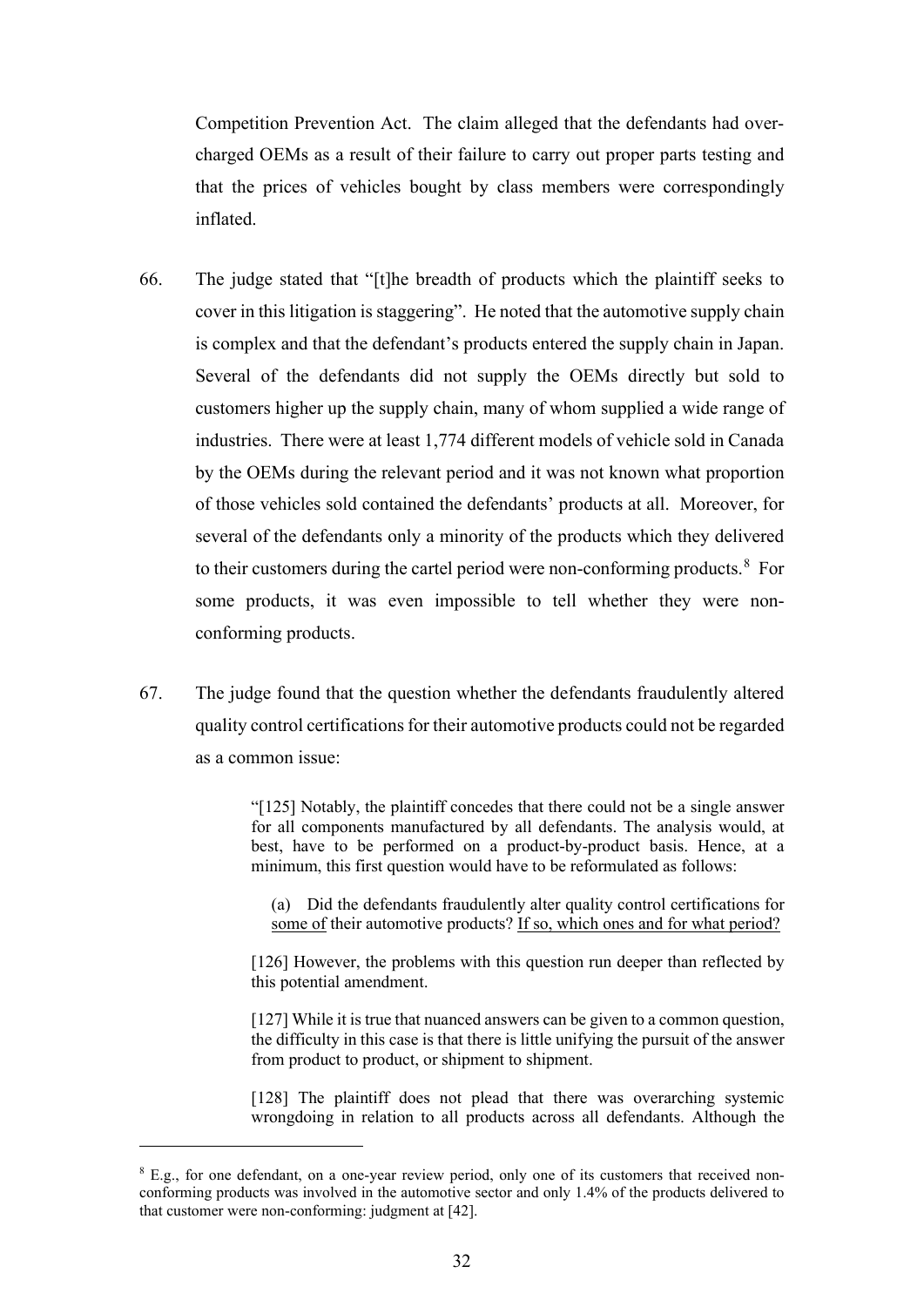plaintiff pleads that the defendants operated as a joint enterprise, he does not allege that a boardroom-level decision was taken by the parent company to start falsifying test results across all subsidiaries. There is no single conspiracy alleged across the defendants. Rather, on the evidence, it appears that any fraud was made levels down from the parent company's board room.

[129] This lack of allegation of overarching systemic wrongdoing sets this case apart from the systemic negligence sexual abuse cases certified in *Rumley v. B.C*., 2001 SCC, and others.

[130] It also sets the case apart from the price-fixing cases where plaintiffs allege a single overarching conspiracy across all defendants.

…

[134] A common issue should be one in which all class members at least have an interest. The problem here is that, for example, Class Member #24,567, with a vehicle containing Part #357 from Shipment #106,454, has no real legal interest in whether Class member #264,568, with Part #957 from Shipment #23,456, succeeds in establishing fraud in relation to the testing protocol used for the latter shipment. As such, it cannot reasonably be said that answering the question for the first class member "is necessary to the resolution of each class member's claim."

[135] This distinguishes the present situation from cases such as *Reid v. Ford Motor Company*, 2003 BCSC 1632, where a single and universal alleged design defect applied across multiple vehicle models, and "all proposed class members [had] an interest in determining whether [the TFI module] placement was defective or negligent": paras. 2, 43-44 and 51."

68. For the same reason the other allegations concerning misconduct by the defendants were held not to constitute common issues. Turning to the issue of whether questions of fact or law common to the class members predominate over questions affecting only individual members, which was a mandatory consideration under the British Columbia CPA in the determination of whether class proceedings were a preferable procedure, the judge noted the extreme heterogeneity of circumstances at every level of the supply chain. He said:

> "182. Based on my review of the evidence, I expect the required analysis would come very close to a vehicle-by-vehicle evaluation, in a case involving millions of vehicles – a daunting prospect to be sure.

> 183. In my view, this case really seeks to tie together many potential class actions. The CPA is not designed to stitch together a case with so many dangling threads. It is designed for cases with a strong factual and legal bond."

69. The question whether there are common issues is a matter of fact and degree, and we consider that *Kett* is very far removed from the circumstances of the present cases. Here, the Decision found that there was an overarching systemic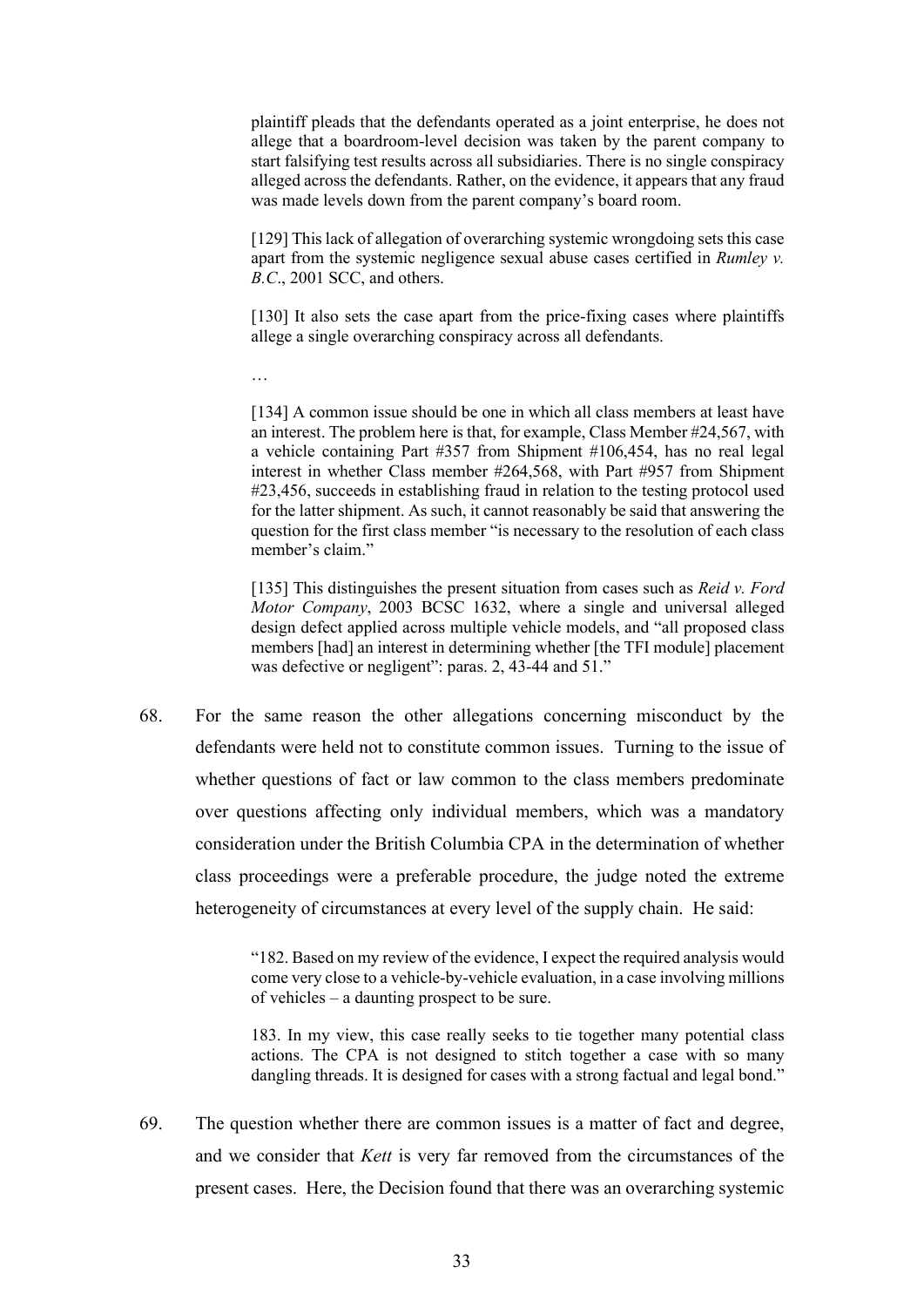wrongdoing, all the OEMs' trucks (as defined) were covered by the infringement, and all the PCMs purchased or leased either such a truck or an umbrella truck. As regards the umbrella trucks, the distinct question whether and to what extent that affected the market prices of the minority of trucks produced by other manufacturers clearly qualifies as a common issue and none of the OEMs sought to differentiate that question and submit that it would not in any event be a common issue. The question of overcharge paid by a PCM for an umbrella truck may not be the same issue as the overcharge paid for an OEM-produced truck, but it is clearly a "related" issue. Altogether, we regard *Kett* as wholly distinguishable from the present cases.

- 70. *Dennis v Ontario Lottery and Gaming Corporation,* 2013 ONCA 501, which concerned a refusal of certification under the Ontario CPA, is in our view even further distinct in nature from the present cases. The representative claimant was a problem gambler who signed a "self-exclusion form" with the defendant ("OLG") whereby OLG undertook to use its "best efforts" to deny him entry to their gambling facilities, but the claimant was nonetheless able to return to those facilities to gamble on a regular basis and lost significant sums of money. He sought certification for claims for breach of contract, negligence and occupier's liability against OLG for a class defined as "all residents of Ontario and the United States, or their estates, who signed a self-exclusion form between December 1, 1999 and February 10, 2005", seeking damages flowing from their gambling losses.
- 71. In the Ontario Court of Appeal, Sharpe JA (with whose judgment the other members of the court agreed) referred to the central issue as follows:

"…is this a case in which the need for individualised inquiry is so pervasive that it overwhelms the appellants' attempt to treat it as a case of systemic wrong?"

72. Upholding the refusal of certification by the lower courts, Sharpe JA explained

"54. The case law offers many examples in which a class action has provided an appropriate procedural tool to resolve claims when all class members are exposed to the same risk on account of the defendant's conduct. [Examples cited]. In these cases, liability essentially turns on the unilateral actions of the defendant, is not dependent to any significant degree on the individual circumstances of class members, and the only remaining issues requiring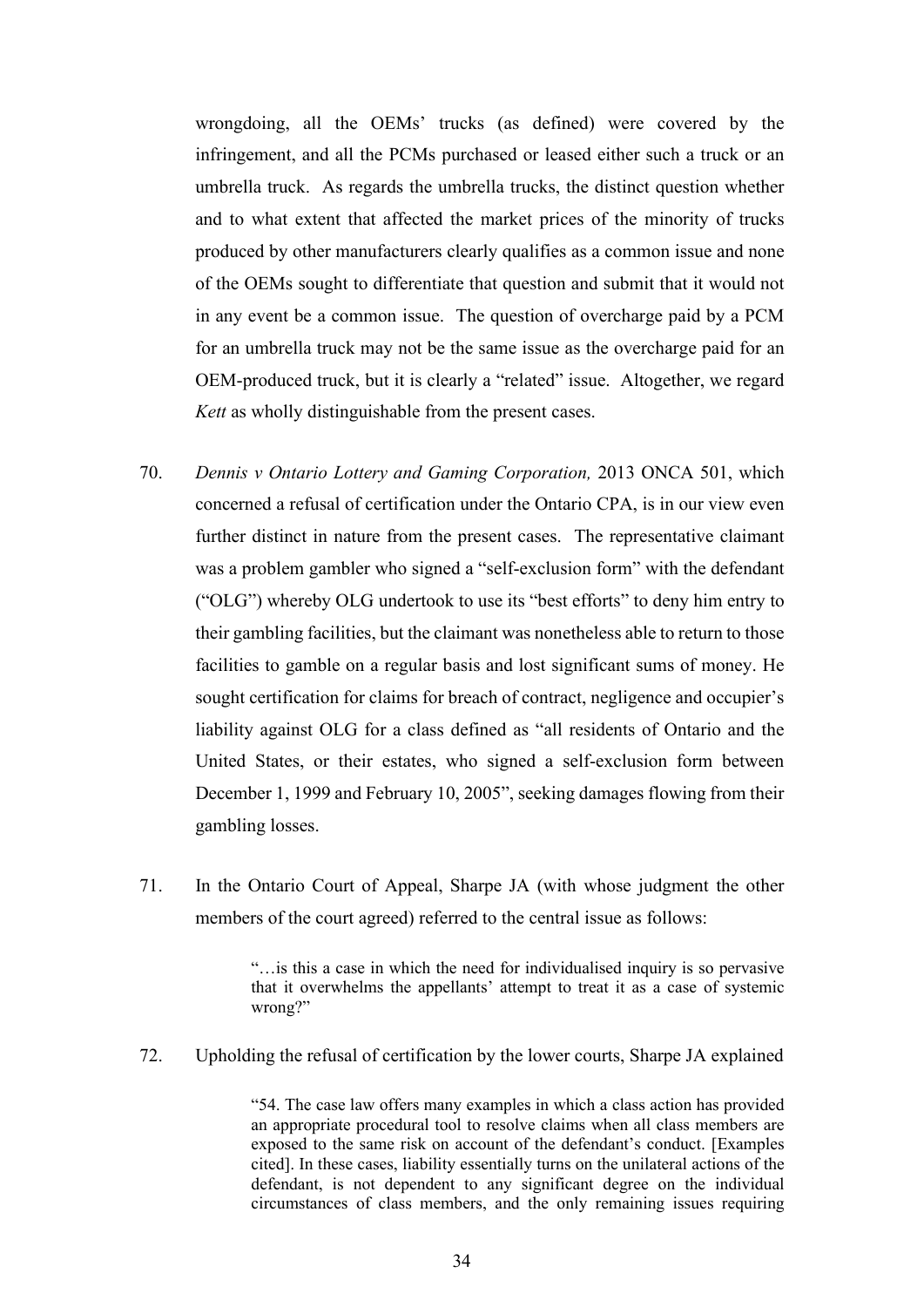individualized determination are whether and to what degree that conduct harmed the class members.

55. The claim at issue does not fit into that category. The central problem is that the alleged fault of OLG does not turn solely on the execution of the contract. It is inextricably bound up with the vulnerability of the individual class members. The complaint against OLG is that it failed to prevent them from harming themselves. The harm suffered by Dennis and other Class … Members resulted from their own actions. They were the ones who returned to OLG premises to gamble and to lose money. In that regard, they were like the thousands upon thousands of individuals who frequent OLG premises to gamble and, more often than not, lose money. Unsuccessful OLG gamblers have no recourse against OLG for their losses.

56. The entire premise of the statement of claim and the causes of action pleaded is that because they signed the self-exclusion form Dennis and the other Class … Members are different from other OLG gamblers: they are vulnerable and OLG was obliged to protect them because of their vulnerability. In my view, it is inescapable that to assess whether OLG was at fault and liable to them for the self-inflicted harm they suffered, the court could not decide the case simply on the basis that they had signed the form. Rather, the court would have to engage in a detailed inquiry into the particular circumstances of individual gamblers including: their gambling history; the nature and severity of their addiction and vulnerability to gambling; whether and to what extent they experienced moments of clarity; whether they returned to OLG facilities to gamble despite signing the self-exclusion form; if they did return, the nature and extent of their gambling and whether they returned because of their addiction; whether they could have been prevented from gambling or suffering losses; whether and to what extent their failure to self-exclude contributed to the loss; and whether the exclusion of liability clause is enforceable against the particular individual."

57. The issue of OLG's alleged fault cannot usefully or fairly be considered in the abstract and without reference to the circumstances of each individual class member. As the motion judge observed, assessment of each Class … Member's claim will necessarily involve careful, individualised consideration of legal and factual issues relating to his or her personal autonomy and responsibility. Without answers to those specific and individualised questions, it would be impossible to assess whether OLG was at fault or whether OLG bears any legal responsibility to protect them from their own actions…."

73. In *Dennis*, the overwhelming obstacle to certification concerned the alleged liability and fault of the defendant, which the courts held could not be established on a common basis since it was primarily dependent on the individual circumstances of each class member. Here, infringement of EU competition law by the OEMs is conclusively established by the Decision. The proposed common issues concern the causative effect of that infringement on the prices paid by the PCMs for the products that were the subject of the infringement (or related products in the case of used and umbrella trucks). It is notable that neither *Kett* nor *Dennis* was a cartel claim seeking damages for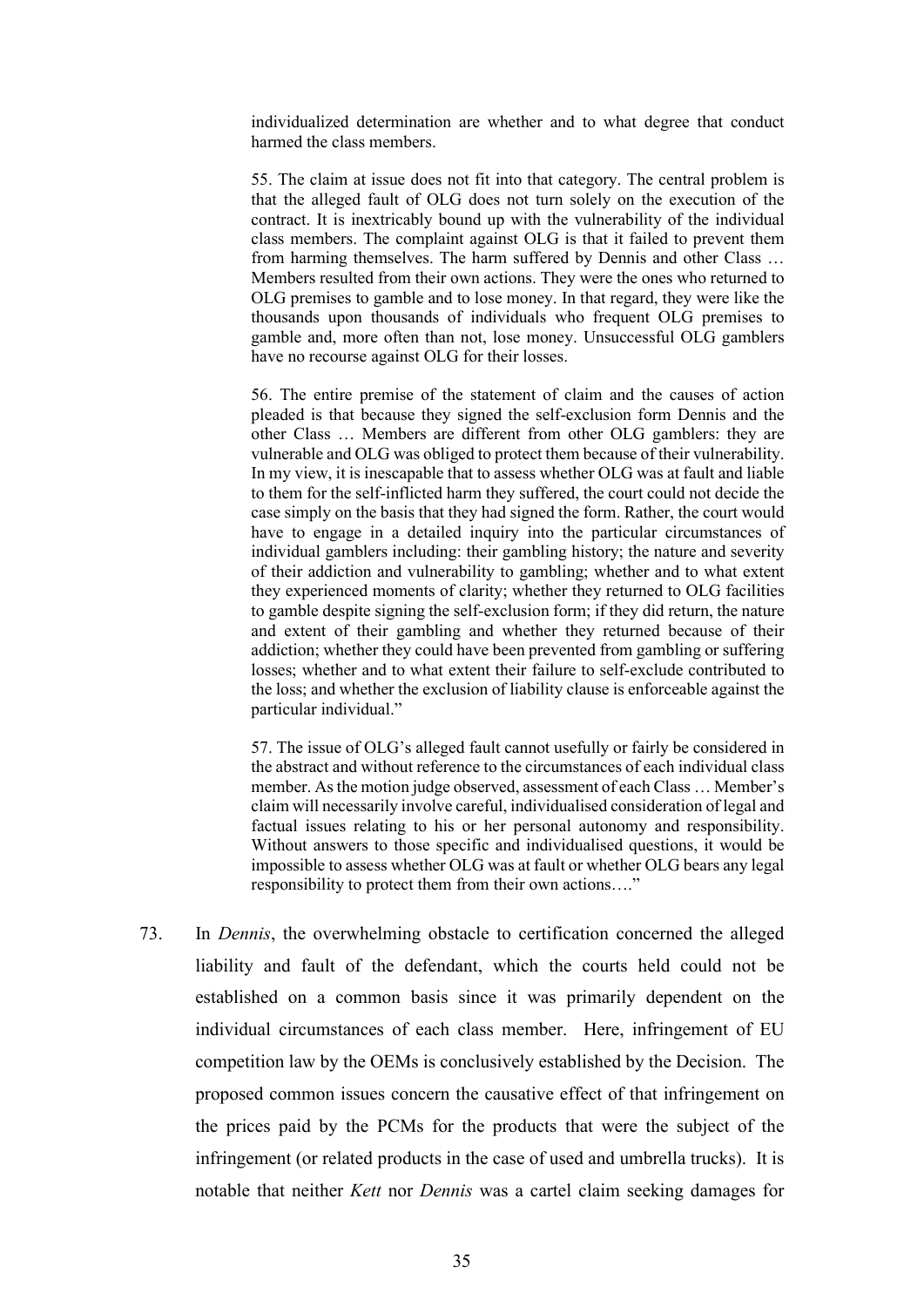price rises caused by anti-competitive collusion. Both *Microsoft* and *Godfrey*  demonstrate that the Canadian courts at the highest level have certified class actions, and therefore approved common issues, in cartel damages cases, rejecting objections based on the diversity of the products and the heterogeneous ways in which they were distributed (*Microsoft*) or the variety in the character of the purchasers (*Godfrey*).

- 74. This is not to say that a cartel damages claim will always raise common issues, still less that it will meet the eligibility condition. As the Canadian cases demonstrate, this is a very fact-sensitive assessment. As regards the overcharge issues here, we consider that the factual features which the OEMs highlighted do not prevent those issues from being common issues provided that there is a method of economic analysis which satisfies the *Microsoft* test and enables them to be addressed on a common basis. Those economic methods fall to be assessed according to whether the proceedings seek aggregate damages (the UKTC proceedings) or individual damages (the RHA proceedings). We discuss the expert methodologies proposed in section H below: see paras 117-157.
- 75. A distinct question arises in the RHA action as regards the alleged overcharge on used trucks: RHA issue (8). Prima facie, that is an issue arising in the claims of those PCMs who purchased used trucks, albeit that a significant proportion of them purchased new trucks as well: see para 250 below. That in itself is not an objection to it being a common issue. However, a higher overcharge on used trucks implies a greater level of pass-on of the overcharge on new trucks by way of an enhanced resale or buy-back price obtained for those trucks. The OEMs contended that the PCMs therefore have conflicting interests in the answer to this question, and that on the basis of the Canadian jurisprudence this precludes it from being a common issue.
- 76. The alleged conflict within the RHA class is a fundamental objection raised to the RHA application, which therefore merits separate consideration. We address this at paras 232-255 below. If, as we proceed to hold, this is a matter that can satisfactorily be addressed, then on that basis we also consider that the overcharge on used trucks is to be regarded as a common issue. Precisely because of the need to take account of product pass-on, the determination of that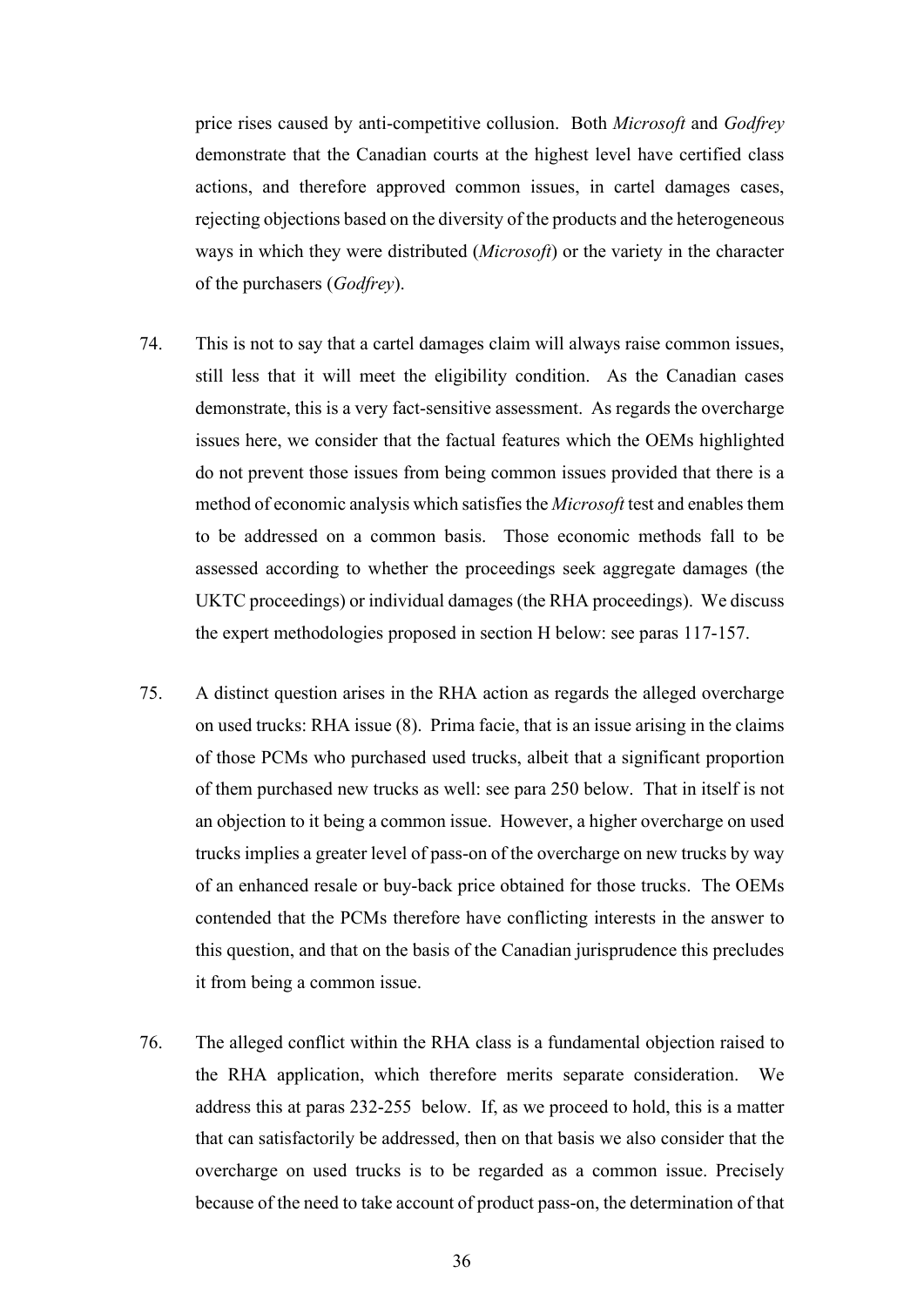overcharge is necessary to resolve the claims of all PCMs. And we note that none of the many economic experts have suggested in their reports that there is a realistic prospect of 100% pass-on when a truck is re-sold, so that there is no realistic prospect that the answer to this issue will lead to failure of the claims in respect of new trucks.<sup>9</sup>

# *(b) Pass-on*

- 77. UKTC does not seek to identify pass-on as a common issue, submitting that this would be premature before the OEMs plead their defences. The RHA does not seek to do so at this stage, but accepts that it might be appropriate to consider whether it can be a common issue as more facts emerge: amended Claim Form at paras 51.1A-51.1B. At the same time, as we have just discussed, that aspect of pass-on which concerns resale of the truck itself is effectively encompassed within the common issues proposed in the RHA application.
- 78. As regards the UKTC action, since those proceedings seek aggregate damages we think it is essential to address this question now. It seems inevitable that the OEMs will plead pass-on as a defence. They have all done so in the noncollective truck claims to which we have referred and indeed confirmed their intention of doing so in these proceedings should a CPO be granted. Therefore no computation of aggregate damages can fail to address it and, to be fair, UKTC's expert, Dr Lilico confirmed that he will be able to estimate this.
- 79. Further, we note that in *Sainsbury's Supermarkets Ltd v Visa Europe Services LLC* [2020] UKSC 24 ("*Sainsbury's*"), the Supreme Court held that pass-on in a competition case can be estimated by use of the "broad axe" and referred to such a contention as "likely to depend in considerable measure on economic evidence and involve imprecise estimates": see at [217]-[226].

<sup>&</sup>lt;sup>9</sup> Dr Durkin, in his first report for Iveco, suggested that PCMs may have passed on all of the overcharge to their customers, but that is a reference to downstream pass-on not product pass-on when a truck is resold or bought back. In his second report, Dr Durkin also suggested that PCMs may have been able to pass on "some, if not all, of any overcharge paid to the next buyer of the PCMs' trucks" but we do not read this as indicating that he considers that 100% pass-on by way of resale was likely.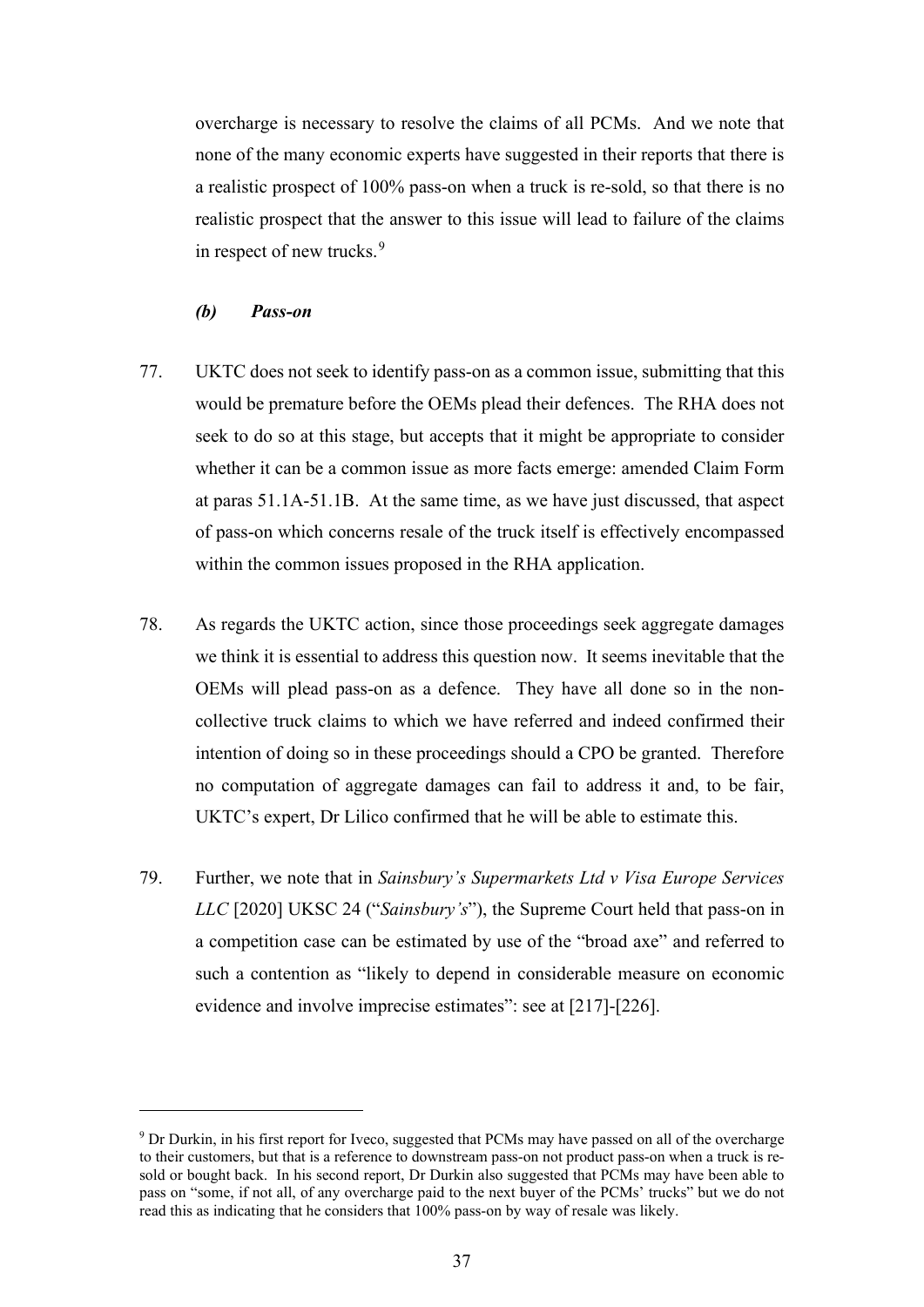- 80. *Merricks* demonstrates that pass-on, however much it might vary as between members of the class, will be a common issue if it can be addressed on a common basis. As with the overcharge, we therefore hold that since the UKTC action seeks aggregate damages, it will be necessary for pass-on to qualify as a common issue, which then depends on the expert methodology proposed.
- 81. The RHA action is different in this regard because aggregate damages are not sought and only opt-in proceedings are proposed. As noted above, product or re-sale pass-on is effectively put forward as a common issue by the RHA. However, there is also what in the non-collective actions is referred to as "downstream pass-on", i.e., pass-on in the charges to customers. As the RHA action involves individual awards of damages, it would be possible to approach this on a more individualised basis once the primary loss is established, since in effect it addresses the question whether that loss has been wholly or partially mitigated. The focus when it comes to pass-on is entirely on the PCMs, and it could be approached, for example, by considering PCMs in different commercial sectors. Alternatively, it could be addressed as giving rise to common issues for a series of sub-classes: see rule  $88(2)(a)$ . We therefore accept that for the RHA proceedings, it is not necessary to determine at this stage whether downstream pass-on gives rise to a common issue or issues.

# *(c) EURO emissions*

82. The Decision held that the OEMs colluded on the timing and the passing on of costs for the introduction of emission technologies for trucks required by EURO 3 to 6 standards: Art 1. The underlying findings which supported this conclusion included, for example, in recital  $(52)$ :<sup>10</sup>

> "They agreed not to offer EURO 3 standard compliant trucks before it was compulsory to do so and agreed on a range for the price additional charge for EURO 3 standard compliant trucks."

83. Insofar as that concerns increased prices, this is covered by the claims for overcharge. But as regards the delay, the RHA Claim Form asserts, at para 73:

 $10$  One of the recitals which have been held to be binding for the purpose of private damages claims: *Royal Mail Group Ltd v DAF Trucks Ltd* at [83].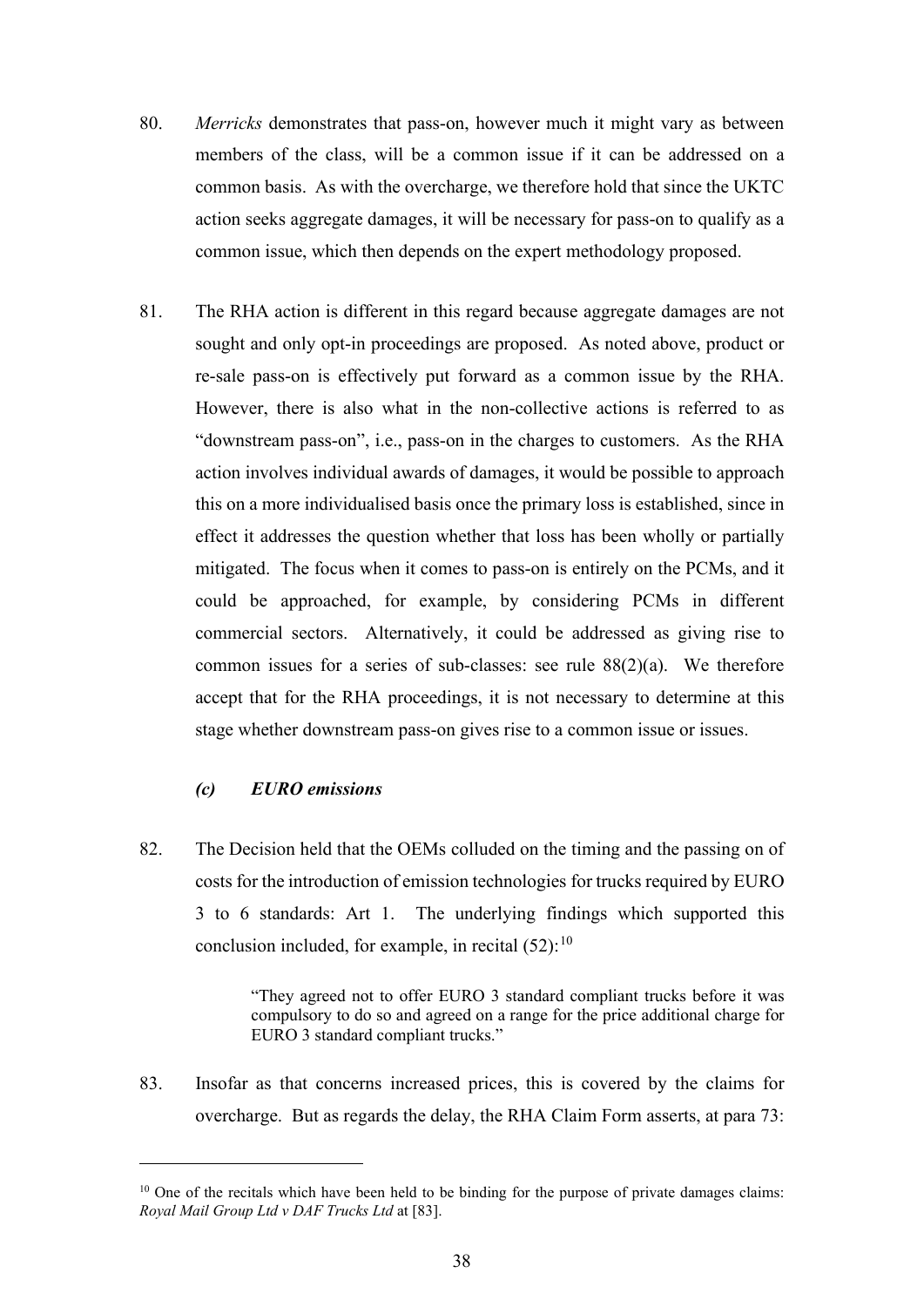"A further consequence of the Infringement was delays in the availability of successive Euro emissions technologies from Euro III to VI, each of which Euro technology led to more fuel-efficient engines as compared with the previous Euro technology. Through being delayed in their access to more fuelefficient engines, the Proposed Class Members at all material times suffered inflated fuel costs and/or other costs higher than would otherwise have been the case."

The UKTC pleading is more equivocal. The amended Claim Form does not include the effect of delay in the supply of EURO standard compliant trucks in its four heads of loss set out at para 141, but states at para 142:

"Dr Lilico also explains that he has not yet sought to account for loss of profits due to volume effect or increased operational costs arising from delays to the introduction of new emission standards which may have been caused by the unlawful behaviour identified in the Commission's Decision. UKTC submits that this approach is appropriate, reflecting that the burden lies on the Respondents to plead and to prove pass on and mitigation…"

- 84. As set out above, both the RHA and UKTC identify this as a common issue: RHA issue (9); UKTC issue (6). As a matter of analysis, we consider that this involves three distinct sub-issues:
	- (1) When would the various OEMs have introduced emission standard compliant trucks absent the collusion?
	- (2) To what extent did emission standard compliant trucks have lower operating costs (in particular as regards fuel efficiency)?
	- (3) What loss if any was suffered by the PCMs who acquired trucks during that period of delay?
- 85. We have no doubt that (1)-(2) above constitute common sub-issues, although in each action it is relevant only to a minority of PCMs. However, for this head of claim to succeed, (3) above is obviously critical.
- 86. For the RHA, although readily accepting that this aspect affected only a minority of the RHA's PCMs (i.e., those who would have obtained trucks compliant with more efficient fuel standards earlier), Mr Flynn emphasised that this head of claim was not a "side show", since fuel costs are very significant for PCMs. Dr Davis puts forward a method for seeking to estimate the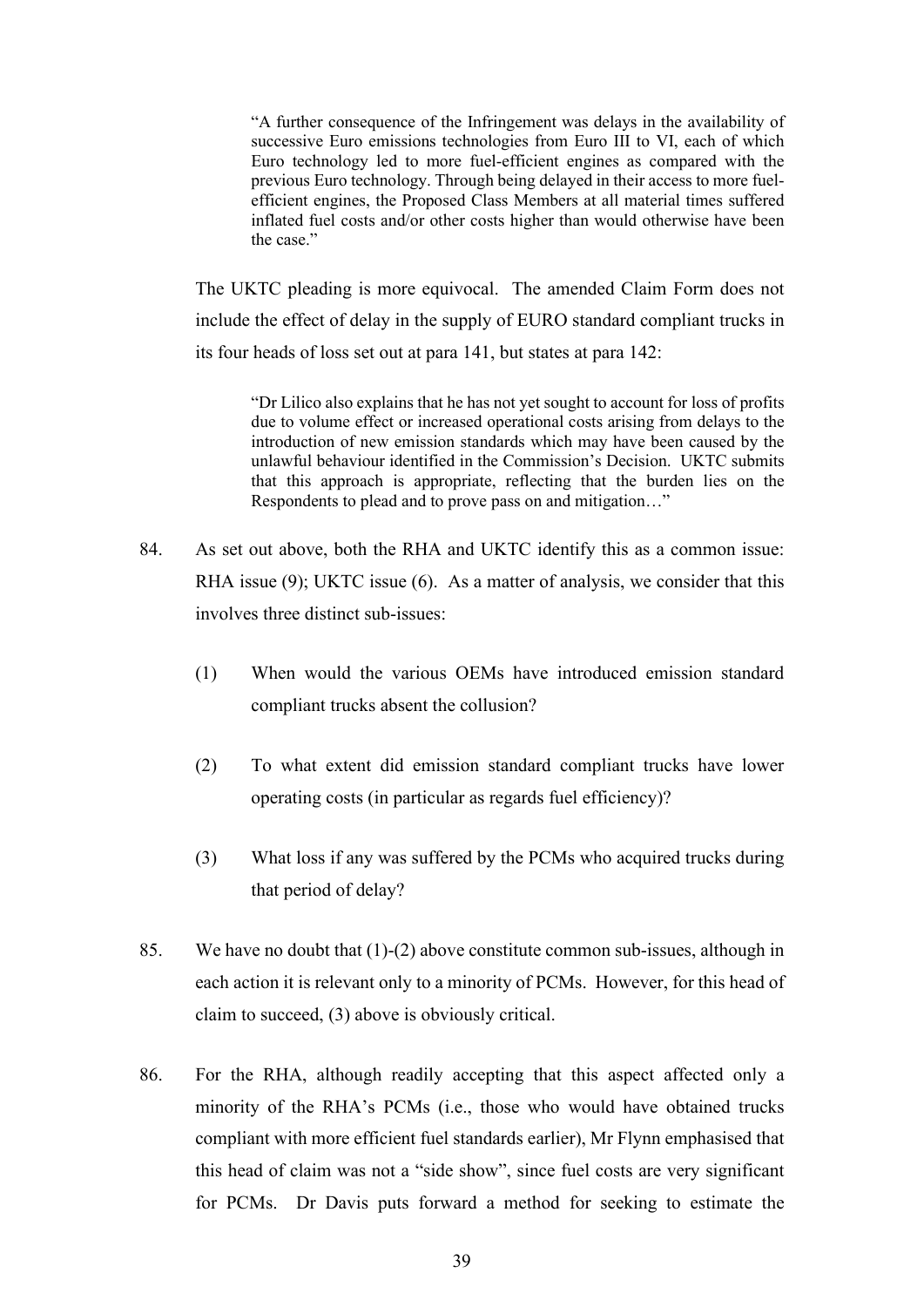additional costs incurred, that we consider below. Subject to that methodology, we agree that this gives rise to a common issue, relevant to a part of the class, in the RHA action.

- 87. However, in the UKTC action, as expressly acknowledged, Dr Lilico has not put forward any method for seeking to estimate this potential aspect of loss by way of aggregate damages. We do not see that this can be explained by reference to pass-on and mitigation: this is an additional head of primary loss which the claimants will have to prove. This is not to take an over-critical view of Dr Lilico's proposed methodology: for this discrete element of the claims, he has not sought to put forward any methodology at all. Indeed, when asked about this by the Tribunal, he said that his "natural assumption" was that, from the point of view of the acquirer/user of the truck, the EURO-standard compliant truck would work out more expensive, on the basis that the increased capital cost outweighed any saving from increased fuel efficiency. Dr Lilico added that testing that assumption was not a matter for economic evidence, and that if his assumption proved incorrect then calculation of that head of claim would be through a different kind of expertise, probably based on estimation of the saving for "a typical truck's usage."
- 88. How one might arrive at this typical use of a truck is wholly unclear, given the wide diversity of trucks in the class. However, more fundamentally, we consider that aggregate damages for this element of an opt-out class would present particular challenges, since it involves estimates of the operating costs of the relevant trucks acquired by only a minority of the class, and no method has been put forward, grounded in the facts of the case, for estimating even with the broadest of brushes, what proportion of the class bought trucks at the different stages when the successive EURO standards would have been introduced in the absence of collusion. In any event, in the absence of any proposed method, we do not accept that the EURO emissions claim constitutes a common issue in the UKTC action.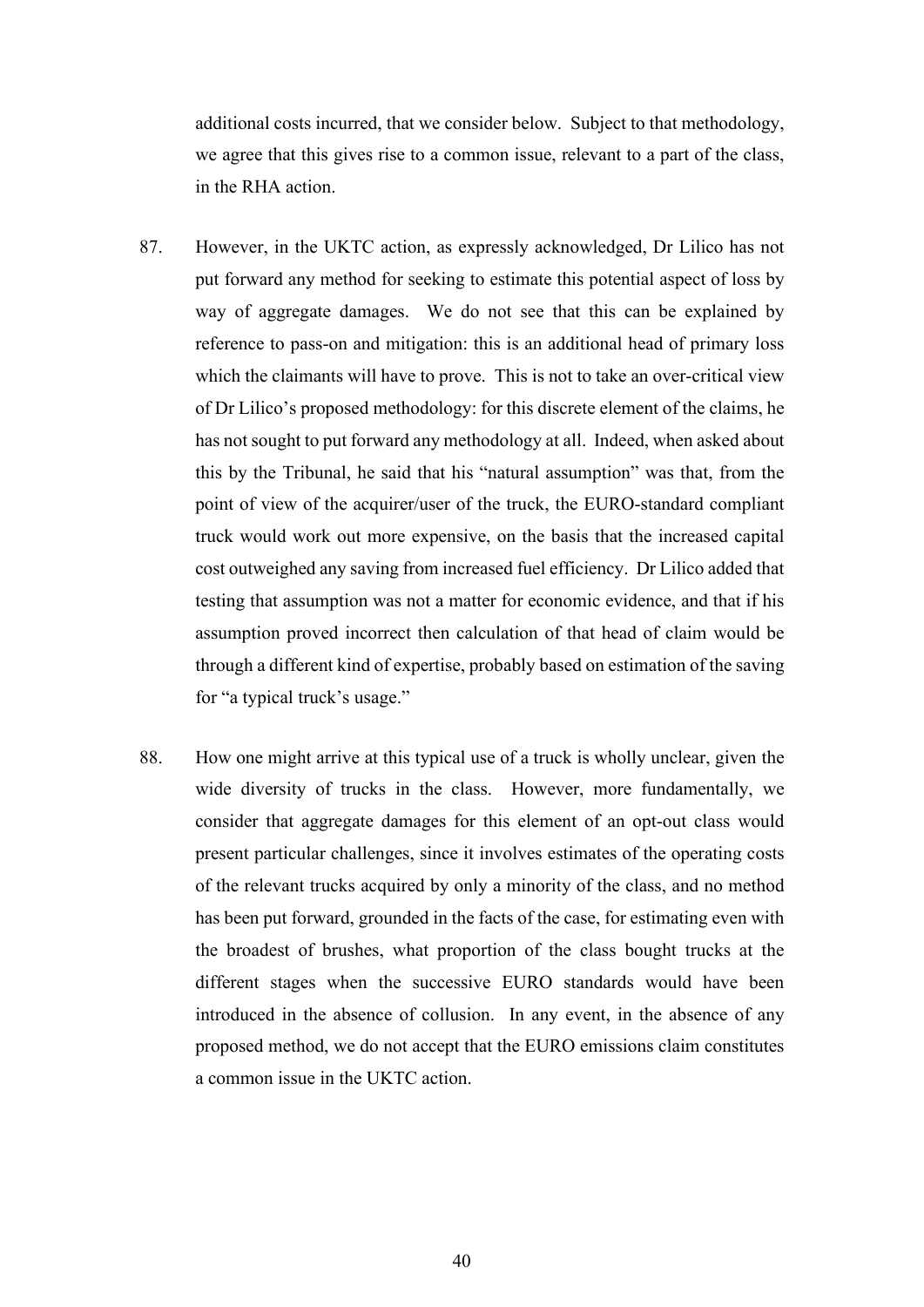### *(d) Interest*

- 89. Both the RHA and UKTC seek to recover compound interest and identify this as a proposed common issue: RHA issue (12); UKTC issue (8). Since the infringement lasted for 14 years and ended over 11 years ago, and the sums claimed are significant, compound as opposed to simple interest makes a substantial difference to the size of the claims.
- 90. The issue of compound interest arose in *Merricks* after its remittal by the Supreme Court to the Tribunal. In *Merricks v Mastercard Inc* [2021] CAT 28 ("*Merricks II"),* the Tribunal discussed the criteria for the award of compound interest under English law following *Sempra Metals Ltd v Commissioners of Inland Revenue* [2007] UKHL 34. The Tribunal pointed out that compound interest could be claimed only as damages, and held that the right to claim this distinct head of loss depended on the particular circumstances of the claimant and could not be addressed on the basis of assumptions across a diverse class. That judgment was issued several months after the hearing in the present cases, but no party sought to make further submissions upon it (save that UKTC anticipated it by asserting that business purchasers are in a different position from consumers).
- 91. Whilst the class in both of the present cases is very significantly smaller than in *Merricks*, the amount referable to each PCM is significantly greater and, as we have observed, the inclusion of compound interest makes a substantial difference in financial terms. Although the factual circumstances of some PCMs may support a claim for compound interest, those of other PCMs may not. In the counterfactual where they were not subject to an overcharge, some PCMs may have used the money they therefore did not have to spend on trucks (i.e. their avoided expenditure) to reduce borrowings (including financing costs of the trucks) and accordingly suffered a loss by way of additional payment of compound interest. But others may have used this money to increase expenditure on other aspects of their business. Accordingly, the fact that the PCMs here are businesses not consumers does not, in our view, mean that they are necessarily entitled to compound interest on the primary damages.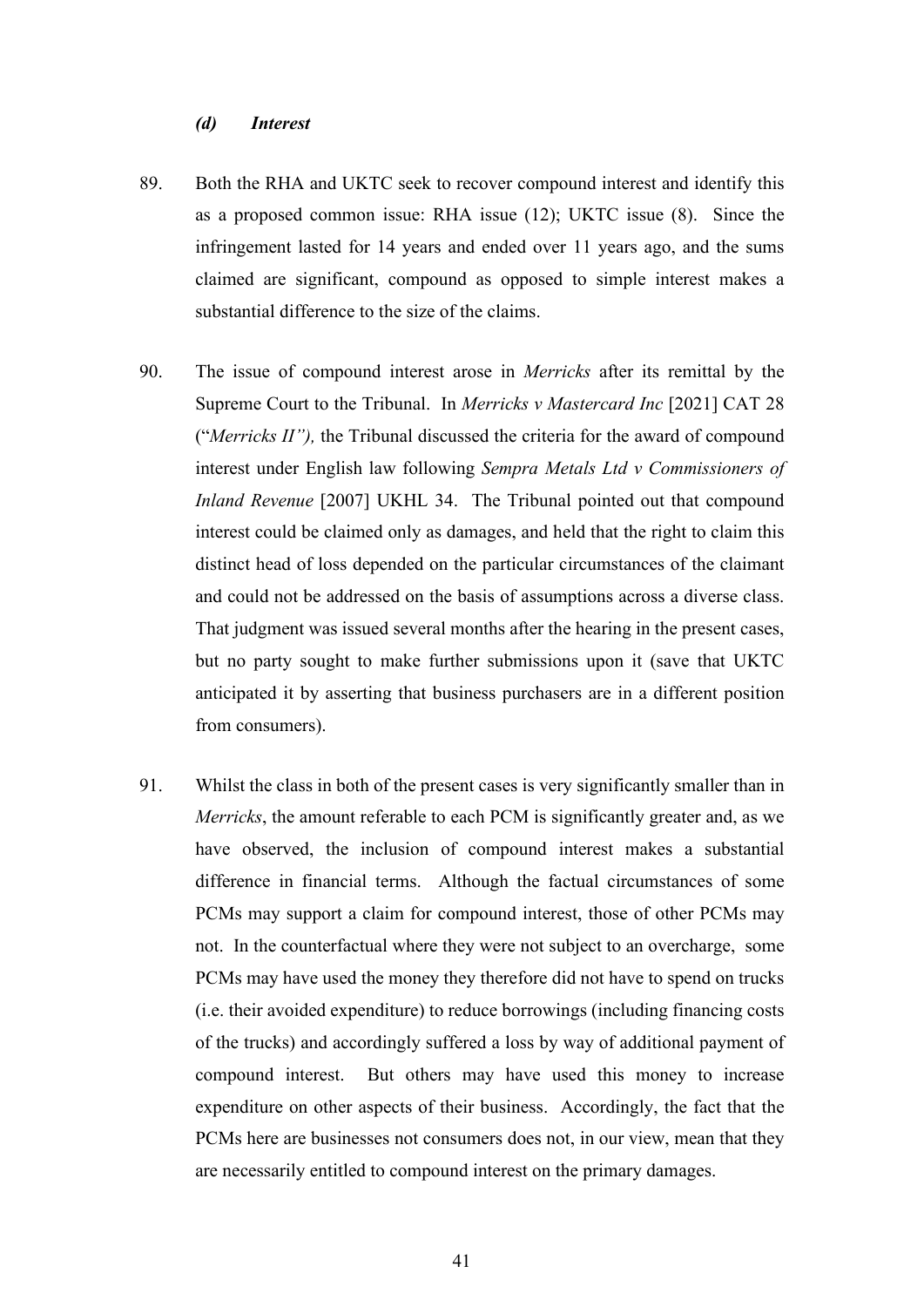- 92. In *Merricks II* the Tribunal found it unnecessary to decide whether the compound interest claim raised a common issue (see at [96]) but excluded it as unsuitable for resolution in opt-out collective proceedings seeking aggregate damages since no plausible method was put forward for estimating this distinct head of loss. As regards the UKTC claim, Dr Lilico does not include a proposal as to how to estimate the entitlement to what is a distinct head of loss on an aggregate basis across the class.<sup>11</sup> We do not find that surprising since it would be very difficult to do so without information as to the financing of the diverse businesses carried on by PCMs (many of whom acquired trucks not for a haulage business but for use for carriage and delivery in their own line of commerce) and as to the aggregate overcharge paid by that proportion of the class whose financial arrangements at the time could support a claim for compound interest. We could therefore take the same approach as in *Merricks II* since we indeed consider that this element of the claim in the UKTC action is unsuitable for resolution by way of collective proceedings. However, having reviewed the principles governing a common issue, we think that it is appropriate to conclude that the claim to compound interest cannot qualify as a common issue in the absence of a plausible method of estimating the entitlement to it on a common basis either for all or for an identifiable part of the class.
- 93. In our judgment, the same conclusion applies to the RHA claim, notwithstanding that the RHA does not seek aggregate damages. Dr Davis has also not put forward a means of addressing the basis for a claim to compound interest on a common basis (as opposed to determining the relevant rates of interest), whether for the class as a whole or for an identifiable sub-class. However, in response to the points made by the experts instructed by the OEMs, he said in his reply report (at para 503) that the relevant question is:

"… whether there is a reasonable prospect that a common approach can be constructed on the basis of data available from public sources, the Defendants, PCMs or third parties to produce for use at trial a sensible approximation to the actual interest costs suffered by PCMs."

And in his fourth report he added (at para 205):

 $11$  Dr Lilico's first report simply states (at para 7.2): "The interest rates should be compounded year-onyear to reflect that interest earned in a previous period can itself be reinvested."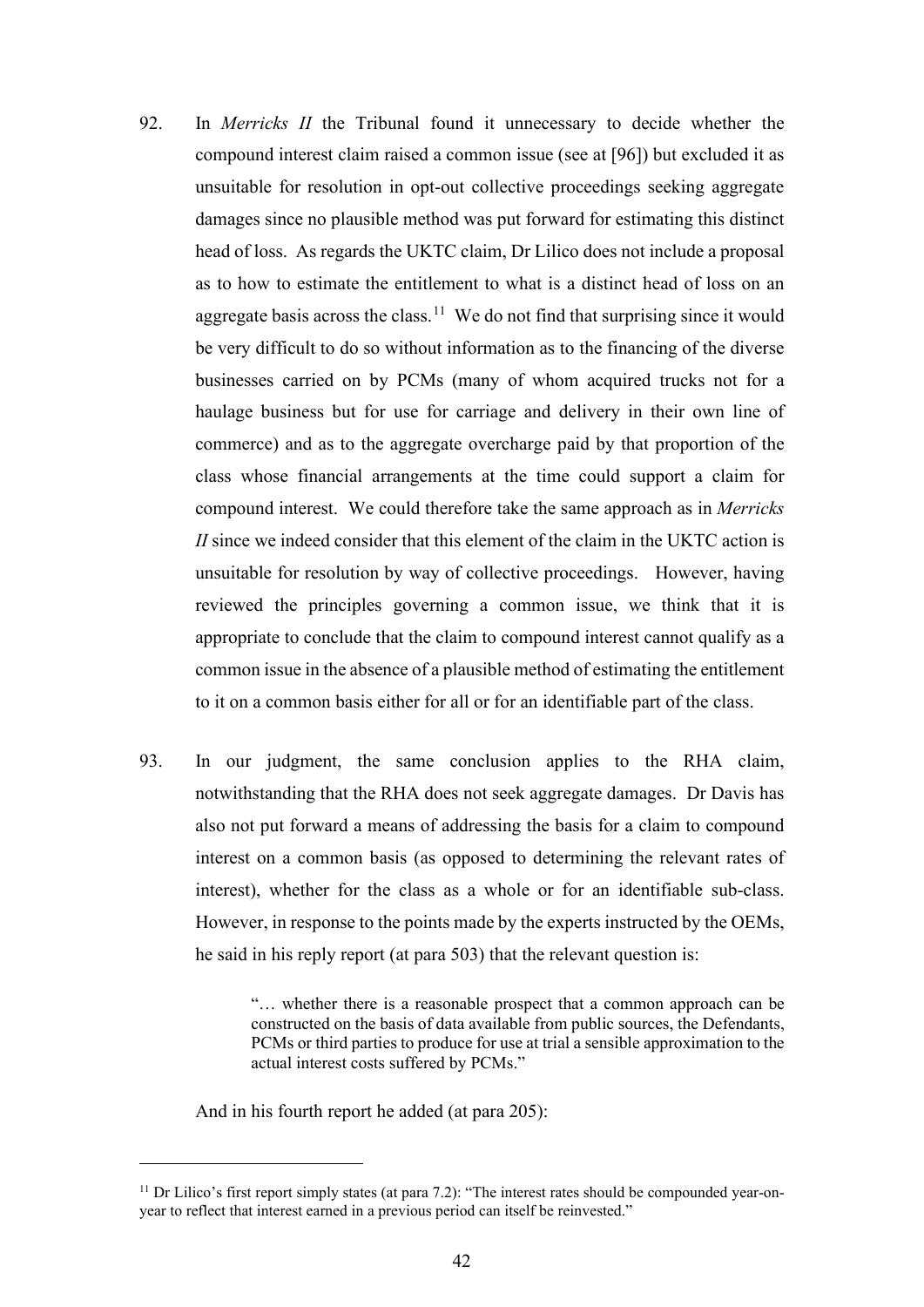"… I believe that with enough data it would be possible to draw a link between the interest rates being paid and the characteristics of PCMs."

- 94. We do not exclude the possibility of the RHA seeking to advance such a claim on a common basis as a result of information obtained at some later stage of the action. However, in our view it cannot now be approved as a common issue within the scope of a CPO.
- 95. Simple interest is very different since it is not a head of damage but can be sought under statute on the primary damages. The question of the rates of simple interest to be applied is in our view a common issue.

# **G. OVER-INCLUSIVE CLASS?**

- 96. The OEMs submitted that the class definitions are defective since they will include PCMs who can have no claim. It may be that this relates to the degree to which the claims raise common issues for the purpose of r. 79(1)(b); or it may be said that this is a factor which goes to suitability more widely: r.  $79(1)(c)$ . As Lord Briggs observed in *Merricks SC* at [64], the question of certification involves "a single, albeit multi-factorial, balancing exercise in which too much compartmentalisation may obscure the true task." In the Canadian jurisprudence, such objections are generally considered on the basis that the class should not be over-inclusive and for convenience we address the points raised under this head.
- 97. Objections were raised as regards (1) deceased persons and defunct companies; (2) PCMs who are individual claimants in other proceedings; (3) PCMs who suffered no loss in relation to emissions technology; and (4) hauliers who operated on a cost-plus or 'open book' basis. UKTC raised a further point regarding the RHA class definition, contending that the specified exclusions were arbitrary and inadequate.

# **(1) Deceased persons and defunct companies**

98. The PCMs will be a mixture of companies, partnerships and sole traders. Mr Thompson confirmed that UKTC's class definition includes persons who had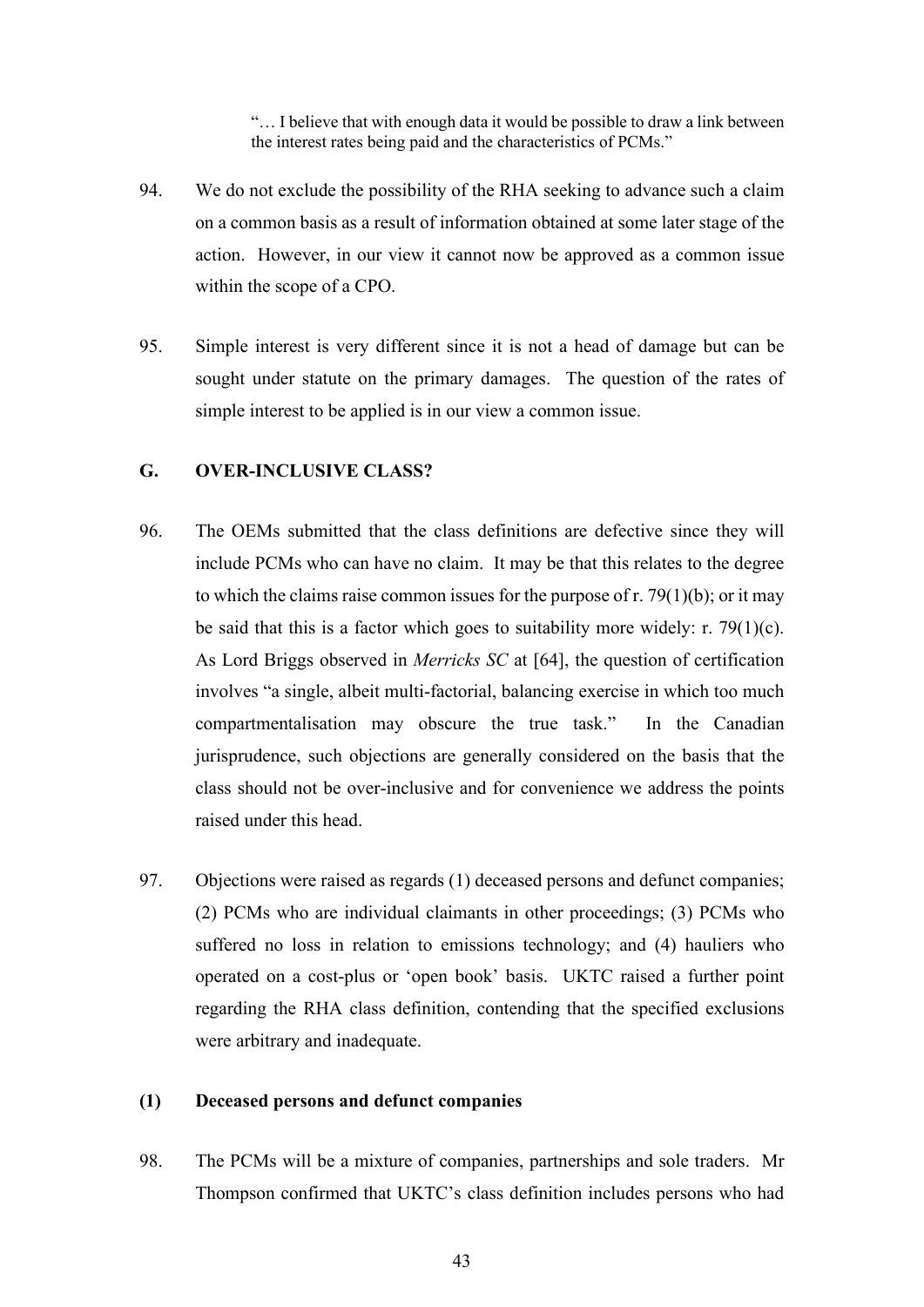died and companies that had been struck off the register before the UKTC proceedings were started in May 2018.

- 99. At the hearing, Mr Thompson understandably was not prepared to concede that deceased persons could not be included in the class, since judgment on that point in *Merricks* was pending. However, the Tribunal has since held in *Merricks II* that because they could not have started claims individually, persons who were not alive when the proceedings commenced cannot be members of a class for the purpose of collective proceedings. There has been no appeal against that decision. That judgment did not address companies, but the position seems to us effectively the same: once dissolved, a company cannot start proceedings.
- 100. Mr Thompson at one point suggested that this was addressed by para 15 of the draft CPO which provides:

"Any successor in title (domiciled in the United Kingdom on [date]) of any member of the Class who has become insolvent or died must give notice of its intention to opt out by [time] on [date]."

However, aside from the problem of whether the Tribunal can *direct* anyone to opt-out, we consider that this addresses the entirely different point of companies which become insolvent or persons who die *after* the start of the proceedings. In our view, following *Merricks II*, companies which did not exist and persons who were deceased *before* the proceedings started cannot be members of the class.

101. Mr Thompson suggested that this was something of a side show and could be dealt with by adjustment to the expert's damages computation. However, although far from the main ground of opposition to the application, we do not think it is insignificant on the facts of this case or can be disregarded as *de minimis*. Mr Burnett of the RHA stated that between 2002 and 2014 alone, over 16,000 truck operators incorporated as limited companies ceased to hold an operator's licence (an "O licence") and were no longer active companies on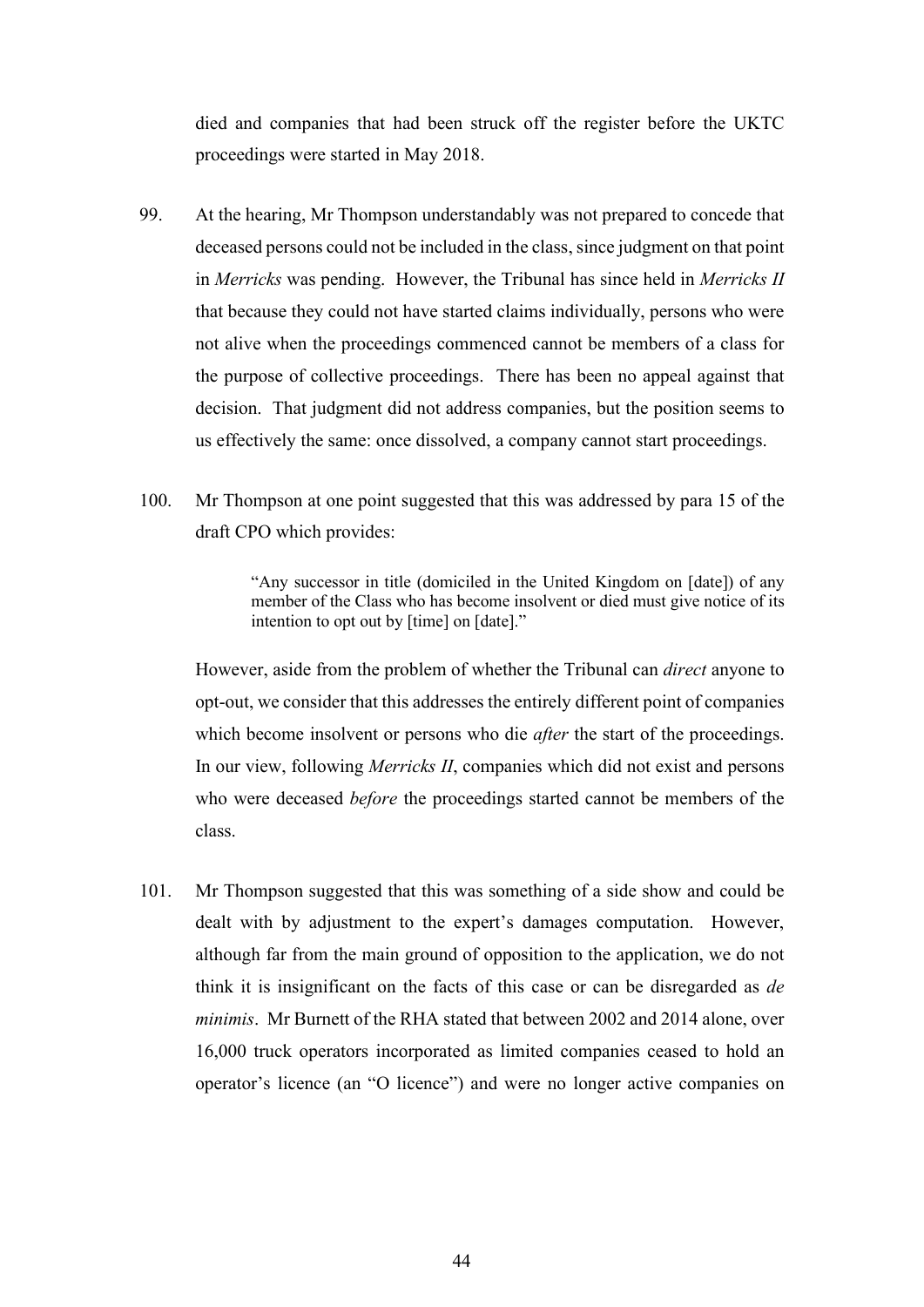Companies House records.12 Mr Burnett's evidence also showed that some 54,000 individuals either surrendered or had their O licences terminated over the same period: some will doubtless have retired but a significant proportion are likely to have died. An adjustment to the estimated damages deals with the quantum claimed; it does not address the membership of the class. In our view, as a matter of class definition these two categories need to be excluded. This is a preliminary matter: such persons cannot bring claims and therefore have no claims which can be combined in collective proceedings within s. 47B(1).

- 102. Since UKTC is seeking aggregate damages on an opt-out basis, as a consequence of this exclusion Dr Lilico would need to adjust his calculations of the value of commerce to reflect the value of trucks thereby dropping out of the action. That would necessarily be a broad-brush estimate and to arrive at it is not without problems, but we consider that it probably could be done on a very approximate basis.
- 103. The same point does not arise on the RHA application since that seeks a CPO for opt-in proceedings. Self-evidently, only living persons and existing companies will be in a position to opt-in.<sup>13</sup> We do not accept Daimler's submission that defunct companies present a problem for the RHA action on the basis that an existing company may seek to claim for trucks transferred to it when acquiring the assets of a dissolved company which had purchased those trucks. A company opting in to the RHA action can be asked to specify what trucks it acquired itself, from whom and when. Moreover, a shareholder or director of a defunct company incorporated in the UK which has been struck off the register can apply within six years for administrative restoration of the company to the register: Companies Act 2006 s. 1024. As Mr Flynn pointed out, many small businesses are owner-operated companies and under opt-in proceedings there would be the opportunity for owners of such companies to have them restored in order to participate in the proceedings if they so wished.

<sup>&</sup>lt;sup>12</sup> Since an O licence is required by an operator of a truck of 3.5 tonnes or above whereas a truck for the purpose of the Decision and these claims is a truck weighing 6 tonnes or more, this overstates the number within the proceedings, but it provides an indication of the scale of the figures involved.

<sup>&</sup>lt;sup>13</sup> We consider that the class definition could probably be amended to include the personal representative of natural PCMs who died since the proceedings were commenced, as was done in *Merricks*, but that point is not presently before us.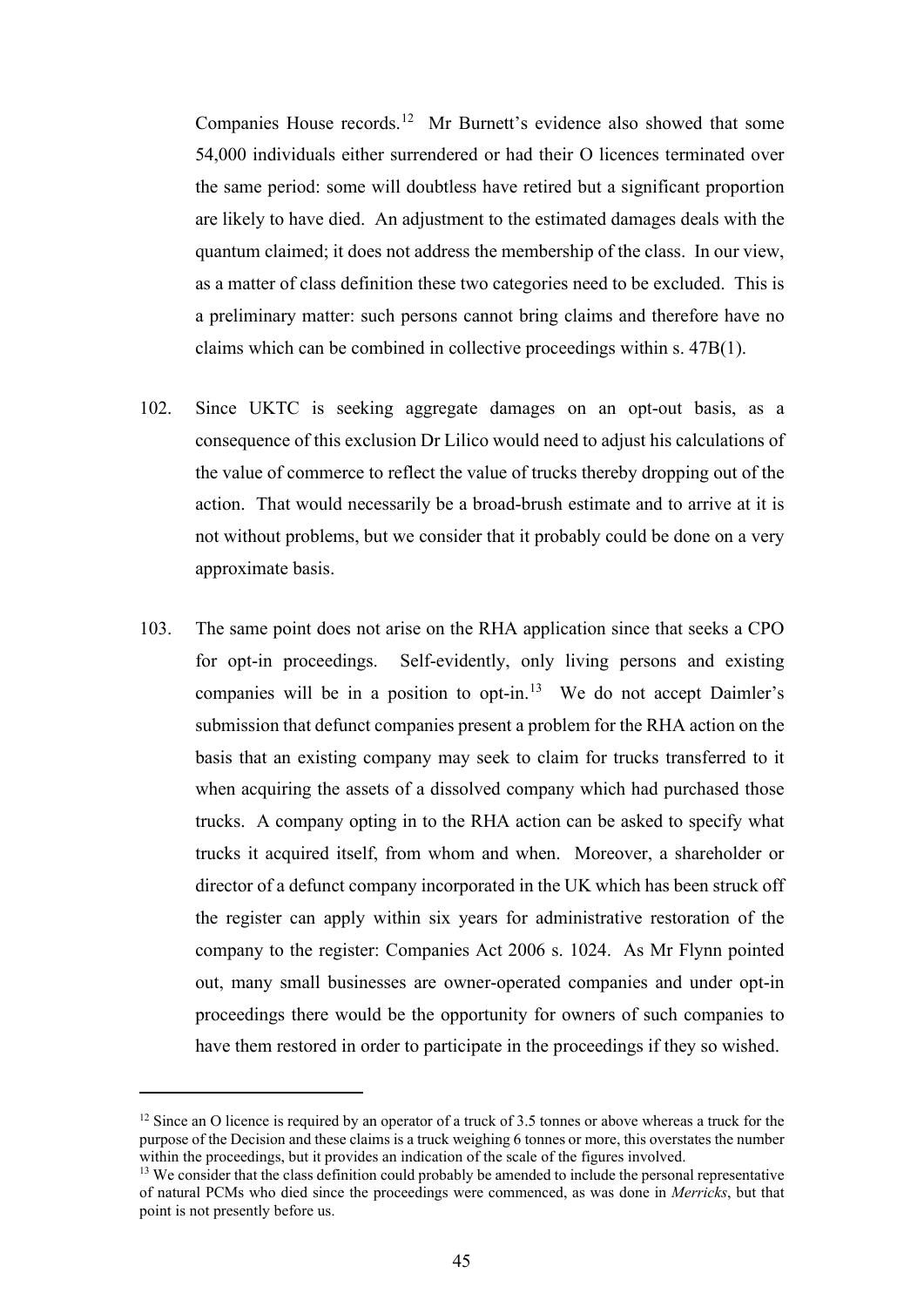### **(2) Claimants in other damages actions**

104. As noted at para 5 above, there are a significant number of actions pending before the Tribunal brought by companies and public authorities that acquired trucks and there are also trucks claims before the Scottish and Northern Irish courts. Some of those actions involve a large number of claimants. It is axiomatic that if a person is pursuing an individual claim, they cannot at the same time be part of collective proceedings covering all or part of the same loss, and r. 82(4) expressly provides:

> "(4) A class member who has already brought a claim that raises one or more of the common issues set out in the collective proceedings order may not be a represented person unless the class member:

> > (a) discontinues the claim, or;

(b) for claims brought in England, Wales or Northern Ireland, applies to stay that claim, or;

(c) for claims brought in Scotland, applies to sist that claim before the time specified in the collective proceedings order under rule 80(1)(h) to opt into or out of the collective proceedings."

It is possible that if a CPO is made, some of those claimants might discontinue or seek to stay or sist their individual claims and choose to be part of the collective proceedings instead. However, whether and to what extent that might happen is obviously uncertain.

105. As presently drafted, neither the UKTC nor the RHA class definition makes any reference to this. We consider that the class definition requires amendment to give effect to r. 82(4) and state clearly that it excludes those who are claimants in other actions unless they discontinue or stay or sist those claims by a specified date.

### **(3) PCMs with no emissions technology claims**

106. As we understand it, this objection is raised by Daimler only in respect of the UKTC opt-out class. As set out above, we have determined on other grounds that those claims should not be included in the UKTC collective proceedings. We would only add for completeness that we do not see the fact that the majority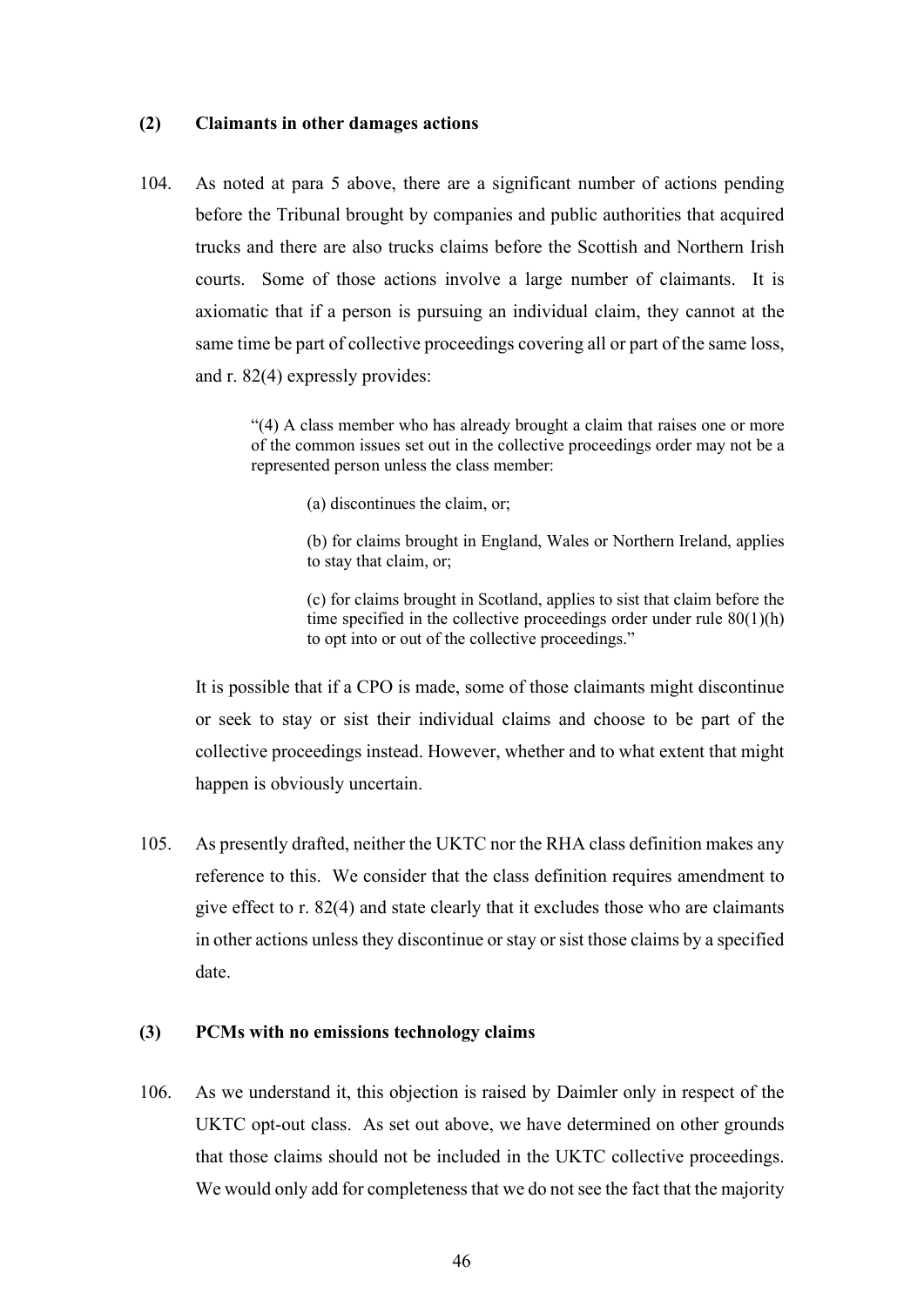of PCMs may have no claim to this loss as in itself an objection to that loss forming part of the UKTC action. Daimler argued that for collective proceedings each PCM has to have suffered more than nominal loss, citing Canadian and US cases. Whether or not that is correct under the UK regime where aggregate damages are claimed (and in *Gutmann* the Tribunal held that this is not correct under the UK statutory regime: see at [109]-[111]), there can be no suggestion that those PCMs who have no claim in respect of emissions technology suffered no loss: they are all claiming in respect of an overcharge whereas the delay in emissions technology is simply an additional head of loss. There is no requirement that all members of the class must suffer all the same heads of loss where aggregate damages are claimed. If aggregate damages include compensation for loss attributable to only some members of the class, this may have implications for the way the aggregate sum is distributed, but that is not relevant at the certification stage. Accordingly, we reject that objection as misconceived.

# **(4) Cost-plus/"open book" contracts**

- 107. The OEMs contended that of the PCMs that operated a haulage business, some did so by charging their customers on a cost-plus basis and that any overcharge on the price of a truck would in consequence be fully passed on. MAN therefore submitted that those "cost-plus operators" suffered no loss; the critical common issues do not cover them and they should in any event be excluded from the class.
- 108. Such cost-plus contracts are often referred to in the industry as "open book" contracts since the customer can inspect the haulier's books to verify the charges. However, UKTC explained in the evidence of its chief executive, Mr Leonard, drawing on the extensive experience of UKTC Board members regarding haulage services, that:
	- (1) such open book contracts were exceptional at the time: they generally operated on a temporary basis, when demanded by the customer (out of concern about the haulier's cost management or level of profits);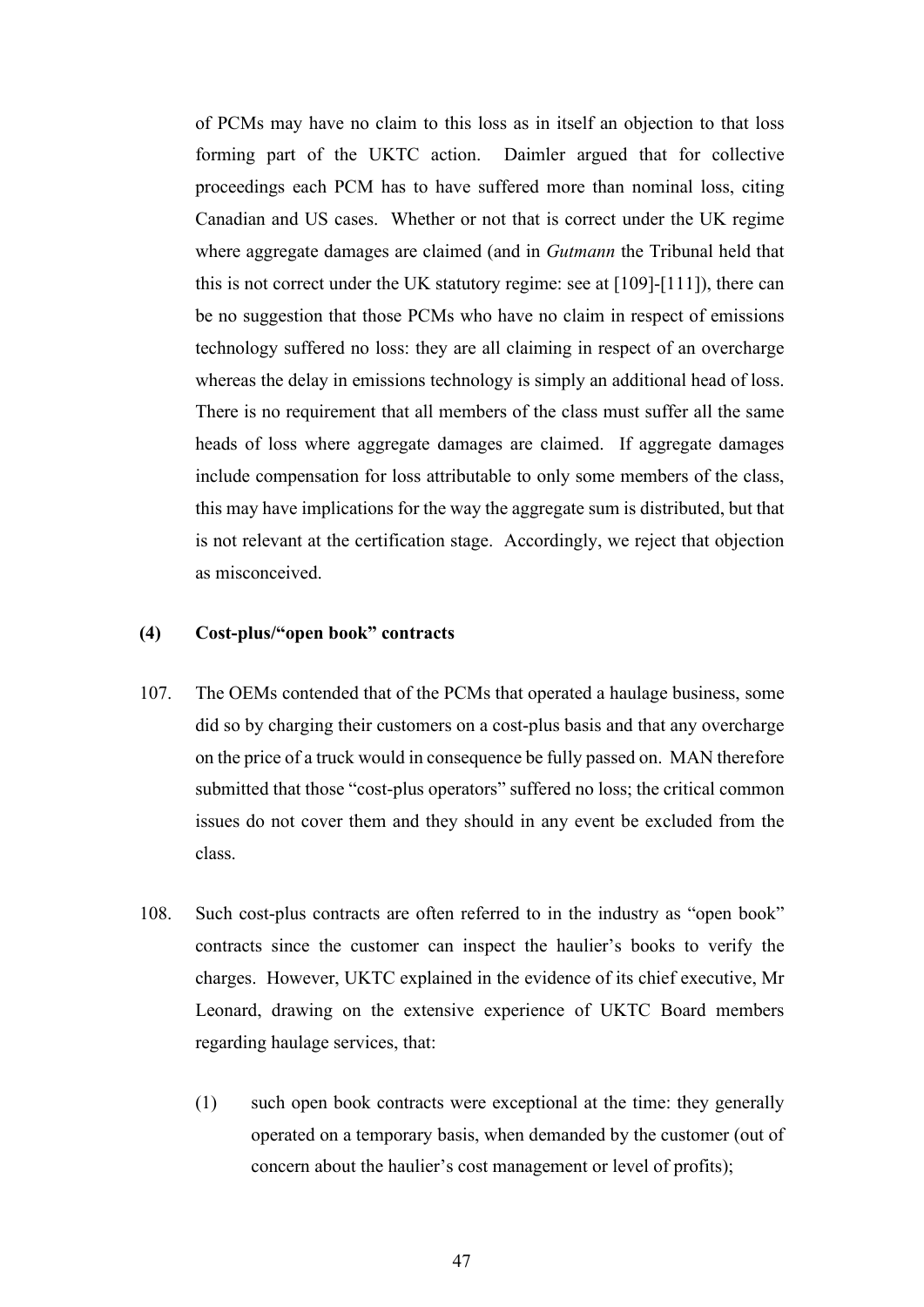- (2) it is very unlikely that smaller hauliers supplied services on this basis; and
- (3) for those, larger hauliers who had such contracts, they would also be supplying haulage services on a normal ('closed book') pricing basis.

#### 109. Mr Leonard stated:

"To the extent that MAN is seeking to suggest that some hauliers would have operated exclusively on a cost plus basis, or that it would be possible to purchase a new truck on the basis that it would be used only for cost plus contracts that would allow for the acquisition or leasing costs simply to be passed through to the customer, I consider this to be incorrect. Given the onerous and quasi-audit nature of cost plus contracts where they are imposed by a major customer, it is unlikely that hauliers would voluntarily operate on a cost plus basis or would assume that this would be their standard charging policy.

In the great majority of cases where hauliers would be asked by one of more of their customers to enter into cost plus arrangements from time to time, such arrangements would operate alongside their other "closed book" haulage contracts. Moreover, as I have explained, customers would usually revert to a closed book arrangement once they had satisfied themselves in respect of costs."

110. For Daimler, Mr Harris accepted that a haulier should be excluded from the class only if it operated exclusively on a cost-plus basis. We consider that he was right to do so. On UKTC's evidence, it appears that there were no or virtually no such exclusively "cost-plus operators". We understand that the OEMs do not accept that evidence. That is not a dispute which we can resolve at this stage. However, the argument concerning cost-plus arrangements is essentially a mitigation argument. The PCM still paid the overcharge, but the contention is that it fully mitigated its loss by its charges to downstream customers. We note that the OEMs intend to run a downstream pass-on 'defence' to all the claims in any event. The extent to which contracts in the relevant period were on a cost-plus basis and the degree to which that enabled the passing on of the fixed costs of the purchase of the trucks will be matters for trial and the computation of damages can be adjusted accordingly. Therefore we would not think it appropriate to exclude cost-plus operators from the UKTC class.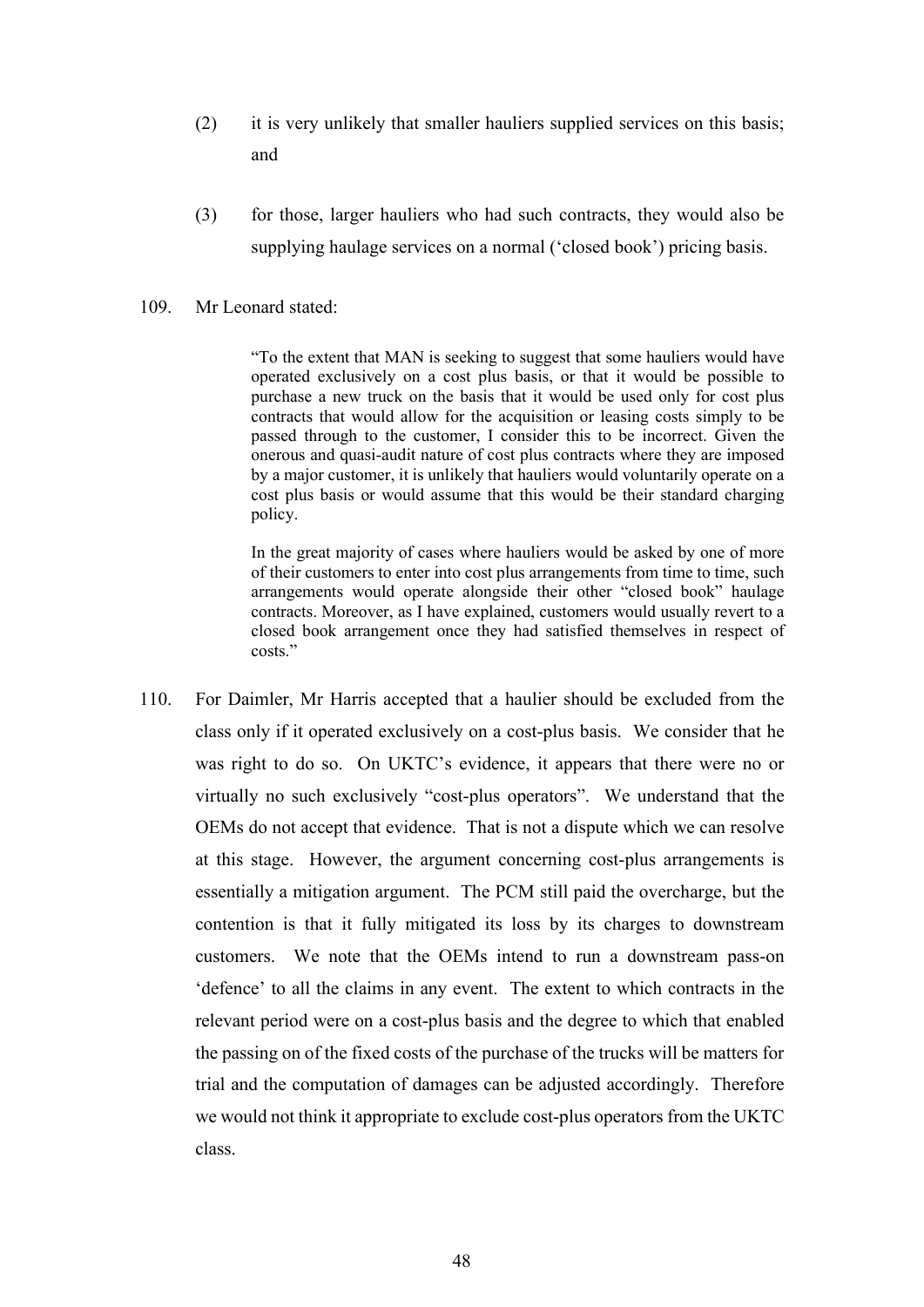111. The RHA adopted a different position regarding cost-plus contracts. It acknowledged that a haulier which supplied services on a cost-plus basis cannot claim in respect of those trucks, accepting that there would be a full pass-on of the overcharge, but contended that where the acquirer of those services was itself a PCM then it could claim the additional cost of those services.<sup>14</sup> We regard that proposal as impractical and involving disproportionate complexity. It would introduce into the proceedings claims for damages that do not relate to the acquisition or operation of trucks but to the custom for haulage services and therefore an entirely different market. And of course other customers of haulage services are not part of the class at all. We accept the submission of MAN that the proper reflection of the RHA's view of cost-plus contracts is that hauliers who operated on a cost-plus basis should be excluded from the proposed class. The proposed class definition will accordingly need to be amended on that basis.

# **(5) Inadequate exclusion in the RHA class definition**

- 112. The RHA class seeks to exclude truck dealers and truck rental companies. As Mr Burnett explains, the intention of the RHA is for the proceedings to combine the claims of UK road haulage operators who carry goods for hire and reward (i.e. for third parties) or for their own businesses.
- 113. For that reason, the RHA's class definition, as set out in the amended Claim Form, incorporates an express exclusion of:

"All persons whose primary business is to sell or to lease new or pre-owned medium or heavy trucks."

"Primary business" is given the following definition:

""Primary business" means that the person in question derives more than half its turnover from selling or leasing medium or heavy trucks."

114. UKTC submitted that this exclusion may work in an arbitrary fashion and not achieve its purpose since the definition of "primary business" is based on the turnover of the PCM's business as a whole. Therefore a company that only

<sup>&</sup>lt;sup>14</sup> The example given was of a supermarket which had its own trucks fleet but occasionally procured additional haulage services on a cost-plus basis.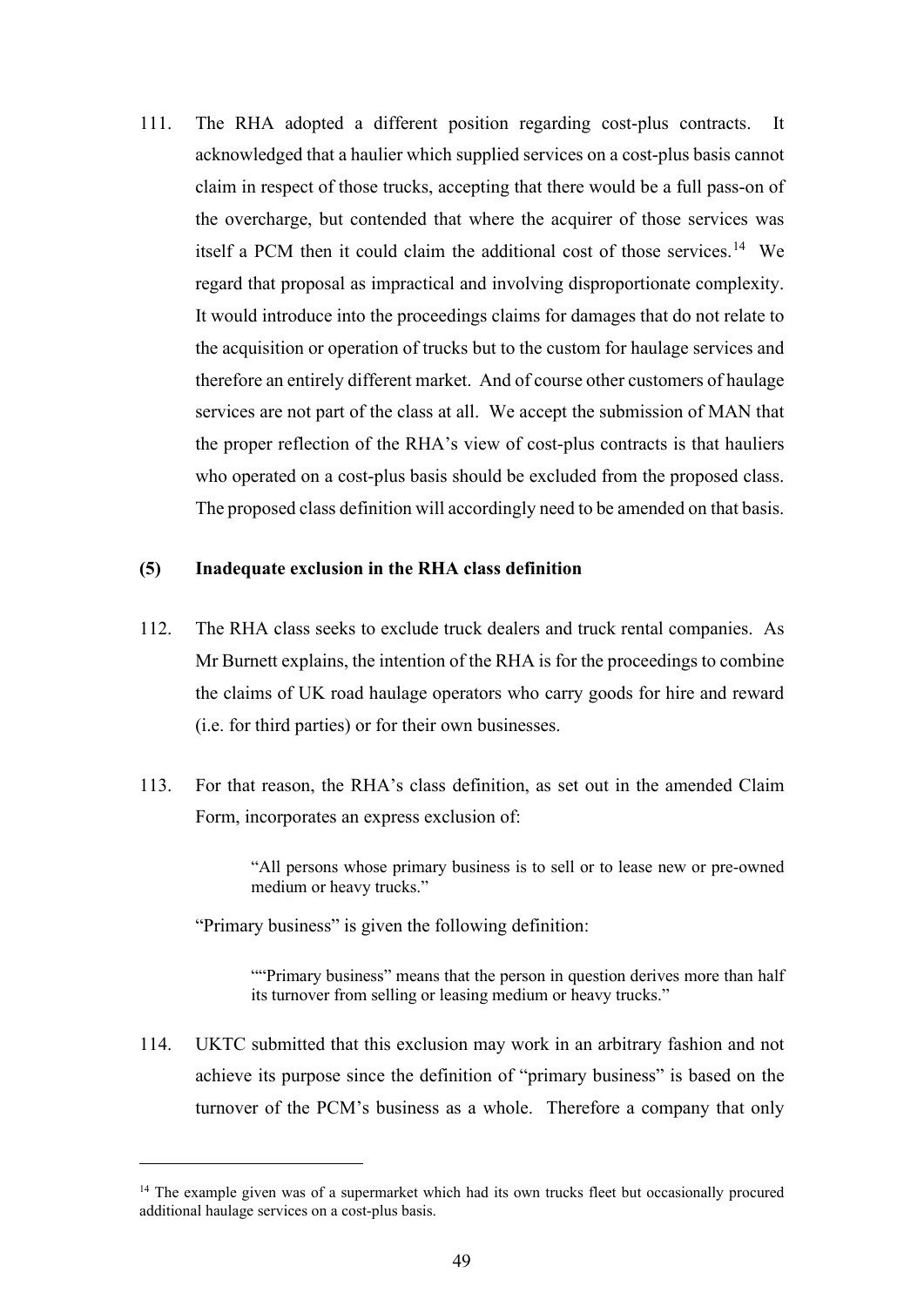leased out trucks, and never itself used trucks in its business, would be within the class if it derived more than 50% of its turnover from another line of business, or indeed from rental of light trucks and vans and/or cars.

- 115. Mr Flynn reiterated the intention of the RHA in his oral submissions but we think that there is force in this criticism and that the way the RHA has defined the class in this respect requires amendment. It is not for the Tribunal to redraft the class definition for the PCR and there are no doubt various ways it could be amended. We would only suggest that it might be more straightforward for the definition to state in express terms what Mr Burnett says it is seeking to do: i.e. to state that the class comprises persons who purchased or leased new or preowned medium or heavy trucks which they used in road haulage operations. The RHA's definition of "road haulage operations" already states that this means carriage for hire and reward or on an own account basis. We think it should be clear that the claims being pursued in the proceedings are in respect of those trucks and not any others.
- 116. Such a suitable amendment would also take care of the other criticism raised in UKTC's skeleton argument, which goes the other way in contending that the "primary business" definition may exclude claims of some persons who ought to be included, and which it is therefore unnecessary to consider further.

# **H. EXPERT METHODOLOGY**

117. An overcharge is a concept that compares two prices: the price in fact charged during a cartel episode and the 'counterfactual' price that would have been charged but for the illegal cartel. Subtracting the second number from the first number gives the estimated overcharge. The skill and effort in overcharge cases goes into calculating the 'counterfactual' price. However, in a claim for aggregate damages across a class, it is also necessary to calculate the aggregate volume of commerce affected, to which the estimated percentage of overcharge can then be applied. That further task accordingly arises in the UKTC action but not in the RHA action where it would be necessary to determine the value of commerce only at an individual level, which might be provided by the individual class members rather than by an expert estimation.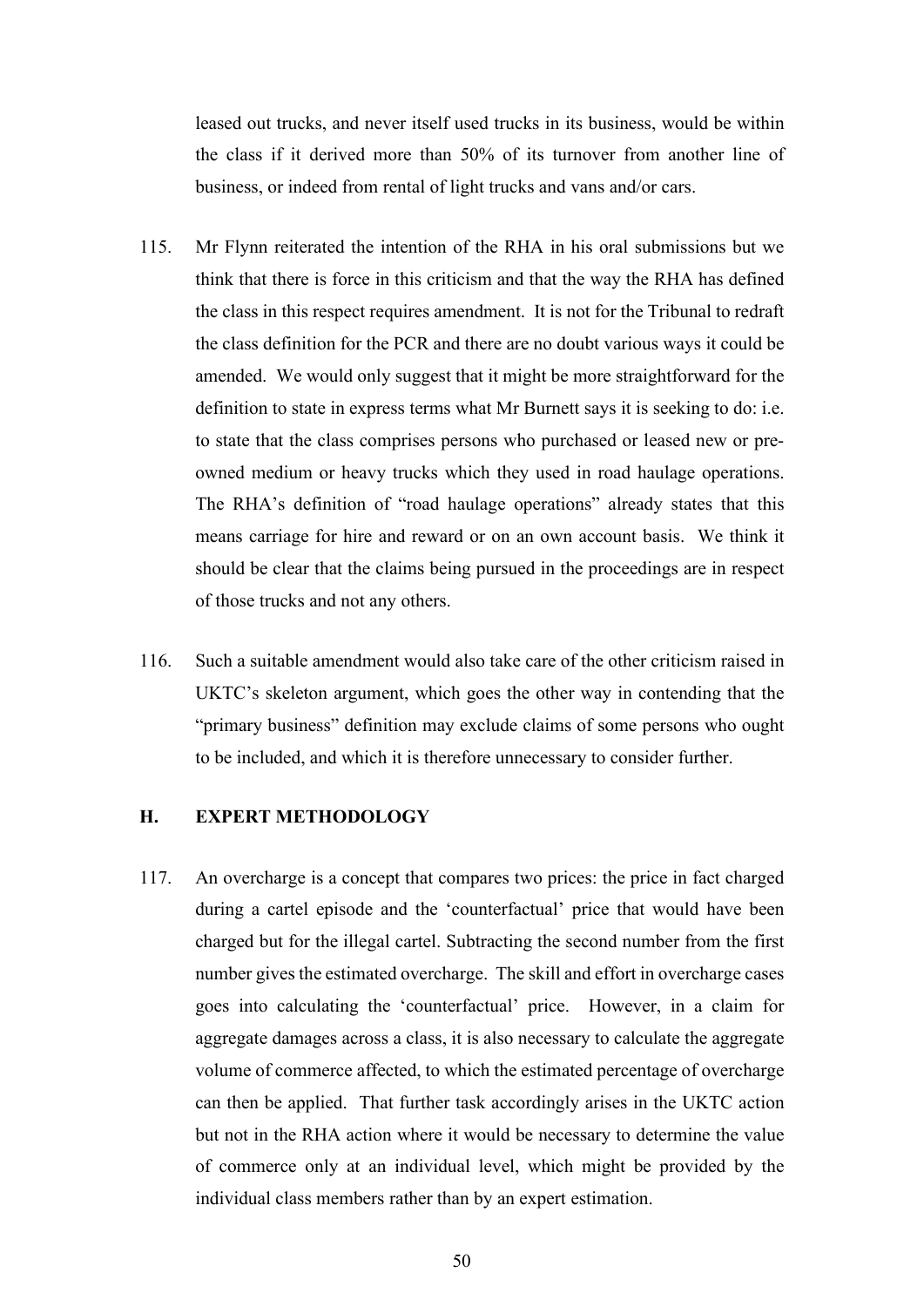- 118. Both the RHA's economic expert, Dr Davis, and UKTC's expert, Dr Lilico, have extensive experience as economic consultants engaged in competition matters, and Dr Davis was between 2006 and 2011 the Deputy Chairman of the Competition Commission. As we observed above, Dr Davis and Dr Lilico put forward sharply contrasting methods by which they proposed to quantify the counterfactual price.
- 119. The various experts instructed by the OEMs in their reports have strongly challenged the intended methodology of Dr Lilico for the UKTC proceedings on fundamental grounds, and also the practicality of the method proposed by Dr Davis for the RHA proceedings. Dr Davis and Dr Lilico have served no less than four reports each, seeking in their reply and supplemental reports to respond to the various criticisms and, as noted above, they gave oral evidence providing clarification and responding to questions from the Tribunal. Before discussing the respective approaches of Dr Davis and Dr Lilico, it is appropriate to consider the standard to be applied when considering the expert methodology at the certification stage.

# **(1) The standard for economic evidence for a CPO**

120. In *Merricks*, this Tribunal adopted the test for evaluation of the expert evidence set out by the Supreme Court of Canada in *Microsoft*, and that approach was approved by the Court of Appeal and the Supreme Court: see at para 43 above. However, it is pertinent to recall the context in which the Canadian Supreme Court came to articulate that test. In that case, Microsoft argued that the court should weigh the expert evidence of both sides where a conflict arises and review the representative plaintiff's evidence in a "robust" and "rigorous" manner: judgment at [117]. In setting out the formulation quoted above, which has come to be called the "*Microsoft* test", Rothstein J rejected Microsoft's submission. He went on to state:

> "To hold the methodology to the robust or rigorous standard suggested by Microsoft, for instance to require the plaintiff to demonstrate actual harm, would be inappropriate at the certification stage. In Canada, unlike the US, pre-certification discovery does not occur as a matter of right."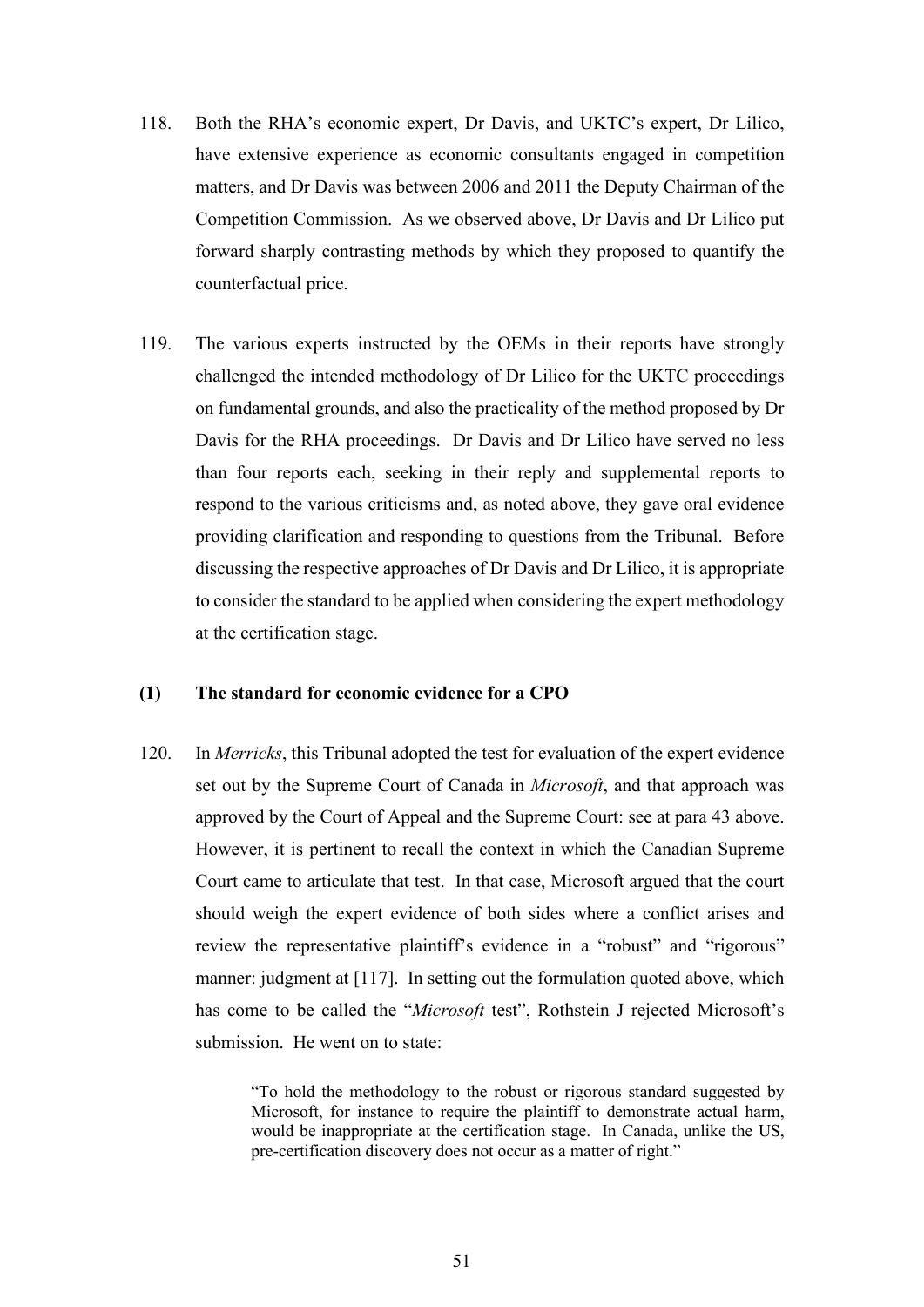The same is true of the UK regime, whereas in the United States disclosure has become a drawn-out and hugely expensive aspect of class action certification. After summarising the approach of the two experts relied on by the plaintiff in that case, Rothstein J stated (at [126]):

"It is indeed possible that at trial the expert evidence presented by Microsoft will prove to be stronger and more credible than the evidence of Dr Netz and Professor Brander. However, resolving conflicts between experts is an issue for the trial judge and not one that should be engaged in at certification."

121. Furthermore, in *Merricks SC*, Lord Briggs emphasised that claimants who have suffered loss are entitled to quantification of their damages, notwithstanding the forensic difficulties that this may involve, and that the "broad axe" or "broad brush" metaphors applied to damages reflect the need for the court to do its best on the evidence available. Lord Briggs quoted and effectively approved as consistent with English law the following passage in the Commission Staff Working Document, *Practical Guide* on *Quantifying Harm in Actions for Damages Based on Breaches of Articles 101 or 102*, C (2013) 3440 ("the Commission's *Practical Guide*"):

> "16. It is impossible to know with certainty how a market would have exactly evolved in the absence of the infringement of article 101 or 102 TFEU. Prices, sales volumes, and profit margins depend on a range of factors and complex, often strategic interactions between market participants that are not easily estimated. Estimation of the hypothetical non-infringement scenario will thus by definition rely on a number of assumptions. In practice, the unavailability or inaccessibility of data will often add to this intrinsic limitation.

> 17. For these reasons, quantification of harm in competition cases is, by its very nature, subject to considerable limits as to the degree of certainty and precision that can be expected. There cannot be a single 'true' value of the harm suffered that could be determined, but only best estimates relying on assumptions and approximations. Applicable national legal rules and their interpretation should reflect these inherent limits in the quantification of harm in damages actions for breaches of articles 101 and 102 TFEU in accordance with the EU law principle of effectiveness so that the exercise of the right to damages guaranteed by the Treaty is not made practically impossible or excessively difficult."

122. This approach was similarly emphasised by the Supreme Court in its determination of the degree of precision required in establishing the extent of pass-on of an overcharge in *Sainsbury's*, concerning several (non-collective) competition damages claims arising out of the payment card interchange fees. While recognising that the Damages Directive similarly did not apply to those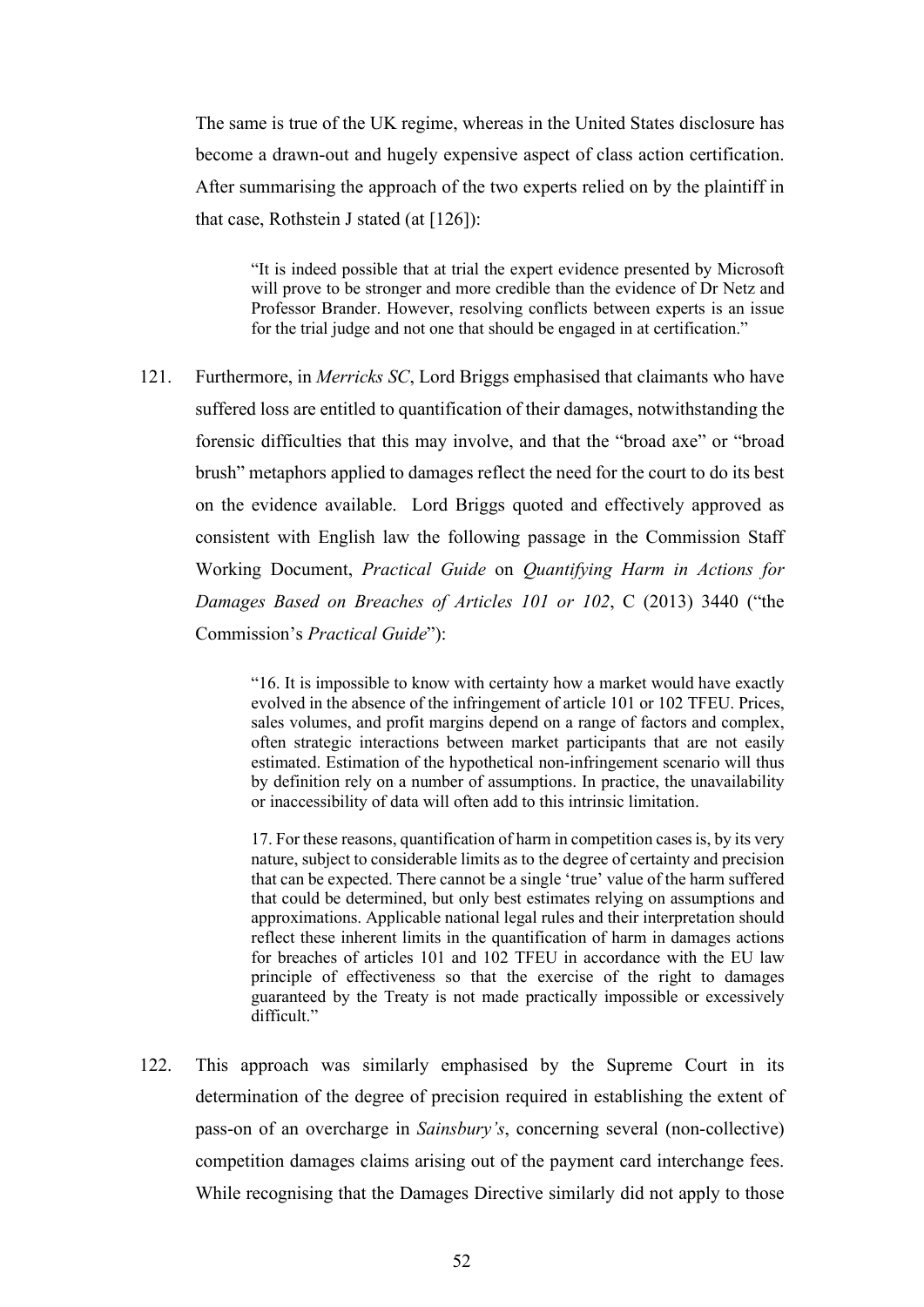claims, the Supreme Court quoted, as reflecting the EU principle of effectiveness, Art 17(1) of the Damages Directive, which states:

"Member states shall ensure that neither the burden nor the standard of proof required for the quantification of harm renders the exercise of the right to damages practically impossible or excessively difficult. Member states shall ensure that the national courts are empowered, in accordance with national procedures, to estimate the amount of harm if it is established that a claimant suffered harm but it is practically impossible or excessively difficult precisely to quantify the harm suffered on the basis of the evidence available."

123. The Court referred to the 'broad axe' principle and said, at [217]:

"The court and the parties may have to forgo precision, even where it is possible, if the cost of achieving that precision is disproportionate, and rely on estimates. The common law takes a pragmatic view of the degree of certainty with which damages must be pleaded and proved ...."

Further, referring to the claim of one group of claimants for volume effects insofar as the overcharge was passed on to their customers, the Court significantly accepted (at [218]) that:

"Such a claim is likely to depend in considerable measure on economic opinion evidence and involve imprecise estimates."

# **(2) Dr Davis' approach to estimating the overcharge**

- 124. Dr Davis proposes to use econometric estimation of price during the cartel period and after the cartel ended. This allows the use of control variables to strip out the various determinants of price that have nothing to do with the cartel. The difference between the cartel period and the post-cartel period - if there is any difference - is captured by a dummy variable. The dummy variable is used to isolate the measure of the percentage increase in price owing only to the existence of the cartel activity (and/or any other uncontrolled variables).
- 125. Such an econometric regression analysis is well-established and often used to investigate and estimate the price effect of a cartel. In *Microsoft*, the Canadian Supreme Court quoted at [116] the finding of the British Columbia Court of Appeal in a previous case that "statistical regression analysis is in theory capable of providing reasonable estimates of gain or aggregate harm and the extent of pass-through in price-fixing cases". In *Microsoft* itself, the class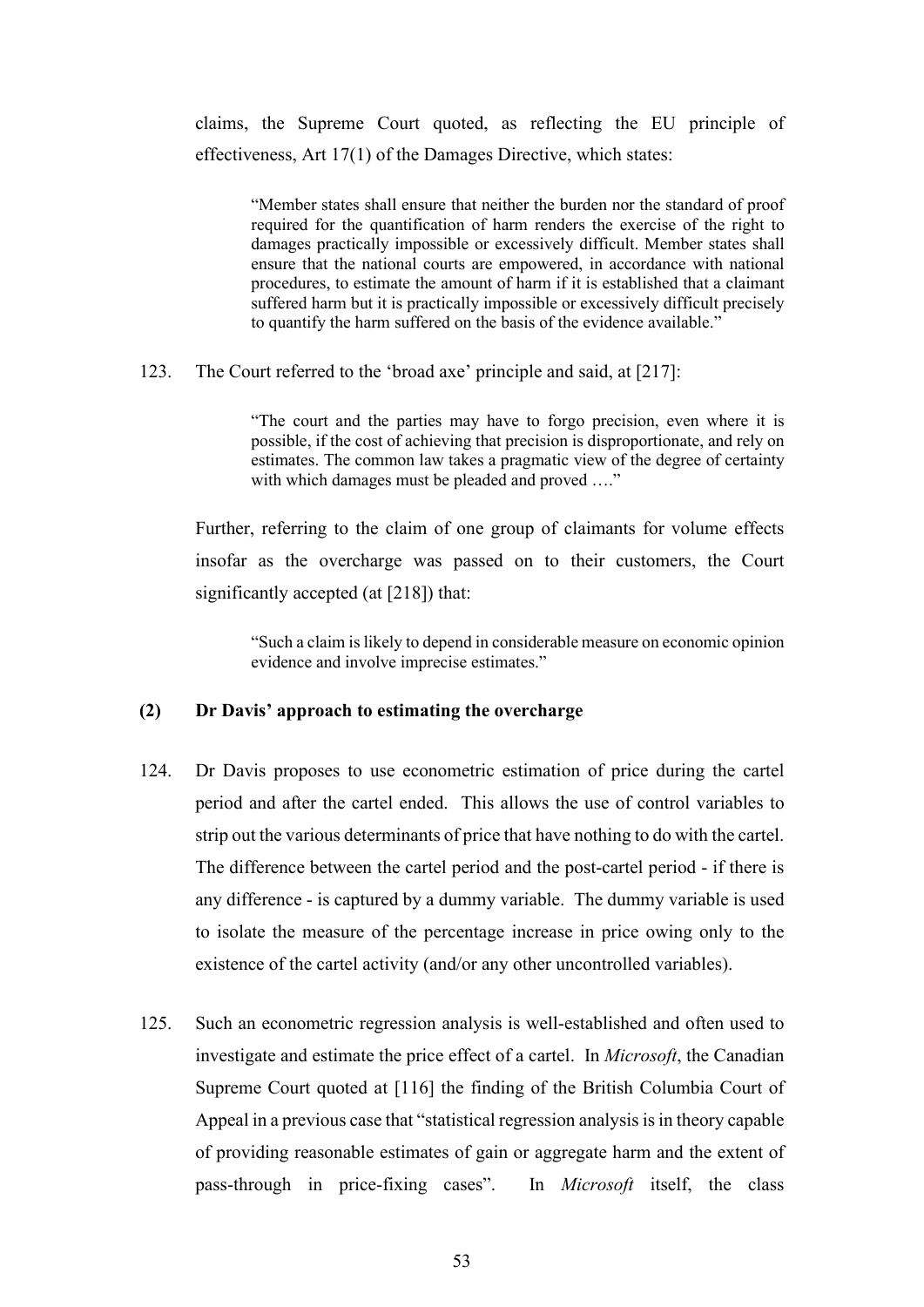representative's expert proposed using regression analysis to establish the extent of passing-on to establish loss at indirect purchaser level (see at [124]).

- 126. Although the conventional during-and-after econometric approach essentially adopts the assumption *post hoc ergo propter hoc,* this is tempered by the controls built into the equation to account for circumstances that differed between the two periods (or between parts of the two periods). For example, if the average price was higher in the later period because the mix of products purchased included a higher proportion of expensive refrigerated trucks, then either separate equations or the various controls used would net out the part of that higher average price which flowed from this 'refrigeration effect'.
- 127. Dr Davis proposed to take account of the varied composition of the class by conducting separate regression analyses for a series of sub-classes. As a working framework, which he expressly acknowledged may need adjustment following disclosure and once more data becomes available, he proposed six sub-classes, such that the extent of average overcharge within each sub-class would be separately calculated:
	- (1) PCMs who purchased new trucks on cash price contracts from the manufacturer or its affiliated dealer in the UK;
	- (2) PCMs who leased new trucks on non-cash price contracts from the manufacturer or its affiliated supply channel in the UK;
	- (3) PCMs who purchased new trucks on cash price contracts from nonaffiliated dealers independent of the manufacturer in the UK;
	- (4) PCMs who leased new trucks on non-cash price contracts from nonaffiliated supply channels independent of the manufacturer in the UK;
	- (5) PCMs who purchased used trucks from any sales channel in the UK; and
	- (6) PCMs who leased used trucks on non-cash price contracts from any sales channel in the UK.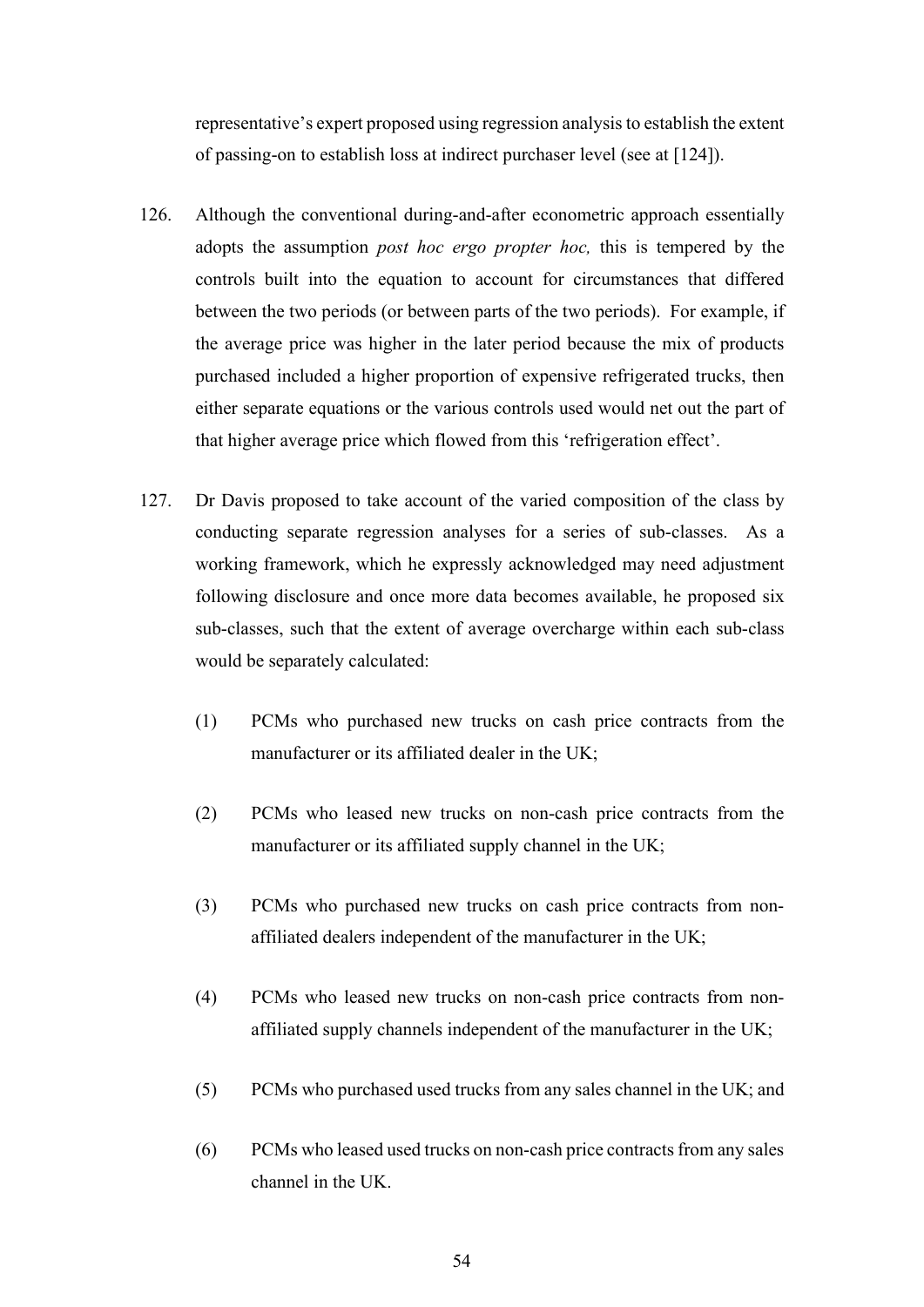- 128. By purchase on "cash price contracts" Dr Davis was referring to a transaction whereby the acquirer will end up as owner of the truck: this therefore includes hire purchase and lease purchase, by comparison with operating leases or contract hire. Moreover, for new trucks, he proposed separate regression equations to examine the UK list price regression and a customer transaction price regression, since this would examine the effect of the cartel on list prices (which was the focus of the cartel), and then whether and to what extent that translated to transaction prices.
- 129. The proposed sub-classes therefore essentially distinguish between purchased trucks and leased trucks, new and used trucks, and supply by the OEMs or their affiliated dealers (as an integrated form of supply) and supply by independent outlets where there would be a further stage of independent decision making in the supply chain. Dr Davis explained that they reflect his preliminary understanding of the differences in the way truck prices are set, and in the supply and demand factors. Therefore, although the sub-classes are expressed in terms of PCMs, in reality they are defined in terms of the truck and truck transaction, since the same PCM could well be part of several sub-classes. Dr Davis considered that the period after the end of the claim period is likely to be the appropriate benchmark for comparison, although he did not exclude other possible benchmarks.

### 130. Dr Davis explained:

"The approach I adopted is to define the boundaries of Proposed Sub-Classes based on where I believed there was a reasonable prospect that a common methodology (a single regression methodology) could reasonably be applied. I did not require that there be a common quantum (i.e. the same actual damages across all claimants) within [each] Proposed Sub-Class. As a matter of economics, common quantum within a Proposed Sub-Class is not presumed because the regression model for the Sub-Class is constructed precisely with the aim of allowing the quantum of damage to vary with the claimant characteristics that may be relevant to quantum. (And indeed some or all PCMs may be found not to have been harmed – since the methodology does not presume harm.)"

131. The methodology will then enable the estimation of the damage for each truck bought by each PCM, and the total damages for each PCM can then be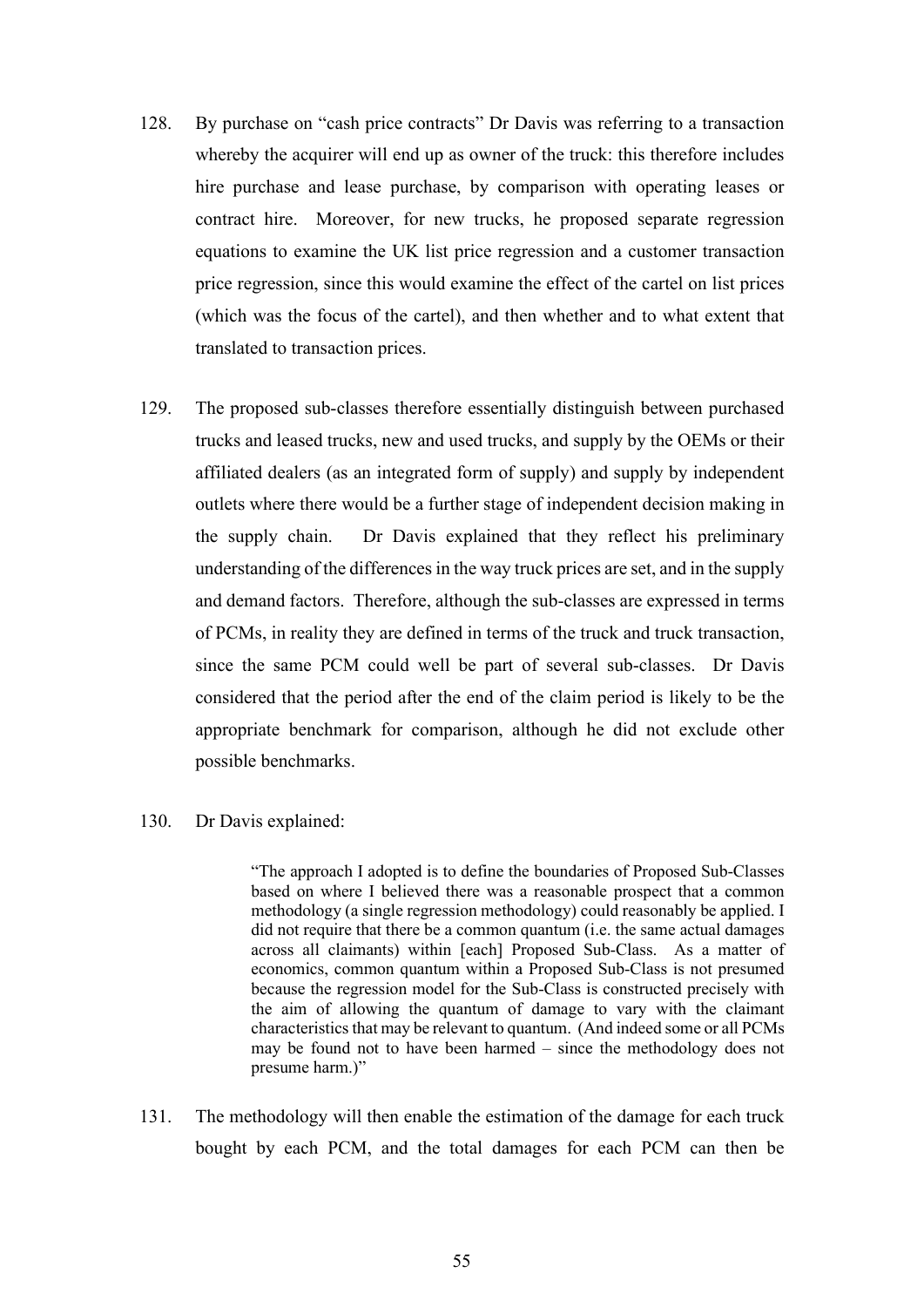quantified by aggregating the predicted damage for each truck on a 'bottom up' approach.

- 132. Although Dr Davis envisaged that the primary source of data would be the OEMs and secondly that data could be obtained from dealers, as a third source he expected to obtain some data from the class members as this is an opt-in class. A sample exercise carried out on 42 PCMs showed that a significant degree of relevant information is likely to be available, and even if only a minority within each sub-class has some of the information, the large numbers overall mean that the class members should yield a significant volume of data points which can be used as a basis to predict missing values. The rich data set should enable Dr Davis not only to estimate the primary equations but also to test many propositions of fact that have already been raised by the OEMs and disputes which can be expected to arise in the course of the proceedings.
- 133. In his substantive second and fourth reports (195 pages and 96 pages long, respectively), Dr Davis responded to the many points raised in the various expert reports submitted by the OEMs and suggested some refinements to his methodology to take account of the factual evidence and some of the comments of the OEMs' experts. Thus he accepted in the light of evidence from MAN and Dr Israel's report that a different approach might be required for trucks supplied by way of spot-hire from other leased trucks, and that potentially a separate sub-class for that category might be appropriate.
- 134. The OEMs' experts in their reports asserted that estimation is necessarily complicated by the fact that higher list prices for the bare truck were 'mitigated' (i.e. offset) through lower pricing than otherwise might have occurred of complementary products such as truck bodies, repair and maintenance ("R&M"), financing, extended warranties, buy-backs and trade-ins. This phenomenon of 'bundled pricing' with implicit bundle discounts is very familiar for many manufactured or industrial products. Dr Davis addressed each of these potential 'mitigations' in turn, setting out possible uses of control variables to net out such effects (if indeed they exist). For example, a complex analytical problem arises from a contract which gives the buyer an option to sell the truck back to the supplier at a stipulated price or at a price set by a predetermined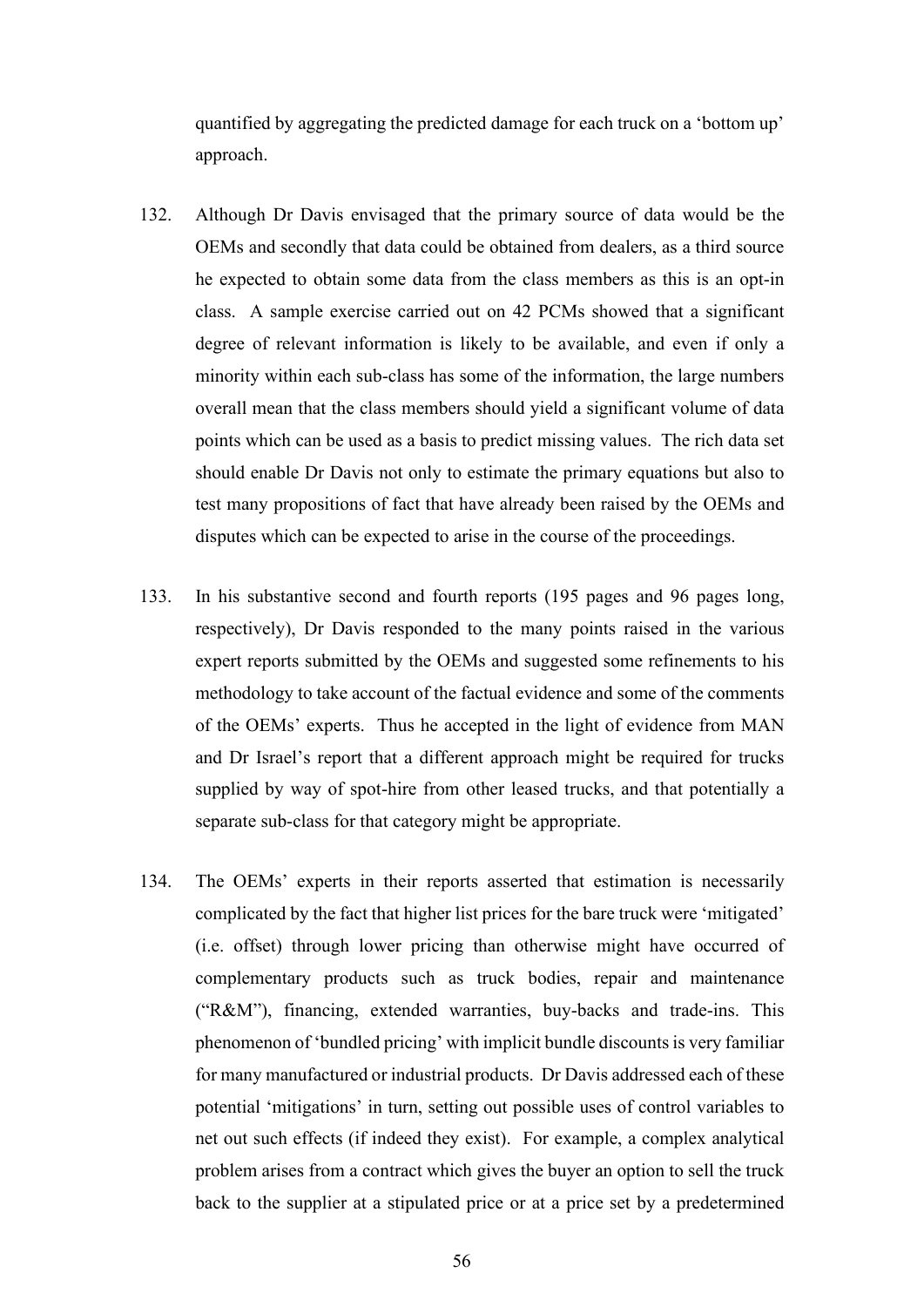formula. Dr Davis discussed how he might construct a variable to measure, or proxy for, this 'option value'.

135. The OEMs placed emphasis on the variation in bargaining power which, their experts pointed out, meant that individual negotiation could significantly affect transaction prices. Dr Davis put forward a method for identifying certain transaction characteristics as a control variable in the regression, including the character of the seller and buyer and number of trucks acquired, to serve as a proxy for bargaining power associated with different kinds of transactions. Altogether, Dr Davis explained in answer to a question from the Tribunal:

> "The aim of the methodology is to get to individual damages for each individual truck in each sub-class, and then add them up….

> … in essence we are going to have a regression model which can allow for a significant degree of heterogeneity, even within a sub-class across different types of claimants and, potentially, you know, not just the claimant characteristics, it may be that the nature of the dealer impacts the overcharge or the identity of the manufacturer. All of those will be possible, and it will be possible to evaluate one specification versus another, so you know, fundamentally what we are shooting at here is individual damages. Yes, there may be a degree of averaging ultimately, but only to the degree in the overcharge estimates… that the data suggests that that is appropriate."

- 136. Dr Davis also explained his methodology for estimating the total cost of ownership ("TCO") of a truck for the purpose of the EURO emissions standard head of damage, although it was necessarily based on limited information at this stage. His equation would consider the impact of delay on fuel consumption and R&M costs by evaluating the TCO of the EURO standard compliant truck compared to that of the corresponding truck available at the time when it is asserted that the EURO standard would have been introduced but for the cartel (which is a matter for factual evidence and argument, not economic evidence).
- 137. Although the RHA did not seek to define pass-on as a common issue, in his second and fourth reports Dr Davis considered how pass-on could be addressed by economic modelling. The resale value of a new truck is already considered in the regression regarding used trucks. Beyond that, Dr Davis recognised that different treatment is required as regards potential downstream pass-on through haulage rates by hire and reward operators and through wholesale/retail prices by own account operators. Primarily, such contentions will be for the OEM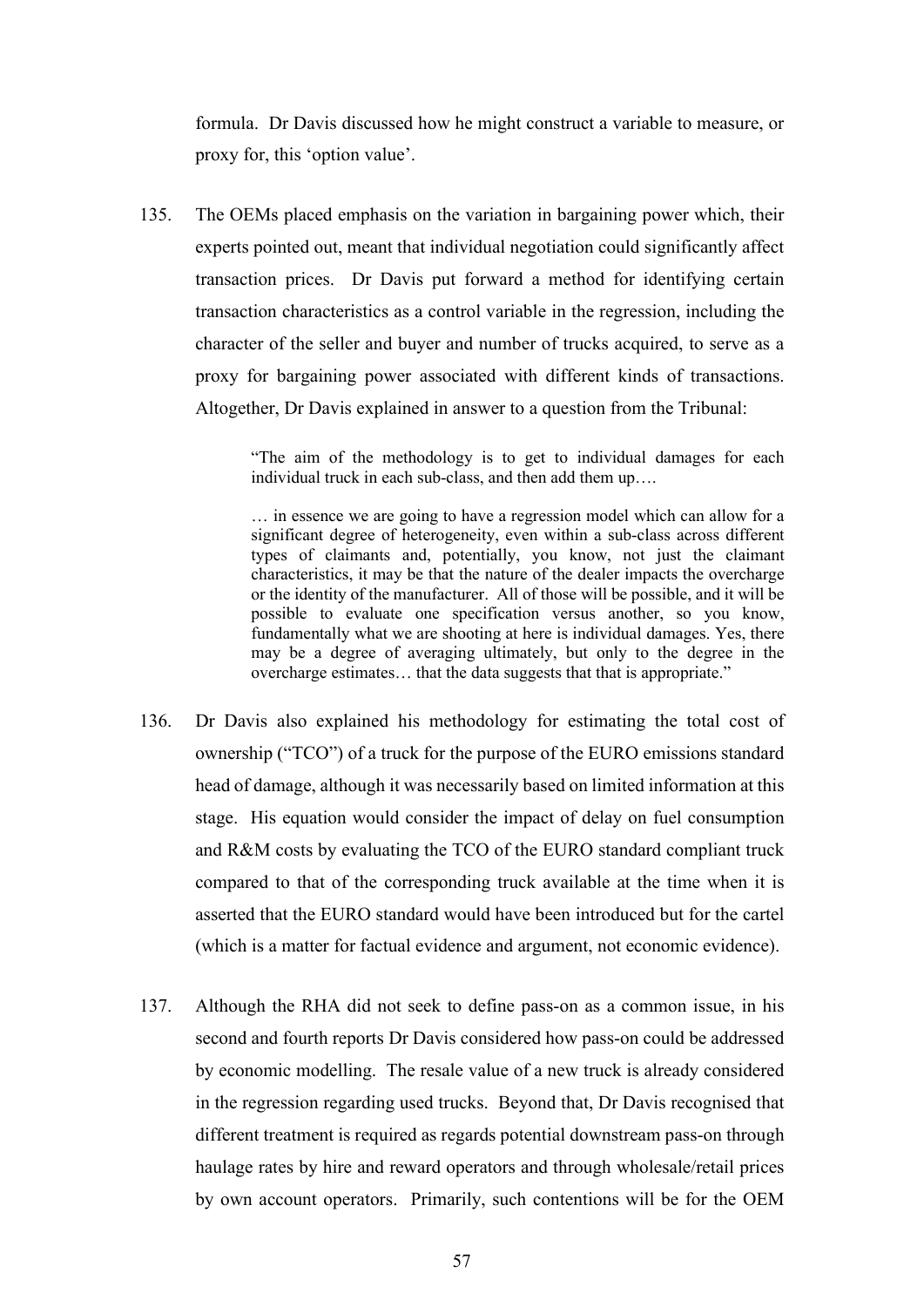defendants to allege and prove. But Dr Davis considered that an econometric method to address this could be developed by first determining the relevant market definitions and then undertaking an empirical evaluation of the extent to which changes are fed through into the charges or prices of operators in each market. Following *Sainsbury's*, to some extent this can be estimated on the basis of economic theory.

- 138. Dr Davis' methodology, as refined and explained in his supplemental reports, does not capture or account for every variation which the OEMs' experts pointed out. But we found that those criticisms were based on a degree of precision which was unrealistic and disproportionate. For example, as regards the variation in bargaining power, Dr Israel for MAN criticised Dr Davis' use of proxies because it ignored "the idiosyncratic nature of new truck negotiations" such as the availability of substitute trucks, the newness of the customer, the potential for future sales and the brand value which might be perceived by the OEM or its dealer to flow from having the truck brand associated with the purchaser. Dr Durkin for Iveco criticised the assumption in Dr Davis' TCO method for estimating the emissions damages that the PCM's use of the emission compliant truck that they would have purchased in the counter-factual would have been the same as the truck they actually did purchase. However, we consider that a level of imperfection and simplifying assumptions are unavoidable in every competition damages estimation. To require perfection or every permutation to be accounted for would be contrary to the principle of effectiveness for such damages claims and the overall approach that we set out above.
- 139. We were impressed by Dr Davis' explanation of his methodology and his professional ingenuity in devising tests for actual and possible issues. Altogether, with the many refinements set out in Dr Davis' further reports, we find that the RHA's analysis has been advanced to a more sophisticated level than might normally be expected at the certification stage. Nonetheless, we recognise that it may be that at least some of the various criticisms raised by the OEMs and their experts of the application of Dr Davis' methodology to the facts may prove to be well-founded when the analyses are actually carried out on the basis of all the information which becomes available. But in our judgment,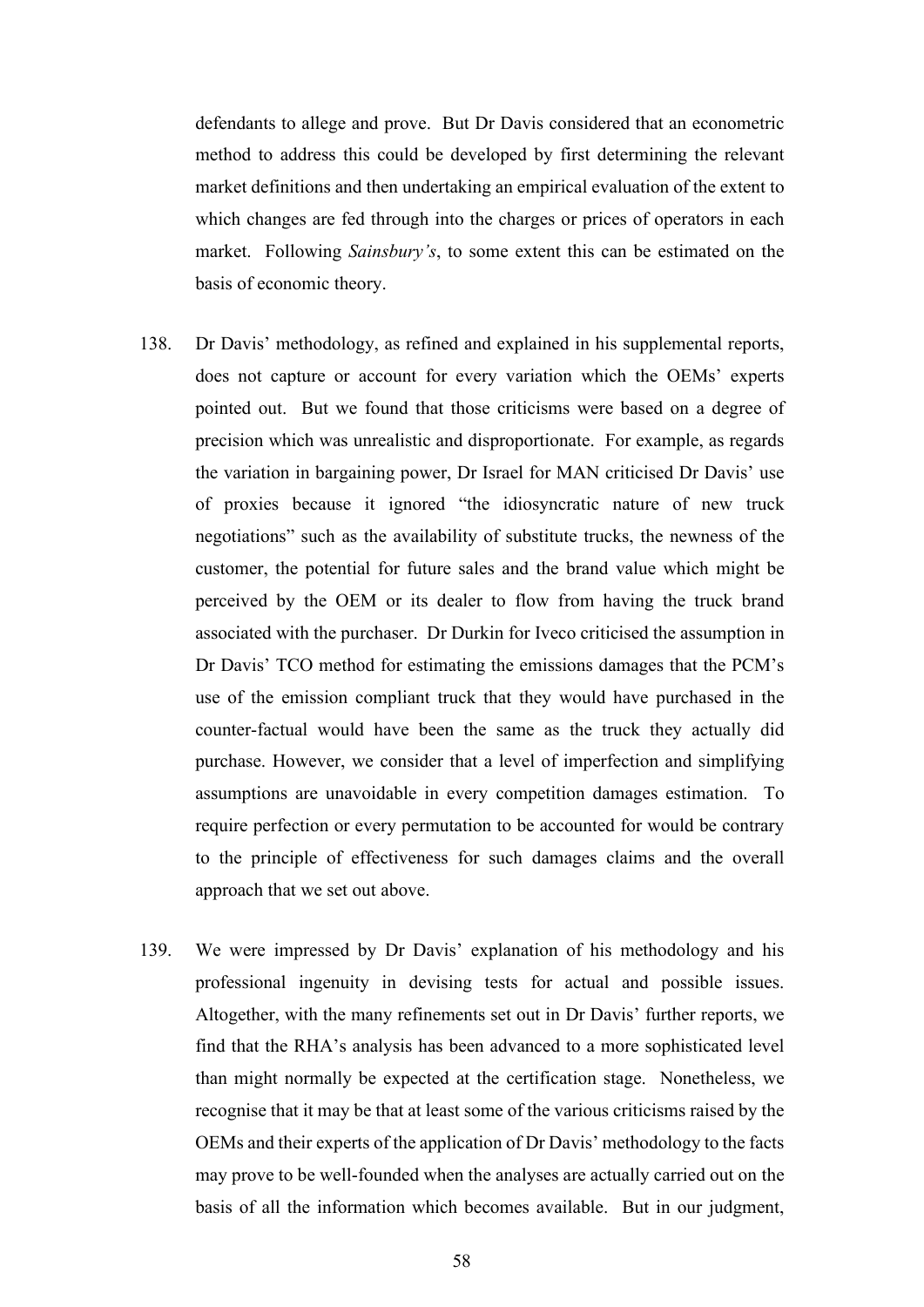those are matters for trial. Applying the criteria relevant for the certification stage, we conclude that the RHA's expert methodology clearly satisfies the *Microsoft* test.

140. A distinct objection to the implications of Dr Davis' method was raised by Iveco under the suitability requirement and we accordingly address this under that head: paras 181-186 below.

### **(3) Dr Lilico's approach to estimating the overcharge**

- 141. Dr Lilico's approach was very different. He proposed as his primary method to use simulation modelling. He would construct a simulation model of how the market would have operated in the claim period under competitive conditions (i.e., in the absence of the cartel). The prices produced under the simulation model would be compared with the prices actually charged to produce the estimated overcharge percentage(s). The aggregate damages would then be quantified by applying that percentage to the estimated amount paid by the class members as a whole.<sup>15</sup> Accordingly, as Dr Lilico emphasised, this method is not one that compares pricing in the cartel period with the post-cartel period.
- 142. Simulation models of strategic interaction were first developed to understand differences in market outcome (price and output) that depend on market structure, i.e. essentially on the number of competing firms. Their use can be extended to the study of market outcomes under a variety of different conditions, such as changes in cost for one firm relative to others, decline or increase in the attractiveness of one firm's brand relative to others, and independent changes in purchaser preferences. Such strategic modelling has therefore been used for merger analysis. No party was able to point to any case where this method has been used and approved by a court to assess damages from a cartel overcharge, but that in itself is not necessarily a criticism: every method that is now conventional once had a first use.

<sup>&</sup>lt;sup>15</sup> Obviously, the percentage overcharge would be calculated as incorporated in the total estimated amount paid; it is not calculated as a percentage on that amount.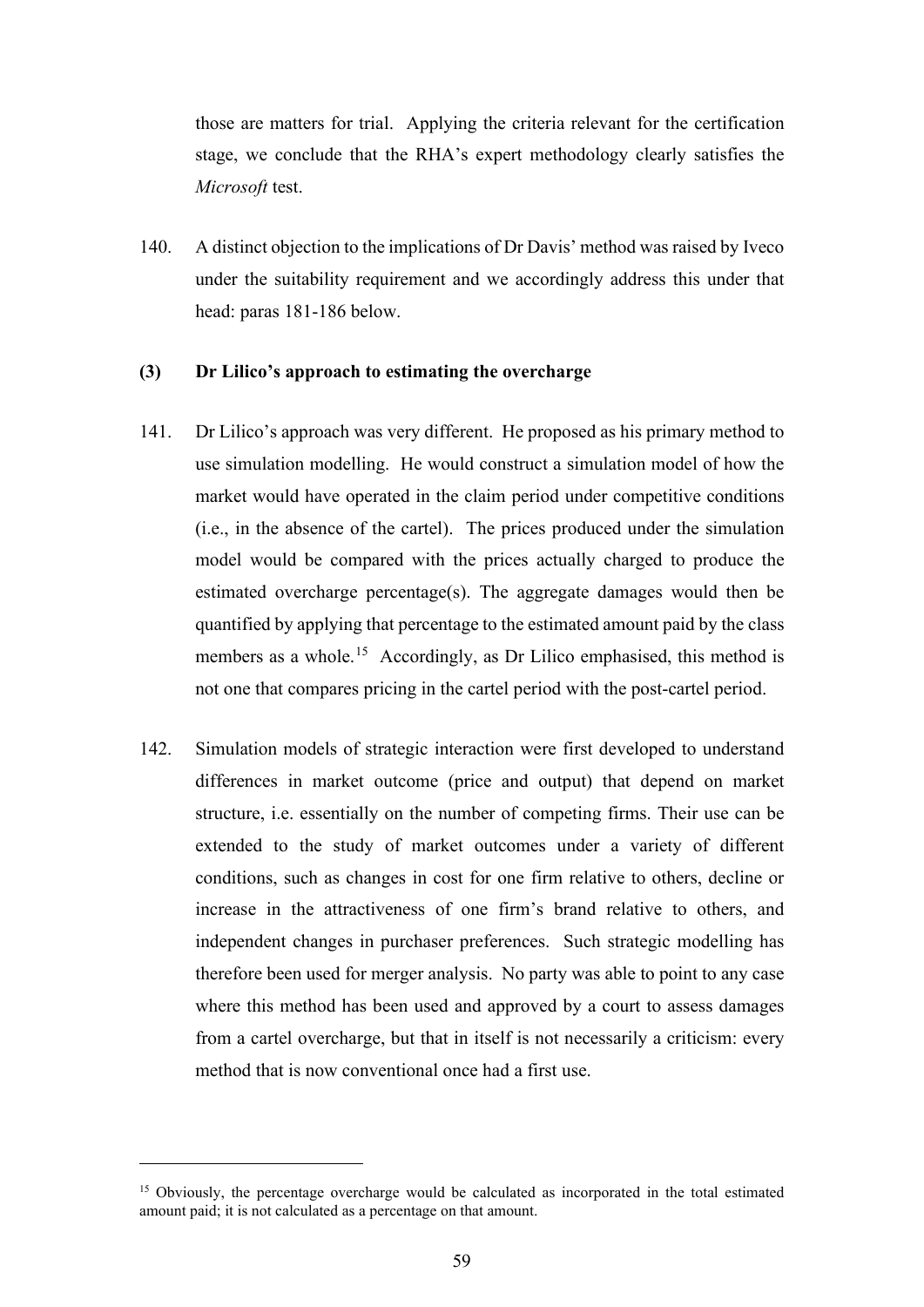143. Moreover, as Dr Lilico pointed out, simulation modelling is one of the methods referred to in the Commission's *Practical Guide*. An example is given of the use of a simulation model in a differentiated product market. However, the Commission proceeds to comment, as follows:

> "102. This example is particularly demanding in terms of data requirements and assumptions. Simpler simulation models may be envisaged to estimate damages but they rely even more heavily on crucial assumptions that are difficult to verify. For example, damages following a cartel infringement could be calculated by comparing monopoly prices (aimed at reflecting prices during the cartel) with prices expected under a Cournot model (aimed at reflecting prices in the non-infringement scenario), using data such as market shares, costs, and market price elasticity. However, such a method crucially depends on the assumed competitive interactions in the infringement and noninfringement scenarios and entails the risk that these do not mirror sufficiently closely the way in which the cartel operates during the infringement period and the way in which competition on the market would have operated absent the infringement.

…

104. Each model simulating market outcomes is an approximation of reality and relies on theoretical and often also factual assumptions regarding market characteristics and the likely behaviour of producers and customers. Although, by their very nature, models rely on simplification of reality, even simple models may in certain cases provide useful insights regarding the likely damages. Therefore, pointing out that a model relies on seemingly simplifying assumptions should therefore on its own not be sufficient to dismiss it; rather, one should consider how some of the simplifying assumptions are likely to affect its results. Building a comprehensive model that replicates a range of specific features of the market in question, if it can be properly solved and evaluated, can increase the likelihood that the result of the simulation is a reasonable estimate for the hypothetical non-infringement scenario. Even very comprehensive models, though, still depend very much on the right assumptions being made, in particular regarding the central questions of what is the likely mode of competition and the likely customer demand in the noninfringement scenario. Moreover, the development of complex simulation models can be technically demanding and may require significant amounts of data that may not always be accessible to the party concerned or possible to be estimated with sufficient reliability."

144. In his initial report, Dr Lilico put forward two potential models: an undifferentiated product model and a differentiated product model, the latter based on the assumption that there is some degree of product differentiation in the trucks market. He explained this on the basis that there was uncertainty as to the degree of product differentiation in the trucks market. Dr Lilico's undifferentiated product model was heavily theoretical. In it he assumed that the outcome under the cartel was the perfect single-monopoly price. He then compared this to the theoretical economic ideal under perfect competition,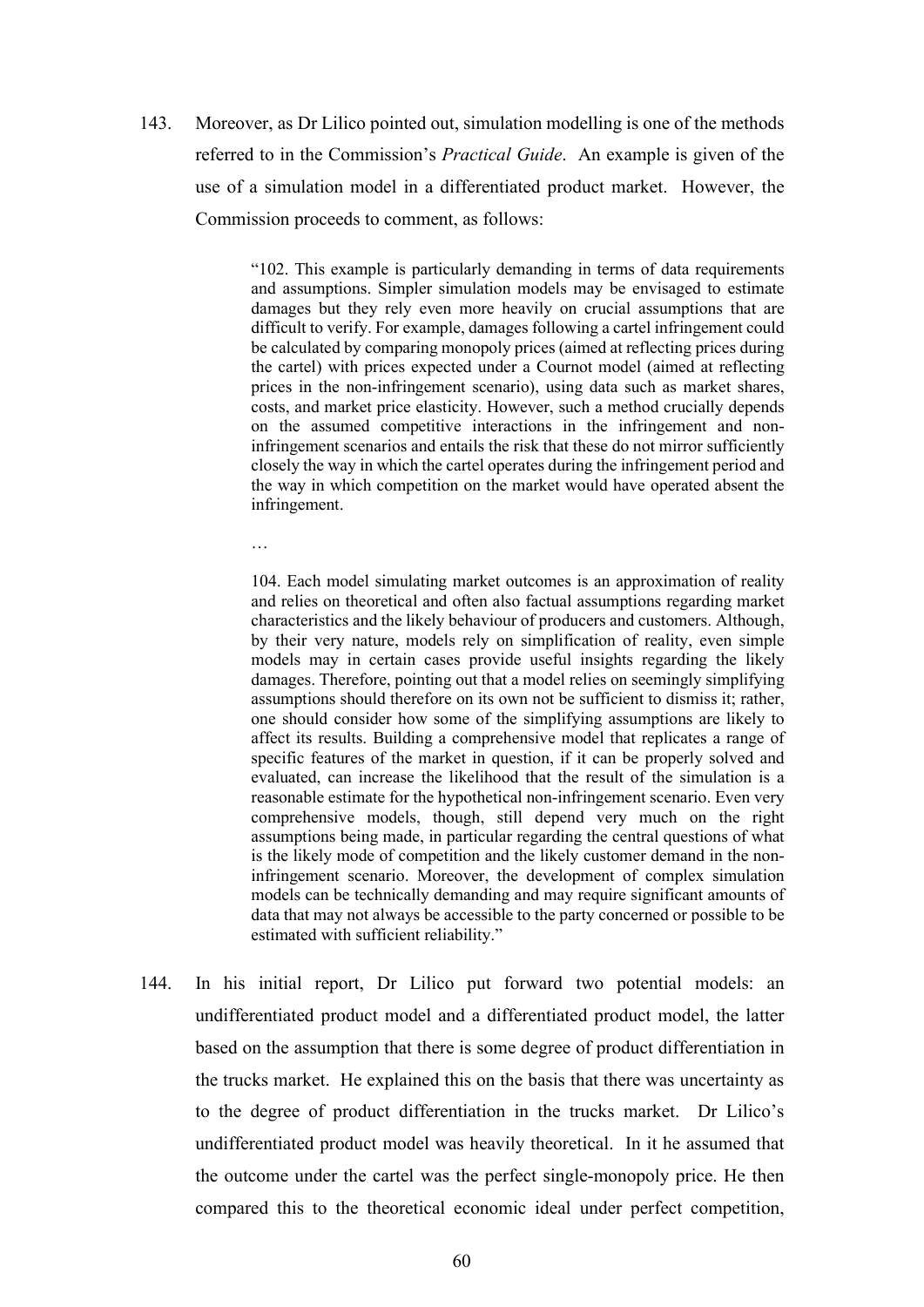where products are priced at marginal cost. Dr Lilico's differentiated products model was also simplistic, using a single parameter for the whole market to account for the degree of differentiation between firms/products: i.e., the degree of differentiation firm-to-firm was assumed to be uniform across the market.

- 145. Dr Lilico also proposed using nine sub-classes: four for medium trucks split according to their weight; and five for heavy trucks, comprising rigid two-axle trucks, rigid three-axle trucks, rigid four-axle trucks, articulated two-axle trucks and articulated three-or-more axle trucks. However, he accepted the view of Mr Biro, the economist instructed by Volvo/Renault, that it is preferable to postpone any firm decision on appropriate sub-classes or categories until more data becomes available.
- 146. Dr Lilico's undifferentiated product model seems to us a very significant oversimplification, since the trucks market was far from perfectly competitive. We think that the UK trucks market was closer to an oligopoly and although Dr Lilico did not accept that, he agreed that the OEMs may have at least what he called "intermediate market power." Economic theory, empirical research and experience all show that in more oligopolistic markets, firms often achieve higher margins than in highly competitive markets. Dr Lilico's single parameter model also appears to be a drastic simplification which, in our view, might very well not be appropriate. The evidence confirms the existence of product differentiation such as high-end and low-end brands. Mr Corcoran, for example, refers to Renault trucks' position at the lower end of the market. Mr Cussans too speaks of different brands being important to customers. It may well be that potential buyers of high-end trucks, such as Mercedez-Benz trucks produced by Daimler, are not sensitive to Renault's pricing, and vice versa.
- 147. The OEMs strongly criticised Dr Lilico's approach as effectively assuming what the claimants need to prove, i.e. that the infringement produced a significant overcharge. We accept that there is considerable force in that criticism as regards the simple models put forward in Dr Lilico's initial report. However, at the hearing, Dr Lilico explained that those models were set out by way of illustration of possible methods. He said that when real data became available on disclosure, he would be able to develop more sophisticated models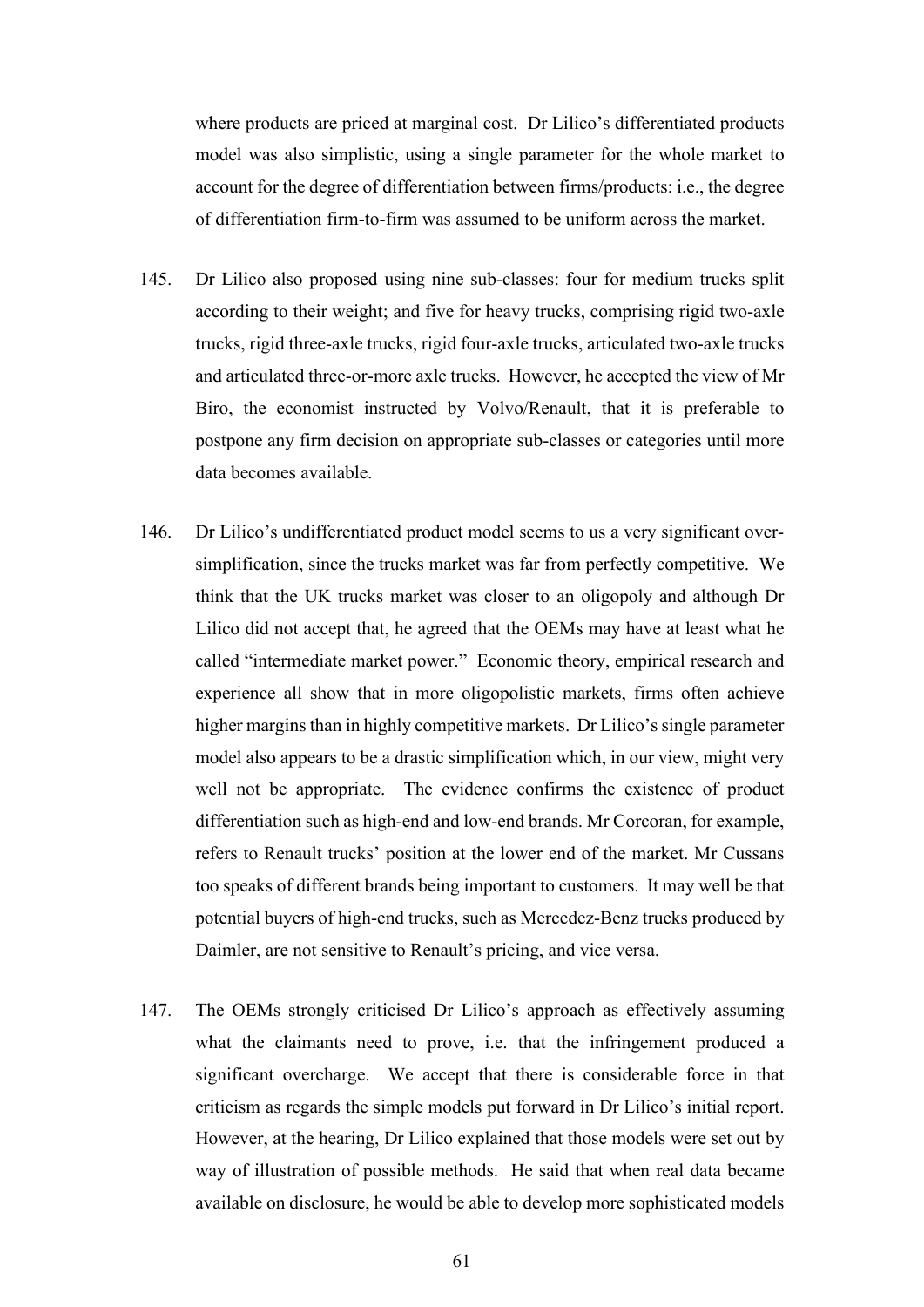based on that data. Furthermore, Dr Lilico said that he would use the post-cartel period in effect to calibrate the modelling for the cartel period. On the assumption that the prices observed in the post-cartel period are the optimal choices of the OEMs in the market, this would yield estimated parameter values for each firm's reaction function. Then, turning to the cartel period, those estimated reaction functions could be combined with input-variable values from the cartel period (e.g., the costs at that time) to yield predictions for each firm for that period. Those predicted prices could then be compared to the actual prices for the cartel period to determine the extent of any overcharge. In our view, this method answers the criticism that the method assumes what it seeks to prove.

148. However, there remains the more general concern about the degree to which the methodology depends on assumptions or, if reliance on assumptions is to be limited, the extent of data required: i.e. the difficulties with this methodology highlighted in the Commission's *Practical Guide.* For example, Dr Israel in his report for MAN produced a list of the variables that he asserted were the minimum needed for a strategic model to produce reliable results. One was the overall market elasticity of demand: Dr Lilico agreed that this needs to be estimated. But Dr Israel also said that reliable estimates of own-price and crossprice elasticities of demand for all brands of each type of truck would be needed. One brand may be more sensitive to the price of some rivals than of others. If, for example, Mercedes Benz and Scania are perceived as upscale of other trucks (perhaps believed to be better engineered or more robust than others) then the pricing decisions of Daimler will have more effect on Scania than the pricing decisions of Renault, DAF, Iveco or MAN. That sensitivity would affect the modelling of the price-and-quantity outcome. There are two cross-price elasticities as between any two products and, in general, they are not identical and can be sharply different. But estimating all cross-price elasticities in an elasticity matrix would be a formidable undertaking demanding large quantities of high-quality data. We recognise that it is possible that this plethora of crosselasticities would not really add much value to the estimation and that a good model could be constructed using only the cross-effects of known, close competitors. However, whatever the detail of the procedures used, it is clear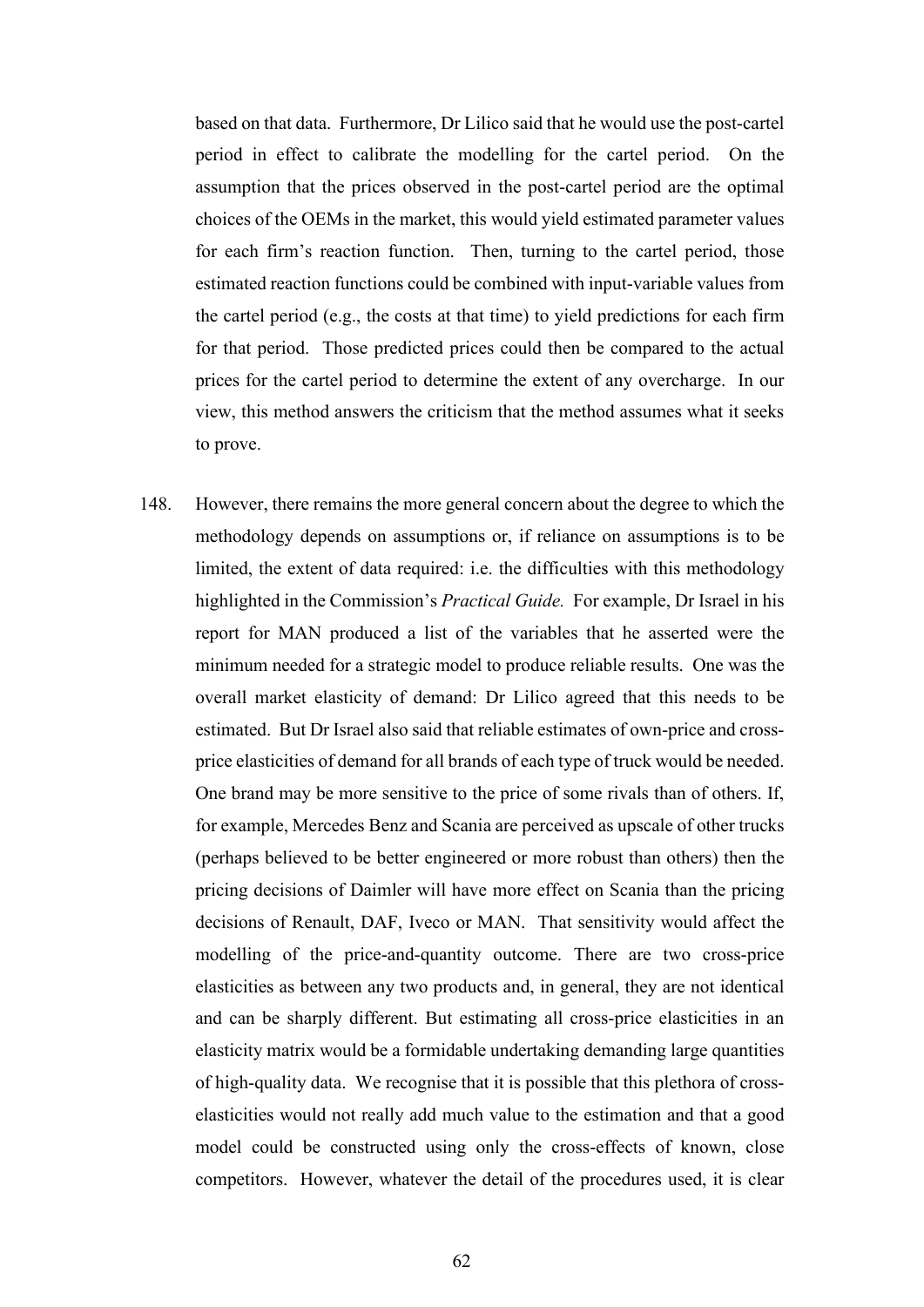that, to some degree, the accuracy, and hence the value, of modelling can come at a high price in data demands. Dr Lilico said that he could construct a model with limited data. That is doubtless correct, but as the Commission's *Practical Guide* points out, such a model is unlikely to be reliable.

- 149. The modelling of the costs for each of the OEMs is critical to the strategic model because it is fundamental to the computing of expected profits and hence to the pricing decisions firms make. The relevant measure is marginal cost, which is notoriously slippery and difficult to calculate. An exercise attempting to analyse the cost structure of each of the OEMs would be a major exercise. Furthermore, the costs of different firms in the UK truck market would be expected to change frequently in significant ways. Because marginal costs are difficult to quantify, the results of a strategic, simulation model can be "fragile": large changes in predicted outcomes can flow from small and highly disputable differences in those marginal costs.
- 150. The relevant prices for the overcharge are of course the net or transaction prices. Dr Lilico said that he would expect to get market data from at least some of the OEMs but recognised that this would not be comprehensive as some made no or very limited direct sales to PCMs. He said that it may be possible to make assumptions from those prices as regards wider pricing, since the products were competing in the same market; or he may seek evidence from an industry expert regarding dealer margins, to the extent that this did not emerge from the OEMs' disclosure. Further he envisaged that a limited dataset could be compiled from a sample of class members. That is challenging for an opt-out class action where, as Dr Lilico put it in his third report, the approach to quantification must recognise that "a large number of claimants … will not be in a position to submit data during the proceedings (even if a subset of claimants can and does do so)". In his oral evidence, Dr Lilico clarified that he regarded this as only one possible source of data, especially if it emerged that there are niche or specialist categories of trucks (or truck users) raising particular issues.
- 151. The OEMs and their experts also highlighted the need for the modelling of transaction prices to reflect the divergence in bargaining power of the class members. Dr Lilico's response, as we understood it, was that the modelling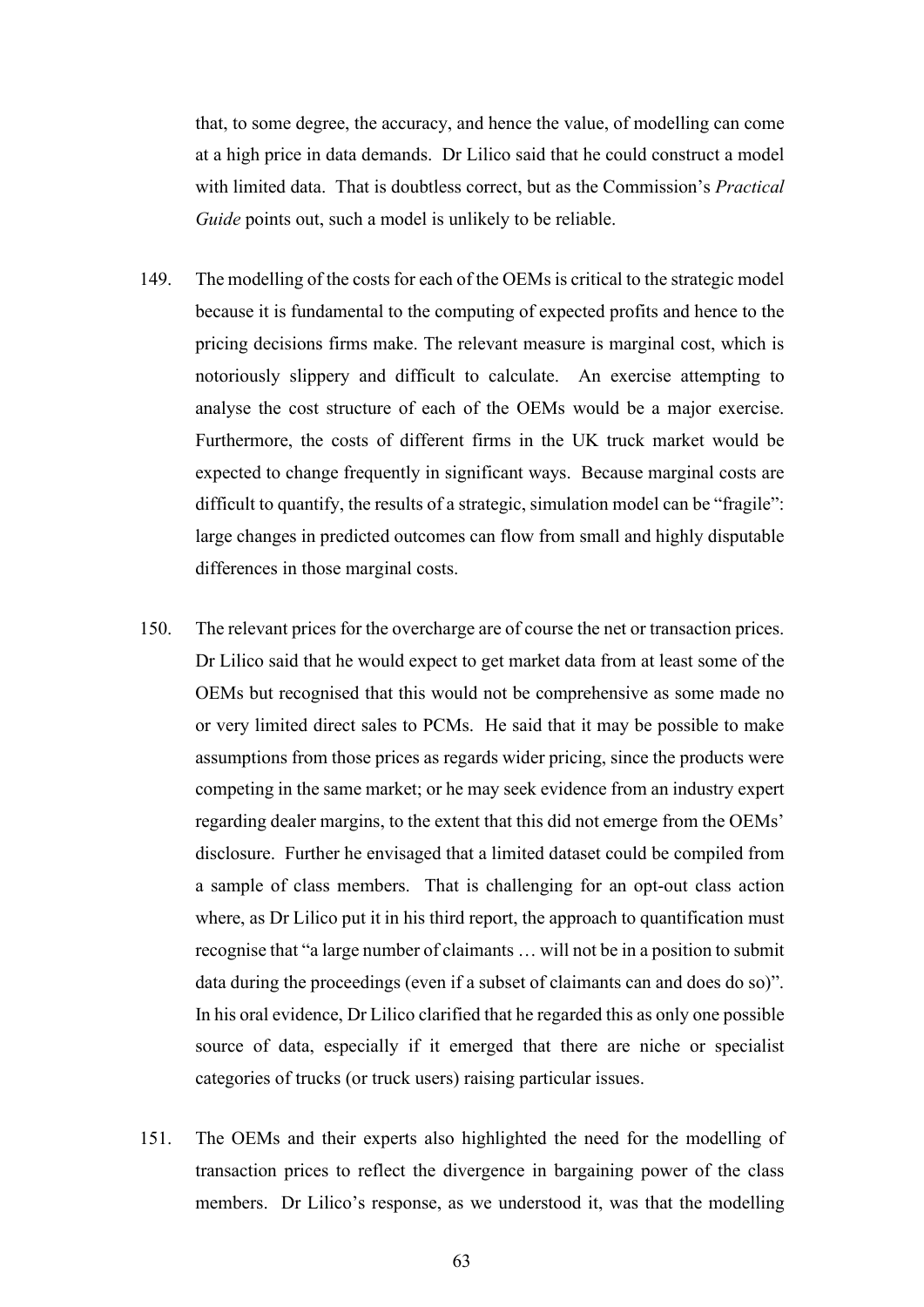would produce an average percentage for the overcharge on the prices actually paid (whether within sub-classes or across the board) and the effect of any superior bargaining power would therefore be reflected in this average. His assumption was that most of the members of the opt-out class would be the smaller firms with less bargaining power, so that use of the average is likely to produce a conservative estimate that may well understate their loss.

- 152. In his second report, Dr Lilico also suggested that he might deploy the synthetic counterfactual method ("SCM") to estimate damages. Using this statistical technique would be novel in an overcharge damages case, so far as we are aware, but the basic idea reflects the familiar approach in cases of damages for business interruption flowing from tortious conduct or contractual breach, where damages are sometimes assessed against the yardstick of a comparator. Since the trucks cartel covered the whole of the EEA and most of the manufacturers, a direct comparator is not available. The SCM essentially generalises this 'comparator' concept by creating a hypothetical comparator from a selected set of appropriate commercial activities. However, the method therefore depends on having a rich data sets of activities which might be expected to vary in ways similar to the counterfactual price. Such a weighted average of comparators is something of a 'black box', with a risk that the results derive opaquely from chance rather than the underlying reality of the trucks market, statistical testing notwithstanding. Dr Lilico very properly recognised in his fourth report that it is impossible to guarantee that use of the SCM will produce robust results.
- 153. Dr Lilico said that the method he would ultimately use would depend on the data that could be obtained, primarily on disclosure from the OEMs but potentially supplemented by the other sources mentioned above. The OEMs' experts say that he is unlikely ever to have sufficient data for a reliable and convincing model. However, we consider, particularly in the light of the guidance from *Merricks SC*, that it would not be appropriate to demand as a condition of certification that the applicant can show the data which is likely to be available, and it is inappropriate to turn this CPO inquiry into a mini-trial on the data issue.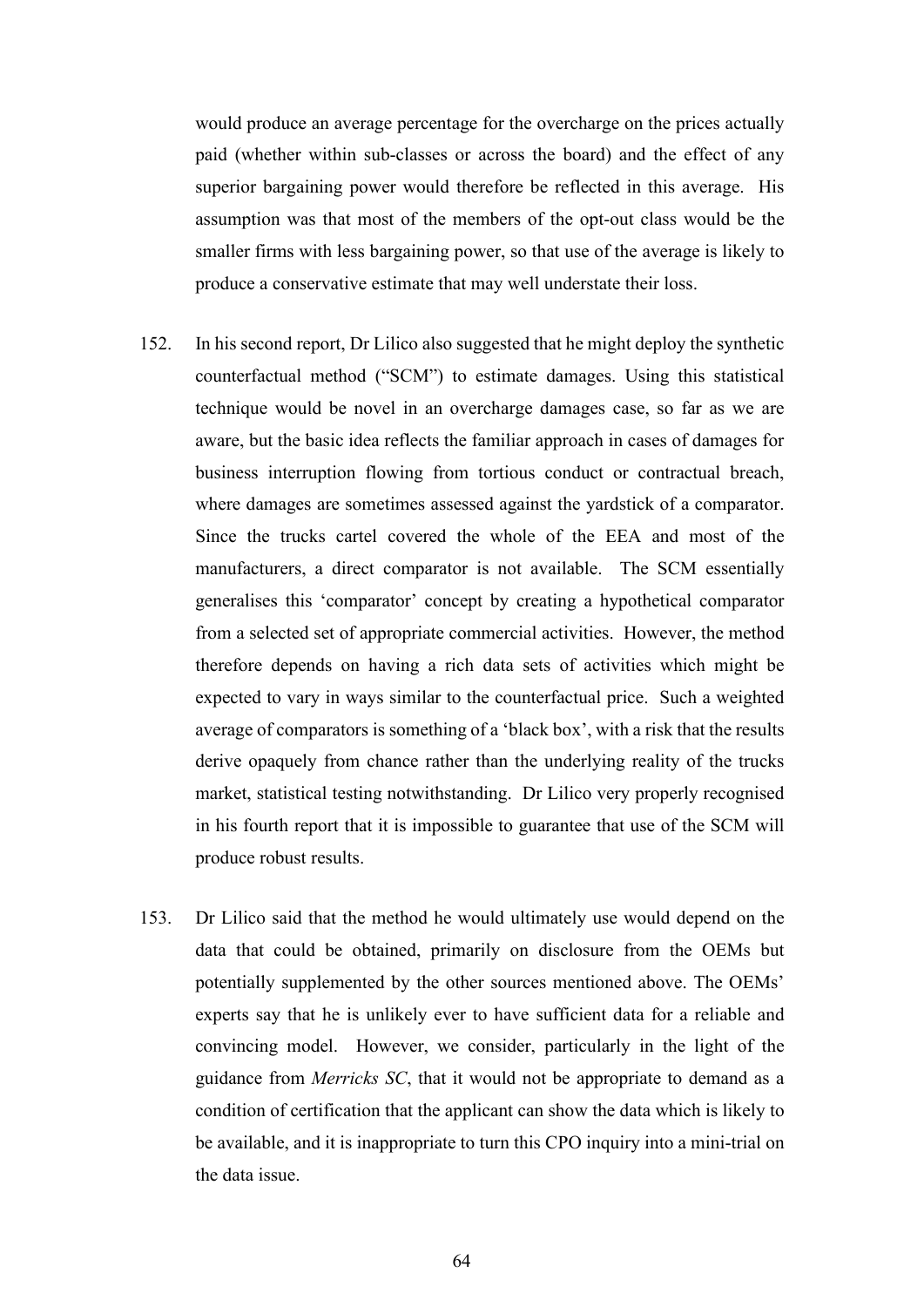- 154. There are, however, two further considerations which we think need to be addressed. First, to arrive at the aggregate damages, the estimated overcharge has to be applied to the volume of commerce ("VoC") of the class (or each subclass, if there are different overcharge figures for the different sub-classes). This was not addressed in Dr Lilico's written reports but raised by the Tribunal with Dr Lilico at the hearing. There are particular features of this case which make estimation of the VoC challenging:
	- (1) The need to exclude the VoC related to PCMs who have brought individual proceedings. As we have observed, this is a significant factor because of the number of other actions and we have held that the class definition should make clear that their claims are excluded: para 105 above. Dr Lilico assumed that the necessary information for adjustment to the VoC could be obtained from the pleadings in the other actions, but although those pleading may state the numbers of trucks they often do not give the necessary detail for a VoC calculation. Save for the first wave of cases which have been set down for trial, most of those cases are at an early stage or are being stayed pending judgments in the first wave cases. It is therefore likely to be necessary to seek information from those individual claimants.
	- (2) The need to exclude the VoC of those firms which ceased to exist or sole traders who died before these proceedings were commenced. Dr Lilico said that the general business churn rate could be used to arrive at a "best guess as to the average number of firms that disappeared in each year". Then it would be necessary to look at the information about all truck acquirers to derive proportions for those buying large numbers of trucks or smaller numbers, and the different kinds of truck, and the churn rate can be applied to those numbers accordingly. We note that some relevant information of a more precise kind is set out in the evidence of Mr Burnett for the RHA (although concerning only limited companies dissolved since 2002), derived from a combination of O licence records and Companies House records. Assumptions about the average VoC relating to different kinds of truck or truck fleets can then be applied to reach the estimated reduction in overall VoC. A similar process could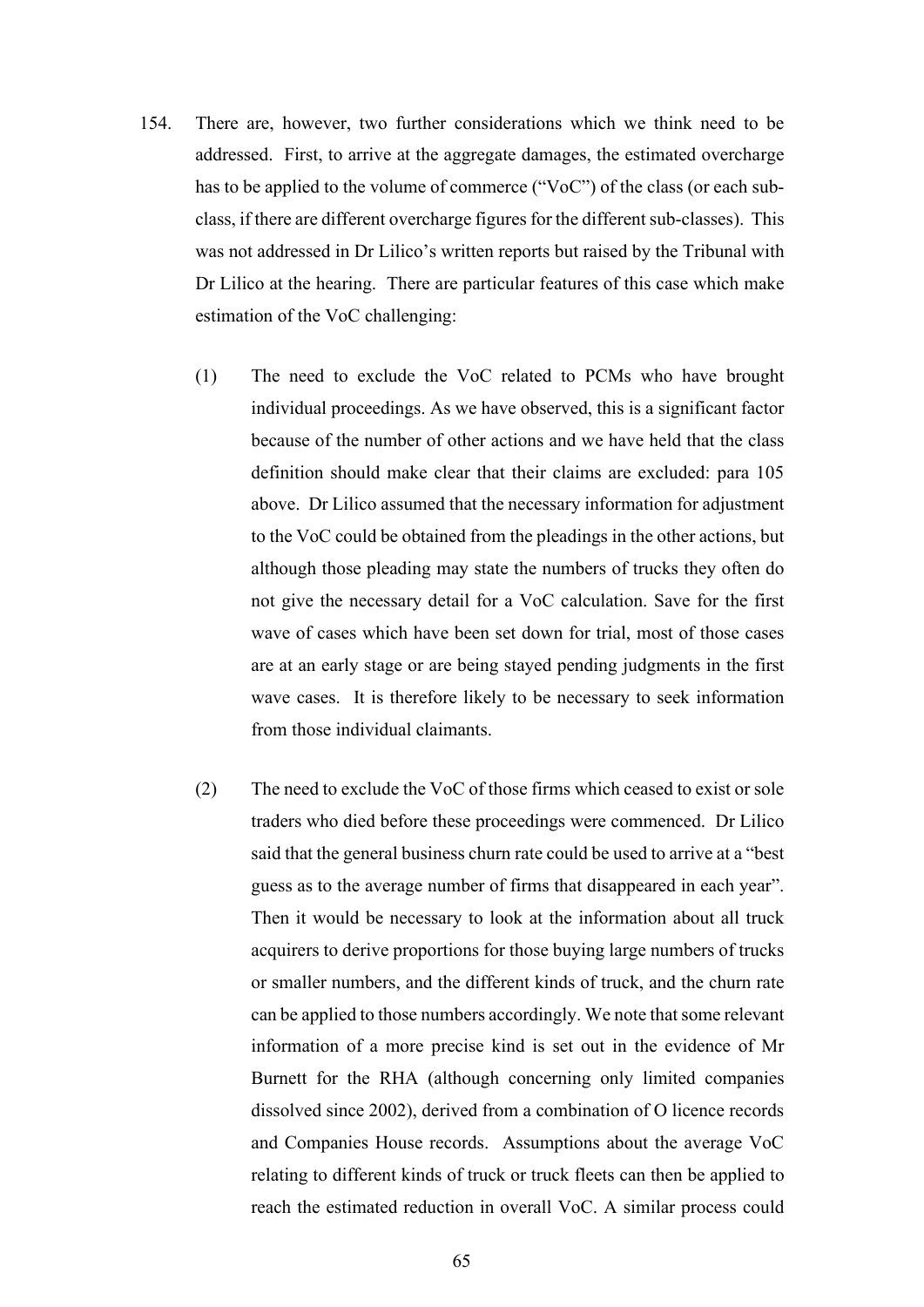be carried out to estimate the effect on the VoC of deceased sole traders. Dr Lilico recognised that this is a somewhat 'rough and ready' approach but pointed out that when statistical averages are applied to a large number, the error factor is much less.

- (3) The UKTC class excludes purchasers of trucks who rented them out under long, operating leases, but includes the lessees under those leases. Therefore, in principle, it is necessary to exclude from the VoC the aggregate payments by those purchasers but include the payments by those lessees. Dr Lilico noted that, unlike (1) and (2), this does not affect the number of trucks for which class members are claiming. As we understood his explanation, he considered that it is appropriate for the VoC to use the purchase price paid by the lessors on the basis that it is only this element, as passed on into the leasing price, which is subject to an overcharge whereas the overall leasing price is determined by different market conditions.
- 155. Secondly, there is the wider question of pass-on as a mitigation 'defence'. As discussed above, we do not think this can be ignored simply because it is a matter to be raised by the defendants once the collective action goes forward. If the defendants can establish on the balance of probabilities that pass-on is likely to have occurred, it is not for them to produce a method by which this effect can be quantified on an aggregate basis: in order for the proceedings to be suitable for an aggregate award, it will be for the class representative to have a method of adjusting the aggregate damages claimed. It is therefore appropriate to consider this now.
- 156. For that purpose, there are broadly two types of pass-on: product pass-on by way of either a resale of the truck or a buy-back arrangement with the original supplier; and downstream pass-on by way of increased charges for the goods or services supplied by the class member. Dr Lilico had not been asked to address this in his written reports, but in his oral evidence he said that he did not accept that the first kind of pass-on necessarily occurred as the market for second hand trucks was probably distinct, although instinctively he accepted that there probably would be an effect. That could be assessed by analysis of the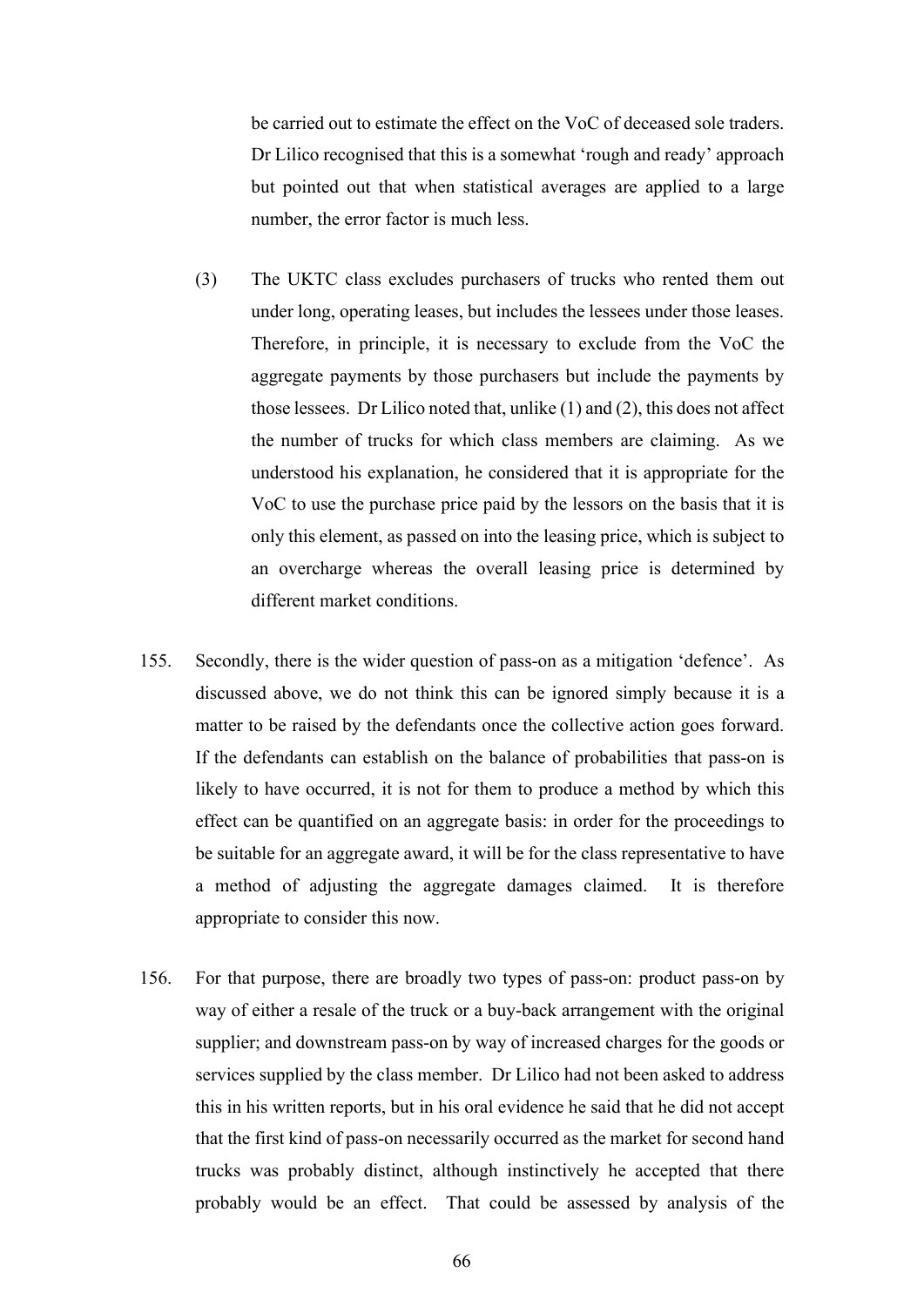relationship of new truck and used truck prices over time. That would enable any overcharge effect on used truck prices to be derived from the percentage overcharge calculated for new trucks. The correlation would probably have to be calculated for each of the different categories of truck in the nine sub-classes since the relationship might differ. As for downstream pass-on, Dr Lilico considered that this could probably be narrowed to the sectors where competitive conditions made pass-on more likely. That seems to us consistent with the use of economic theory in the manner envisaged by the Supreme Court in *Sainsbury's.* For those sectors, Dr Lilico said that an econometric analysis of the relationship of input costs and prices might be required, and he recognised that for this data from a sample of class members in the relevant sectors would be necessary.

157. Altogether, and making full allowance for the fact that this is very much a preliminary stage where the experts do not have access to the data they would hope to obtain once proceedings get under away, we have some concerns at the primary method advanced by Dr Lilico and the extent to which it rests on assumptions or, alternatively, would involve very intensive data demands. We note also that the various additional matters that we have raised involve further challenges, and Dr Lilico's response to some of them involves complex assessments. However, in our judgment, it was significant that Dr Lilico also made clear that he would seek to undertake some econometric estimation of the overcharge on a during-and-after basis as a check on his strategic model. We regard this as an important clarification, while noting that this makes Dr Lilico's overall approach much more of an undertaking. In view of the demands and difficulties discussed above, we would be doubtful about the practicability and reliability of a simulation modelling approach without the reality check that standard econometric estimation could provide. Moreover, the more conventional approach would be available as an alternative if the strategic modelling approach should prove impossible to carry out reliably. Given that the *Microsoft* test is not intended to be onerous (per Lord Briggs in *Merricks SC* at [41]), we conclude that Dr Lilico's method is sufficiently plausible to cross that threshold.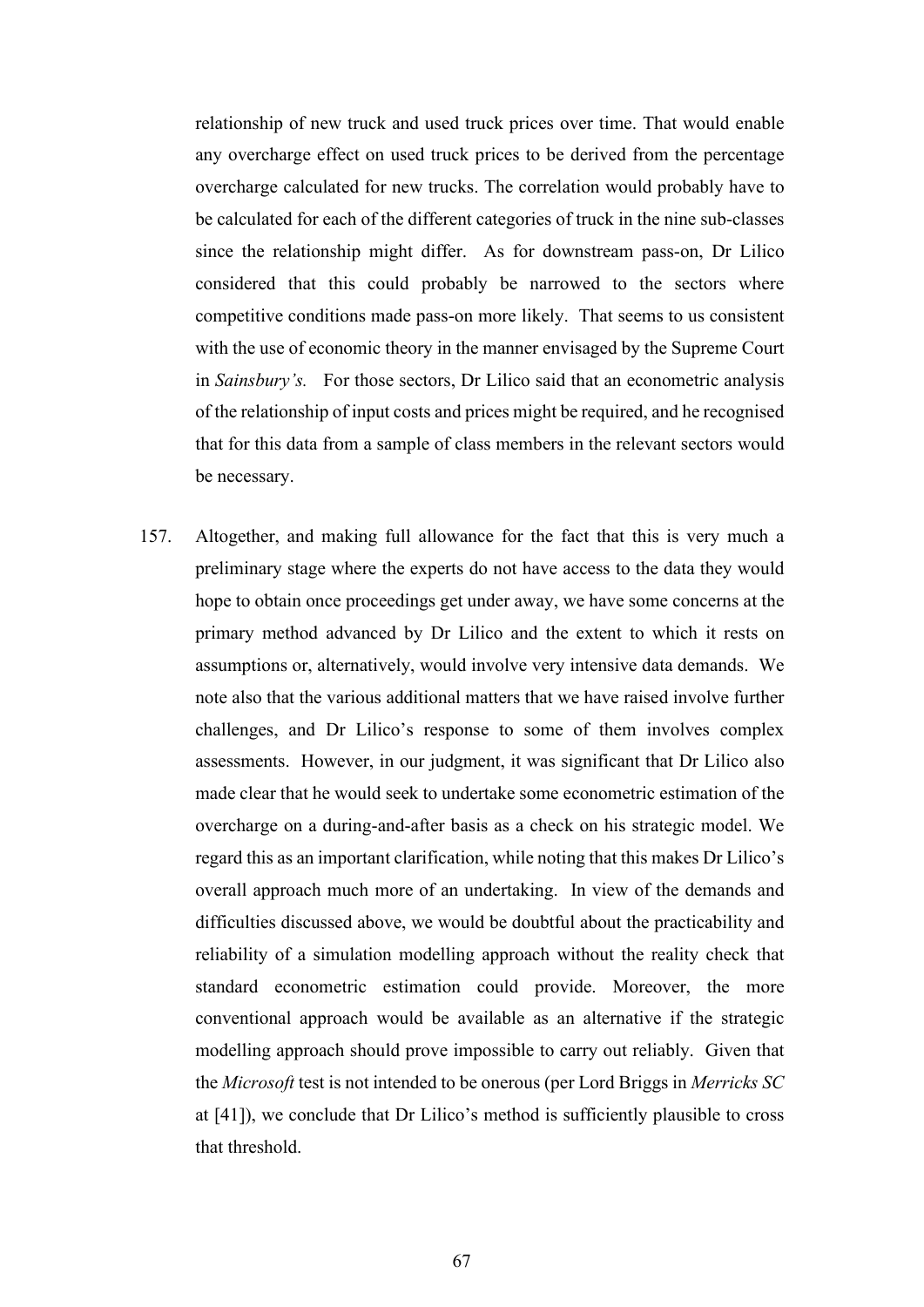# **I. SUITABILITY**

158. In *Merricks SC,* the majority of the Supreme Court held that the "suitability" requirement in s. 47B(6), reproduced in r. 79(1)(b), is a relative concept: it means suitable to be brought in collective proceedings rather than individual proceedings: see at [56]. Further, the judgment of Lord Briggs emphasised that the various factors listed under r. 79(2) are not separate suitability conditions but that, since the rule specifies also that the Tribunal shall take into account "all matters it thinks fit":

> "[61]…the CAT is expected to conduct a value judgment about suitability in which the listed and other factors are weighed in the balance. The listed factors are not separate suitability hurdles, each of which the applicant for a CPO must surmount."

- 159. The OEMs all submitted that neither action was suitable for collective proceedings. In part, their submission rested on a challenge to the expert methodology as inadequate, and a particular challenge to the suitability of the UKTC proceedings for an award of aggregate damages. We have discussed that aspect above and concluded that in both cases the respective expert's proposed method of quantification is sufficiently credible and plausible to justify certification.
- 160. However, the OEMs also contended that the claims in these actions are more suitable to individual determination. They pointed out that a significant number of individual truck claims have been brought before the Tribunal (or started in the High Court and transferred to the Tribunal). On that basis, counsel for Daimler submitted that "individual claims are a viable, realistic and preferable alternative". The OEMs argued that the amount of loss per truck should be sufficient to incentivise claimants to bring claims individually (or in groups). Moreover, they noted that some of the claimants in the pending, non-collective actions are small businesses claiming for less than 10 trucks, whereas some of the PCMs in the present actions are significantly larger. DAF pointed to a number of PCMs in the RHA action with claims amounting to several million pounds, and submitted that the OEMs are prejudiced if claims which can be treated separately are bundled together with quantification relying on simplifying assumptions.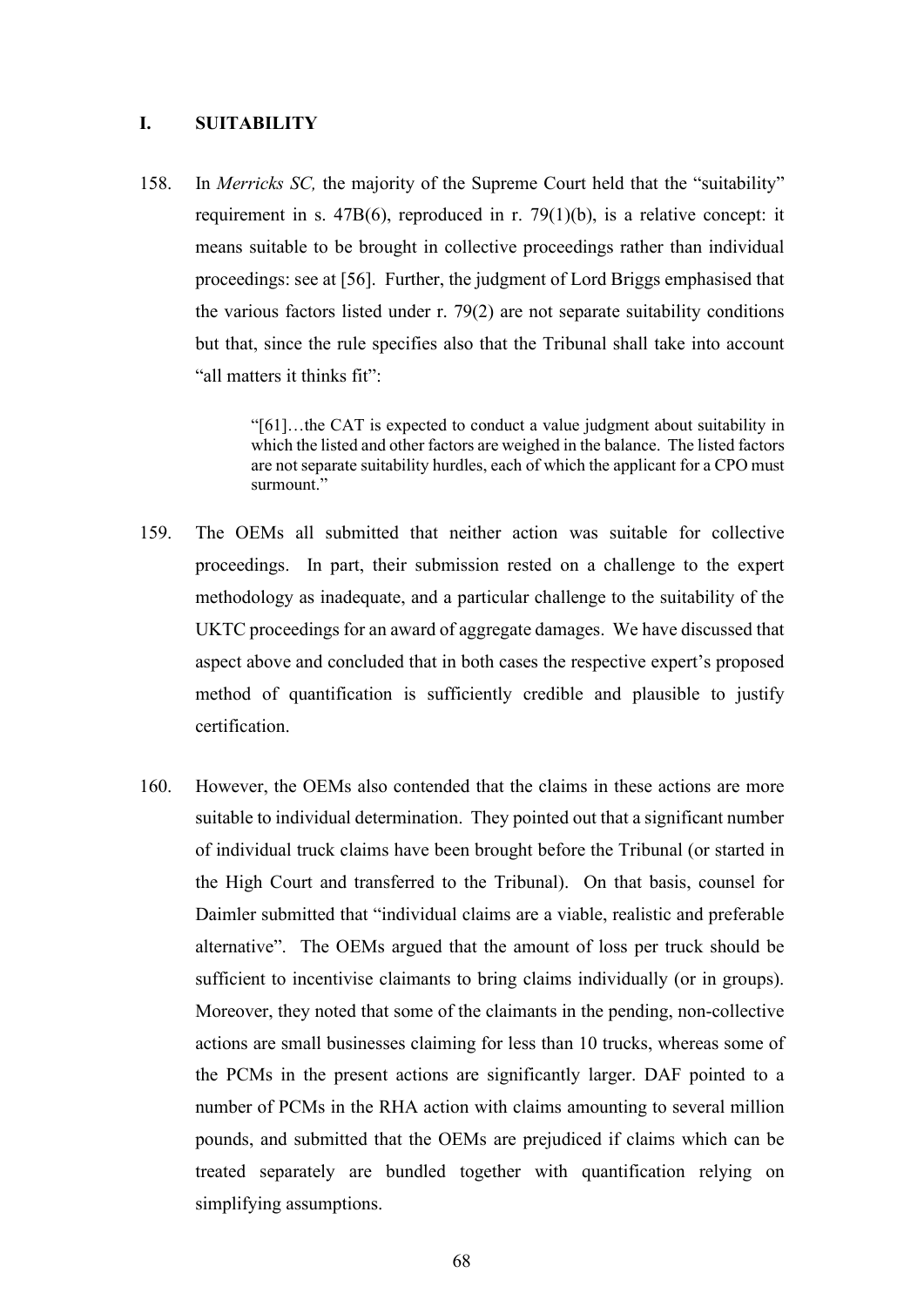161. To assess these submissions, it is relevant to consider the number and value of the individual claims. Mr Burnett states that as of 29 March 2021, over 17,500 PCMs had signed up or registered an interest in the RHA's proposed collective proceedings. He confidently expects that to increase if a CPO is granted, and we think that is a reasonable expectation. Furthermore, Mr Burnett says in his evidence:

> "… the overwhelming majority of signed-up claimants continue to be micro, small and medium-sized businesses. Indeed, over 10,000 of the claimants which have signed up are firms operating 10 or fewer trucks."

- 162. Since UKTC seeks to bring an opt-out claim, it does not have a registration procedure and there is some dispute as to the size of the potential class. However, the evidence of Mr Burnett was that as at May 2019, 65,039 operators held an O licence, excluding operators of passenger carrying vehicles. Of that total, 54,517 had fleets of five trucks or less. However, an estimated 30% of those operators never operated medium or heavy trucks. That leaves some 38,000 operators with potential claims for five trucks or less. Even after further excluding operators who have started individual proceedings (which may well not be a significant deduction since individual claims are mostly by operators with larger fleets) this is still a very sizeable number of PCMs with relatively small claims, and the small fleet size supports Mr Burnett's view that most of them will be SMEs. Although the potential UKTC class is smaller, since a significant portion<sup>16</sup> of the 38,000 never operated new trucks and are therefore outside the UKTC class, it is clear that the UKTC class will nonetheless also contain a very substantial number of PCMs with small claims.
- 163. The total sizes of the two potential classes are still larger since they include also operators with fleets above five trucks who have not started individual proceedings. Moreover, we consider it is possible that if a CPO is granted, some of those who have started individual actions might choose to discontinue those actions so as to become part of the collective proceedings instead.<sup>17</sup>

<sup>&</sup>lt;sup>16</sup> The figures in the table set out in Mr Burnett's second witness statement have to be analysed with care since the stated 34% proportion who never operated new trucks appears to relate to *all* operators with fleets of no more than 5 trucks, and not to operators with fleets of no more than 5 trucks of 6 tonnes or more.

<sup>17</sup> That would particularly apply to the claimants in the *McCulla* action: see fn 19 below.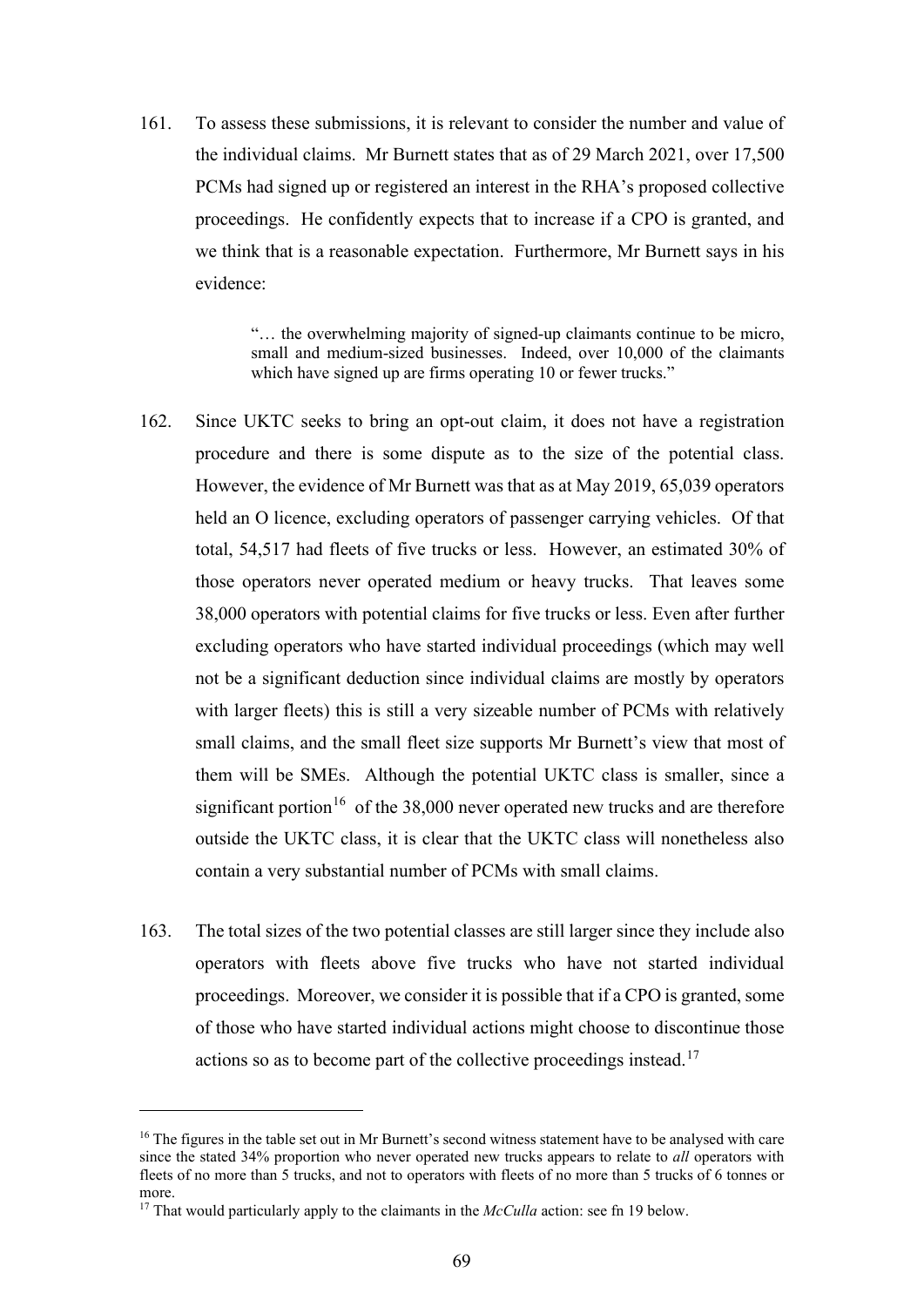- 164. The RHA application states that the *average* price of a truck over the relevant period was £50,000 and gives what it acknowledges is only a crude estimate of the potential cartel overcharge at 25%. On that basis, the *average* damages per truck are £10,000 plus interest. The UKTC application states that Dr Lilico's very preliminary rough estimate is that the damages are £21,000 per truck, including compound interest.
- 165. Accordingly, whatever the precise figure, it seems to us clear that it is fanciful to suppose that, save for a few exceptions,  $18$  such PCMs could bring independent, individual actions. The potential damages recovery on an individual basis for such claimants is dwarfed by the vast cost of such damages proceedings, and it is unrealistic to expect small businesses to take the risk of litigation of this nature against major and very well-resourced defendants. In our view it is of little weight that the PCMs are businesses not consumers: it is clear that the legislative policy underlying the collective proceedings regime is to enhance access to justice for businesses as well as consumers: see the quotation at para 21 above.
- 166. It is correct that there are a significant number of individual actions pending. But it is notable that the first to come to trial is brought by Royal Mail Group and BT Group, who are of course both very large companies with substantial truck fleets. That trial involves only one defendant, DAF, from whom those claimants purchased their trucks, but is nonetheless scheduled to last nine weeks. The second trial involves claims by Ryder and Dawsongroup, who are two of the largest truck rental groups in the UK, but as their claims are somewhat distinct and between them involve all the OEMs as defendants, the trial is listed for 24-26 weeks. The third of the so-called 'first wave' of trucks cases is a joint trial of claims by large commercial groups operating across a range of industries, including Veolia, Suez Group and Wolseley. The complexity of those claims means that the Tribunal has had to select a series of test claimants and even on that basis the estimated length of the trial is 28 weeks.

<sup>&</sup>lt;sup>18</sup> On the evidence, 0.3% of the PCMs signed up to the RHA proceedings as at 29 March 2021 have claims for 900 or more trucks.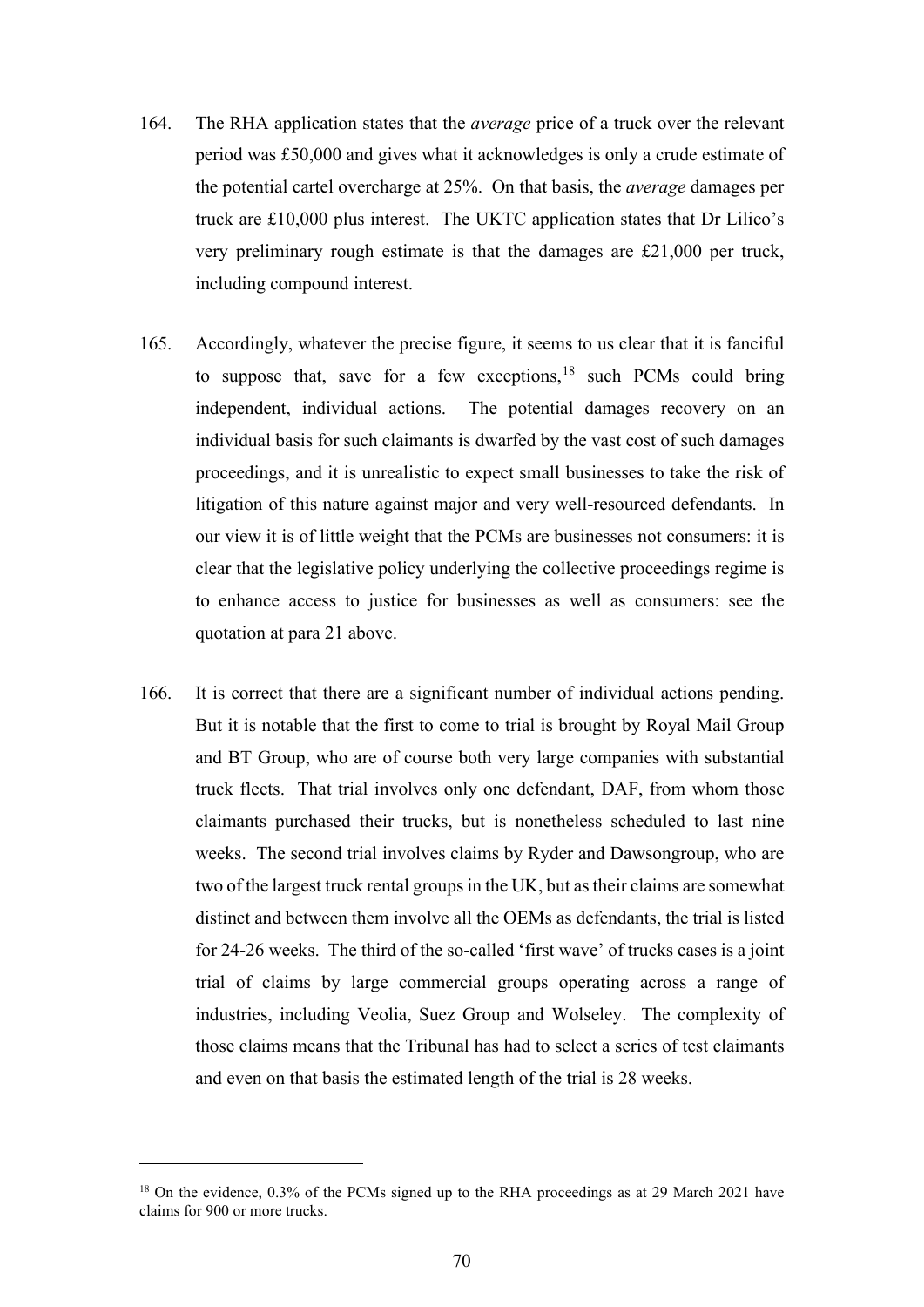167. Many of the other, later actions are also brought by very large companies with substantial truck fleets, such as The BOC Group Ltd, Balfour Beatty Group Ltd, Hertz Autovermietung GmbH, and Enterprise Rent-a-Car UK Ltd. But the issue is not simply that the great majority of the PCMs covered by the present applications are small businesses. As we noted at the outset, the Commission estimated that 90% of the trucks supplied in the EEA over the relevant period were within the scope of the cartel. And since the Applicants (like the claimants in many of the individual actions) allege that as a consequence there was an overcharge across the whole truck market (i.e. also 'umbrella' trucks, not produced by the OEMs but of which the price was inflated and for which overcharge the OEMs are therefore liable), virtually every truck acquired in the UK over, at least, the 14 years of the cartel potentially gives rise to a claim. In *Hollick*, in the passage quoted by Lord Briggs in *Merricks SC*, the Chief Justice of Canada described one of the main benefits of class action proceedings as "judicial economy", i.e. the avoidance of unnecessary duplication of factfinding and legal analysis: see para 22 above. Lord Briggs expressly referred to the burden on the court of the "pursuit of a multitude of individually assessed claims for damages": *Merricks SC* at [57]. Similarly, in one of the Canadian cases cited by the OEMs, *Carom v Bre-X Minerals Ltd* (2000) 51 OR (3d) 236, the Court of Appeal of Ontario referred to "litigation efficiency" as one of the principal goals of class actions. Delivering the judgment of the court, MacPherson JA said, at [4]:

> "This goal is sometimes framed with different terminology -- judicial economy. The underlying objective of either formulation is the same, namely to find a mechanism to enable the court system to deal efficiently with a large number of claims being made by many aggrieved persons who have all suffered injuries from the same event or product."

These observations apply to the claims by the minority of the PCMs seeking to recover in respect of the effect of the cartel on purchases of more than 5 trucks as much as to those of the majority claiming in respect of the purchase of only one or a handful of trucks.

168. Daimler seeks to rely on the fact that the RHA organised in March 2020 the issue of a 'protective' action in the High Court by all the individual truck operators who at that time had signed up their interest in the collective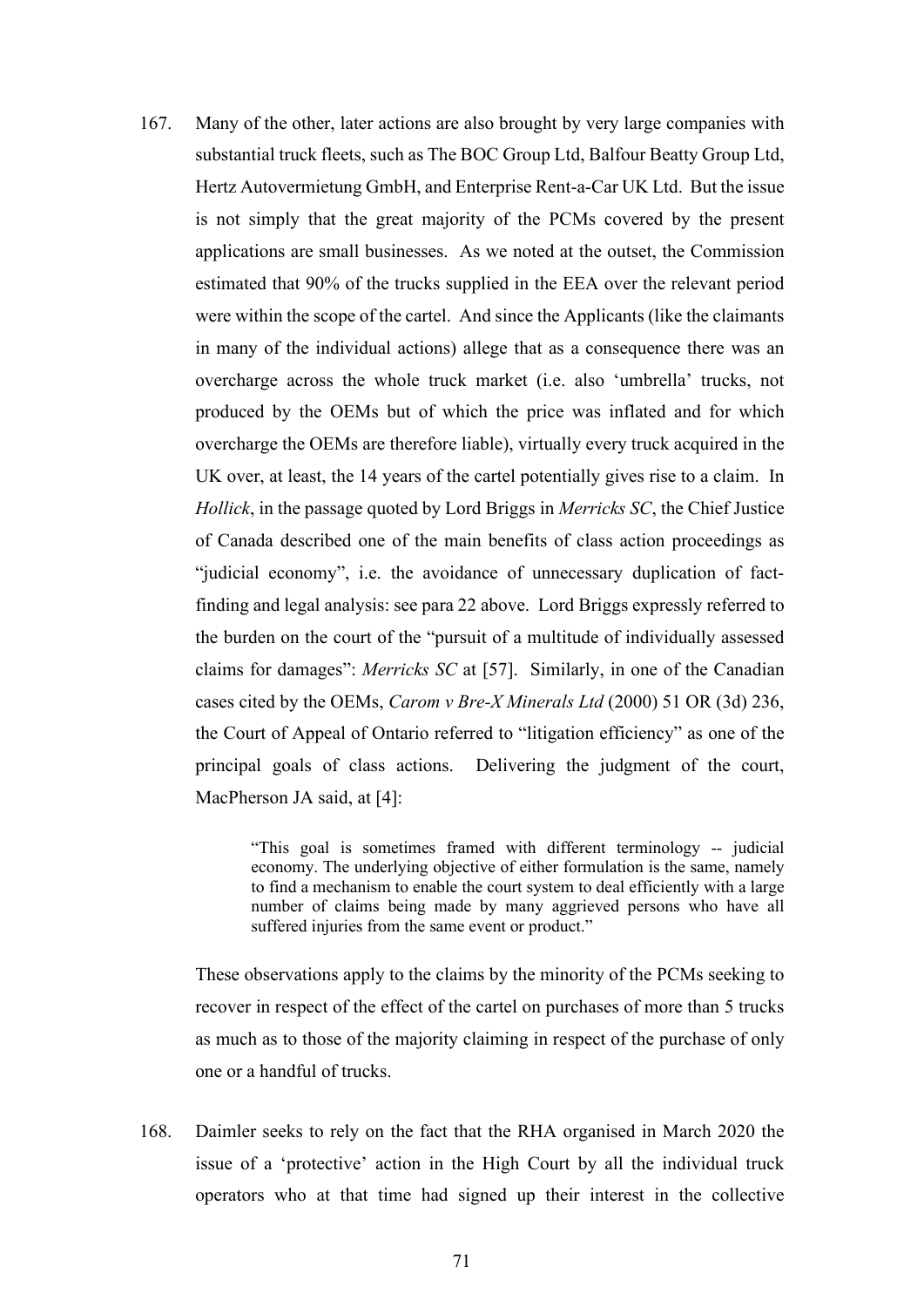proceedings, there suing in their own names,<sup>19</sup> and asserts in its Response that this demonstrates that "there is a perfectly proper individual action that can be brought by each of them in the High Court". We regard that submission as misconceived. It is understandable that the RHA should seek to protect the position of those PCMs so that they are not left with no possible right of action. But that does not remotely mean that a case brought by over 14,000 named claimants is an efficient or proportionate manner of proceeding, particularly when it is fundamental to the OEMs' stance in opposition to the present applications that the position of each claimant has to be considered individually. The Veolia, Suez Group and Wolseley actions alone have demonstrated the significant challenges in terms of case management and proportionate disclosure involved in claims even by multiple companies within the same corporate group. Accordingly, we are also wholly unpersuaded that it is appropriate to screen out from the class operators above a certain size: e.g. those who acquired more than 100 trucks or 500 trucks. Any such cut-off would be arbitrary and, in our view, unjustified. The collective proceedings would then continue for the great majority of PCMs while yet further increasing the number of individual actions before the Tribunal which are already a cause of concern. The methods of estimating damages advanced by the economic experts can account for larger as well as smaller purchasers. Altogether, we should emphasise that the relative test of suitability does not require a determination that it is *impossible* to try the claims individually but that it is *more suitable* to try the claims collectively, having regard to a multi-factorial evaluation.

169. Accordingly, the size and nature of the proposed classes in both the RHA and UKTC applications, the costs and benefits of the collective proceedings, and our findings on the expert evidence that collective proceedings will enable a fair and efficient resolution of what we have accepted as common issues in each action, along with the other matters discussed above, all indicate that the claims are more suitable for collective than individual proceedings.

<sup>19</sup> Claim no. CP-2020-000008, *McCulla & Ors v CNH Industrial N.V. & Ors.*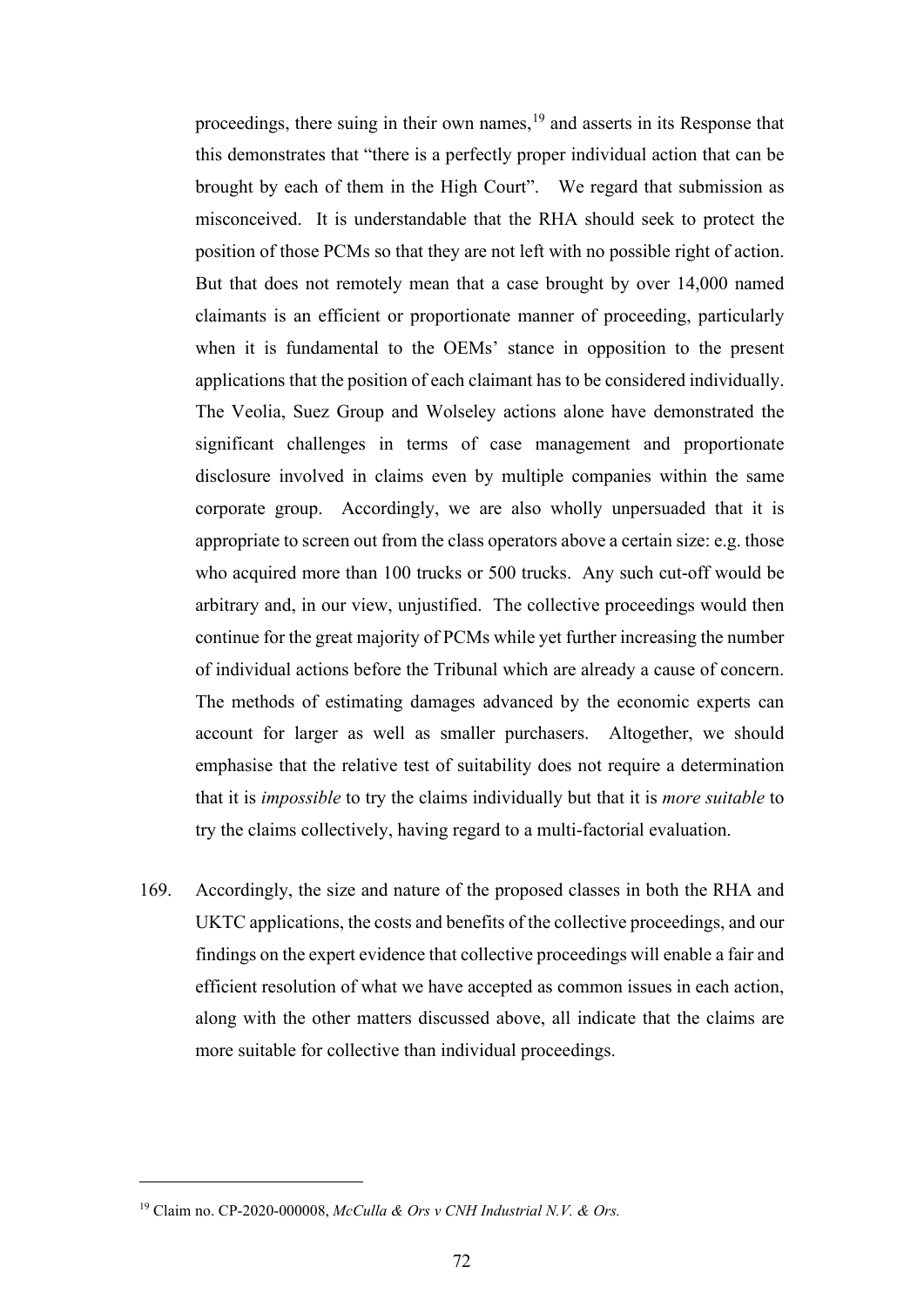- 170. However, there are three further specific matters that we consider should be addressed in the context of suitability: (1) tax; (2) the RHA claim for "foreign trucks; and (3) the RHA quantification method and the compensatory principle.
- **(1) Tax**
- 171. The issue of tax raises complex questions. Daimler served an experts' report from a forensic accountant as well as an economist, and the former pointed out all the individualised matters that would have to be taken into account to arrive at a tax calculation for any PCM. Those include the extent to which a PCM would have been operating at a profit even absent any overcharge, its individual effective tax rate (including potentially corporation tax group relief), the application of capital allowances and potentially the tax treatment of lease or interest payments. The accountancy expert (Mr Grantham) emphasised that such analysis would require consideration of the position of each PCM throughout the claim period.
- 172. Unlike compound interest, tax is of course not a distinct head of claim but, on the contrary, a matter to be taken into account in the assessment of primary loss. UKTC contends in its Reply that the issue does not arise at all since any damages will be taxable in the hands of the PCMs. We cannot decide that point at this stage, but given the change in tax rates we doubt that this is a complete answer. However, the question of tax will arise in virtually all collective proceedings where the class comprises business claimants and, as UKTC points out, the claimants in the class will almost inevitably have very different tax positions. We have noted above that an express purpose of the collective proceedings regime is to enable not just consumers but also small businesses to recover their loss from anti-competitive behaviour. We therefore think it is important that the potential diversity of individual tax calculations is not allowed to frustrate the legislative purpose.
- 173. The rates of tax and level of capital allowances over the relevant period are of course ascertainable. Despite the heterogeneity of the class, we expect that the effect of tax should be susceptible to reasonable estimation on the basis of broad assumptions about the PCMs comprising the class and, in our judgment, this is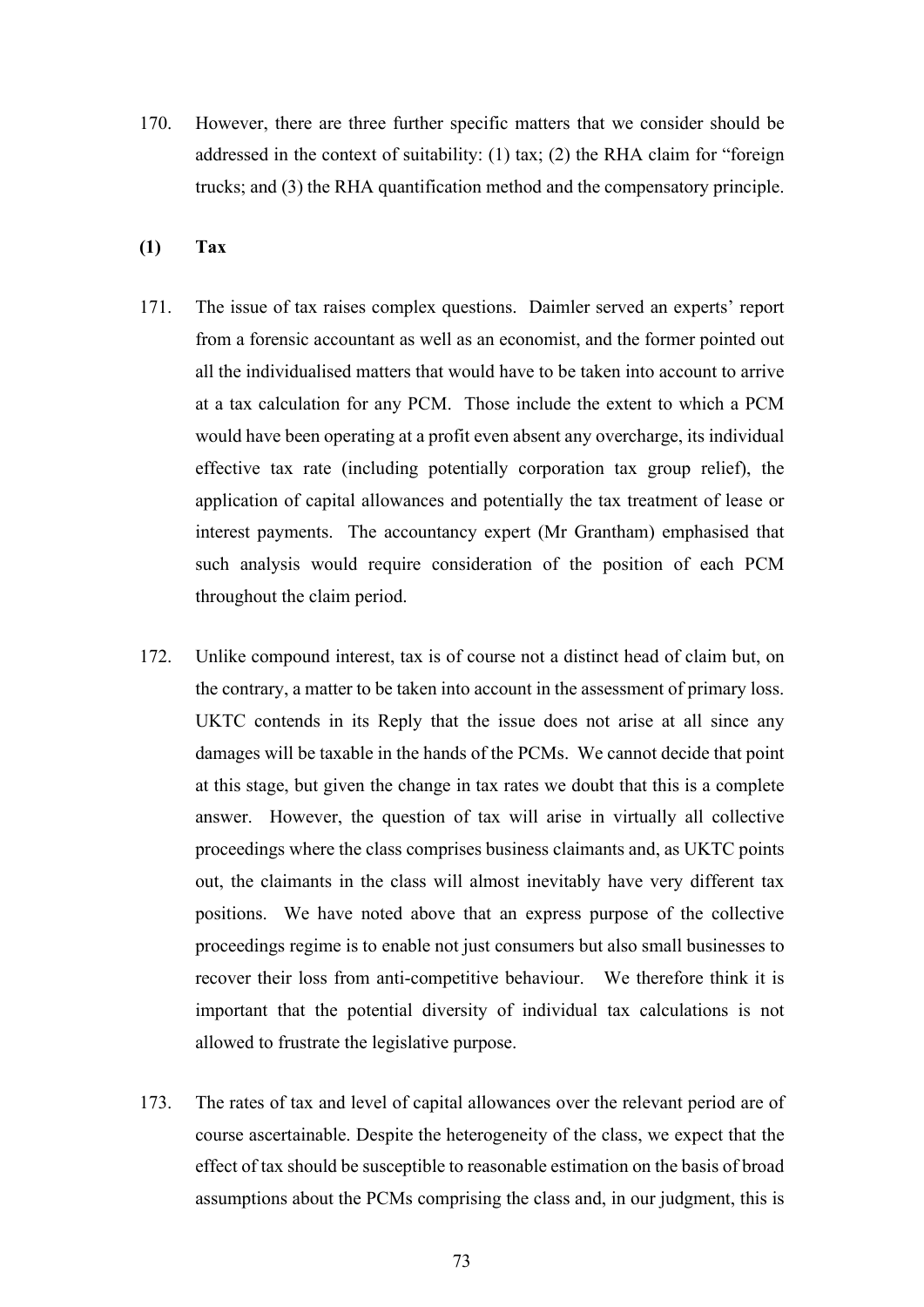not to be approached by seeking the kind of precision which Mr Grantham suggests. Moreover, it should be remembered that the question of tax arises only once the claimants have demonstrated on a collective basis that they have suffered damage. We do not think that an application for a CPO should be expected to include accountancy expert evidence, as well as economic expert evidence, to set out a way in which the effect of tax could be estimated. Moreover, in the RHA action, where aggregate damages are not sought, it will be possible to make adjustments to approximate for the effect of tax on a more individualised basis through data provided by a sample of the PCMs and we note that in his second report Dr Davis outlines a way this could be done, while stating that "suitable tax accounting expertise" would be required.

174. Accordingly, in our judgment, the need to make allowances for the incidence of tax is not such a powerful factor when weighed against all the other matters so as to make the claims unsuitable for collective proceedings.

## **(2) Foreign trucks**

175. The RHA seeks to include claims by road haulage operators that purchased or leased trucks in EEA Member States (i.e. outside the UK) provided that they belong to a group of companies that purchased or leased trucks in the UK in the claim period. The RHA amended Claim Form states that of the more than 15,000 PCMs who have signed up to the proposed collective proceedings, 32 belong to larger groups of companies with road haulage operations outside the UK. Mr Burnett's explanation for including these claims is as follows:

> "The reason for including these road haulage operators who purchased or leased Relevant Trucks outside the United Kingdom is because there are a number of larger RHA members that belong to pan-European or even global groups and it made sense to the RHA to enable them to include their non-UK truck purchases and leases within these Proposed Collective Proceedings."

176. Mr Burnett states that the large number of signed-up and registered PCMs as at 28 January 2021 are together estimated to have purchased and leased some 315,000 trucks during the infringement period, 1997-2011. He says that of these, an estimated 697 trucks were acquired outside the UK, in the EEA, and he provides a breakdown showing the country in which they were acquired: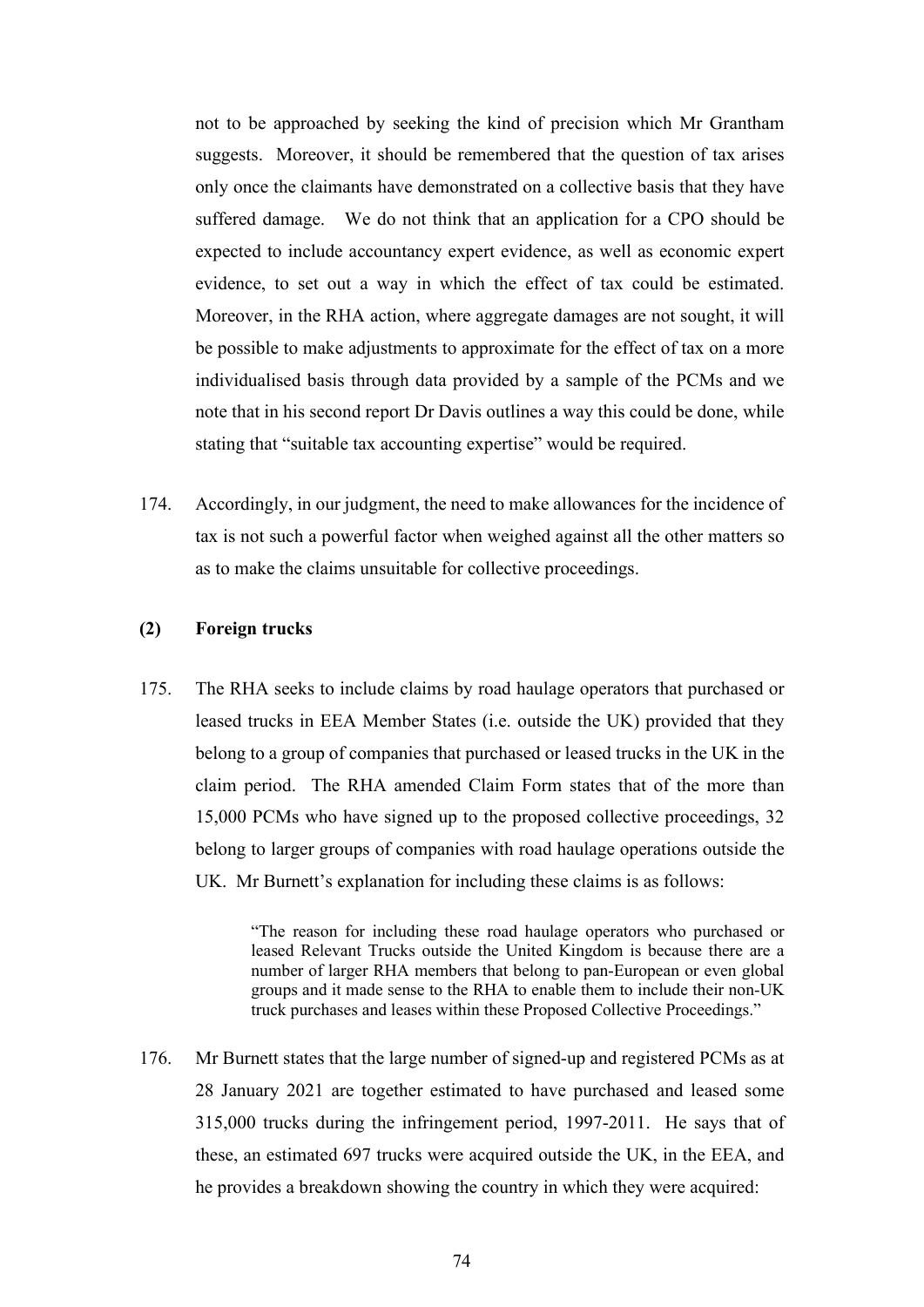| <b>Relevant Trucks Purchased And Leased by Signed-Up</b><br><b>Claimants In EEA Countries During The Infringement</b><br>Period |                      |
|---------------------------------------------------------------------------------------------------------------------------------|----------------------|
| <b>Country</b>                                                                                                                  | <b>Truck Numbers</b> |
| Belgium                                                                                                                         | 64                   |
| <b>Czech Republic</b>                                                                                                           | 111                  |
| Denmark                                                                                                                         | 17                   |
| Germany                                                                                                                         | 219                  |
| Ireland (Republic)                                                                                                              | 101                  |
| Latvia                                                                                                                          | 10                   |
| The Netherlands                                                                                                                 | 122                  |
| Sweden                                                                                                                          | 21                   |
| France                                                                                                                          |                      |
| Lithuania                                                                                                                       |                      |
| Poland                                                                                                                          | 29                   |
| Unknown                                                                                                                         |                      |
| <b>Total</b>                                                                                                                    | 697                  |

As can be seen, in only four countries were more than 100 trucks acquired.

- 177. In our view, to include what on the RHA's evidence is a limited number of foreign trucks, even allowing for the fact that the number might grow if a CPO is granted, would very significantly complicate the proceedings. Claims for damages arising from such sales are likely to involve questions of foreign law, and given the range of countries therefore a large number of foreign laws, each relevant to only a tiny proportion of the total claim.<sup>20</sup> Further, the relevant markets on which those sales or leases took place may well be national markets and thus different from each other. We note that the Decision refers to the truck dealers operating in national markets (recital  $(27)$ ), and the six sub-classes proposed by Dr Davis for his regression analyses are all confined to trucks acquired in the UK. Although Dr Davis thought that it may be possible to include factors relevant to specific non-UK countries in the framework of his proposed methodology, he acknowledged that if a country-by-country analysis was required, that would not be feasible unless the number of PCMs from each country substantially increased.
- 178. We note that the RHA itself recognised the potential difficulty over such foreign truck claims. In its Amended Reply, the RHA stated:

<sup>&</sup>lt;sup>20</sup> The RHA Claim Form states that for trucks acquired outside the UK prior to 11 January 2009, the governing law (including for limitation purposes) will be the law of the country in which they were purchased or leased; for acquisitions made from 11 January 2009, the claimant may have a choice of governing law based on Art 6(3) of the Rome II Regulation (Reg EC 864/2007).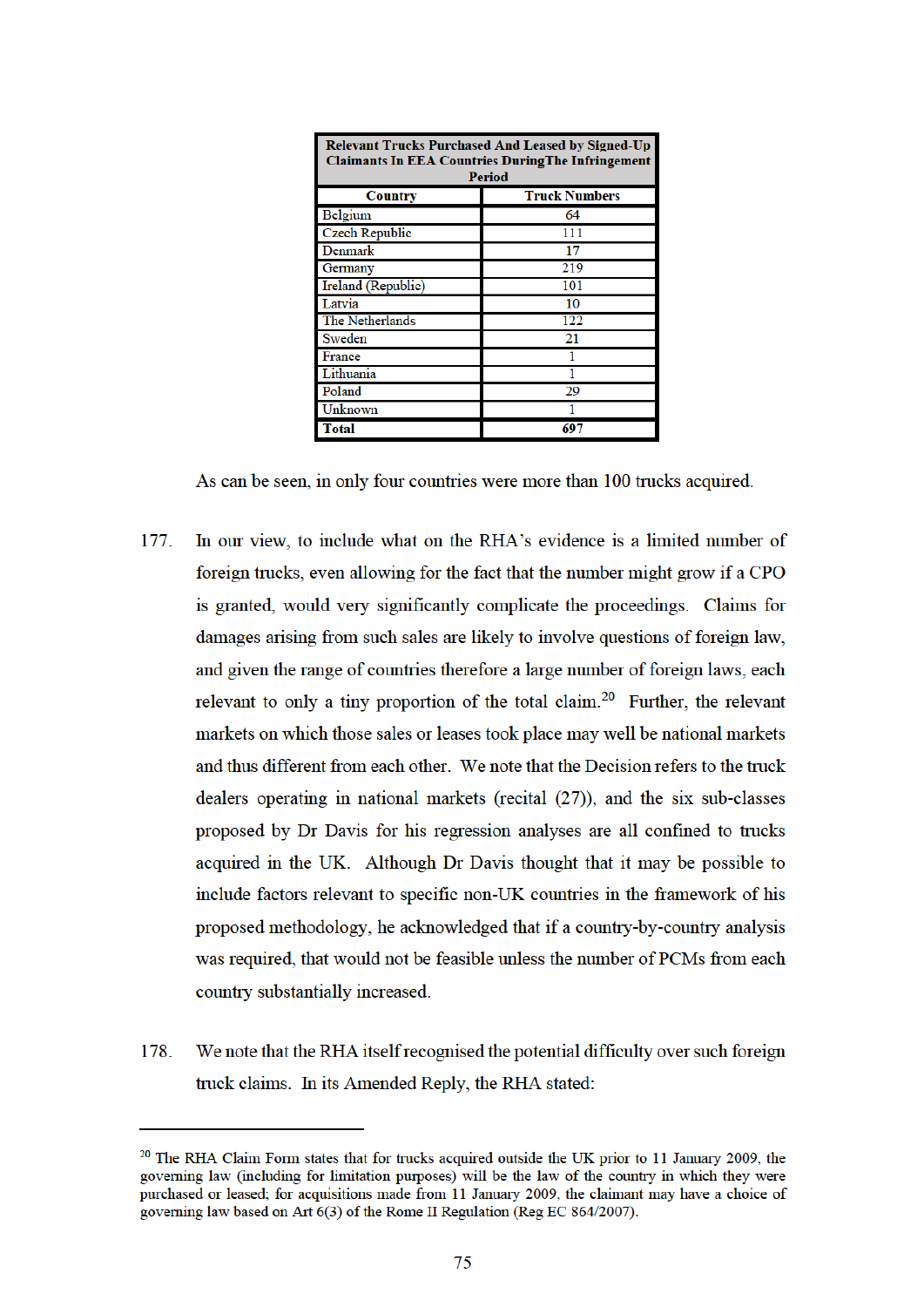"Should the numbers remain at substantially the same level as they are now, the RHA can see that there is force in the suggestion made by the OEMs that including EEA trucks within the scope of the Proposed Collective Proceedings would or may be disproportionate."

- 179. However, as Volvo/Renault pointed out in their submissions on this issue, since the Tribunal would have to consider each country individually, even if the overall number of foreign trucks were to increase, that would not assist unless there was a very substantial increase in the number in each country. There is further the possibility that claimants would then join the class with only a small number of trucks in additional countries. Moreover, we think there is force in the point made by Volvo/Renault that to determine whether, and if so what, appropriate factors could be included in the regression model to control for differences between countries would require significant evidence regarding each country.
- 180. Having regard in particular to the costs and benefit involved and the need for a fair and efficient resolution of the common issues, in our judgment it is not suitable to include claims for non-UK trucks within the class. To do so would add significantly to the complexity of the proceedings, for the benefit of a very small number of PCMs and therefore to the detriment of the great majority of PCMs who are claiming only for trucks acquired in the UK. Insofar as there are a limited number of UK businesses which acquired trucks abroad, or indeed belong to "groups" of companies which acquired trucks abroad, as Mr Burnett recognises those will be large, multi-national and in some cases global businesses. They are a self-defining group of claimants, well able to bring individual actions, and indeed do not need to do so in the UK: as we observed at the outset, there are a large number of truck damages claims in other European jurisdictions and such claimants have the option of suing the OEMs elsewhere.

## **(3) The RHA method and the compensatory principle**

181. Iveco expressly did not suggest that Dr Davis' method was unsound or implausible in principle, by contrast with its fundamental challenge to Dr Lilico's method. But aside from detailed criticisms by several of the OEMs of Dr Davis' method as applied here, which we have discussed above, Iveco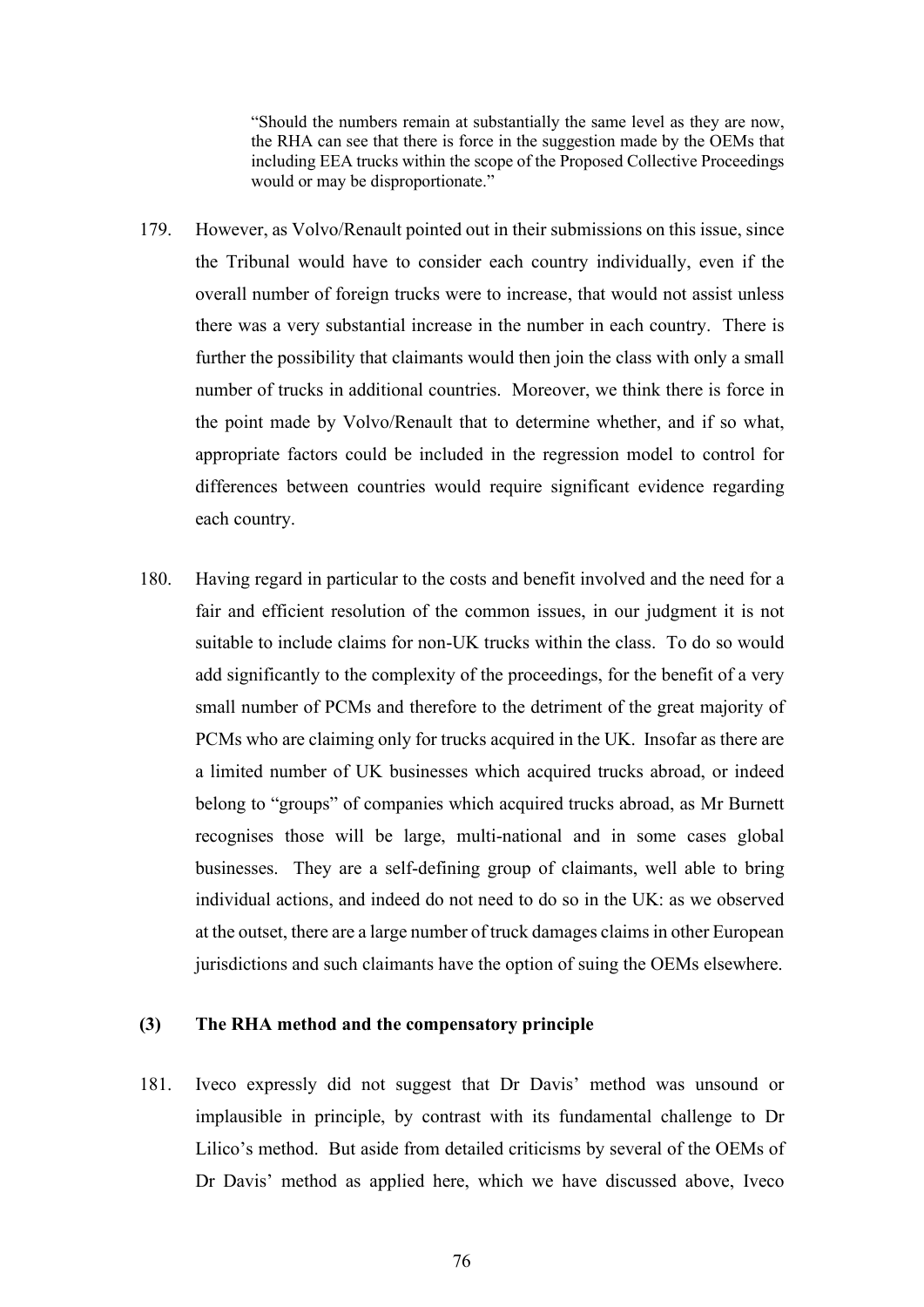submitted that since the RHA was not seeking aggregate damages, the proposed method of quantifying those individual claims offends against the compensatory principle and therefore makes the pursuit of those claims unsuitable for collective proceedings.

- 182. Iveco contended that even if the infringement led to an overcharge, the effect on PCMs is likely to have varied considerably and that there are likely to be trucks for which prices did not increase. Dr Davis recognised that it is possible that some PCMs suffered no loss, although he did not accept that this is likely. The different regressions in his various analyses by different categories will result in average figures for trucks in each category, which may be further broken down by the kind of truck, etc, but they will always be average figures. Those figures will then be applied on a 'bottom up' basis to the individual PCM according to the number and nature of trucks they acquired, whether new or used, purchased or leased, and in which year. The calculation of estimated resale pass-on will similarly be on an average basis, so some PCMs who purchased new trucks may suffer a greater deduction for resale pass-on than they in fact experienced. However, Mr Singla argued that this demonstrated that if causation of loss is established on a more generalised basis, then individual PCMs will receive individual awards of damages that may be far removed from their individual loss (if any).
- 183. We note that Iveco's expert, Dr Durkin said in his second report:

"Dr Davis's assumption that average overcharges provide reliable estimates of individual overcharges may be valid in some cases where the nature of the infringement and the products suggest that there is unlikely to be substantial variation in overcharges as a result of unobservable characteristics."

After describing what he considered were the "unobservable characteristics" of transactions in the trucks market, Dr Durkin concluded:

"The results further imply that individualized inquiry would be needed to establish that individual PCMs paid overcharges."

184. We fully accept that the fact that the trucks market is heterogeneous may lead to greater variation in individual overcharges. But in all cases, whether individual or collective, the calculation of damages by way of a cartel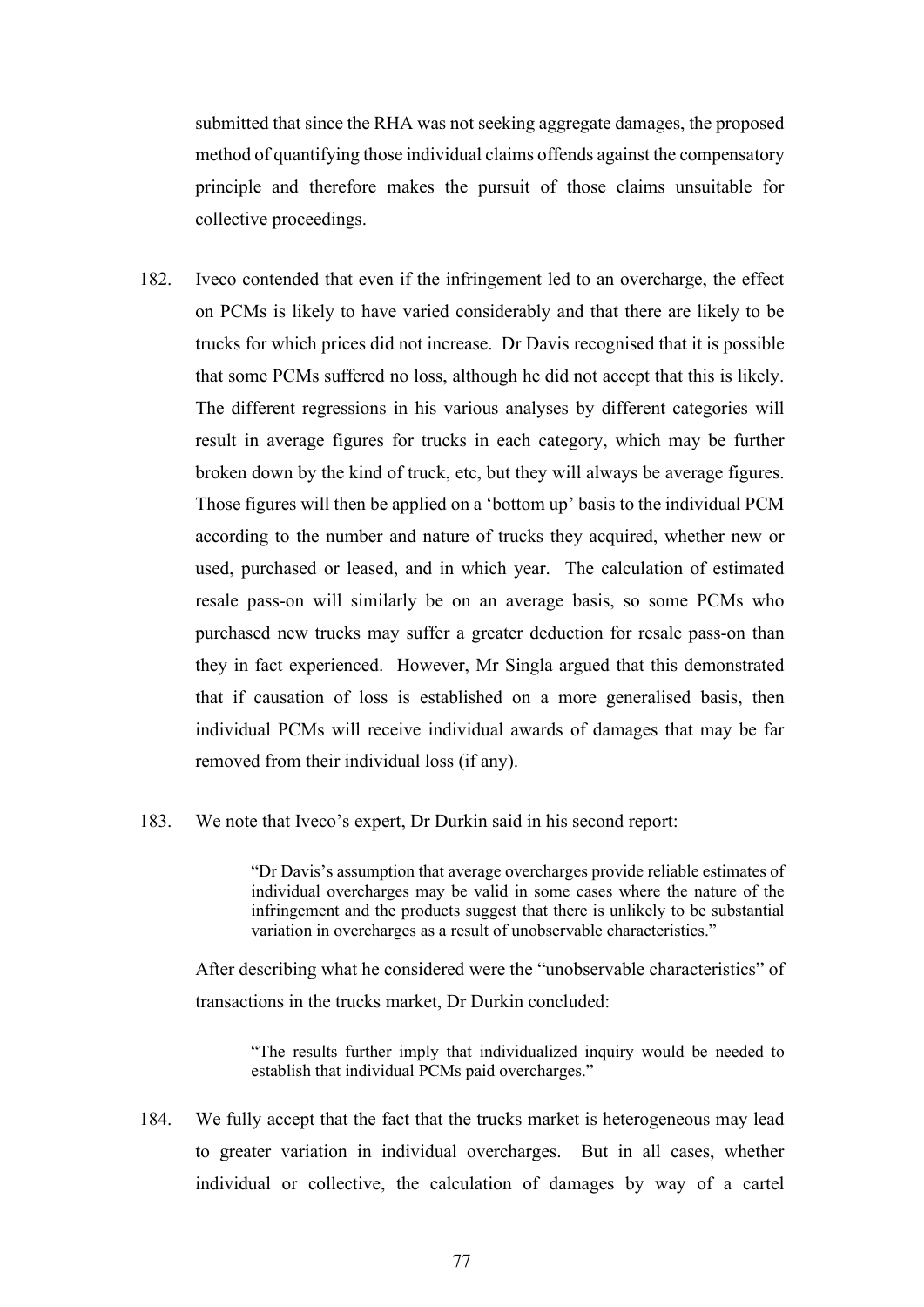overcharge is an imperfect exercise in which the court or tribunal will have to determine, as the Commission's *Practical Guide* quoted by Lord Briggs puts it, "best estimates relying on assumptions and approximations": para 121 above. In a more heterogeneous market, the approximation may well involve a greater degree of simplification. Even in the individual truck actions pending before the Tribunal where a large claimant is seeking to recover in respect of several thousand trucks acquired over the 14 years of the infringement, it has been recognised that it is not proportionate or even practicable to consider the circumstances of each acquisition although it may well have distinct features (and of course relative bargaining power can significantly change over such a long period).

- 185. Mr Singla accepted in response to questions from the Tribunal that the effect of Iveco's argument was that all the PCMs in the RHA action would have to bring individual proceedings in which as a "starting point" each would have to prove its case "by reference to factual evidence and disclosure". He also accepted that this objection rested on the RHA proceedings seeking individual damages and would not have the same force if the RHA sought aggregate damages since in that case, as held by *Merricks SC*, the compensatory principle would not apply as regards each PCM.
- 186. Mr Singla expressly placed this ground of opposition under the suitability requirement. As noted above, that has been held in *Merricks SC* to be a relative requirement which involves the balancing of various factors. Here, we think it is significant that the application of Dr Davis' method using averages to quantify individual damages, does not in itself lead to any greater financial liability for the OEMs than if they were used to quantify aggregate damages. A governing principle under the CAT Rules 2015 is that each case should be dealt with justly and at proportionate cost: r. 4(1). And rule 4(2) provides:

"Dealing with a case justly and at proportionate cost includes, so far as is practicable—

- (a) ensuring that the parties are on an equal footing;
- (b) saving expense;
- (c) dealing with the case in ways which are proportionate—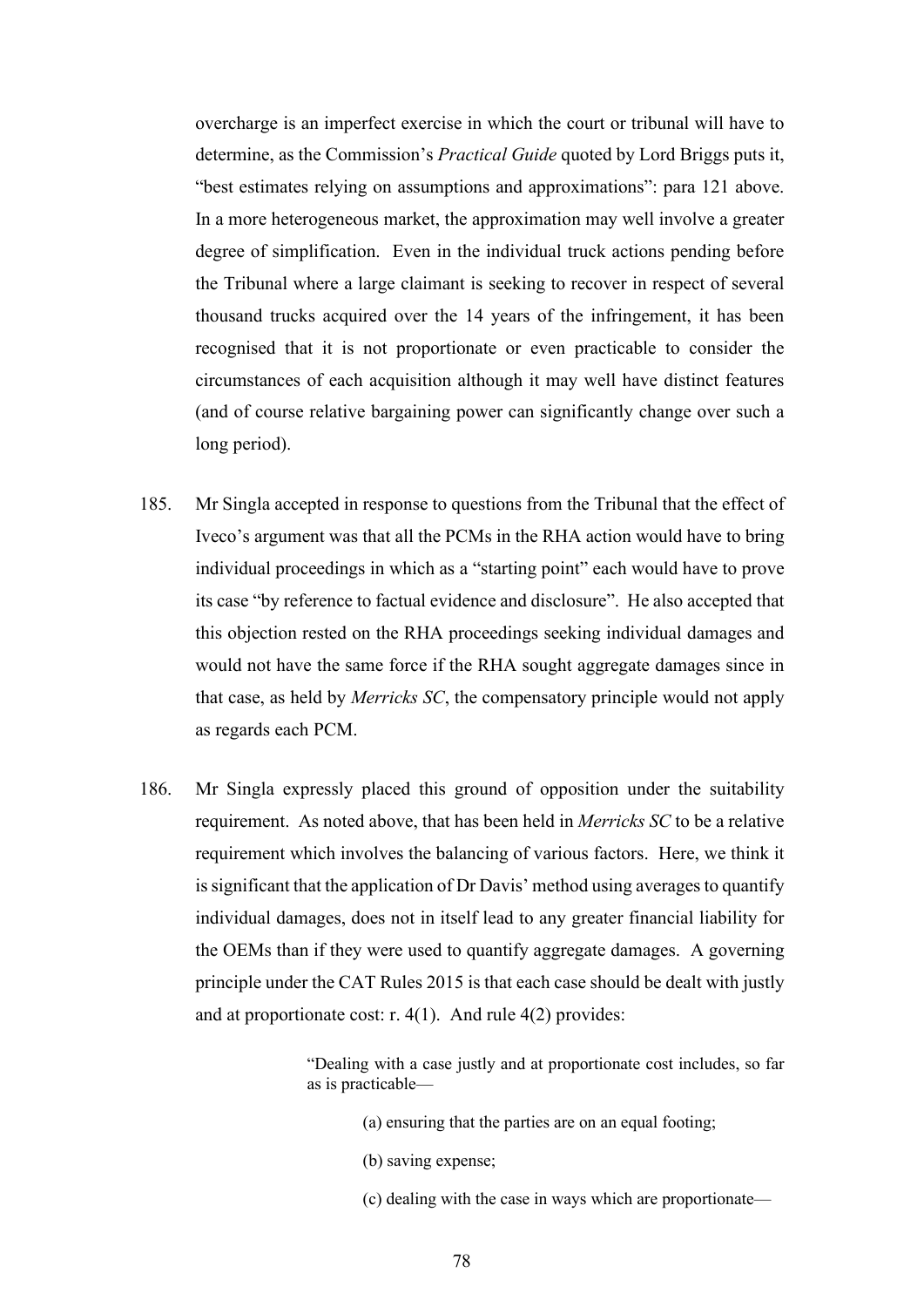(i) to the amount of money involved;

(ii) to the importance of the case;

(iii) to the complexity of the issues; and

(iv) to the financial position of each party;

…

(e) allotting to it an appropriate share of the Tribunal's resources, while taking into account the need to allot resources to other cases:..."

That principle applies to collective proceedings as much as to individual proceedings: see r. 3(a). Having regard to that principle, we cannot regard the pursuit of the claims of 17,500 PCMs, many of whom are SMEs, by 17,500 individual actions, each with its own disclosure and, presumably, separate economic regressions calculated on the individual facts, and each brought against one or more substantially larger OEM defendant(s), as more suitable than combining the claims in collective proceedings where the individual damages are quantified using averages that involve no substantial injustice to the OEMs. Accordingly, we reject Iveco's argument.

#### **J. IDENTIFIABLE CLASS OF PERSONS**

187. Although not raised in their skeleton arguments for the hearing or in their oral submissions, Iveco and Daimler contended in their Amended Responses to UKTC's application that its class definition is not sufficiently clear as to who is included, and therefore fails to satisfy the requirement that the claims are brought on behalf of an identifiable class of persons: r. 79(1)(a). The contention appears to concern the treatment of trucks rented out under certain kinds of short-term leases. However, we think the position is clear from the definitions of "Acquired", "Lessor", "Long-Term Financing Arrangement" and "Operating Lease" in UKTC's draft CPO. In our view, there is no prospect of confusion: persons who rented trucks (i.e. as lessees) under arrangements whereby they would have use of the truck for less than 12 months are not within the class, whereas the lessors under such arrangements are within the class. The real objection of the OEMs, as we understand it, is that persons who acquired trucks which they used to supply haulage services 'cost plus' arrangements ought to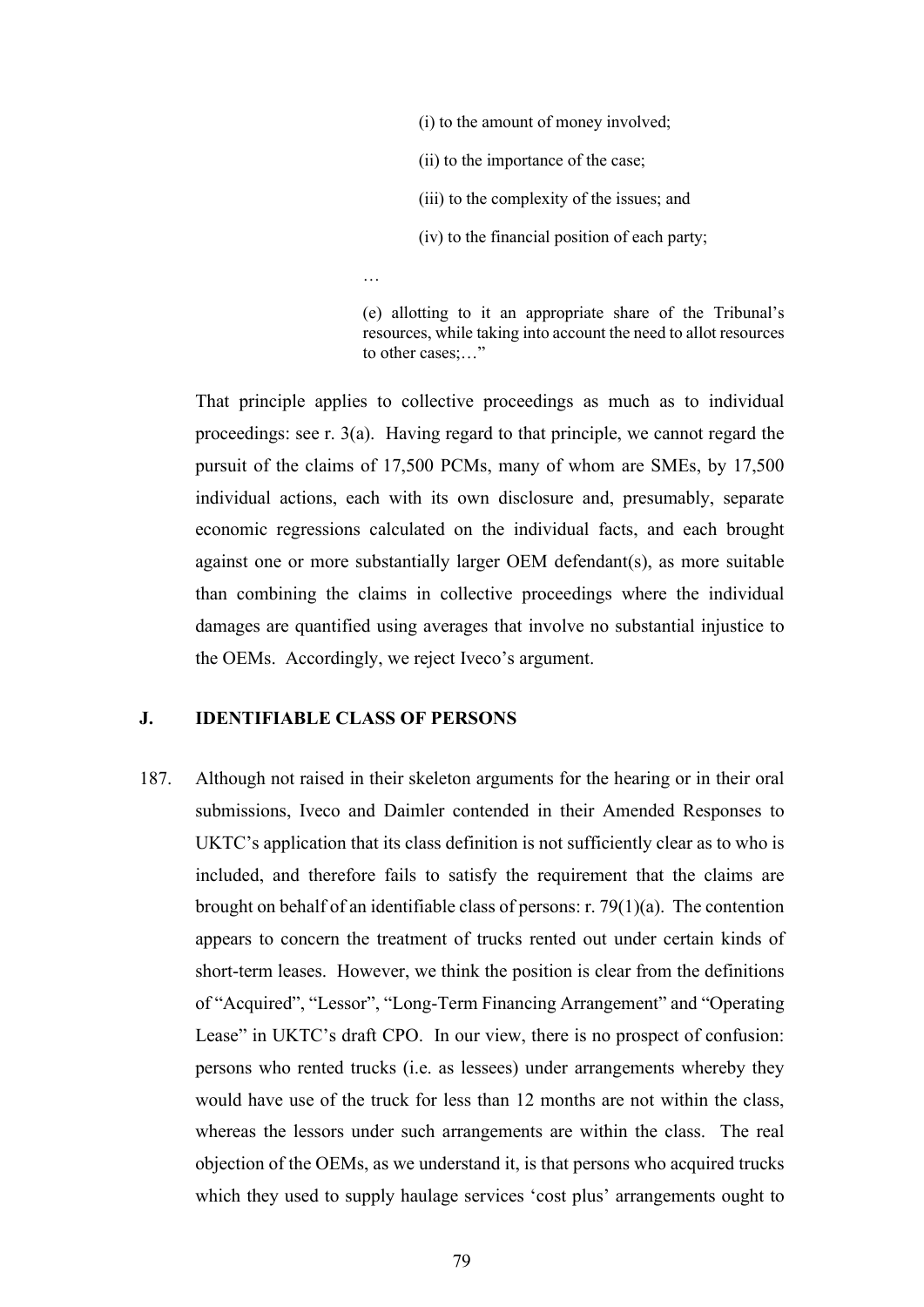be excluded on the basis that they will have passed on any overcharge in full. That does not mean that the definition is not for an identifiable class but rather that such persons should not be included in the class as defined. It therefore concerns the distinct question of the proper scope of the class, which we have considered at paras 107-110 above.

- 188. Iveco, in a submission adopted by Daimler, contended that it is not clear how purchasers and lessees falling within the class definition can be identified from licence data held by the DVLA (the Driver and Vehicle Licensing Agency) or the DVSA (the Driver and Vehicle Standards Agency) as suggested by UKTC. However, as UKTC pointed out in its Amended Reply, the identifiability requirement in r. 79(1)(a) is concerned solely with the objectivity and clarity of the class definition: see the *Guide* at para 6.37. Therefore the definition should not be based on subjective or merits-based criteria. The requirement is not concerned with the manner in which a PCM proves that they come within the objective class definition, a question which generally arises only at the time of distribution of damages. Iveco's argument under r.  $79(1)(a)$  is accordingly misconceived.
- 189. As regards the RHA class definition, we have held at para 111 above that it should be amended to exclude those who supplied haulage services on a costplus basis. In the light of that conclusion, the objection that the RHA's proposed class definition did not properly identify the persons who it had proposed should recover in respect of cost-plus services falls away.
- 190. We therefore consider that both the UKTC application and the RHA application, once amended in accordance with this judgment, define the class in terms whereby any person can determine whether or not they are included, and they accordingly satisfy the requirement in r.  $79(1)(a)$  that the claims are brought on behalf of an identifiable class of persons.

# **K. TWO CPOS?**

191. Although the proposed classes in the RHA and UKTC applications are not identical, they substantially overlap. This raises the question whether the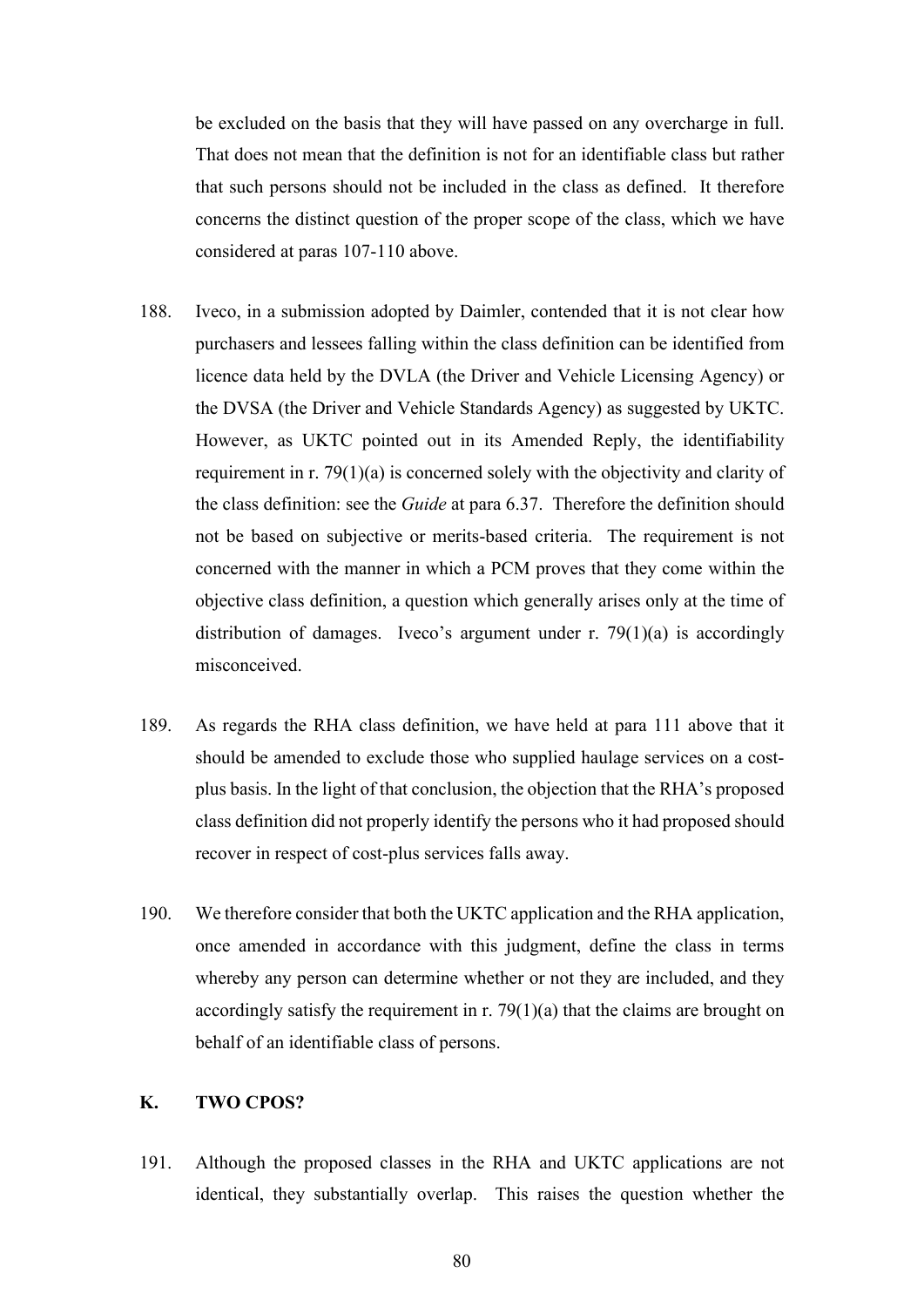Tribunal is able to certify two overlapping sets of collective proceedings and, if that is possible as a matter of law, whether it is appropriate to do so here.

192. In deciding whether to authorise an applicant to act as the class representative, r. 78(2)(c) provides that the Tribunal shall consider:

> "if there is more than one applicant seeking approval to act as the class representative in respect of the same claims, [whether that person] would be the most suitable…"

- 193. The OEMs, in submissions advanced by MAN, contended that it is clear from this provision that it is not possible to authorise two representatives for the same or overlapping classes. In their submissions, counsel for MAN sought to buttress that interpretation by reference to some of the other rules, which assume that there is a single class representative, save only in respect of potential subclasses: e.g., r.  $80(1)(a)$ . UKTC submitted that while it is impossible to have overlapping sets of *opt-out* proceedings, there is no legal bar on having *opt-in* collective proceedings alongside opt-out proceedings. UKTC referred in that context to the *Guide*, which indicates at para 6.32 that r. 78(1)(c) is really directed at opt-out proceedings.
- 194. It is of course fundamental that the *Guide*, as a practice direction, cannot override the CAT Rules. However, we do not think it necessary to resolve the question of interpretation of r. 78(2)(c). Whatever the jurisdictional position, we have no doubt that it would be wholly inappropriate to approve both the RHA and UKTC applications. As we have noted, one of the significant benefits of collective proceedings is efficiency both for the parties and for the Tribunal. If there were two, overlapping collective actions, they would clearly have to be heard together, which would very substantially increase the cost and complexity of the proceedings generally and the trial in particular. As discussed above, the economic experts instructed by the two proposed class representatives put forward very different methodologies, each of which is complex and would then have to be analysed and considered. All this would be contrary to the governing principle in r. 4 that the case should be conducted at proportionate cost, which applies as much to collective proceedings as to other proceedings before the Tribunal.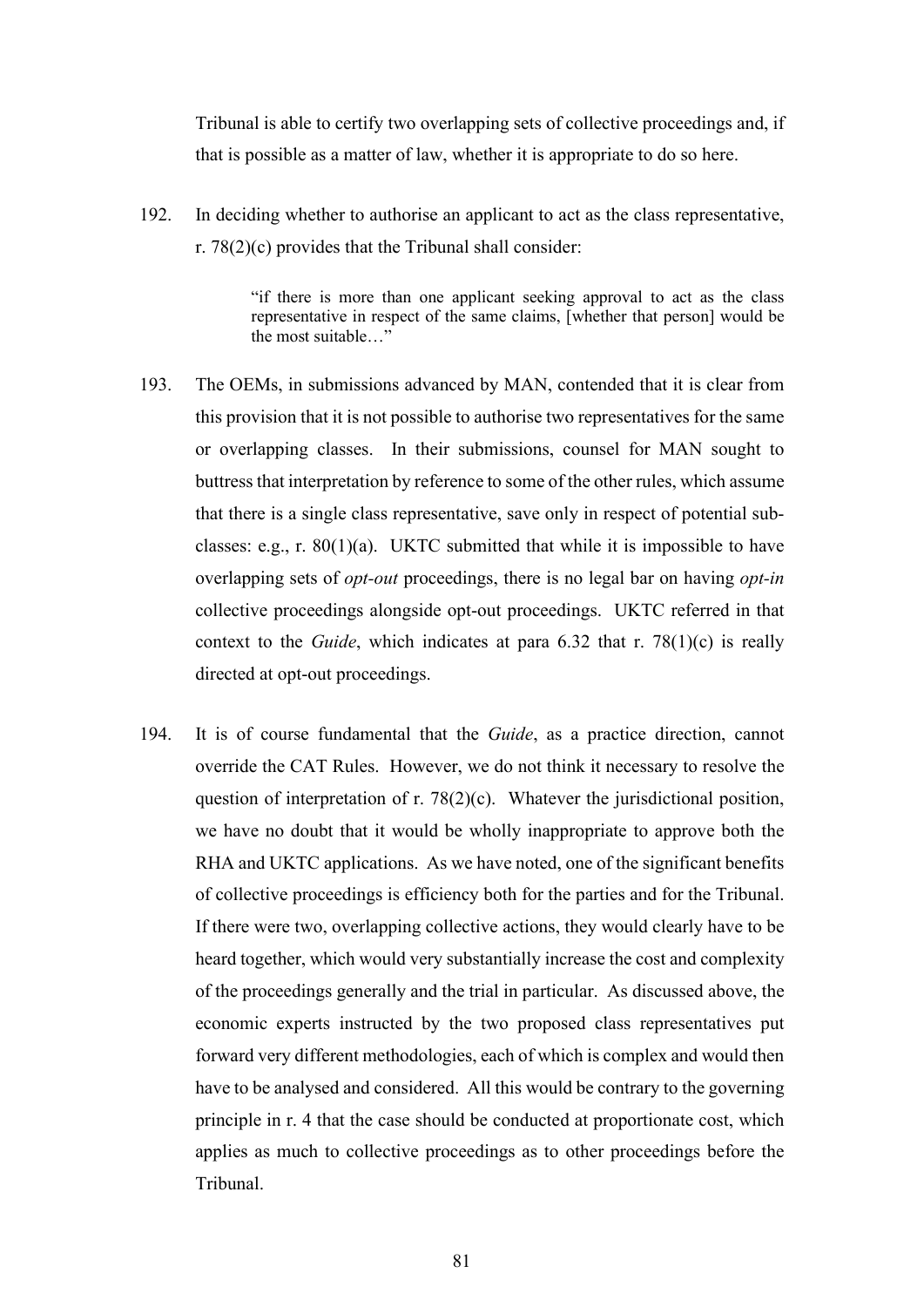- 195. Furthermore, certification of both proceedings would in our view be very confusing for PCMs. Any person who purchased, or leased for at least 12 months, a truck registered in the UK in the 14 year infringement period for use in road haulage would come within the class in both actions. As noted above, many are SMEs or micro businesses and it would be challenging to provide sufficient and clearly explained information to all PCMs to enable them to make an informed choice as to which class they should join (i.e. whether to opt in to the RHA class and out of the UKTC class). In addition, it is relevant to have regard to the additional burden on the OEMs in having to defend two sets of proceedings.
- 196. Although both UKTC and some of the OEMs have referred to various decisions in Australia, where (unlike Canada) opt-in proceedings are possible, the Australian class action regime is fundamentally different from that in the UK in that there is no initial certification or approval stage and the courts have to resort to their general case management powers. Moreover, there have been recommendations by public bodies in Australia to reform the position there on this very point, to which the parties also drew our attention. We therefore were not greatly assisted by the Australian references. Our decision is very much based on the practical reality of the two applications before us.

# **L. THE CHOICE**

197. Having concluded that the claims are in principle eligible and suitable for inclusion in collective proceedings, it follows that we have to determine which of the two applications before the Tribunal is preferable. We consider that there are a significant number of relevant factors, which do not all point the same way. We address these below, but before doing so we should say that both Applicants are represented by experienced and very well-qualified legal teams. There is nothing to choose between them in terms of the quality of their legal representation.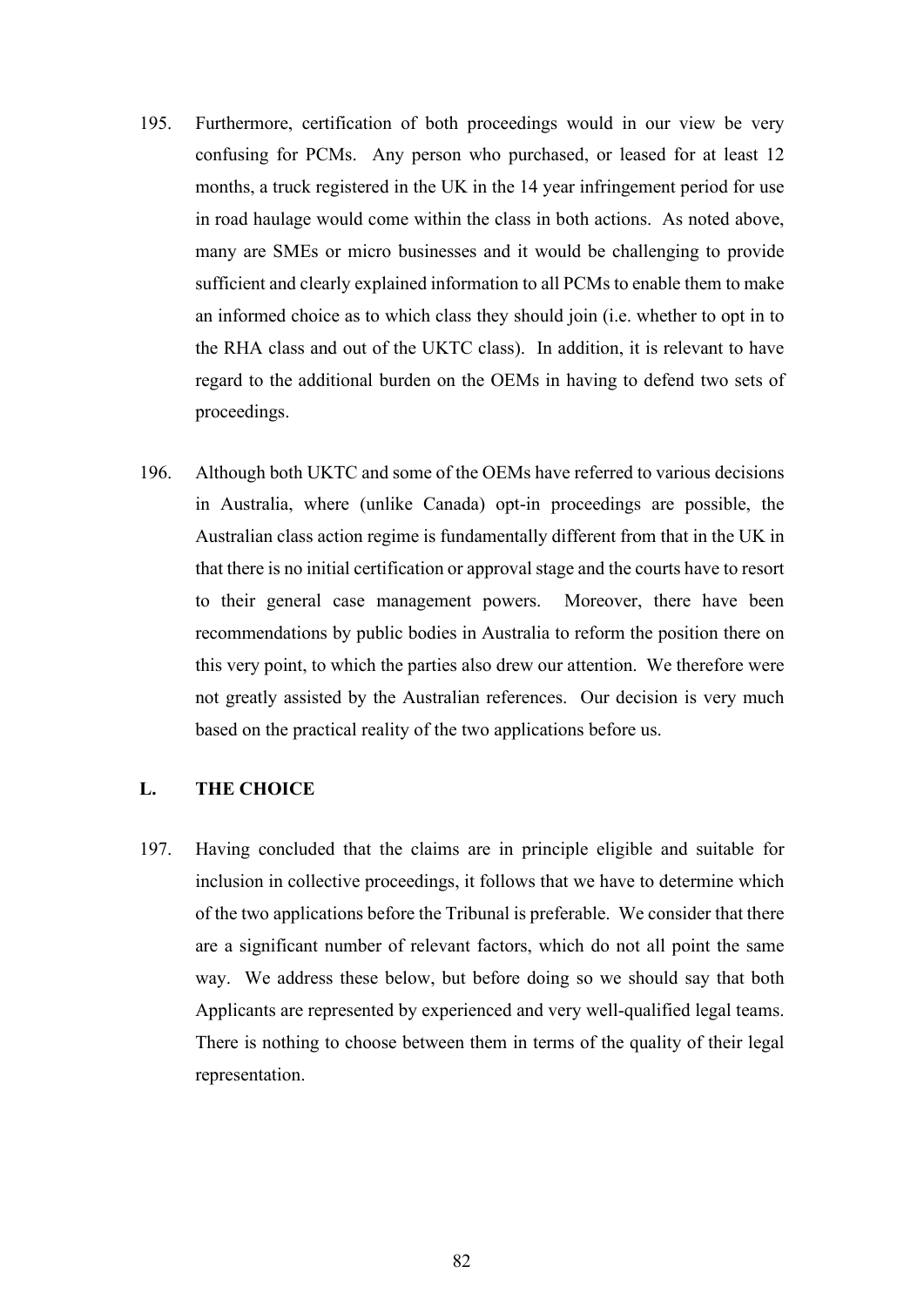#### **(1) The class representative**

198. UKTC is a SPV of which the sole function is the pursuit of these proceedings, established with an experienced board of directors. The RHA is a wellestablished not-for-profit trade association, with strong connections to the road haulage industry. The different character of the two proposed class representatives offers certain advantages in each case. We therefore consider this a neutral factor.

# **(2) The class definition**

- 199. The classes encompassed by the UKTC and RHA applications both omit different categories of potential claimants.
- 200. UKTC's proposed class comprises all purchasers of new trucks. The only extension beyond acquirers by purchase is to persons who acquired their vehicle under an operating lease of at least 12 months or equivalent long-term financing arrangement. The UKTC action therefore excludes claims by those who rented trucks for periods of less than a year, who may well have suffered an overcharge if an increase in the cost of the truck was reflected in the rental charges they paid. The RHA, by contrast, includes claims by lessees of trucks as well as purchasers of trucks.
- 201. Conversely, the RHA's proposed class excludes truck rental companies. There are some questions concerning the way the exclusion is defined, but those are matters of detail that we address separately below. For present purposes, the significant point is that those who purchased trucks to rent them out, whether for short term hire or long leases, and who have potential claims unless any overcharge was completely passed on in the rental charges, are not covered by the RHA action.
- 202. In our view, the contrast in treatment of truck rental cuts both ways. Neither action seeks to bring within the class all operators involved with rental trucks, and both are therefore likely to leave some potential claimants without an effective remedy. We have no evidence as to whether those renting out trucks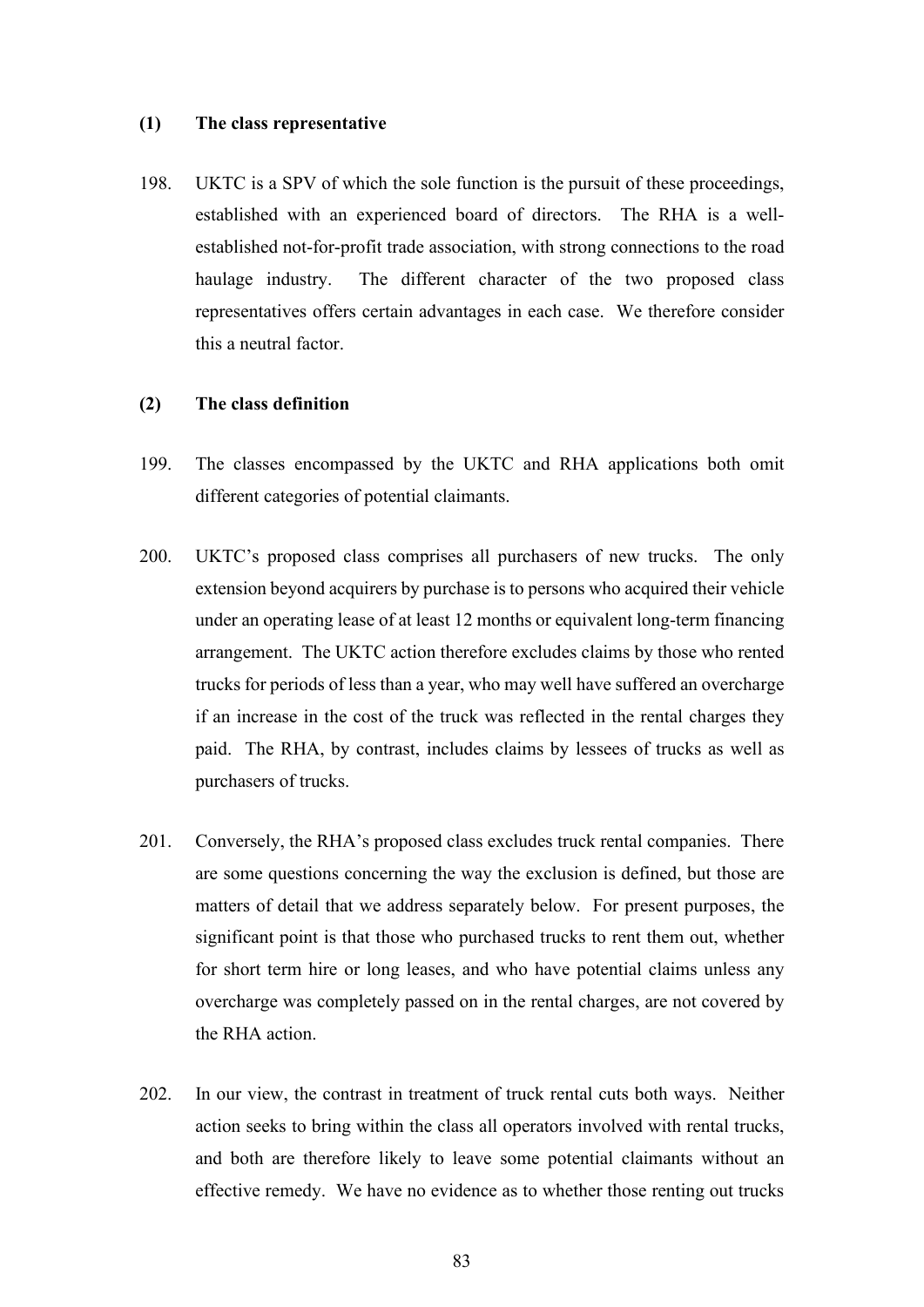or those who rented trucks comprise a greater proportion of SMEs, although we note that some large truck rental businesses (Ryder, Dawsongroup, Hertz and Enterprise Rent-a-Car) have brought individual actions.

203. Secondly, the UKTC action does not include any purchasers of used trucks whereas the RHA class comprises acquirers of both new and used trucks. It is clearly plausible that an overcharge on a new truck was to some degree passed on when the truck was sold, and as noted above the OEMs will contend strongly to that effect. If so, used truck purchasers also have potential claims. Furthermore, as Dr Lilico recognised, the inflation of truck prices resulting from any overcharge may have affected also the prevailing prices for used trucks. This is a very significant category. Mr Burnett states in his evidence:

> "While there are a significant number of smaller HGV operators in Great Britain, my overall impression based on many years of experience within the GB road haulage industry and the profile of the RHA's own membership, [is] that … the vast majority of smaller operators do not operate new trucks."

To investigate this, the RHA commissioned a survey of a sample of truck operators who have no more than five trucks specified on their O licence.<sup>21</sup> This indicated that almost half of 38,431 such operators who purchased trucks of 6 tonnes or above (i.e. medium or heavy trucks for the purpose of the claims) never operated new trucks.<sup>22</sup> For those purchasing only one or two trucks, the proportion is slightly higher, at 53%. Inclusion of used trucks in the class therefore provides the many SMEs who acquired only used trucks with effective access to justice for their potential claims. Moreover, it serves to capture the resale pass-on element of an overcharge on new trucks, which would otherwise reduce the OEMs' liability and avoid their taking into account all the loss they have caused, contrary to one of the benefits of collective proceedings highlighted by McLachlin CJ in *Hollick*: see at para 22 above.

204. UKTC's justification for excluding claims for used trucks is that it limits the claim for loss to one claimant per truck and so avoids conflicts within the class. We address the conflicts issue separately below and conclude that for the RHA

 $21$  The survey was conducted independently of the RHA and the sample size was selected so as to give a confidence level of 95% and a 5% margin of error.

<sup>&</sup>lt;sup>22</sup> I.e. 18,756 as a proportion of  $38,431$ .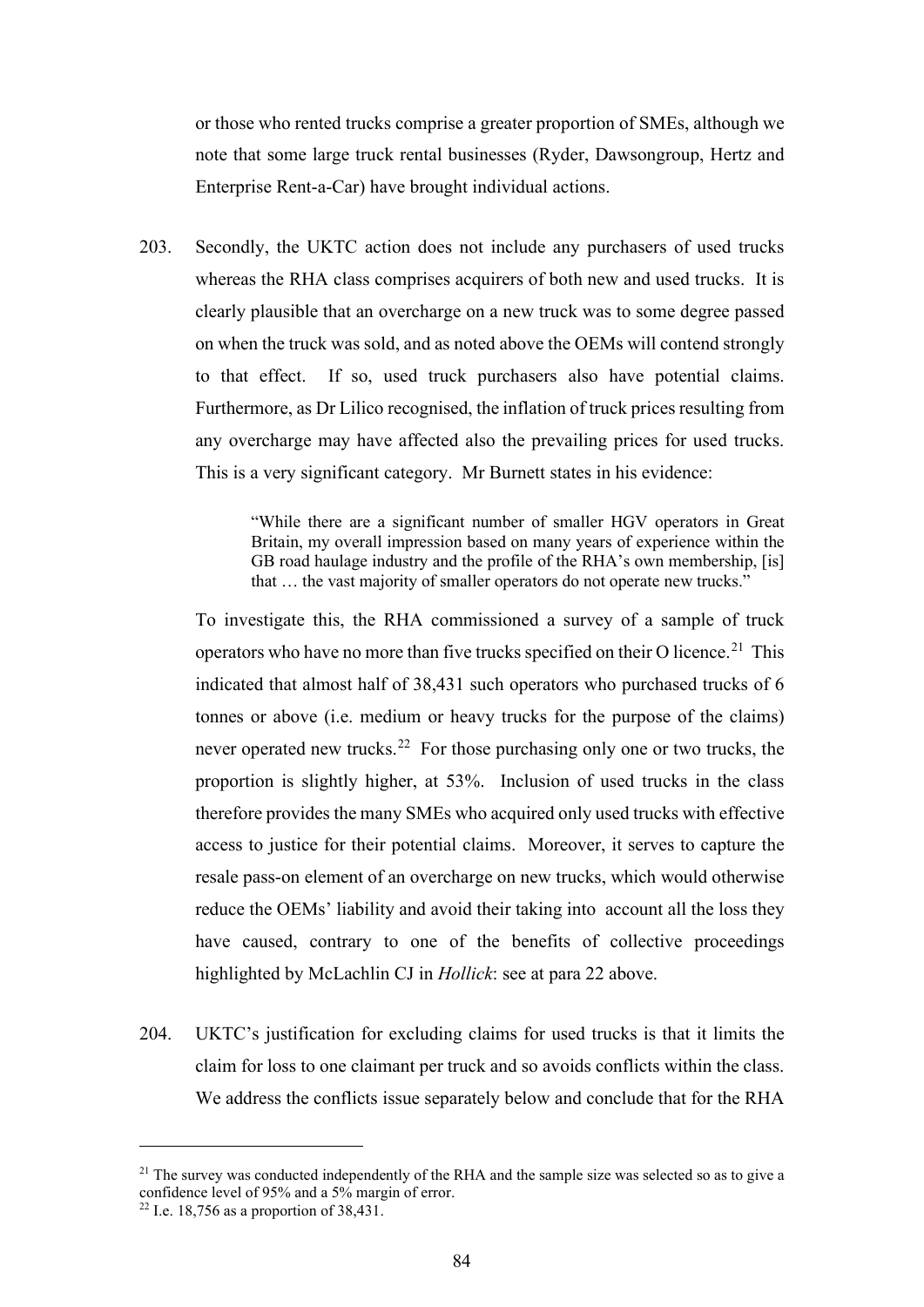opt-in class the presence of both new and used trucks does not give rise to such conflict as to preclude the grant of the CPO. If the conflict problem is not a valid objection, then we consider that the inclusion of used trucks is a significant advantage of the RHA application as it will enable a large number of potentially affected SMEs to pursue their claims.

# **(3) The Run-off Period**

205. It is generally recognised that there is often a time after the end of a cartel infringement before normal market dynamics return prices to competitive levels. In consequence, cartel damages claims often cover such a run-off period and both the UKTC and RHA actions do so here. UKTC's Claim Form states:

> "As a minimum, UKTC avers this will have taken until the end of 31 December 2011. In support of this averment, UKTC rely [sic] on §60 of the Decision, which states that Gross Price List increases had been collected [i.e. from participants in the exchanges] in January 2011 such that, UKTC avers, the effect of the Cartel would have continued until at least when those Gross Price Lists would have been revised, approximately 12 months later."

- 206. The UKTC class is nonetheless confined to persons who purchased trucks during the infringement period, but Dr Lilico seeks to include in his quantification of damages also trucks purchased *by those operators* up to 31 December 2011. This means that the UKTC action does not cover operators who purchased trucks only in the run-off period, i.e. if they had not purchased trucks before, they are not within the proposed class.
- 207. The RHA application adopts a radically different approach. The RHA amended Claim Form expressly includes a claim for loss caused by the delay in the availability of successive EURO emissions technologies from EURO III to VI, as well as loss due to the alleged overcharge, and states:

"Not least owing to the truck manufacturers' truck commissioning process and truck life-cycles, as well as the fact that the collusive practices extended to Euro VI trucks which were not introduced until the start of 2014, the Proposed Class Representative contends that the impact of the Infringement extended for a period beyond the Infringement Period in that Relevant Truck prices did not return to competitive levels immediately following the Infringement Period (the "Run-Off Period"). The Proposed Class Representative accordingly claims for damages for the losses the Proposed Class Members have suffered as a result of the Infringement, including losses arising as a result of inflated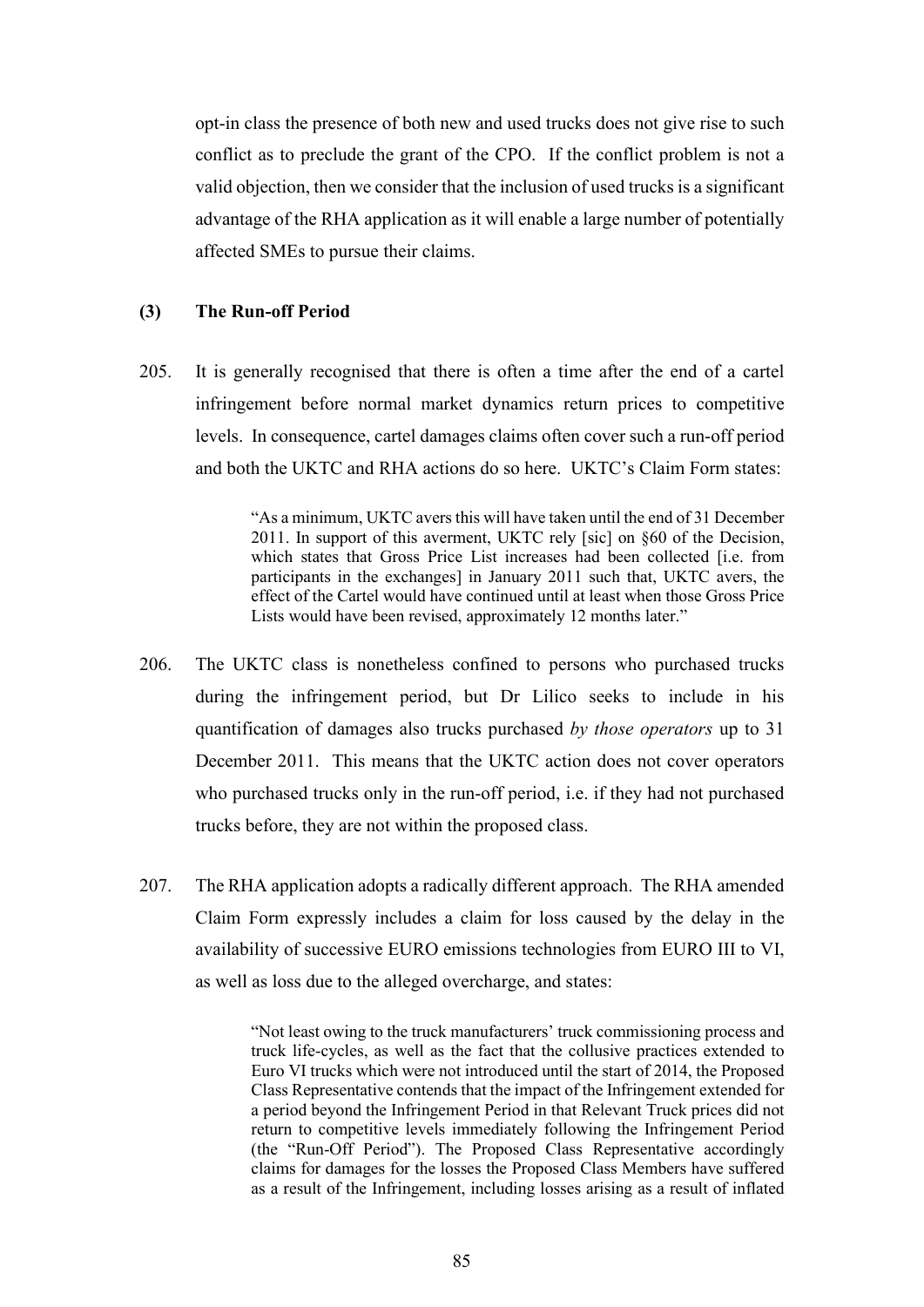Relevant Truck prices and delayed access to more fuel-efficient engines both during the Infringement Period and during any applicable Run-Off Period."

The proposed class is then defined as covering a person who purchased or leased a truck for road haulage operations up to 17 May 2019. That accordingly amounts, in effect, to a run-off period of over eight years.

208. In our view, neither approach is satisfactory. If, as both applications contend, there was a run-off period, then it seems to us fair that the class should include those who acquired trucks in that period, irrespective of whether they had purchased trucks previously. UKTC's approach, in our view, arbitrarily excludes potential claimants. As Mr Burnett observes, a significant number of new O licence holders are incorporated each year.<sup>23</sup> On the other hand, we regard a run-off period of eight years as remarkably long. In *Hollick,* McLachlin CJ stated, at para 21:

> "There must be some showing … that the class is not unnecessarily broad that is, that the class could not be defined more narrowly without arbitrarily excluding some people who share the same interest in the resolution of the common issue. Where the class could be defined more narrowly, the court should either disallow certification or allow certification on condition that the definition of the class be amended."

209. The RHA responded to criticism of its approach by contending that it was not positively asserting that there was a run-off period of over eight years. Its Reply states:

> "Whether there was or was not a run-off period and, if so, for how long and in respect of which aspects of the collusion – is a matter that will need to be determined during the course of the Proposed Collective Proceedings. It is plainly not something that can be resolved by the Tribunal at certification …."

The RHA proceeds to emphasise that the infringement included collusion over the pricing of EURO VI emission trucks, which were not supplied in the UK until early 2014; that the OEMs' commissioning process for trucks is lengthy, with many trucks not built until orders are placed; and that as regards used trucks, most new trucks are kept for a substantial period until resale, quoting

<sup>&</sup>lt;sup>23</sup> Mr Burnett also says that the average number of new HGVs over 6 tonnes registered in the UK each year between 1998-2000 was over 45,000. However, many of those will doubtless belong to operators who had previously registered trucks.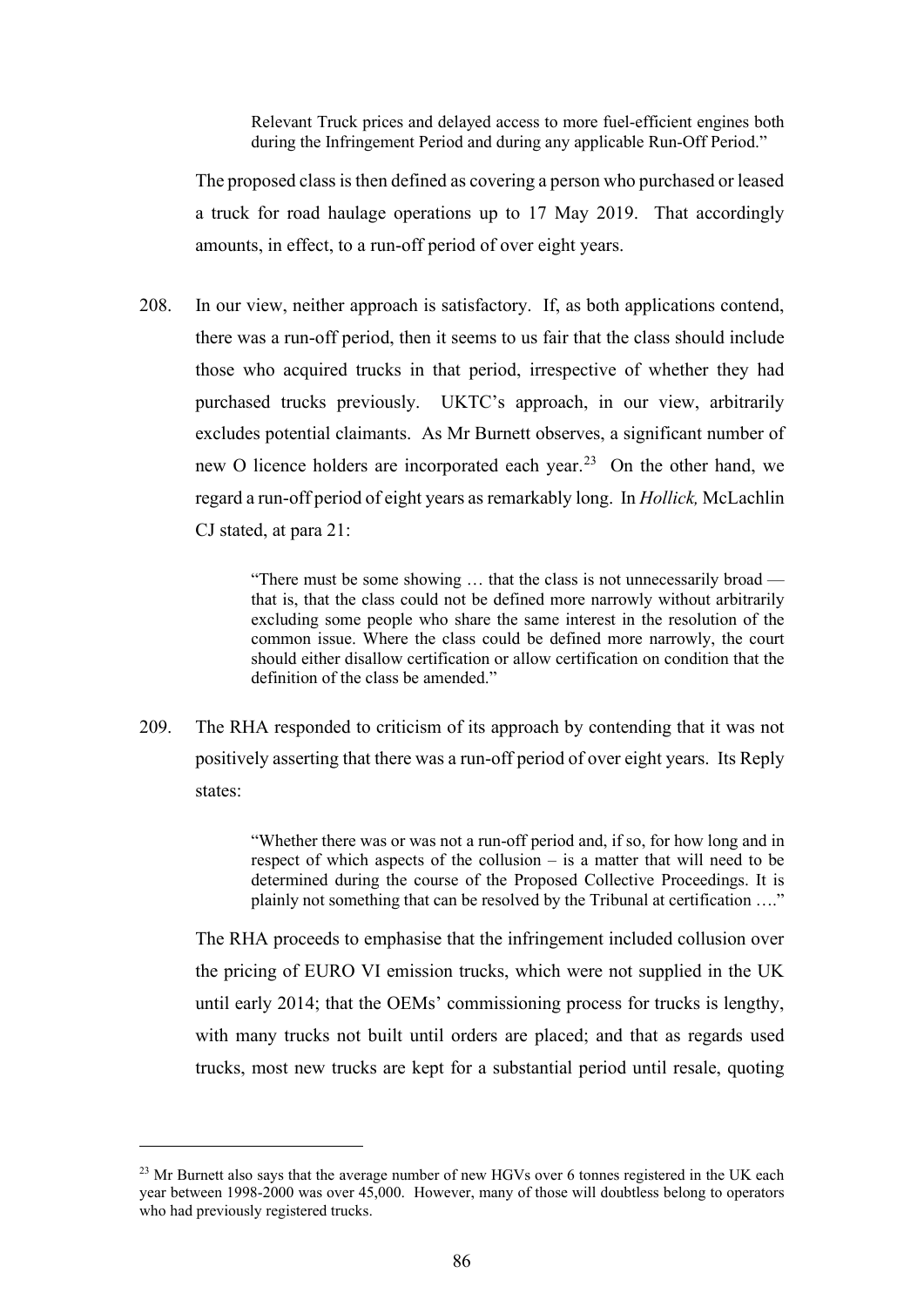evidence from the OEMs that, in some cases, this could be a period of between three and five or six years.

- 210. When asked about this at the hearing, Dr Davis, who has considerable experience in studying the effect of cartels, acknowledged that he had not encountered a case where a cartel had an eight year run-off period. He said that "intuitively" eight years seemed to him a long period for pricing effects, but that he cannot rule that out, especially where there may have been long-run contracts which were agreed during the cartel period. He further accepted that it may well be that the pricing overcharge run-off is somewhere between zero and four years, and that the EURO emissions effect runs out in 2014. Accordingly, the end date of May 2019 put forward by the RHA is not based on any economic assessment.
- 211. In our view, it is not satisfactory in the case of collective proceedings to leave the duration of the run-off period effectively 'open', to be considered as the proceedings unfold. Even in individual cases, claimants generally cannot 'sit on the fence' but have to assert the run-off for which they claim: not only is that essential to determine the boundaries of proportionate disclosure but the defendants are entitled to know the extent of their potential exposure. In collective proceedings, the imperative is all the greater. The CPO has to describe the claims certified for inclusion: r.  $80(1)(d)$ ; and it is necessary for the class of persons covered to be clearly identified, so that any class member can decide whether to opt-in or opt-out as the case may be: see rr. 79(1)(a) and 82. Moreover, once the class has crystalised, the proceedings encompass the claims of all represented persons, and the class representative would be in a difficult position if after a lengthy disclosure process it were to seek to narrow the class to exclude a large number of hitherto represented persons on the basis that it had over-defined the period for claims.
- 212. In our judgment, it is necessary to reach a view for the purpose of certification and avoid an over-broad class definition. In his closing submissions Mr Flynn came close to conceding that the RHA could not really support the extended period set out in the amended Claim Form and accepted that a period to the end of 2015 might appear more reasonable.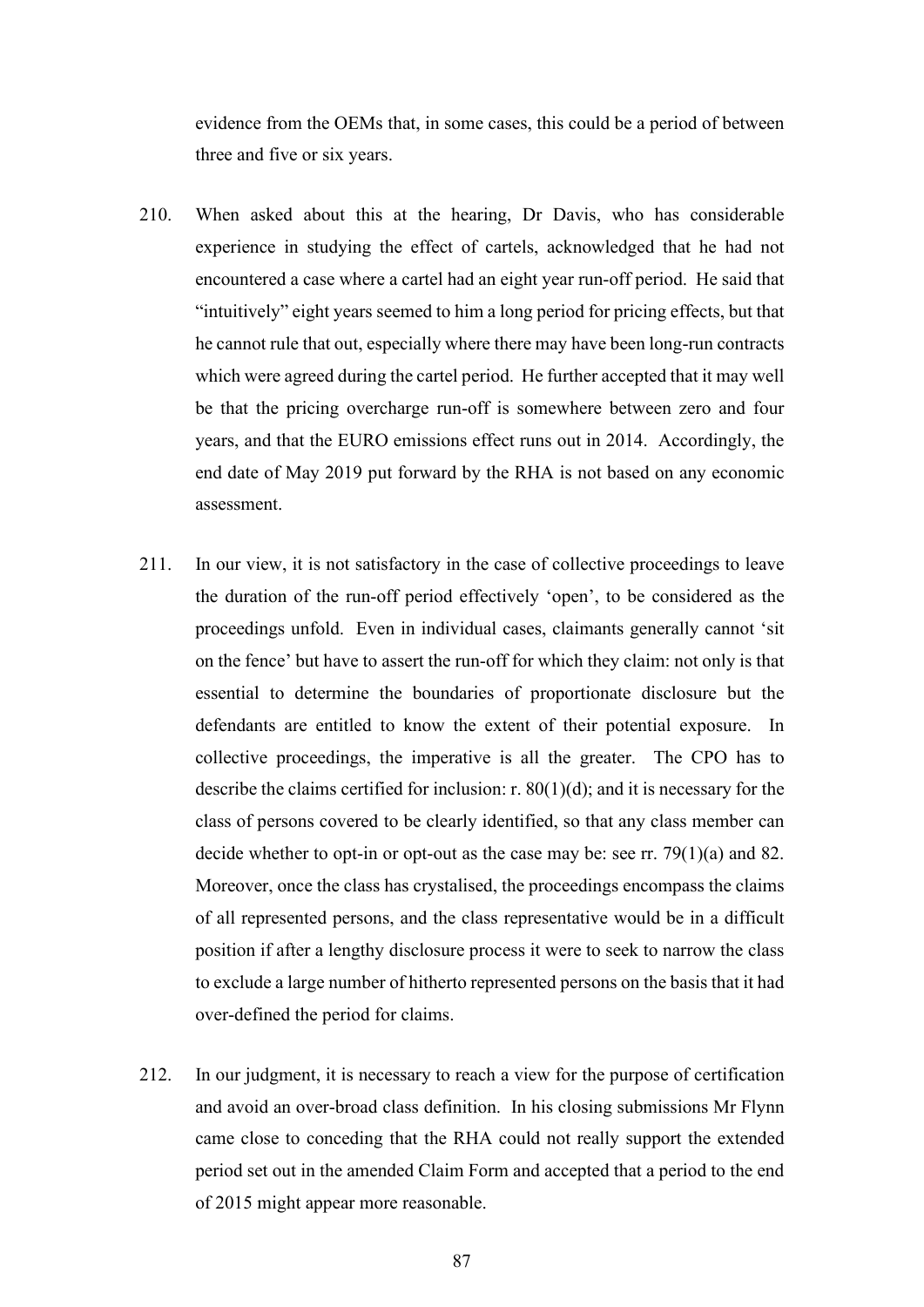213. Any cut-off will inevitably be imperfect and risks leaving some potential claimants outside the class, but a reasonable line has to be drawn. We consider that it is necessary to distinguish between different aspects of the claims. We see no difficulty about including in the class persons who entered into contracts to purchase or lease trucks during the cartel period and a fairly short run-off period, even if all or part of the price was paid, and the physical truck was delivered, subsequently. Secondly, we acknowledge that since the RHA action includes used trucks, a longer run-off may be appropriate for used trucks. On the basis of the material we have seen and in the circumstances of this case, we consider that a reasonable run-off for the RHA action is 31 January 2014 for new trucks and any EURO emissions claim, given that this covers the date when EURO VI emissions trucks became mandatory; and one year later (i.e. 31 January 2015) for used trucks to allow a modest extension for resale. Based on Dr Davis' findings, these periods may need to be curtailed further and that is something which needs to be explained in the notice to PCMs inviting them to opt-in to the RHA proceedings. Limited in this way, we think that the approach of the RHA to run-off claims gives some benefit to potential claimants over the narrower approach of the UKTC action, and enables the claims to be pursued for loss through delayed introduction of the EURO VI compliant trucks.

## **(4) Damages for the EURO emissions delay**

214. We have noted above that the RHA puts forward a method for claiming damages for increased costs resulting from the delayed introduction of EURO emission compliant trucks. By contrast, UKTC has no such methodology and we have held that such claims cannot be pursued as a common issue in the UKTC action. We obviously cannot reach even a preliminary view at this stage as to whether such a head of loss is sustainable. But we note that collusion regarding the introduction of emission compliant trucks was a significant aspect of the Decision. This is therefore a factor favouring the RHA proceedings.

#### **(5) Aggregate versus individual damages**

215. The UKTC action seeks aggregate damages whereas the RHA action does not. Aggregate damages offer the benefit of a single, final quantification and in some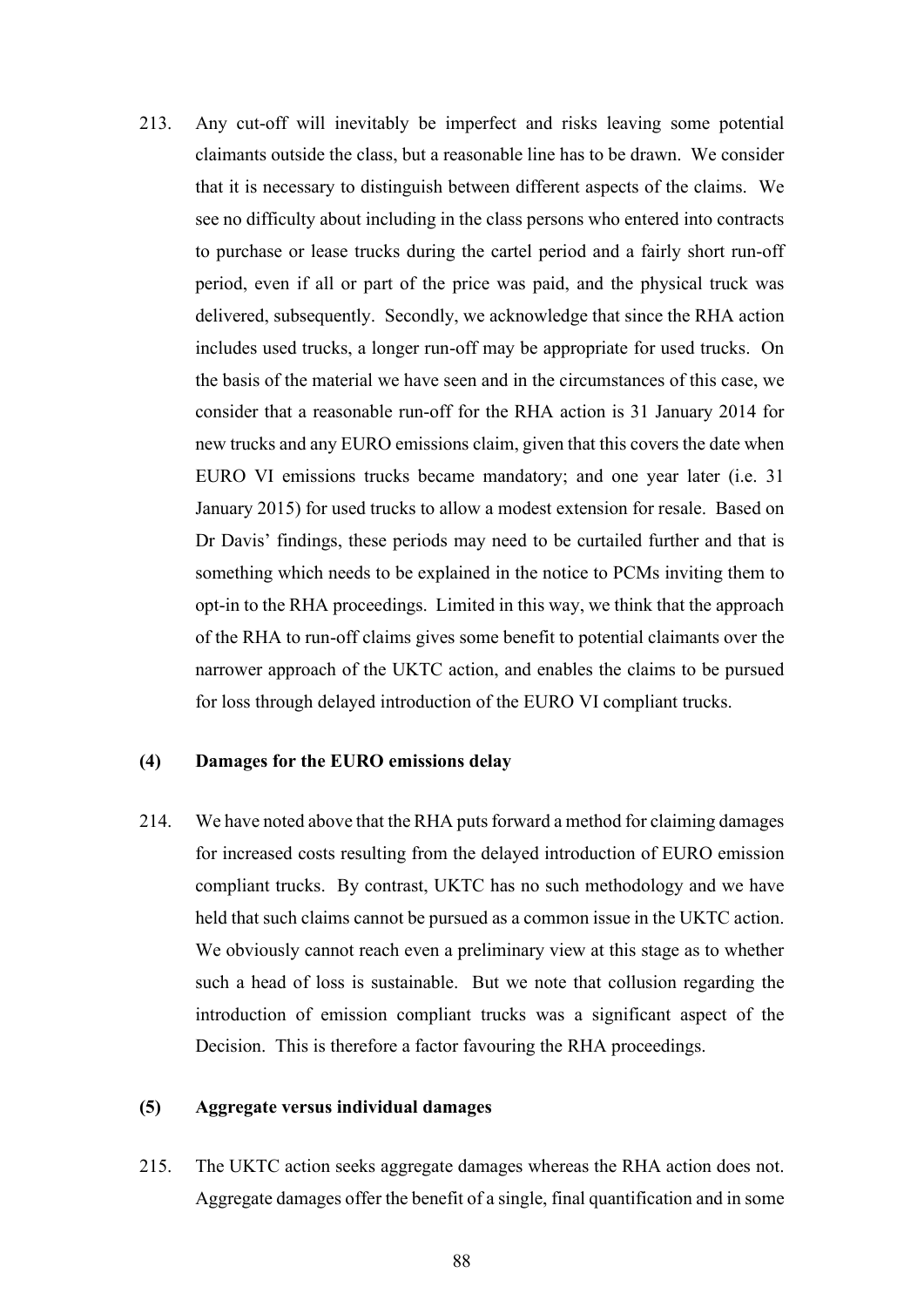cases involve a simpler and more efficient procedure. However, the quantification process for an aggregate award is more challenging since it makes greater demands on the method of quantification. Moreover, although UKTC has not sought to have pass-on approved as a common issue, we have held that this cannot be avoided: it will have to be confronted in the assessment process in arriving at an aggregate figure. We consider that the relative benefits of aggregate compared to individual damages in the present cases are closely tied to the relative strengths of the alternative expert methodologies, which we therefore proceed to consider next.

# **(6) Expert methodology**

216. We have discussed the alternative approaches of Dr Davis and Dr Lilico in some detail above. Although we have found that both approaches pass the *Microsoft*  test, we have to say that on considering all the expert evidence presented and after hearing clarification from the expert appointed by each of the two Applicants, we feel more confidence in the robustness of the method proposed by Dr Davis. In part, that is because the use of regression analysis is well tested and widely acknowledged. But more significantly, it is because the RHA is proposing opt-in proceedings which will give Dr Davis access to a significant volume of data from the class members, which he can therefore deploy for the purpose of sophisticated analysis that takes more account of the heterogeneity of the trucks market.

# **(7) Opt-out versus Opt-in**

217. This is perhaps the most fundamental difference between the two applications before us. Although UKTC does raise the alternative of opt-in collective proceedings, its very clear preference is for opt-out proceedings and Dr Lilico's reports were prepared on that basis. Not only is this a very relevant consideration in choosing between the two applications, it is a matter which the Tribunal must in any event address when presented with an application to certify opt-out proceedings. Rule 79(3) provides: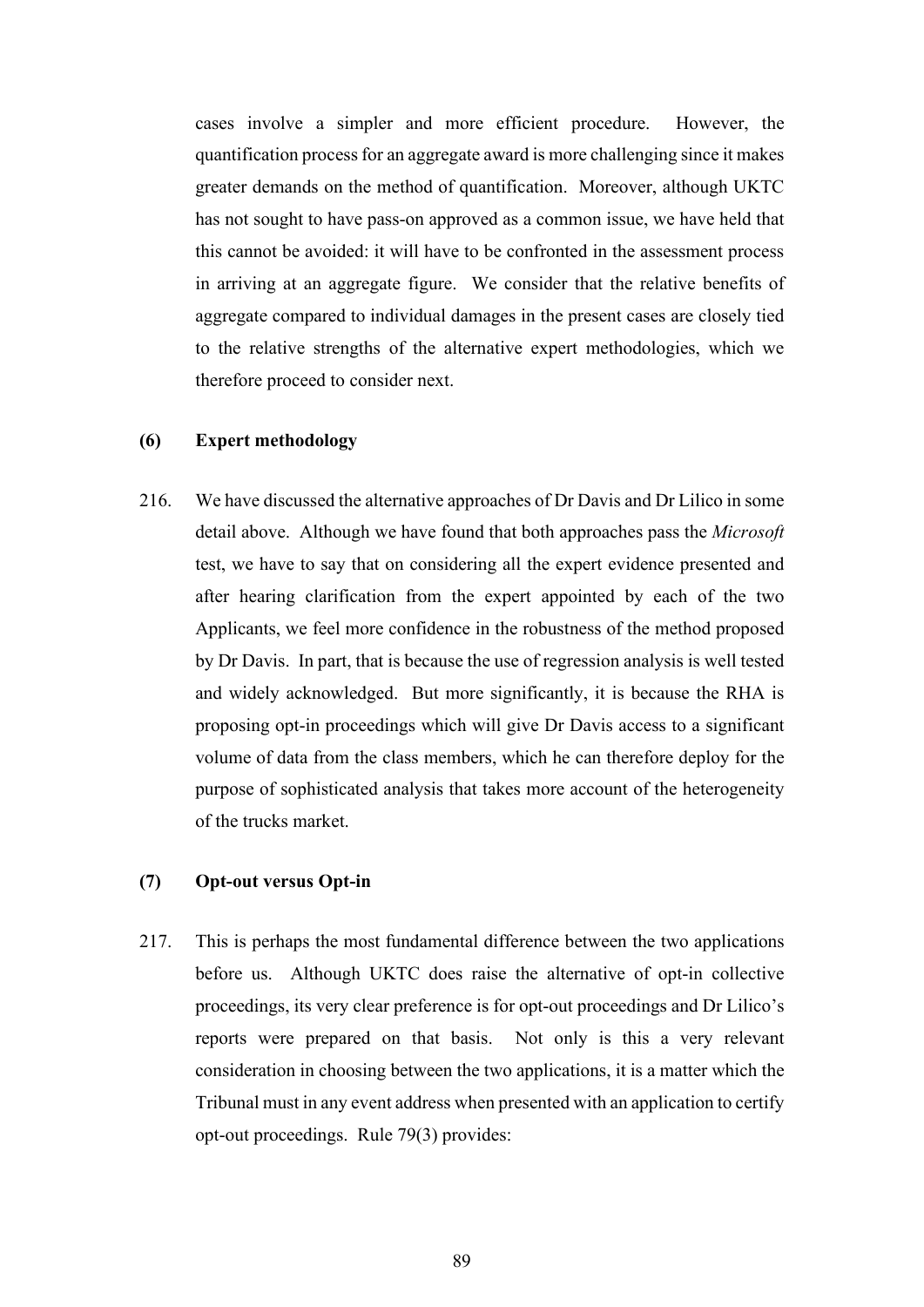"In determining whether collective proceedings should be opt-in or opt-out proceedings, the Tribunal may take into account all matters it thinks fit, including the following matters additional to those set out in paragraph (2)—

(a) the strength of the claims; and

(b) whether it is practicable for the proceedings to be brought as optin collective proceedings, having regard to all the circumstances, including the estimated amount of damages that individual class members may recover."

- 218. As Lord Briggs observed in *Merricks SC* at [60], it is only in the context of the decision whether collective proceedings should be authorised as opt-in or optout that the rules specify that consideration of the merits is relevant. This shows the additional scrutiny which is appropriate before certifying opt-out proceedings, reflecting the particular burden and risk of oppression to which opt-out collective proceedings can give rise: see *Merricks SC* per Lords Sales and Leggatt at [98]. In the present cases, we have no concerns about the strength of the claims. These are follow-on claims based on the Decision which found a very serious infringement.
- 219. However, we consider that it is practicable for the proceedings to be brought as opt-in proceedings. That is obviously the view of the RHA: Mr Burnett states in his first witness statement:

"Trucks constitute a material capital outlay. In addition, the haulage industry operates on tight profit margins, which means that any damage and loss caused by the Infringement will have had a material impact on road haulage operators. The RHA therefore took the view that it was unlikely that there would be inertia on the part of potential class members to opt in to the Proposed Collective Proceedings."

220. In our judgment, the view of the RHA is reasonable and well founded. In June 2017, the RHA established a website dedicated to the proceedings, providing information and offering a platform for PCMs to register their interest and sign up. By the time the RHA issued its application for a CPO a year later, almost 3,500 operators had formally signed up and a further 700 were in the process of doing so or had registered their interest. By the end of January 2021, the number had substantially increased to 13,200 operators signed up and a further 1,108 that had registered their interest. By the end of March 2021, the number signed up had risen to 15,761 and a further 1,871 had registered their interest. As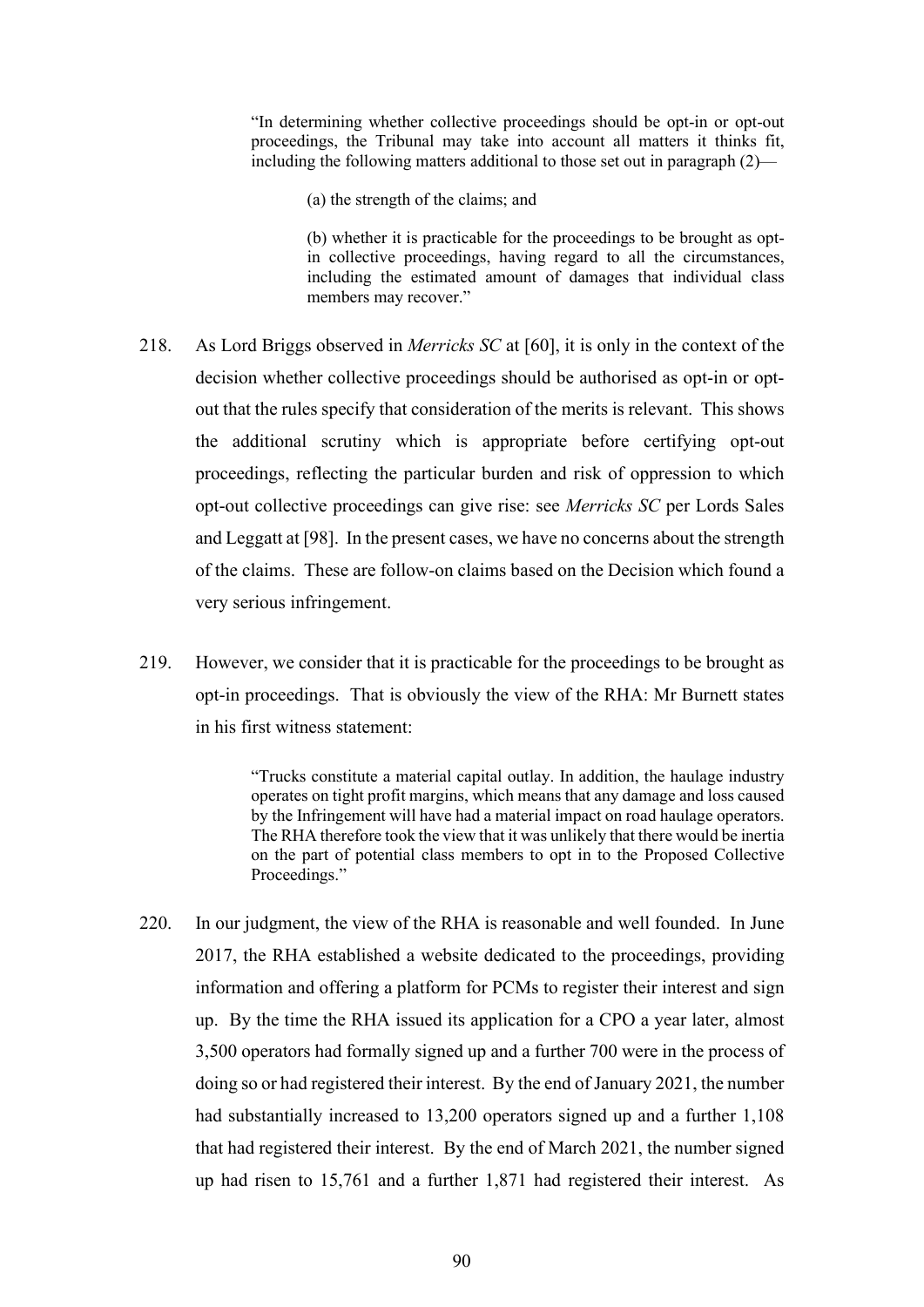mentioned above, over 10,000 of those PCMs are firms operating 10 or fewer trucks. Moreover, while the RHA main members are estimated to account for about half the approximately 500,000 HGVs (i.e vehicles over 3.5 tonnes and therefore a broader category than the trucks that are the subject of these proceedings) on the roads in the UK, it is clear that the RHA has succeeded in reaching out to non-members: 45% of the PCMs who had signed up to the RHA's proposed proceedings by 2018 are non-members. The RHA has strong connections with the industry, and the publication of a CPO and publicity for a formal deadline for opting-in can be expected to lead many more firms to join the proceedings. Accordingly, we do not accept the submission of UKTC that this is a case where there would be "a significant risk" that small or single vehicle operators would not have the motivation or financial incentive to opt-in to the proceedings.

# 221. As Lord Briggs observed in *Merricks SC* at [92], opt-out proceedings are:

"designed to facilitate access to legal redress for those who lack the awareness, capability or resolve required to take the positive step of opting in to legal proceedings."

That characterisation clearly applied to the gargantuan class of individual consumers, each with very small claims, in *Merricks*. It is likely to be a significant consideration for other proceedings combining claims by consumers and/or where the recovery by each individual is very small. The potential class and likely amounts involved here are very different. In the circumstances of the present proceedings, we consider that even very small firms or individual traders are likely to become aware of the proceedings and that, if they are interested in recovery, they will take the initiative to join in. In short, we do not think that there will be significant practical problem in converting potential claimants into litigants.

222. In seeking to persuade the Tribunal to prefer its opt-out application, UKTC also raised the spectre of a limitation defence being raised against PCMs joining the RHA opt-in class, which it contended would not be available as against its optout proceedings. The RHA action was commenced on 17 July 2018, within the applicable two-year limitation period from the date of the Decision: see r. 31 of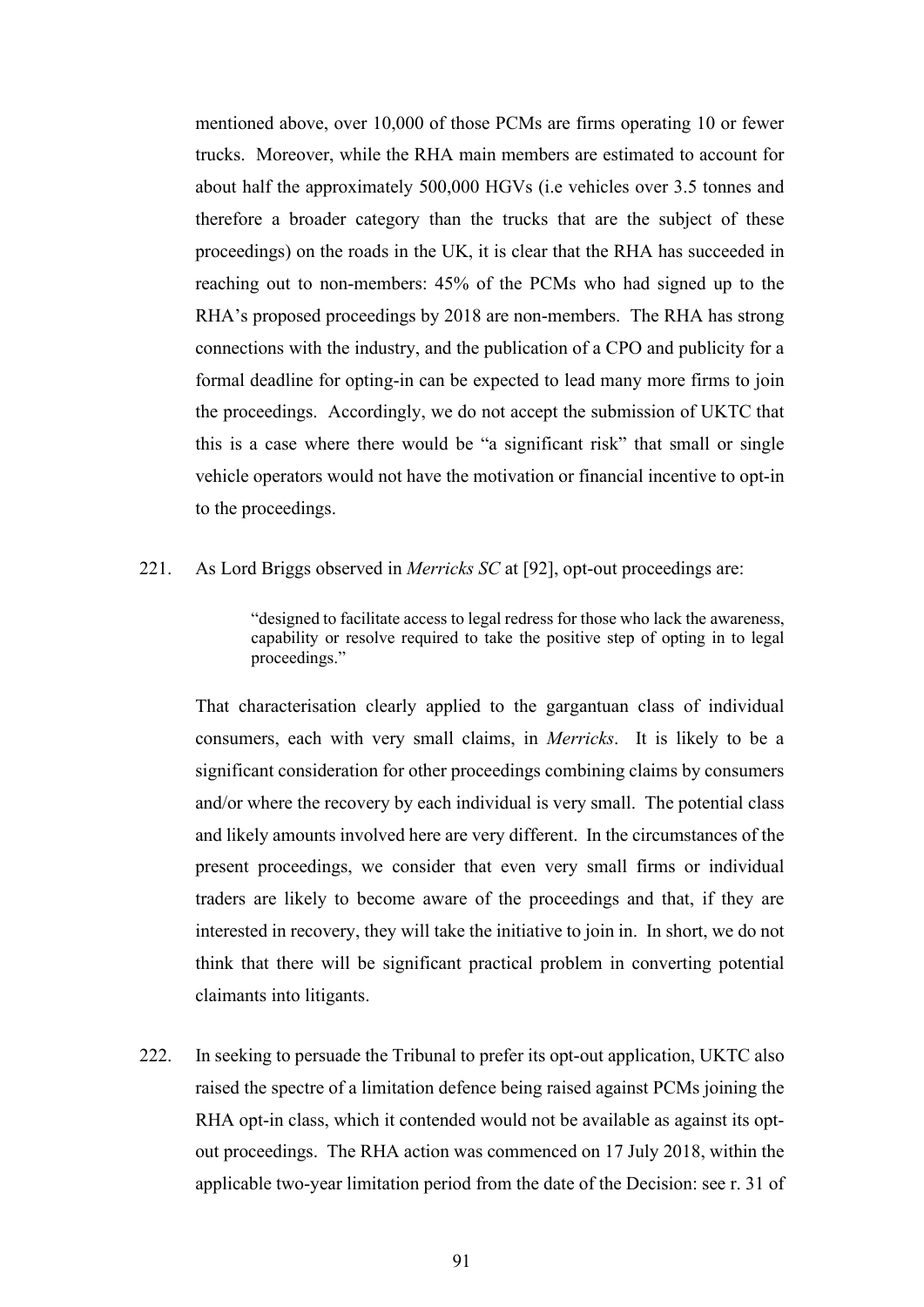the Competition Appeal Tribunal Rules 2003, as applied by r. 119 of the CAT Rules 2015. The suggestion appears to be that the OEMs could seek to argue that for each claim comprised in the opt-in proceedings, the limitation period applies to the date on which that claimant exercises the right to opt-in. However, it is notable that UKTC did not go so far as to suggest that this would be a sound argument and none of the OEMs suggested that such a limitation argument was available to them. We think that any such argument would be misconceived. It is clear from s.  $47B(1)-(2)$  that it is the class representative who commences the proceedings, and it is those proceedings which serve to "combine" the various claims which are included. The decision of the Tribunal to grant a CPO does not constitute a decision that the proceedings may be started, but that they may be "continued": s. 47B(4). Moreover, we consider that it would frustrate the legislative purpose of the collective proceedings regime if for the purpose of limitation a class member became a party only from the time when they opt-in, and if opt-out proceedings were regarded differently: see *Lloyd v Google LLC*  [2021] UKSC 50 at [81]. We should add that if any of the OEMs were nonetheless subsequently to raise such an argument after the stance it adopted at the determination of the CPO applications, this might constitute an abuse.

223. There is no presumption under the legislative scheme in favour of opt-in over opt-out proceedings: see now *BT Group PLC v Le Patourel* [2022] EWCA Civ 593. However, for the present claims, opt-in proceedings have the notable advantage of giving the expert economists access to a very significant source of data from the claimants to inform and support their quantification of estimated damages, as discussed above. In all the circumstances, we consider that they are not only practicable but the more reasonable and sensible way of proceeding, in the interests of justice to all the parties.

# **(8) Funding arrangements**

224. UKTC submitted that its opt-out application was preferable for PCMs since its funding arrangements for that action were "considerably more favourable" to its PCMs than the arrangements which would apply to the RHA's opt-in proceedings.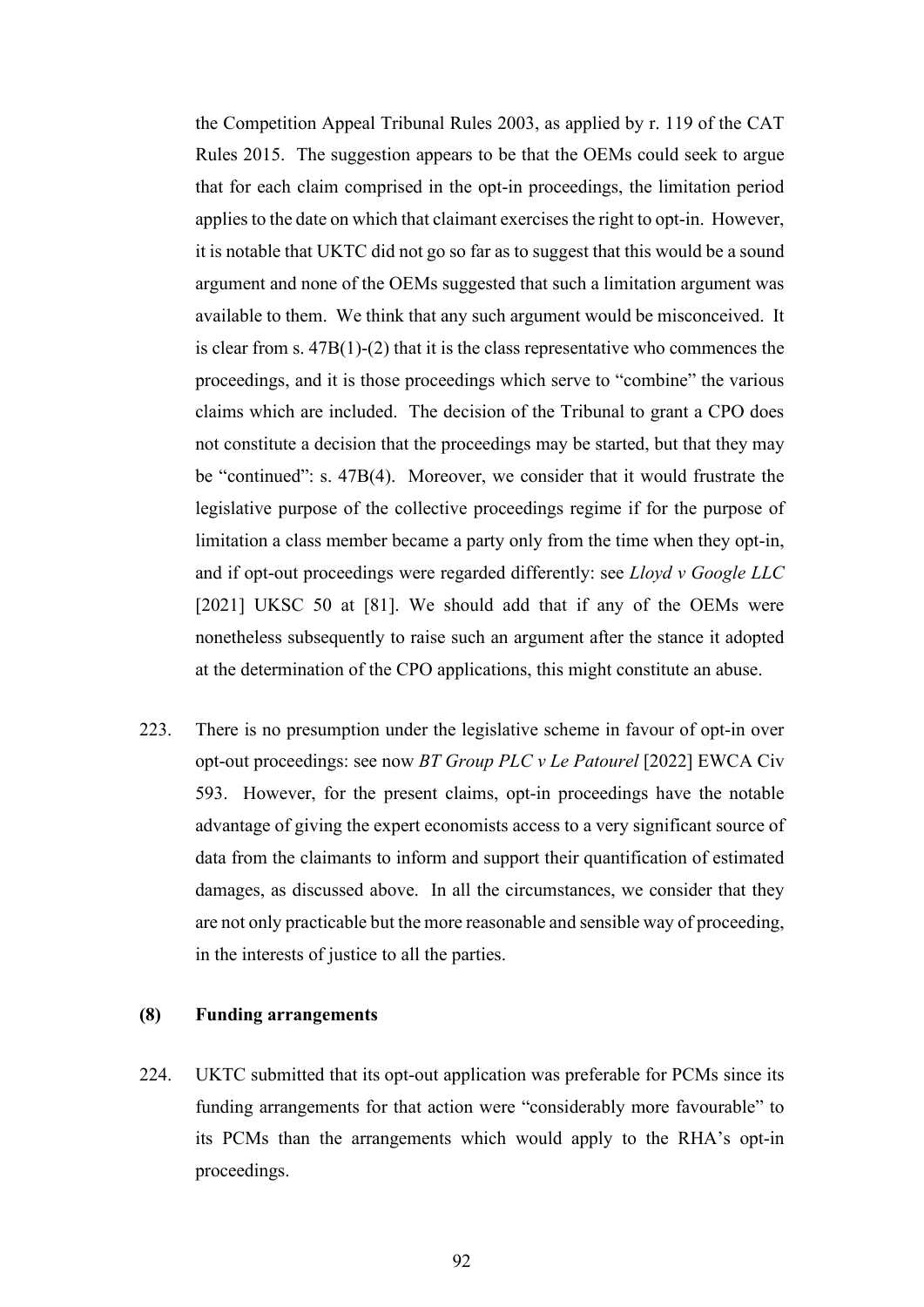- 225. In the case of UKTC's opt-out proceedings, under the arrangements with its third-party funder and after-the-event ("ATE") insurer, the funder's remuneration and ATE premium would fall to be paid from any sum ordered by the Tribunal after the appropriate damages had been paid to the claimants seeking payment. In the case of the RHA's opt-in application, the funder and insurance premium would be paid out of the damages recovered for all the individual claimants, so diminishing the amount available for them. In that regard, UKTC stressed that the percentage of damages recovered payable to the RHA's third-party litigation funder ("Therium") varies between 5% and 30%, depending on the level of recovery.
- 226. Both the UKTC and the RHA applications understandably depend on thirdparty funding which, as Henderson LJ observed in his judgment (with which the other members of the Court of Appeal agreed) on the appeal from the Tribunal's Funding Judgment in the present proceedings, "is widely acknowledged to play a valuable role in furthering access to justice": *Paccar Inc v Road Haulage Association Ltd and UK Trucks Claim Ltd* at [5]. The distinction in the remuneration arrangements for the funder flows from the provisions in the statutory regime for collective proceedings. The funder's remuneration and any ATE premium are not recoverable from the losing party and, prima facie, must therefore be paid by the successful party out of the damages recovered before any distribution is made to the claimants, in the same way as any unrecoverable portion of the successful party's legal fees. That is the position in all litigation where the successful party is supported by third-party funding.
- 227. However, s. 47C includes the following provisions:

"(5) Subject to subsection (6), where the Tribunal makes an award of damages in opt-out collective proceedings, any damages not claimed by the represented persons within a specified period must be paid to the charity for the time being prescribed by order made by the Lord Chancellor under section 194(8) of the Legal Services Act 2007.

(6) In a case within subsection (5) the Tribunal may order that all or part of any damages not claimed by the represented persons within a specified period is instead to be paid to the representative in respect of all or part of the costs or expenses incurred by the representative in connection with the proceedings."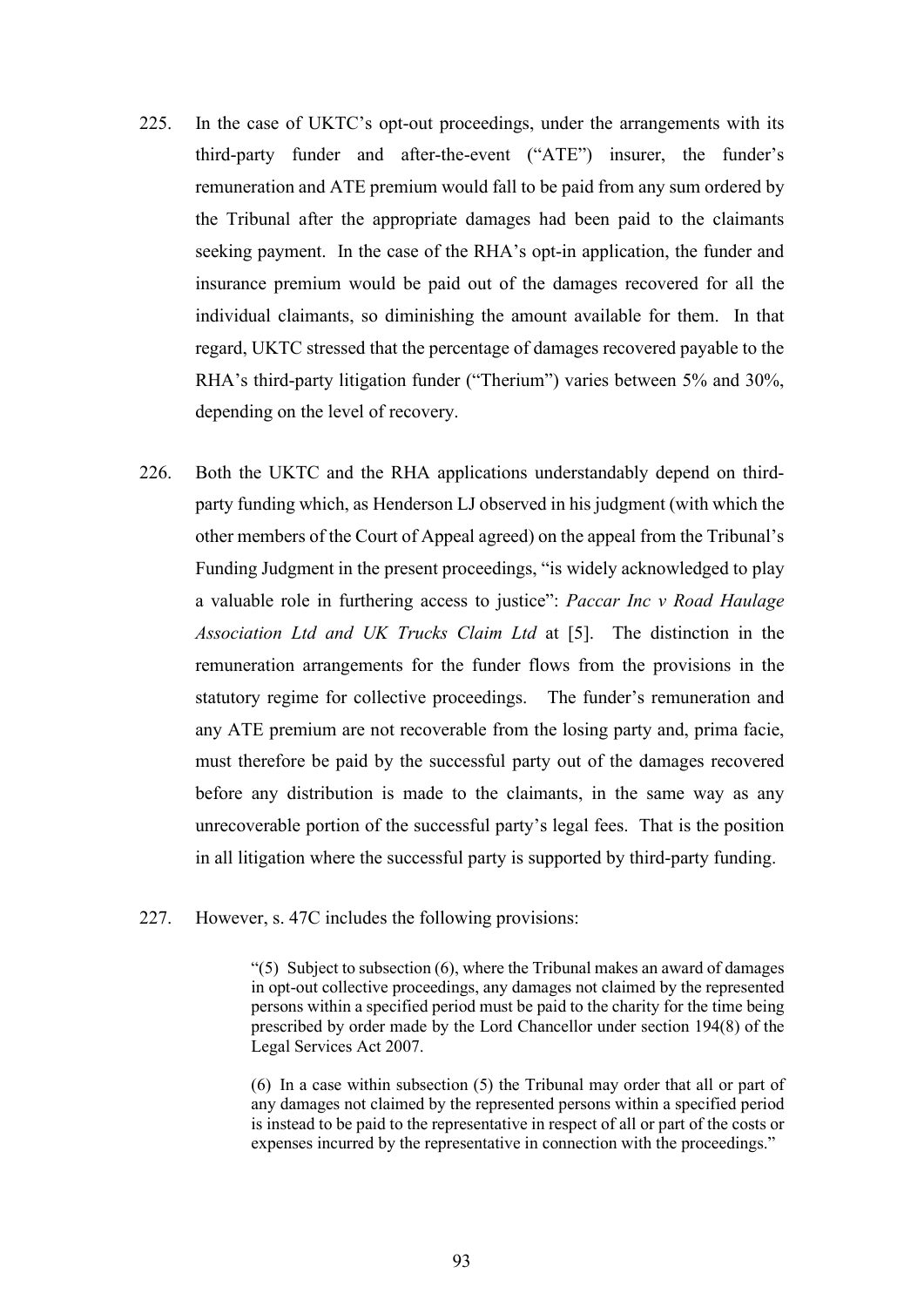Accordingly, the Tribunal may order that the class representative's costs and expenses, which will include the remuneration due to the funder and any ATE premium, are paid out of the unclaimed 'pot' of aggregate damages. All the experience with opt-out class proceedings in North America has shown that there is usually a significant portion of the aggregate damages in such proceedings that are not claimed: see *Gutmann* at [174]. It is well-known that commercial third-party funders rely on this when providing very substantial funding for opt-out class actions. By contrast, for opt-in proceedings where all the represented persons have expressly decided to take part, it can be expected that virtually all will seek payment of their share of damages recovered, whether those damages are assessed on an aggregate or individual basis.

- 228. Mr Flynn submitted that if this objection to the RHA's basis of funding were valid, there would be an inherent preference for opt-out proceedings whereas that is not what the statutory regime provides. We do not think it is necessary to go that far. We recognise that although this distinction is inherent in the arrangements that are likely to apply to most such proceedings, it is not expressly mentioned under r. 79(3). However, that rule enables the Tribunal to "take into account all matters it thinks fit" and, in our view, the impact of the funding arrangements for PCMs can be a relevant consideration.
- 229. Nonetheless, we consider that it is necessary to consider this in concrete, not abstract, terms. Mr Flynn showed the Tribunal the provisions of the funding arrangement with Therium governing the extent of the funder's remuneration. In the event that the RHA action is successful, then after reimbursement of its contributions to the RHA's legal and other expenses, a significant portion of which should be recovered by the RHA from the losing party, the degree of Therium's remuneration is determined by what Mr Flynn described as a "waterfall": the percentage paid to Therium decreases as the amount of damages increases. Specifically, if the total damages reaches £3 billion, Therium's remuneration is 6% whereas if it is £2 billion, the remuneration is 8%, and so forth. It is only if the total recovery is no more than £150 million that Therium's remuneration reaches the 30% figure. As at 28 January 2021, PCMs signed up and registered for the RHA action accounted, according to Mr Burnett, for some 315,000 trucks in total (i.e. new and used), and by 29 March 2021 the number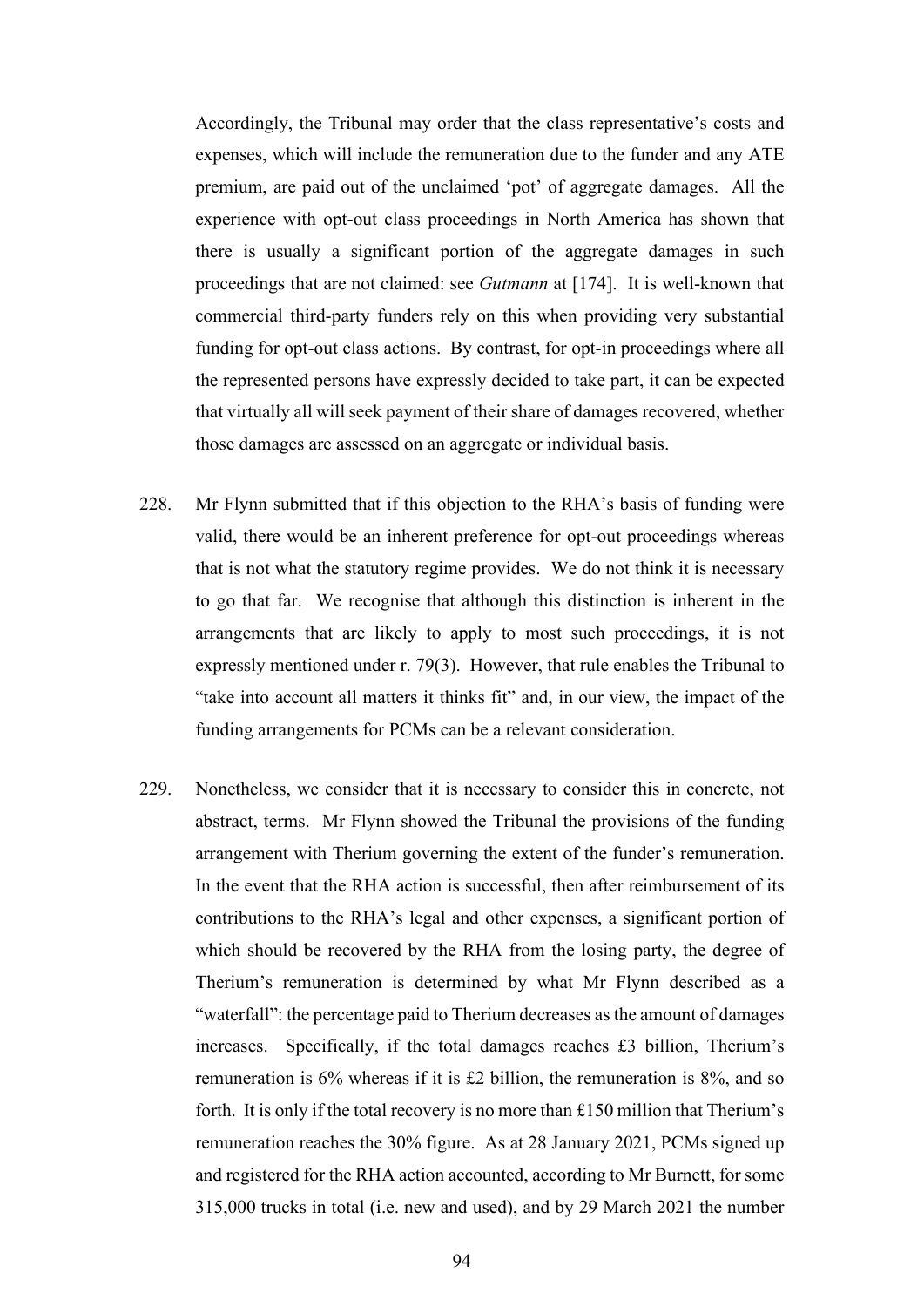had increased further.<sup>24</sup> As we have observed, the number of class members, and therefore the number of trucks for which claims are made, is likely to increase significantly if a CPO is made. Even on the numbers presently signed up or registered with the RHA, recovery on average of £6,700 per truck (including interest) would mean that the £2 billion figure is reached.

230. That figure for potential average damages is to be compared with the RHA's admittedly very preliminary suggested overcharge figure of £10,000 per truck *plus* interest and UKTC's suggested figure of £21,000 per truck (but including compound interest): para 164 above. Precise calculations are obviously impossible at this stage and estimation is complicated by the uncertainty of passon. But we do not consider that there is here a realistic concern that the remuneration arrangements with Therium may operate unfairly as regards the class members or that, if their claims are successful, those class members are likely to be deprived of a significant part of their damages. We have held above that without collective proceedings the overwhelming majority of those class members would be unlikely to be able to bring their claims at all. The collective proceedings would be impossible without third-party funding. If the Tribunal considers that opt-in proceedings are otherwise preferable in the circumstances of the case, we think it should be slow to reject opt-in proceedings where the funder's remuneration does not appear unreasonable, only because the funder will be paid in the manner that is inevitable for proceedings of that kind.

# **(9) Conclusion**

231. Taking all these factors into account, we have reached the clear view that the RHA opt-in proceedings are preferable to the UKTC opt-out proceedings, or even to the UKTC proceedings on an opt-in basis. However, that conclusion is based on a determination that the RHA action can comprise both new and used trucks, a question to which we now turn.

<sup>24</sup> Mr Burnett says that as at 29 March 2021, signed up PCMs account for over 250,000 *new* trucks in the period of the cartel plus one year. The number of *new and used* trucks with a longer run-off period will clearly be significantly higher.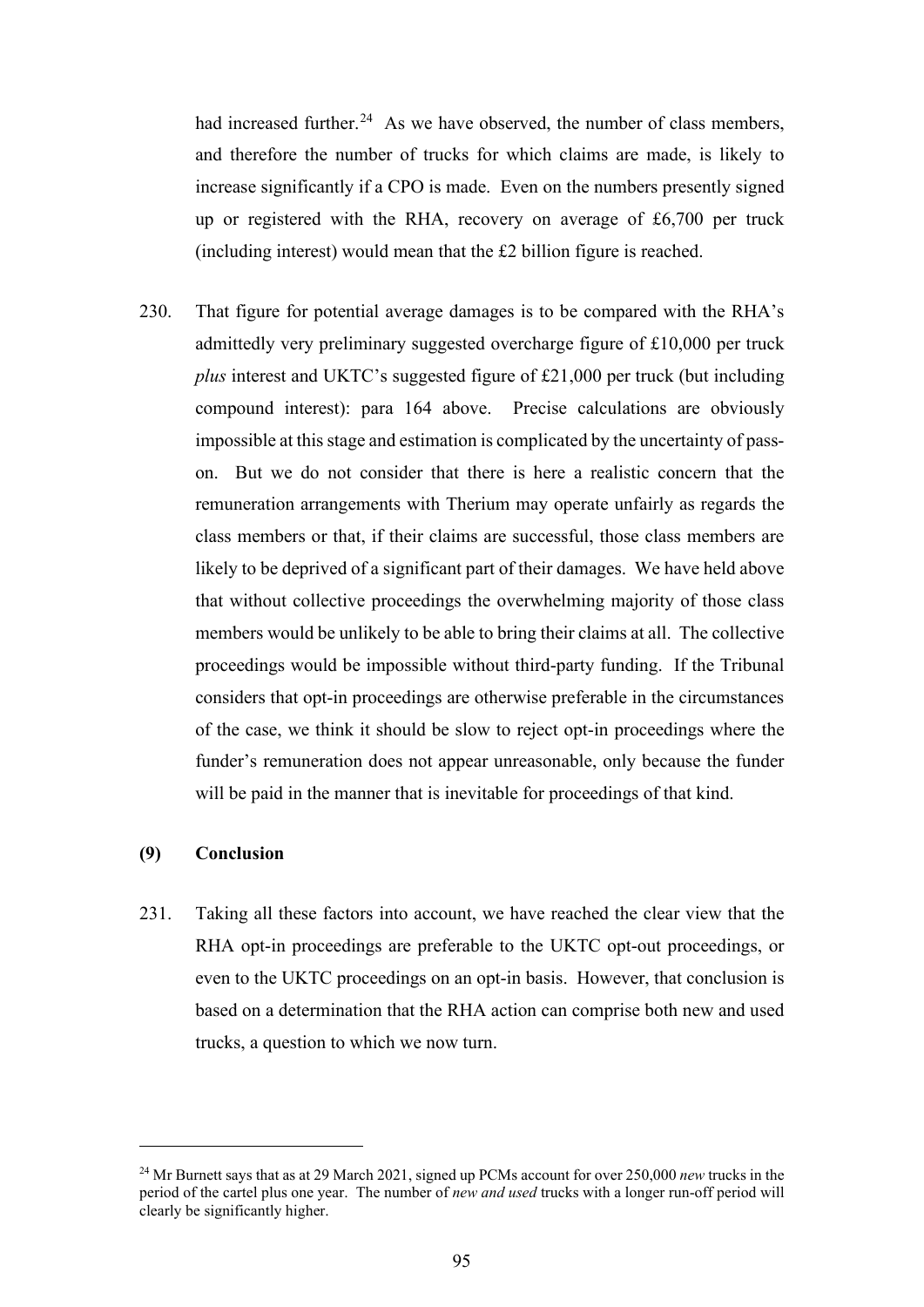#### **M. THE RHA ACTION: NEW AND USED TRUCKS**

232. It was urged strenuously by the OEMs that the RHA application was unsustainable because the inclusion of claimants for both new and used trucks in the class would give rise to an irreconcilable conflict of interest on the part of the RHA and its legal advisors. Claims in respect of new trucks would face the pass-on argument that all or part of the overcharge would be recovered in an enhanced price that could be charged on re-sale of the truck after a period of use. Claims in respect of used trucks were dependent on establishing such a pass-on by way of an overcharge in the used price. The RHA in its Reply recognises that:

> "The total damages awarded to purchasers of new Relevant Trucks will need to account for any overcharge suffered by purchasers of used Relevant Trucks (at least to the extent that the purchasers of new Relevant Trucks sold on their Trucks and the same Relevant Trucks are implicated) and, broadly speaking, the lower the overcharge suffered by purchasers of used Relevant Trucks, the higher the overcharge suffered by purchasers of new Relevant Trucks (and vice versa) …"

- 233. Accordingly, it is in the interest of those claiming for new trucks to argue that there was no or little pass-on, whereas the interest of those claiming for used trucks is precisely the reverse. On that basis, it was submitted that the RHA cannot fairly represent both these interests since they gave rise to a direct conflict, and that the requirement of r.  $78(2)(a)$ , that the RHA "would act fairly and adequately in the interests of the class members" cannot be satisfied. Further, it was argued that the question of the level of overcharge on used trucks does not constitute a "common issue" if the class members have opposing interests as to its resolution. The OEMs therefore submitted that the RHA action cannot be approved insofar as it covers both new and used trucks.
- 234. We recognise that the real concern of the OEMs is not any representational problems for the RHA or conflicts within the class, but to minimise their own potential exposure to damages by reducing the scope of the proceedings. UKTC sided with the OEMs in this regard, but its concern was to promote its own application as preferable, no doubt appreciating that the Tribunal might be unable or disinclined to certify two overlapping sets of collective proceedings. Nonetheless, the argument is clearly an important one.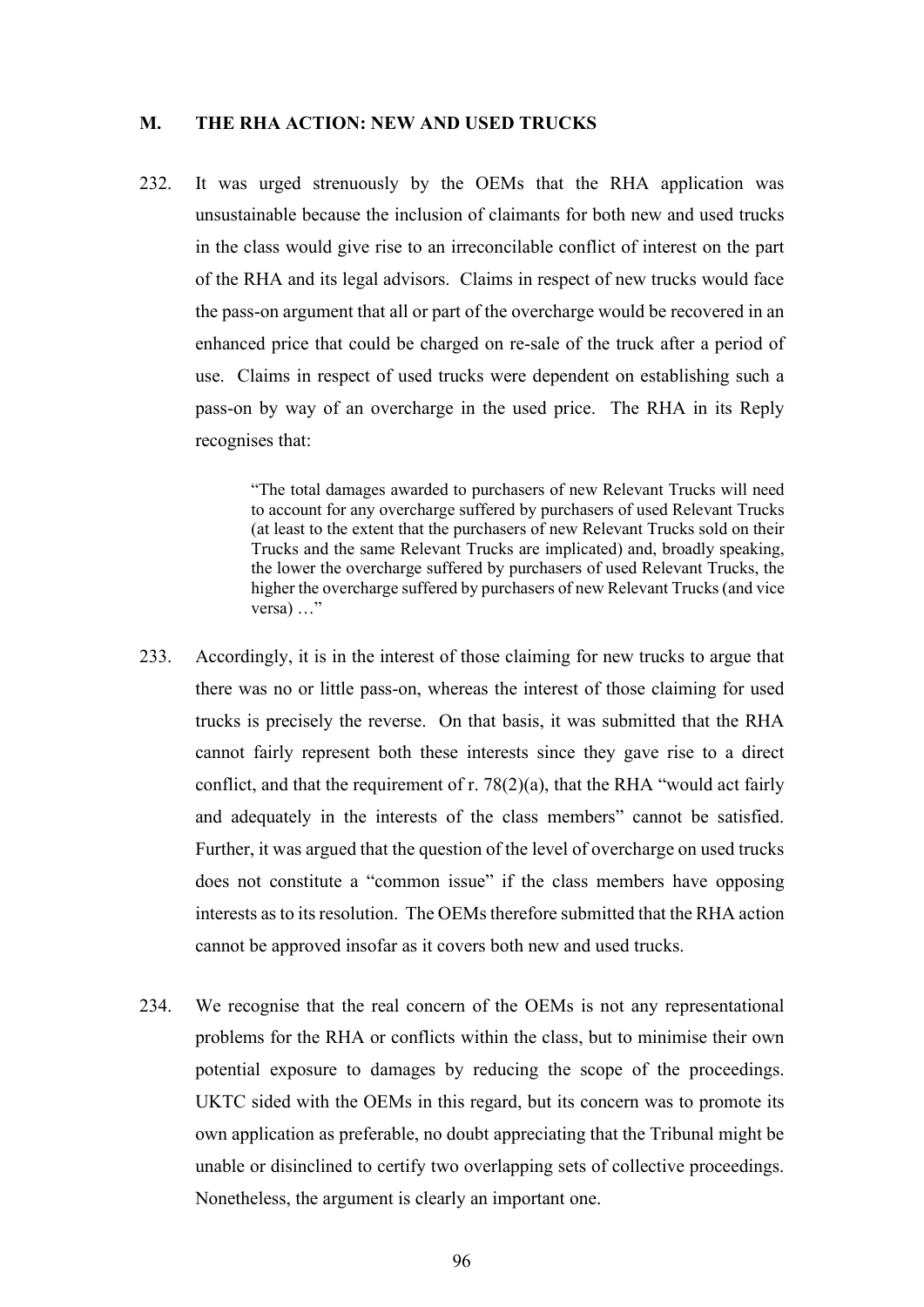235. The OEMs pointed to strong statements in the Canadian jurisprudence to the effect that there cannot be fundamental conflicts of interest in the certified class. MAN referred, for example, to the judgment of the Ontario court in *Carom v Bre-X Minerals Ltd* (1999) 44 OR (3d) 173. Those were complex proceedings brought on behalf of shareholders in the defendant gold-mining company ("Bre-X"), essentially alleging fraudulent announcements concerning the discovery of gold resources, which greatly inflated the Bre-X share price. There were seven related applications for class action certification, and after a thorough analysis of all the claims, Winkler J (as he then was) granted certification for the class action against the company and its officers,  $2<sup>5</sup>$  but refused to certify the actions against various brokers and analysts who were alleged to have promoted Bre-X shares. The latter decision rested heavily on the finding that collective proceedings of the claims against the brokers and analysts were not the preferable procedure (a requirement under the Ontario statute) since the individual issues were so significant that resolution of the common issues would not materially advance the litigation (see at 239-244). But the judge also held as regards the claims against two of the investment banks that the proposed representative plaintiffs faced an irreconcilable conflict of interest. He said, at 245:

> "The representative plaintiffs proposed for [the claims against the two banks], are also proposed representative plaintiffs in the main Bre-X-Carom I action. This dual status leaves each of them in a position where they have potential conflicts in interest with the other subclass members on the common issues. The conflicts arise from the causes of action pleaded. In the main action, the plaintiffs have claimed in conspiracy against the Bre-X defendants. There are no allegations of conspiracy against [the banks]. However, proof of the conspiracy claim against the Bre-X defendants in the main action may well serve as a defence to the claims against [the banks]. Where the success of a claim of one class may serve as a defence to the claims of another class or a subclass, the representative plaintiffs advancing the separate claims cannot help but have a conflict on the common issues."

<sup>&</sup>lt;sup>25</sup> Winkler J refused to certify the claim in negligent misrepresentation, but that decision was reversed by the Court of Appeal of Ontario (2000) 51 OR (3d) 236, and is not material for present purposes.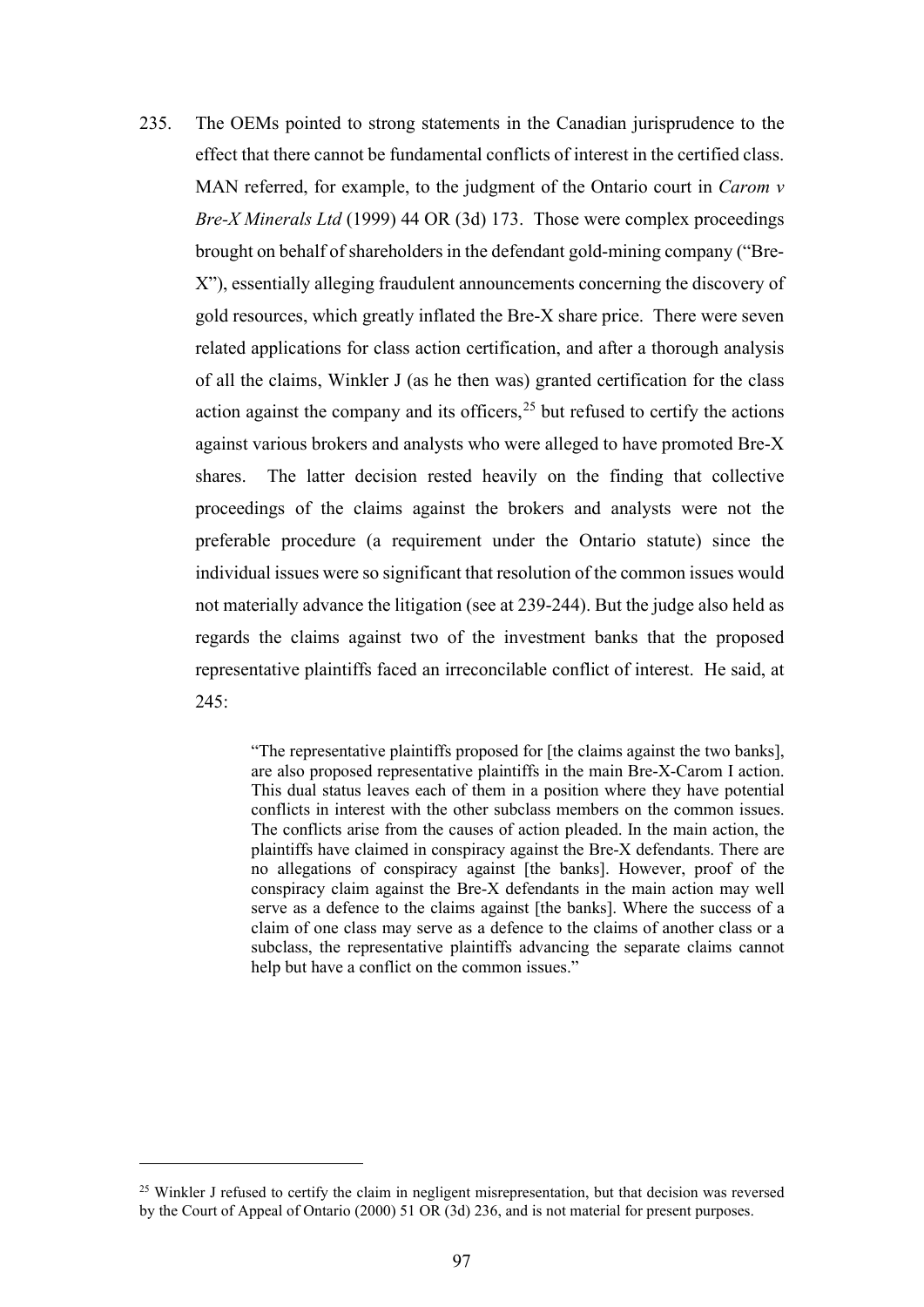# 236. Mr Jowell QC referred to the statement by the Court of Queen's Bench of Alberta in *Elder Advocates of Alberta Society v Alberta* (2008) ABQB 490 at [521] as a convenient summary of the position in Canada:  $^{26}$

"Success for one class member must mean success for all. All members of the class must benefit from the successful prosecution of the action, although not necessarily to the same extent. A class action should not be allowed if class members have conflicting interests: *Western Canadian Shopping Centres Inc.* at para. 40. If one class member is successful on a common issue, either all class members are successful or some class members are indifferent to that issue. There is no common issue if success for one member of the class means loss for another: *Paron* at para. 66 (citing *Western Canadian Shopping Centres* at para. 40)."

As the RHA noted, the judge proceeded to explain, at [522]:

"Class members need not be identically situated and wide differences between class members can be tolerated: *Condominium Plan No. 0020701* at para. 77; see also *Western Canadian Shopping Centres Inc.* at para. 54. The real focus of this analysis is whether there is a conflict of interest within the class, as such conflicts tend to destroy the commonality of interest and put counsel in an impossible situation. In some cases, a conflict of interest can be dealt with by naming formal subclasses and, if necessary, providing separate representation for each of the subclasses. Alternatively, the problem can be resolved by redefining the class to exclude those with conflicting interests. In other instances, however, the conflict may be so fundamental that it prevents the action from proceeding as a class action; for example, where all the issues are only "sub-class common" and there are no "universally common issues:" *Paron*  at para. 67; *Metera* at paras. 56-57."

237. Mr Flynn sought to rely on the judgment of the Supreme Court of Canada in *Infineon Technologies v Option Consommateurs*, 2013 SCC 59. That concerned an application for certification of a follow-on competition damages case, arising out of a three-year price cartel between major manufacturers of dynamic random-access memory chips ("DRAM"), which are commonly used in a wide range of electronic devices such as personal computers, cellular telephones and digital cameras. The manufacturers were subject to decisions and fines for infringement of both US and EU competition law (see COMP/38511 – *DRAMs,*  Commission Decision of 19 May 2010). They sold DRAMs through a number of complex distribution channels to equipment manufacturers such as Dell,

<sup>&</sup>lt;sup>26</sup> The quoted passages are *obiter* since the decision to certify class proceedings for some of the claims but not others did not turn on any consideration of conflicts. The decision was largely upheld on final appeal by the Supreme Court of Canada, 2011 SCC 24.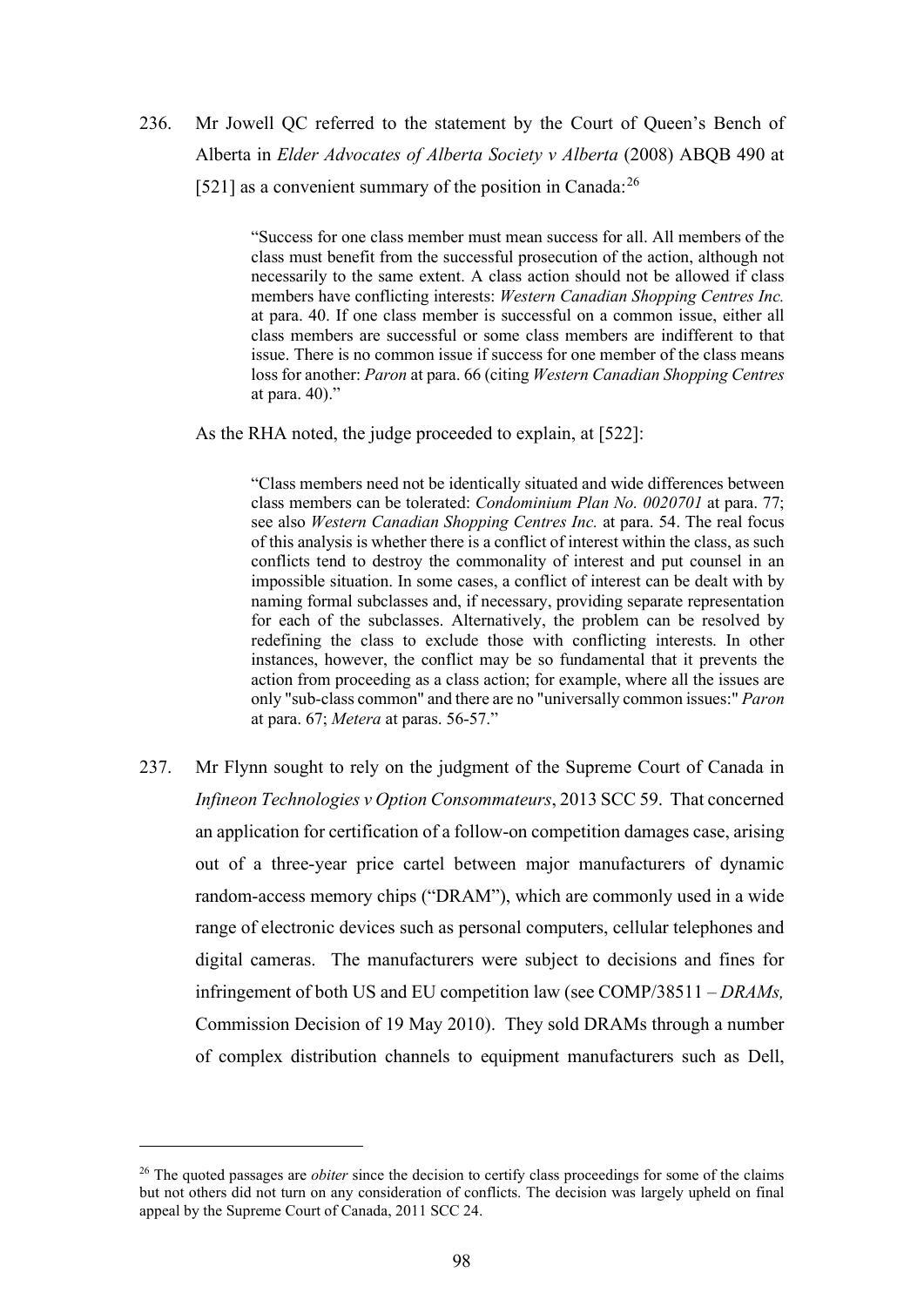Hewlett-Packard, Apple and IBM, who in turn sold either to intermediaries in the distribution chain or direct to end users.

- 238. Option consommateurs (a consumer organisation) started class action proceedings in Quebec for a class defined as comprising any person who purchased in Quebec either DRAM or a product containing DRAM in the relevant period, whether as a consumer or a relatively small business (specified as a business employing no more than 50 people). The proposed class therefore comprised both direct purchasers from the defendants and indirect purchasers who acquired DRAM or a product containing DRAM either from a direct purchaser or from another indirect purchaser at a different level of the distribution chain.
- 239. At first instance, the judge refused to authorise the class action on a number of grounds, including that the interests of the class representatives conflicted with those of the non-consumer members of the proposed class. His decision was reversed on appeal, and the further appeal by some of the defendants to the Supreme Court of Canada was dismissed.<sup>27</sup>
- 240. Art. 1003 of the Quebec Code of Civil Procedure ("CCP"), which incorporated the province's class action regime, provides insofar as relevant:

"The court authorizes the bringing of the class action and ascribes the status of representative to the member it designates if of opinion that:

(a) the recourses of the members raise identical, similar or related questions of law or fact;

…

(d) the member to whom the court intends to ascribe the status of representative is in a position to represent the members adequately."

Further, art. 1048 states:

"A legal person established for a private interest, partnership or association defined in the second paragraph of article 999 may apply for the status of representative if

<sup>&</sup>lt;sup>27</sup> All but the two Infineon companies discontinued their appeals, apparently following settlements: judgment fn 1.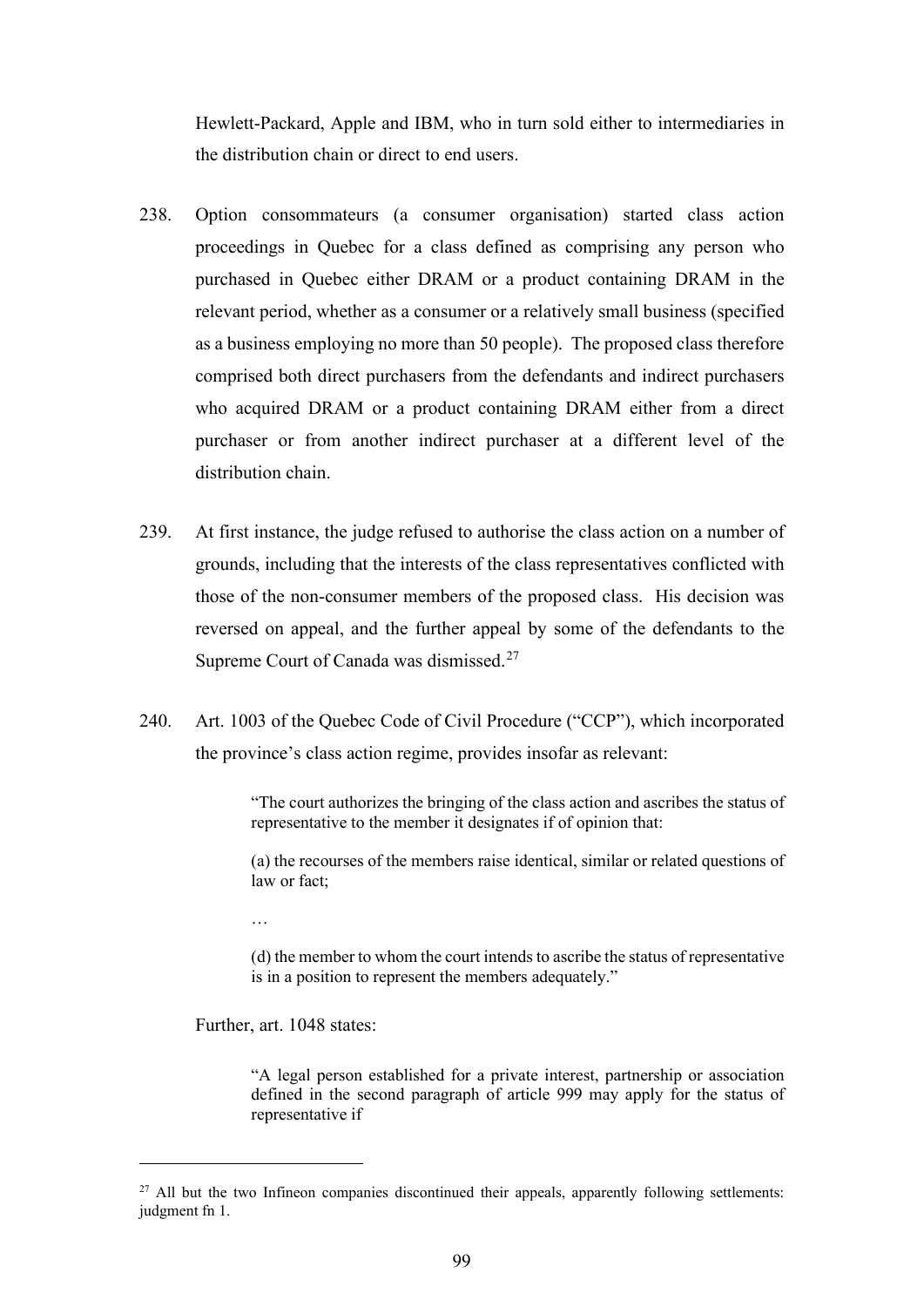(a) one of its members designated by it is a member of the group on behalf of which it intends to bring a class action; and

(b) the interest of that member is linked to the objects for which the legal person or association has been constituted."

241. In its motion for authorisation of the action, Option consommateurs designated pursuant to art. 1048(a) a Ms Cloutier, who was a private consumer who had purchased a personal computer on-line directly from Dell. On appeal, the defendants argued that there was an inherent conflict of interest between Ms Cloutier as an indirect purchaser and the proposed class members who were direct purchasers, and more generally that direct and indirect purchasers have opposing interests in that each such group will contend that its members absorbed the full amount of the overcharge resulting from the price-fixing conspiracy. After referring to art. 1003(d) of the statute, the Court quoted from a book on consumer class actions (by P-C Lafond) which stated that adequate representation requires consideration of three factors: interest in the suit, competence and absence of conflict with the group members. The judgment of the Court continued:

> "[149] … In determining whether these criteria have been met for the purposes of art. 1003(d), the court should interpret them liberally. No proposed representative should be excluded unless his or her interest or competence is such that the case could not possibly proceed fairly.

> [150] Even if a conflict of interests can be established, the court should be reluctant to take the extreme action of denying authorization. As Lafond states, at p. 423, [translation] "[i]n the event of a conflict, denying authorization is in our opinion an overly radical step that would harm the absent members, especially given that the judge sitting at the stage of the motion for authorization has the power to ascribe the status of representative to a member other than the applicant or the proposed member." Given that the purpose of the authorization stage is merely to screen out frivolous claims, it follows that the purpose of art. 1003(d) cannot be to deny authorization if there is only a possibility of conflict. This position is supported by the case law, as authorization appears to have been denied under art. 1003(d) on the basis of a conflict of interests only where prospective representative plaintiffs had failed to disclose material facts or were undertaking the legal proceedings purely for personal gain [citing authorities].

> [151] It would accordingly be contrary to the spirit of art. 1003(d) of the C.C.P. to deny authorization for the proposed group of purchasers of DRAM on the basis of a potential conflict of interests between members of the group. The record does not suggest that Option consommateurs and Ms. Cloutier are undertaking and conducting the proceedings dishonestly or that they have failed to disclose material facts that would reveal a conflict with other members. Further, the class members clearly share a common interest in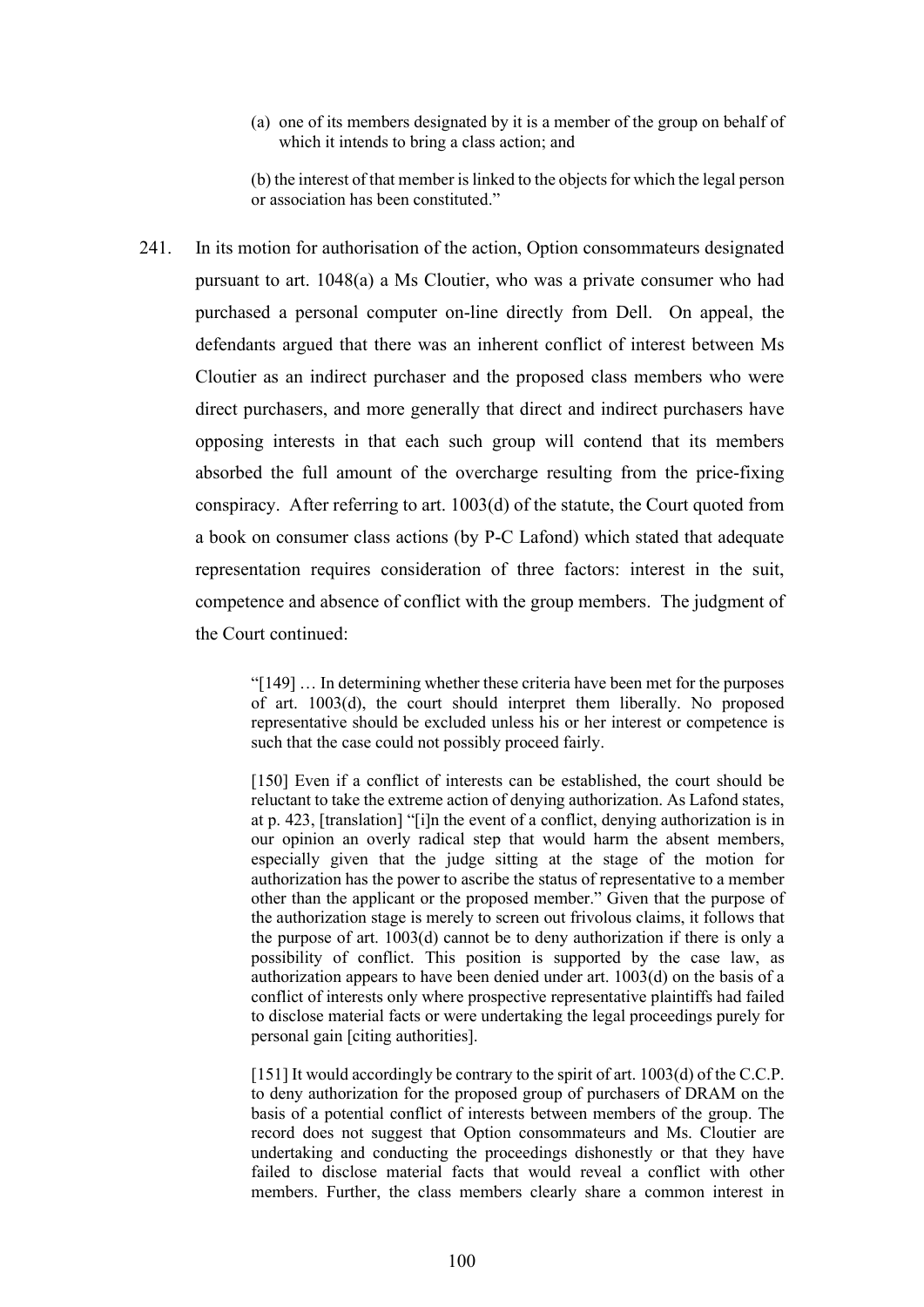establishing the aggregate loss and in maximizing the amount of this loss. As the British Columbia Supreme Court astutely pointed out in its decision at trial in *SunRype*, "[t]he only parties at this time that have an interest in having the direct and indirect purchasers in a conflict of interest are the defendants" (2010 BCSC 922 (CanLII), at para. 194)."

242. Addressing the defendants' further submission that Option consommateurs should not be permitted under art. 1048 to represent both direct and indirect purchasers because its mandate of advocating for consumers runs counter to the interests of direct purchasers, the Court stated:

> "[153] We see no reason to prevent Option consommateurs from continuing to represent the interests of both the direct and the indirect purchasers at this stage of the litigation. Much like art. 1003, art. 1048 is intended to be a flexible gatekeeper. As the Superior Court pointed out in *Association des résidents riverains de la Lièvre inc. v. Canada (Procureur général),* 2006 QCCS 5661 (CanLII), at paras. 180-81, the purpose of art. 1048 is to enable a legal person with no direct interest in an action to be granted the status of representative. And as Kasirer J.A. correctly pointed out in his reasons in the case at bar, at para. 133, "[t]he Code does not direct that the legal person who applies to represent the class have a mission connected to all the members of the class, but merely to the interest of one of its members." Since Ms. Cloutier is a member of Option consommateurs and of the proposed group, art. 1048 does not prohibit Option consommateurs from representing the interests of the members in this case.

> [154] In summary, we see no conflict between the direct and indirect purchasers at this stage of the proceedings that would bar either Ms. Cloutier or Option consommateurs from representing the interests of the class. It would be more appropriate to deal with any actual conflict between the direct and indirect purchasers at subsequent stages of the proceedings, once any aggregate loss has been established."

243. The OEMs pointed to what the Court said at [154], and similarly earlier at [74] in the judgment, that any conflicts of interest could be addressed at trial. They emphasised that *Infineon* was a case seeking aggregate damages from the defendants, such that the conflict concerning whether the overcharge was passed-on, and if so to what extent, by direct to indirect purchasers did not arise until the distribution stage once aggregate damages had been determined. On that basis, they submitted that *Infineon* was distinguishable, since here the RHA is seeking individual awards of damages based on what will be a common method of quantification, but conducted separately for PCMs who acquired new trucks and for those who acquired used trucks.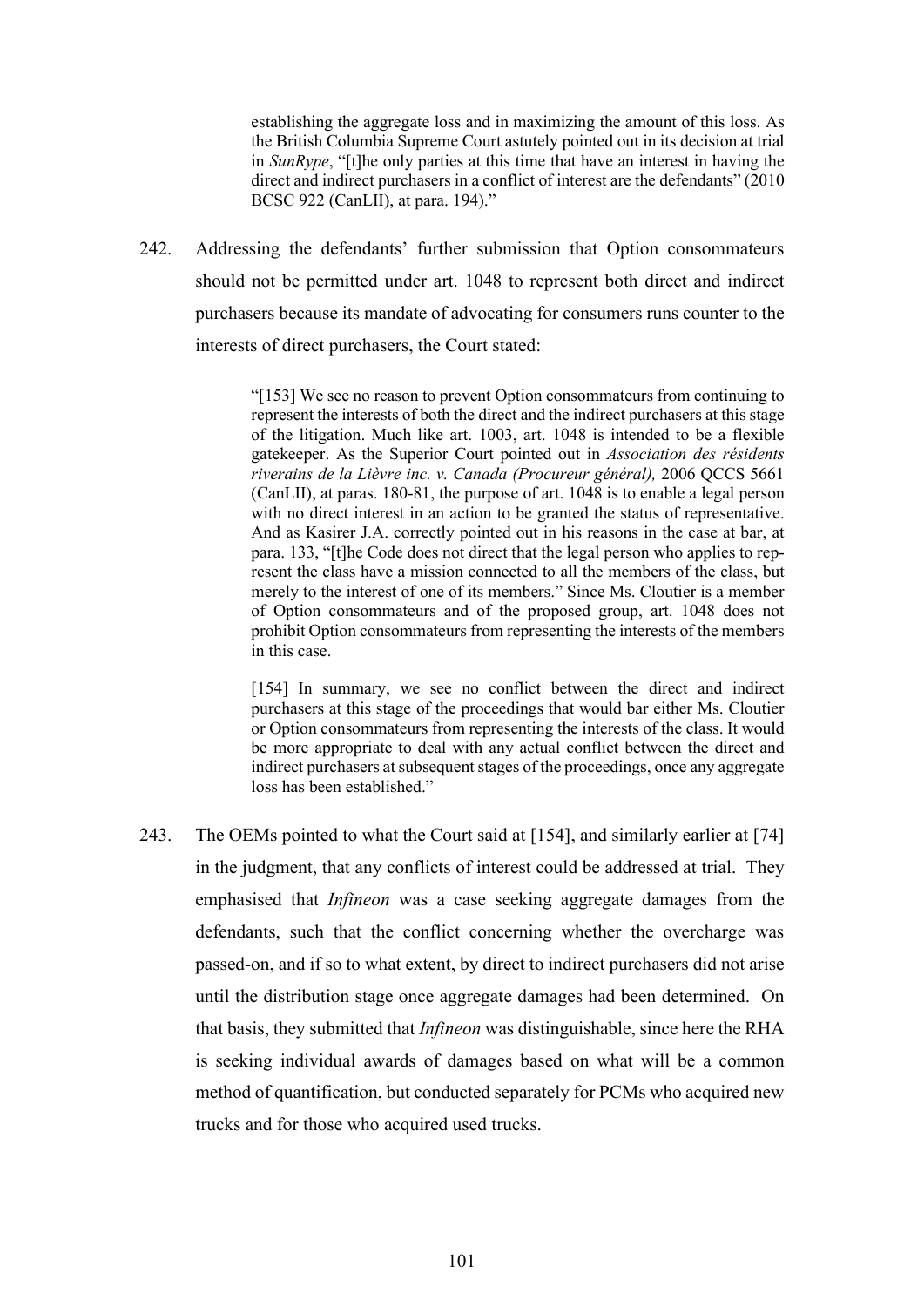- 244. We think that there is force in the submissions of the OEMs on the Canadian authorities. Moreover, as the Tribunal observed in *Gutmann* at [108(2)], in Canada it is not uncommon for the class action to proceed on the basis that there will be a "common issues trial", resulting in an aggregate award of damages, leaving individual issues to be resolved subsequently.
- 245. However, we consider that there are two important and related distinguishing features of the RHA action which are very relevant in this regard.
- 246. First, the RHA seeks certification of opt-in proceedings. All the Canadian authorities concern opt-out proceedings: opt-in class actions do not feature in Canada. In our judgment, this distinction is fundamental. In opt-out proceedings, the class representative has no direct engagement with the class members it is representing; and they will nonetheless be bound (subject to any contrary direction by the Tribunal) by the judgment in the action: s. 47B(12). That is a feature which opt-out collective proceedings shares with representative actions pursuant to CPR r. 19.6. By contrast, in opt-in proceedings, each class member has expressly decided to have their claim included in the action, and for the purpose of taking that decision they can be expected to have regard to the information provided by the class representative. Here, PCMs who acquired new trucks and PCMs who acquired used trucks have the same common interest in seeking to maximise the overcharge claimed on the original sale of the trucks by the OEMs. Their interests may then diverge on the quantification of pass-on by resale of the truck. But as the RHA explained, the position which it adopts on the level of pass-on for the purpose of the action will be governed by the expert advice which it receives from Dr Davis, who will be considering the matter on the data, without a predisposition one way or the other. We note that Dr Davis states, in his second report:

"I do not understand how PCMs' different incentives would in practice affect the practical application of economics and econometrics in these proceedings so that a subset of PCMs would succeed in influencing the economic and econometric evidence in my and Defendants' Experts reports to the benefit of themselves and to the cost of other PCMs."

247. In our view, it is not difficult for the RHA to explain this in its notice to PCMs and to provide that if a PCM opts in to the proceedings it agrees to accept the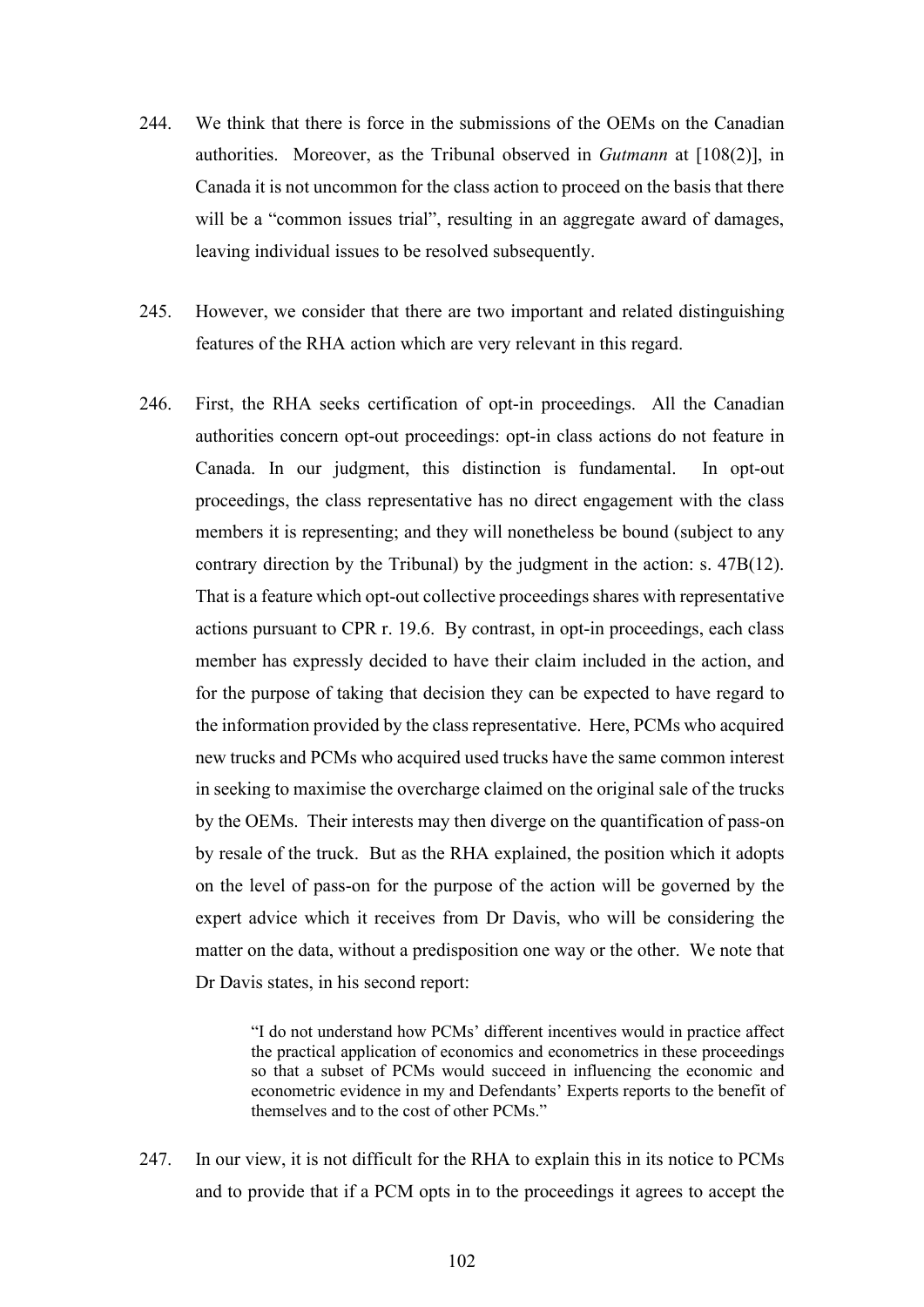determination of the RHA, following expert advice, as to the appropriate or acceptable level of new-used pass-on. In our judgment, such informed consent to the position avoids the RHA and its professional advisors being placed in a position of conflict and enables them to act in the interests of the class as a whole.

- 248. The OEMs pointed out that the information currently provided by the RHA on its dedicated website does not draw attention to, still less explain, this aspect. That may be so, but that is distinct from the notice which has to be given to PCMs of the collective proceedings once a CPO is granted. That notice has to be approved by the Tribunal: r. 81. The Tribunal would expect that notice to explain the position "in easily understood language"  $(r. 81(2)(c))$ .
- 249. Mr Jowell, who led on this issue for the OEMs, submitted that this will not work in practice, arguing that there were manifold ways in which conflicts could arise in the course of pursuing the claim for an overcharge on used trucks:

"The RHA, like any client, has to make a series of decisions and take actions or fail to take actions that are capable of influencing the outcome, so at its most fundamental, the RHA must decide who to instruct. They could continue to instruct Dr Davis or they could instruct another expert. They must give the expert instructions and relevant documents, and they must give instructions to their lawyers, for example, to seek or not to seek particular documents and data and evidence that are relevant to the analysis, and where the empirical and econometric evidence is consistent with a range of arguable outcomes, the lawyers must cross-examine and advocate for a particular outcome and how all of those tasks are carried out depends on whose cause the lawyers are seeking to advance -- what outcome they are instructed to seek to advance, …."

However, we do not think it is appropriate to base our decision on speculation as to potential conflicts that might occur. As the Canadian Supreme Court said of the class representative in *Infineon*, there is no suggestion that the RHA is not acting in good faith or that they are bringing the proceedings for personal gain. We would expect it to be able to resolve such matters on a sensible and proportionate basis should they arise.

250. Secondly, we think it is very relevant that there is a substantial overlap between PCMs who acquired new trucks and PCMs who acquired used trucks: these are not two discrete categories. Mr Flynn explained that of the many PCMs who had signed up or registered for the proposed proceedings with the RHA, about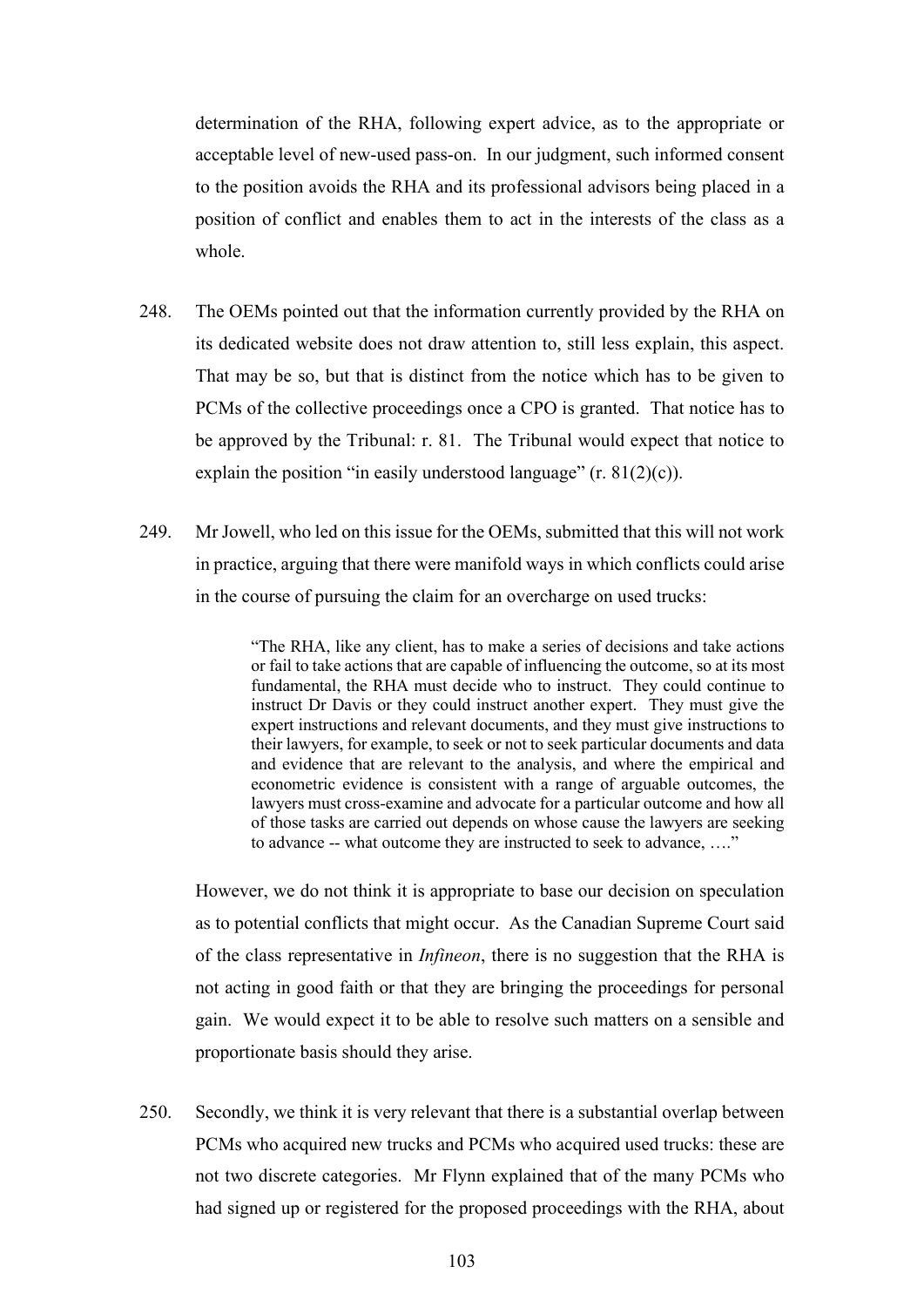a quarter acquired only used trucks, a third acquired only new trucks, and about 40% purchased both new and used trucks. Mr Jowell submitted that within the 40% group there was still a conflict as the interests of those who bought a preponderance of new trucks and of those who bought a preponderance of used trucks "are diametrically opposed". In other words, if PCM X and PCM Y both purchased 5 trucks, but X bought 3 new and 2 used whereas Y bought 3 used and 2 new, then the interest of X would be to establish a low pass-on whereas the interest of Y would be to establish a high pass-on.

251. However, in our view this serves to highlight the practical unreality of these submissions. In the first place, as the OEMs emphasised in other parts of their arguments, trucks are heterogeneous and far from being fungible goods. It cannot be assumed that all of the new and all of the used trucks in the above example are of equal value. Secondly, the application before the Tribunal must be assessed on the basis that there is an arguable claim as regards both new and used trucks (and none of the OEMs sought to argue the contrary). Mr Jowell submitted:

> "What is required is a separate class and a separate representative for used truck buyers."

To that, Mr Pickford would add, as we understood his submissions, a separate third-party funder, since he contended that the funder too could face a conflict if it was funding both proceedings. But a very substantial number of claimants (including X and Y in the above example) would come within both classes. The hypothetical class representative of the "buyers of new trucks" class, would, on the OEMs' approach, be conflicted since many of the persons it represented would also be members of the "buyers of used trucks" class: the interests of those claimants would then differ from the class members who purchased only new trucks. The same issue of course arises conversely when considering the position of the hypothetical class representative of the "buyers of used trucks" class. The logic of the approach urged by the OEMs would therefore equally preclude the pursuit of parallel collective actions, one for new and one for used trucks, an outcome which is of course very much in the OEMs' interests.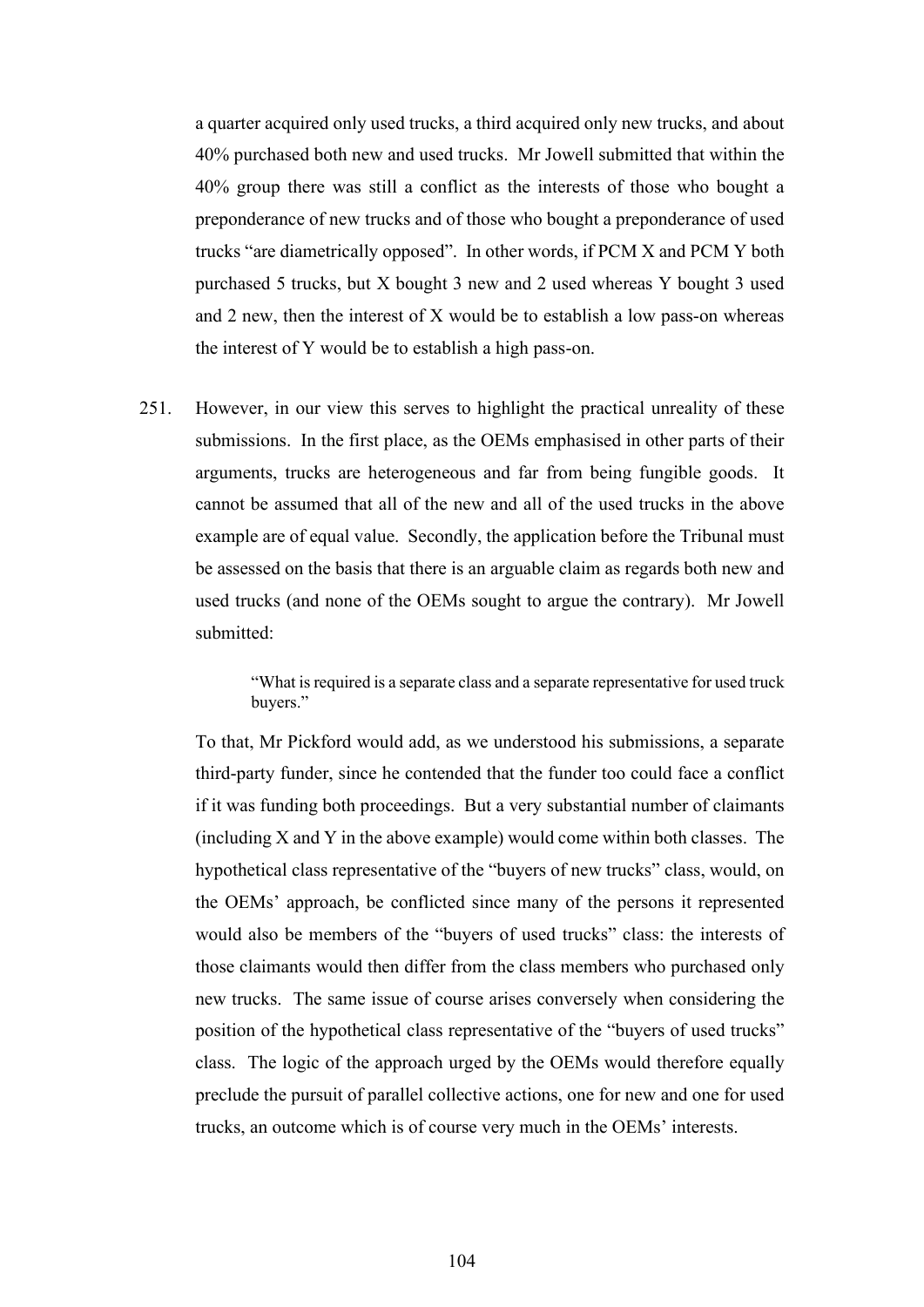- 252. All PCMs share a common interest in establishing that there was an overcharge on the sale of new trucks at as high a level as possible, since if there was no overcharge on a new truck, there is no potential pass-on leading to an overcharge on resale of that truck. Altogether, if the underlying divergence of interest as regards the level of resale pass-on is fairly disclosed such that those opting-in give consent as discussed above, we consider it would be contrary to the objective of the collective proceedings regime to find that the RHA cannot fairly represent the whole class.
- 253. Moreover, as part of its response to this point, the RHA states in its Reply:

"To the extent the Tribunal has any concerns as to a potential conflict arising during the Proposed Collective Proceedings in respect of new and used Relevant Trucks, the RHA would be willing to commit to having a separate team of lawyers who have not otherwise worked on this matter and a second economic expert providing independent advice to those class members who purchased used Relevant Trucks in respect of the regression analyses aimed at determining the overcharge on used Relevant Trucks as compared with the regression analyses aimed at determining the overcharge on new Relevant Trucks."

254. We note that among its proposed sub-classes (see para 127 above), the RHA includes a sub-class defined as: PCMs who purchased used trucks from any sales channel in the UK. The *Guide* states at para 6.35:

> "The use of sub-classes may be appropriate where there is a potential conflict between the interests of members of the broader class. For example in cartel damages claims, different categories of purchasers may have conflicting interests that require separate representation."

255. As we proceed to explain, we do not think it appropriate to identify sub-classes at this initial stage. We have also stressed that claimants for new trucks and claimants for used trucks do not fall into discrete categories. Nonetheless, all collective proceedings require active case management and r. 88 gives the Tribunal extensive powers in that regard, including the power to direct the class representative to give notice to represented persons of any step it is taking in the proceedings: r. 88(2)(d). If the Tribunal considered in the course of the proceedings that diverging interests as regards new and used trucks caused problems, the Tribunal would have the option at that stage to vary the CPO to define a sub-class covering used trucks: see para 256 below; and it could consider authorising a person other than the RHA to act as the class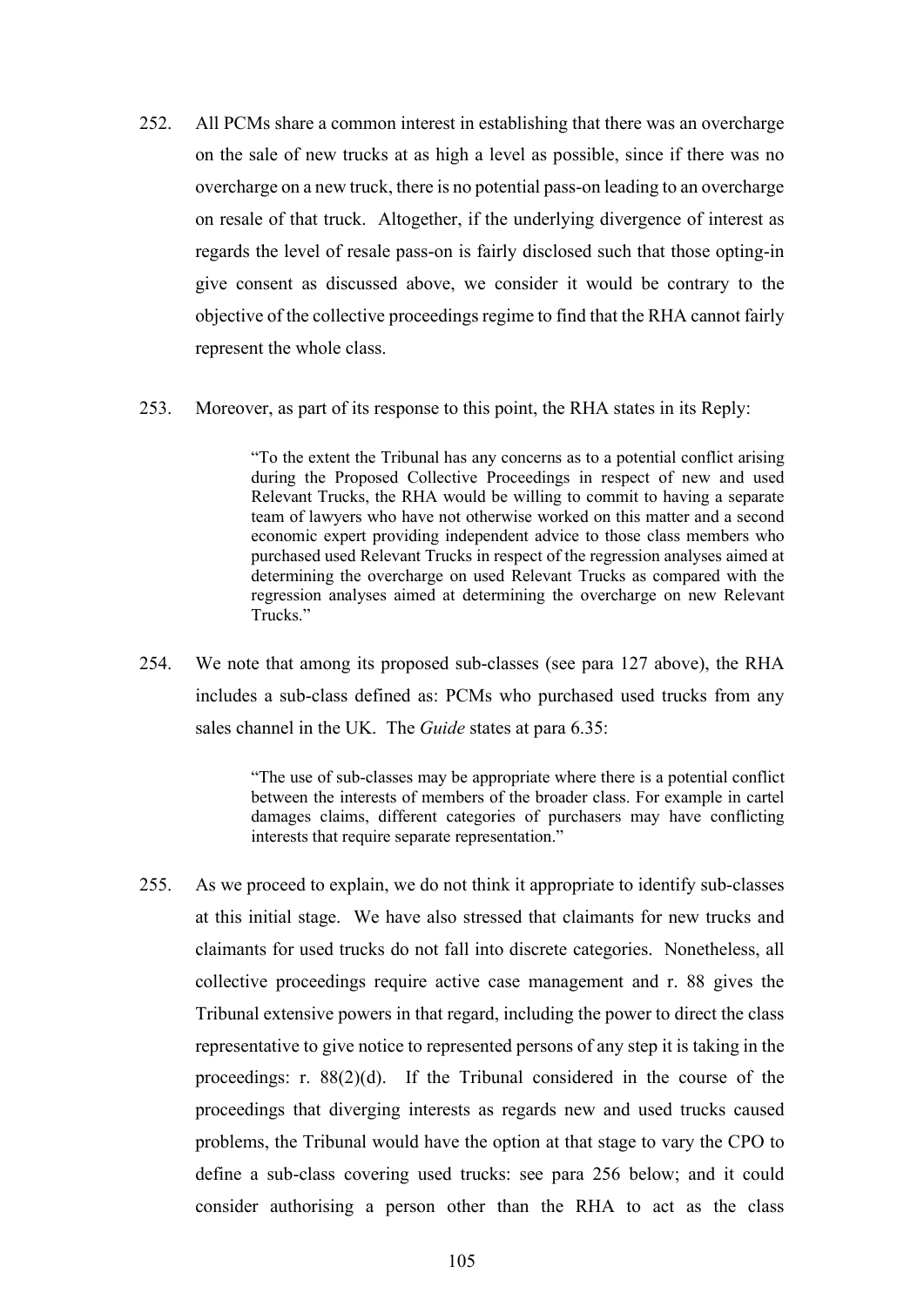representative for that sub-class: r. 78(4). But we rather doubt that course should prove necessary and it would, in any event, be necessary to hear submissions from the defendants to the proceedings and any represented persons who wished to be heard before taking that decision.

#### **N. SUB-CLASSES**

- 256. Pursuant to r. 80(1)(c), a CPO must "describe or otherwise identify the class and any sub-classes." However, r. 85(1) gives the Tribunal a general power subsequently to vary the CPO, taking account of "all the relevant circumstances". That includes a variation by alteration of the description or identification of class members: r. 85(4); and we think it clearly also includes power to introduce sub-classes which were not identified in the CPO when it was made. That, as we understood it, was common ground between all the parties. Indeed, since any CPO will be made at a very early stage of the proceedings, whereas as the proceedings develop the information available to the parties and the Tribunal will considerably increase, such variation may prove necessary in the parties' interests.
- 257. In its Claim Form, the RHA, in reliance on the opinion of Dr Davis, proposed six sub-classes: para 127 above. UKTC, in reliance on the opinion of Dr Lilico, proposed nine very different sub-classes: para 145 above. The difference does not merely reflect the different scope of the two proposed proceedings and the different methods the two experts proposed to deploy for quantification. It also results from the different views they have taken at this preliminary stage of the appropriate categories that require separate economic analysis.
- 258. However, as Volvo/Renault pointed out, identifying the wrong sub-classes at the certification stage could be detrimental to the economic assessment of the overcharge and related losses. Volvo/Renault made a number of points, based on the views of its expert, Mr Biro, including that:
	- (1) Sub-classes should be limited to those which are useful and appropriate. It is neither practicable nor appropriate to define a large number of sub-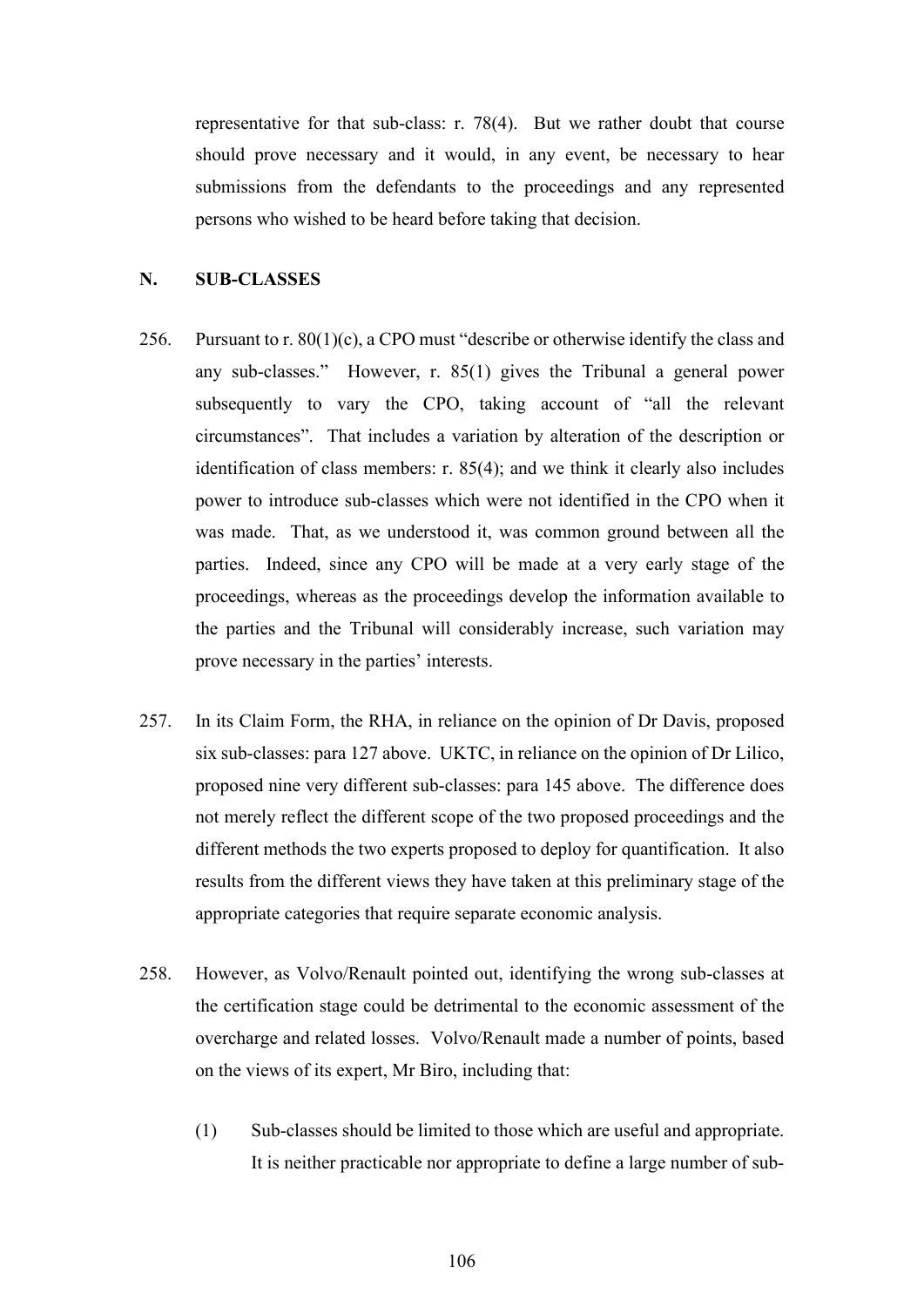classes in an attempt to ensure that all possible distinctions between transactions are specifically catered for.

- (2) Neither Dr Davis nor Dr Lilico has had access to data from the OEMs, so their views on sub-classes are necessarily very preliminary.
- (3) There are many factors which distinguish transactions, and it is difficult to determine on the basis of the limited evidence currently available which of these characteristics are most relevant for the purpose of distinguishing, if necessary, between transactions for the purpose of identifying useful sub-classes from a factual or economic perspective.
- (4) The parties, their economists and the Tribunal will be in a much better position to assess the need for any sub-classes and what those subclasses should be, once they have had the opportunity to consider disclosure and/or factual evidence.
- 259. Dr Davis recognised that flexibility in relation to sub-classes should be preserved so that the damages analysis could combine data across sub-classes or further distinguish between different types of transactions. But he said that he considered that the six sub-classes he had proposed made sense in terms of analysis and he would be surprised if the fundamental distinction which he saw in terms of analysis as between (a) new trucks and used trucks, and (b) truck purchase transactions and non-purchase (i.e. lease/rental) transactions would change. Therefore he considered that it was sensible to define these sub-classes at the outset, even if further refinement and possibly additional sub-classes might be needed. That might include, for example, the treatment of 'spot hire' contracts, as to which MAN had served factual evidence which Dr Davis acknowledged made it unclear at this stage whether such contracts could be accommodated within his categorisation or might need separate analysis as a sub-class.
- 260. We have not found this particular question an easy one to decide, but on balance we think there is force in the points made by Volvo/Renault. Accordingly, we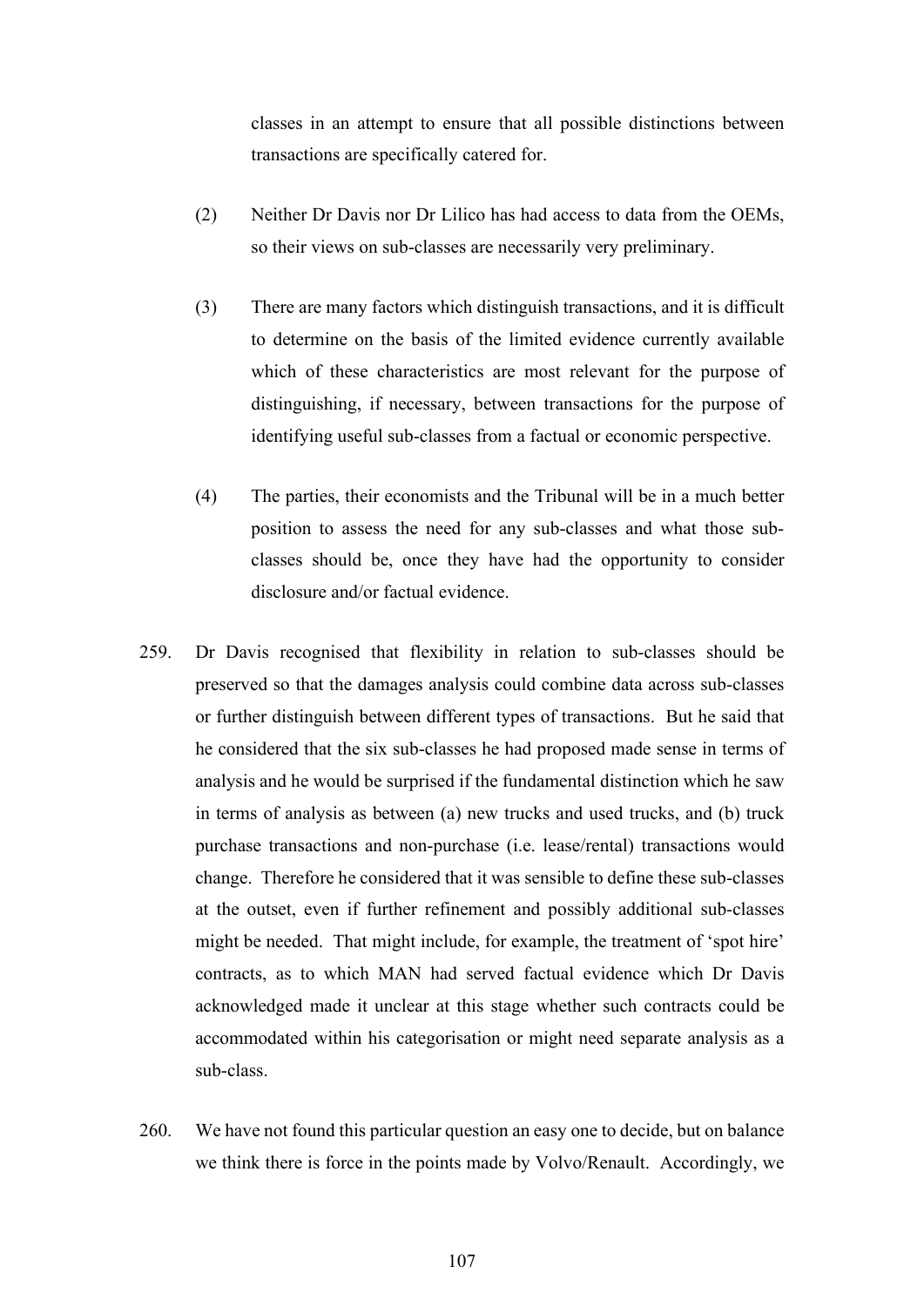will not identify sub-classes in the CPO, but the Tribunal will keep this matter under review as part of its active case management of the proceedings.

# **O. CONCLUSION**

- 261. For the reasons set out above:
	- (1) we find that both UKTC and the RHA meet the criteria for authorisation to act as a class representative in the collective proceedings covered by their respective applications pursuant to s,  $47B(8)(b)$  and r. 78, save that
	- (2) in our judgment, only one class representative should be authorised for one set of proceedings, and we consider that, having regard to the differences between the two applications, in all the circumstances the RHA would be the more suitable.
- 262. Evaluating all the factors we regard as relevant, as explained above, including those set out in r. 79(2), we find that the claims included in the RHA application are eligible for inclusion in the proposed collective proceedings pursuant to s.47B(6) and r 79, save that:
	- (1) claims in respect of trucks registered outside the UK should not be included;
	- (2) the run-off period should not extend to 17 May 2019, and the relevant period should cover only contracts entered into by 31 January 2014 for new trucks and by 31 January 2015 for used trucks;
	- (3) operators of trucks who supplied their services by pricing on a cost-plus basis should be excluded; and
	- (4) the class definition requires further minor amendments.
- 263. Accordingly, we conclude that: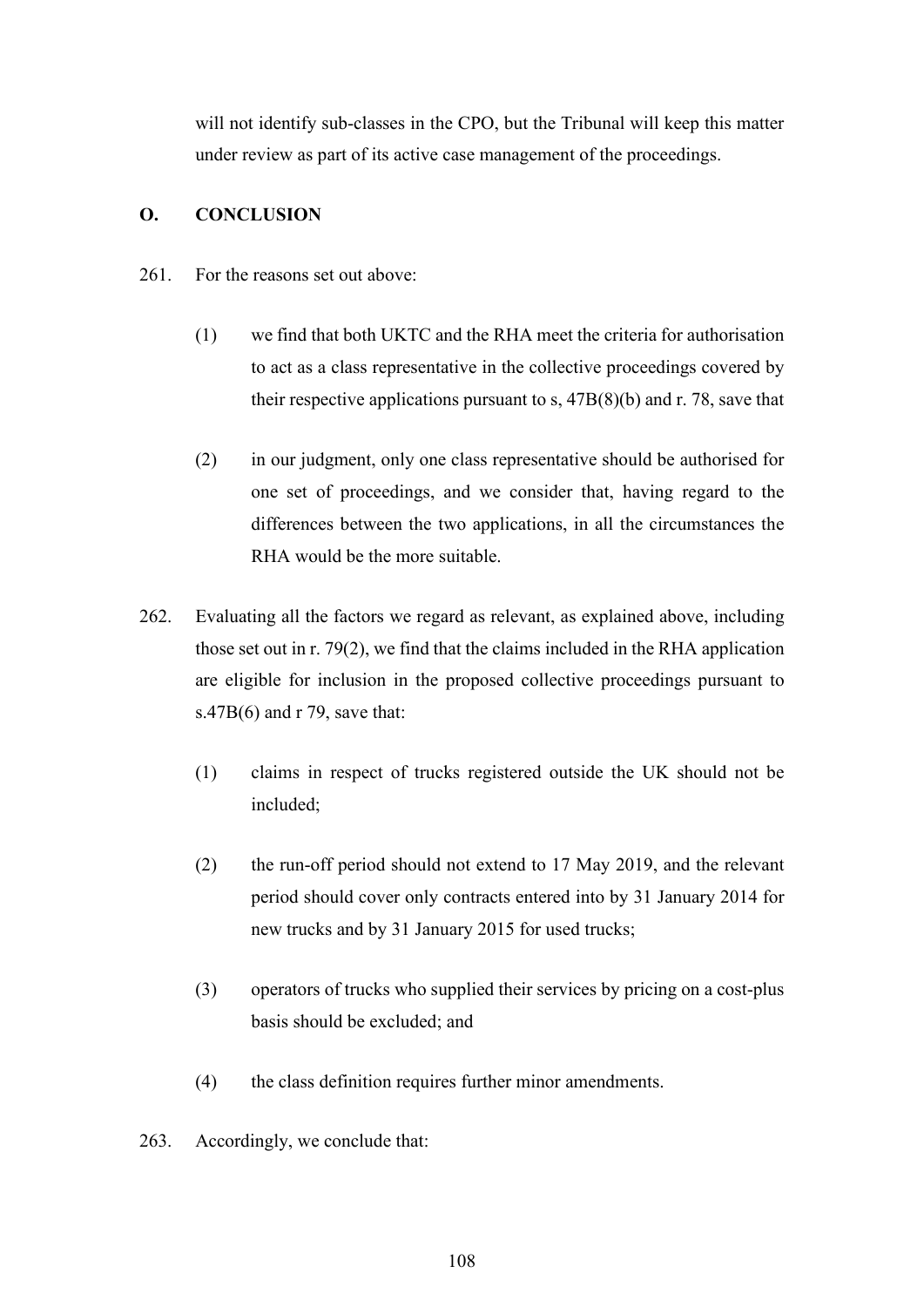- (1) the RHA application for a certification should be granted to bring collective proceedings on an opt-in basis:
	- (i) with respect to claims in respect of trucks registered in the UK; and
	- (ii) provided that:
	- (a) the "Relevant Period" in the class definition is amended so as to cover contracts that were entered into between 17 January 1997 and, as regards new trucks, 31 January 2014, or as regards pre-owned trucks, 31 January 2015;
	- (b) the class definition is amended to take account of paras 105, 111 and 115 of this judgment.
- (2) the UKTC application for certification is dismissed.
- 264. As well as opposing both applications for a CPO, Daimler brought an application to strike out or alternatively have reverse summary judgment on the claims in the UKTC application for damages by reason of the extra costs alleged to flow from the delayed introduction of trucks compliant with the EURO standards. Since we have refused UKTC's application, and in any event found that such claims would not be eligible for inclusion in UKTC's proposed proceedings, it is unnecessary to rule separately on Daimler's application.

## **POSTSCRIPT**

265. The annex to this judgment lists the plethora of expert reports served by all the parties to these two applications. Under r.  $55(1)(d)$  concerning claims under s. 47A, the Tribunal gives directions as to whether the parties are permitted to provide expert evidence for the hearing of the claim, and when a party wishes to adduce such evidence permission is accordingly sought at a case management conference. The same approach applies to appeals heard in the Tribunal: r.  $21(1)(d)$ . The hearing of a CPO application is not a battle of the experts and is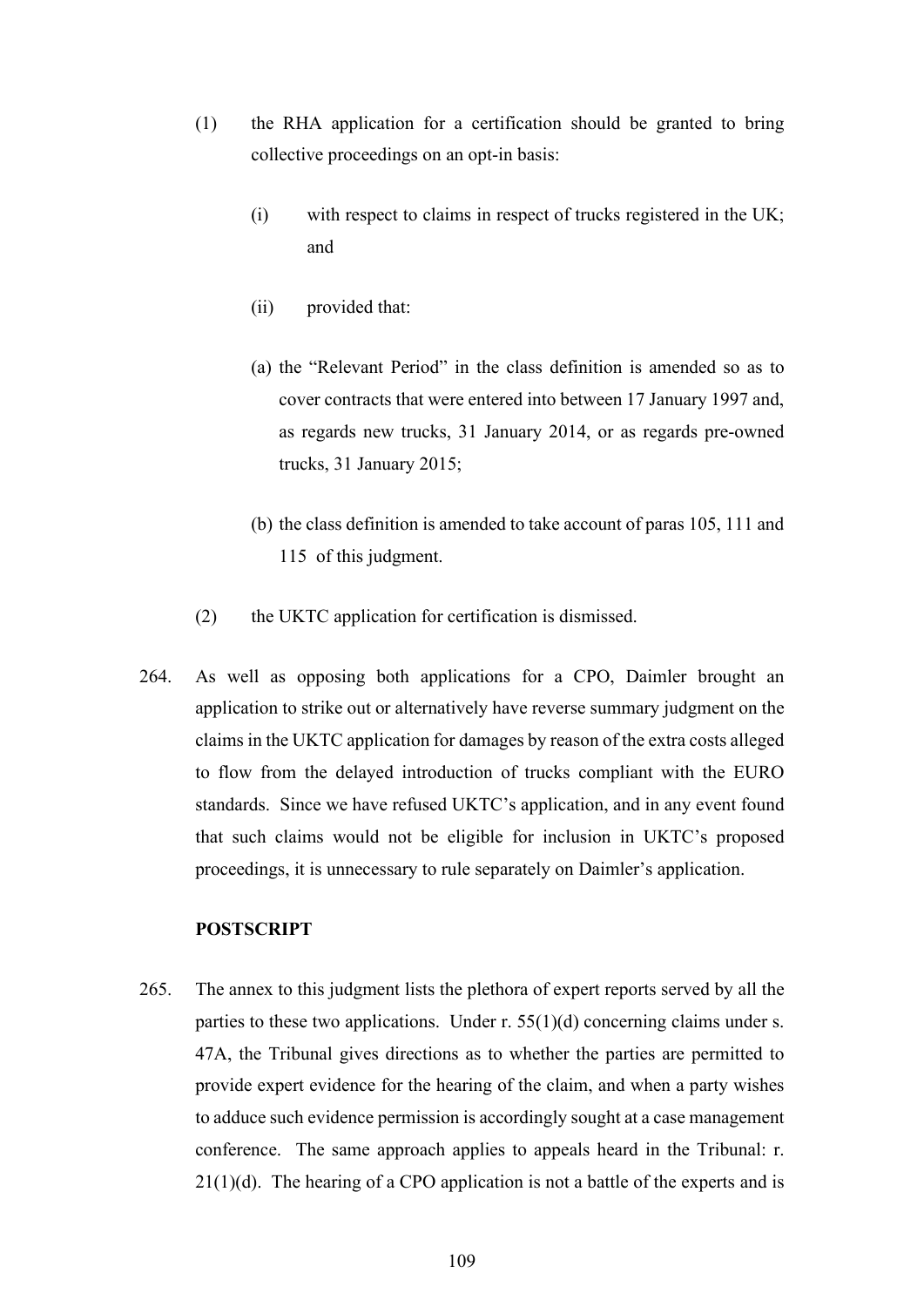not assisted by a large number of expert reports, reply reports and response reports. The collective proceedings regime is still developing, and we think it is important that, in future, where a respondent or objector to an application for a CPO wishes to serve expert evidence, they should seek the permission of the Tribunal which can then consider whether expert evidence should be allowed in response to the application and, if so, give directions as to the nature and number of expert reports that may be adduced.

The Hon Mr Justice Roth Chairman

Dr William Bishop Professor Stephen Wilks

Charles Dhanowa OBE, QC (*Hon*) Registrar

Date: 8 June 2022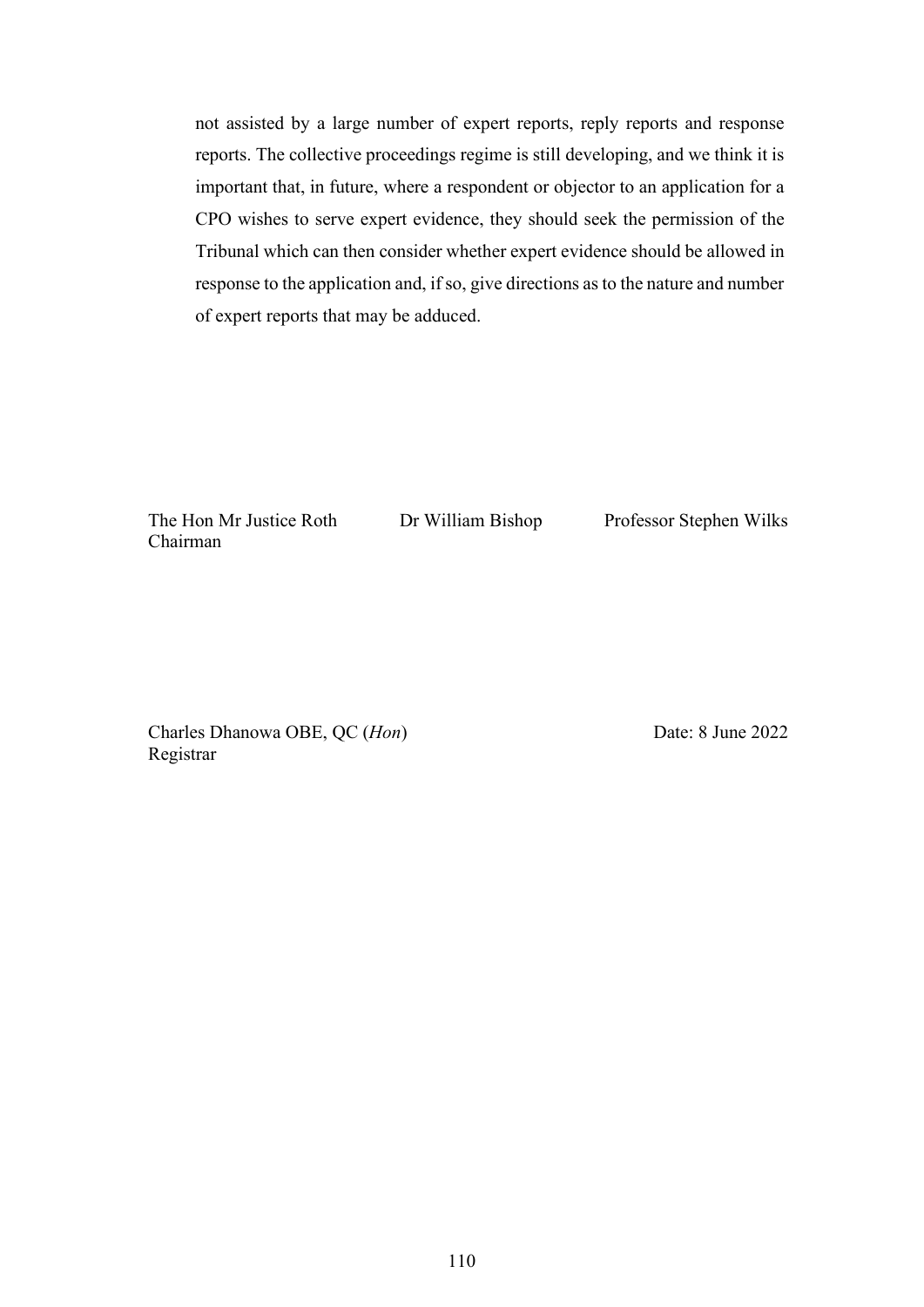## **ANNEX**

## **Expert Evidence**

| Party       | <b>Expert Report</b>                                                             | Date      |
|-------------|----------------------------------------------------------------------------------|-----------|
| <b>UKTC</b> | Preliminary Expert Report of Dr<br><b>Andrew Lilico</b>                          | 16.5.2018 |
| <b>UKTC</b> | Response Expert Report of Dr<br><b>Andrew Lilico</b>                             | 3.5.2019  |
| <b>UKTC</b> | Third Expert Report of Dr<br><b>Andrew Lilico</b>                                | 1.2.2021  |
| <b>UKTC</b> | Fourth Expert Report of Dr<br><b>Andrew Lilico</b>                               | 1.4.2021  |
| <b>RHA</b>  | First Expert Report of Dr Peter<br>Davis                                         | 11.7.2018 |
| <b>RHA</b>  | Reply Expert Report of Dr Peter<br>Davis                                         | 3.5.2019  |
| <b>RHA</b>  | Supplemental Expert Report of<br>Dr Peter Davis                                  | 1.2.2021  |
| <b>RHA</b>  | Supplemental Expert Report of<br>Dr Peter Davis                                  | 31.3.2021 |
| <b>DAF</b>  | First Expert Report of Professor<br>Damian Neven                                 | 22.3.2019 |
| <b>DAF</b>  | Joint Expert Report of Professor<br>Damian Neven and Professor<br>Georges Siotis | 12.4.2019 |
| Daimler     | Joint Expert Report of Robin<br>Noble and Andrew Grantham                        | 22.3.2019 |
| Daimler     | <b>Expert Report of Robin Noble</b>                                              | 15.3.2021 |
| Iveco       | First Expert Report of Dr John<br>Thomas Durkin Jr                               | 21.3.2019 |
| Iveco       | Second Expert Report of Dr<br>John Thomas Durkin Jr                              | 12.3.2021 |